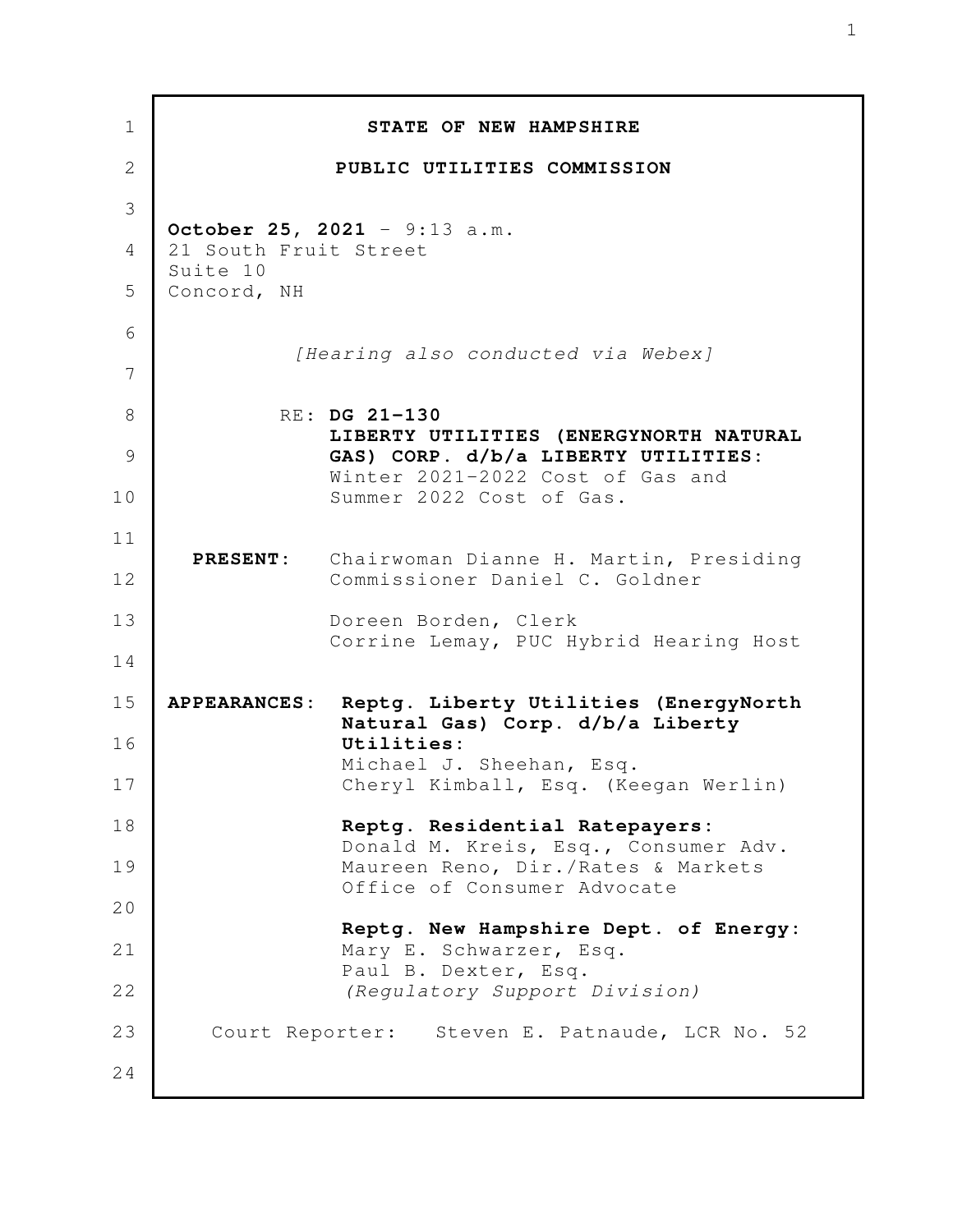**I N D E X PAGE NO. STATEMENTS RE: REQUEST OF DEPT. OF ENERGY TO SUSPEND ANY FINDING OF FINALITY OR PRUDENCE BY:**  Ms. Schwarzer 14, 124, 130 Mr. Sheehan 16, 125 Mr. Kreis 18, 126 **\* \* \* WITNESS PANEL: MARY E. CASEY DEBORAH M. GILBERTSON CATHERINE A. McNAMARA DAVID B. SIMEK** *(Added @Page 90)* **ERIN O'BRIEN** Direct examination by Mr. Sheehan 21, 90 Cross-examination by Mr. Kreis 43 Cross-examination by Ms. Schwarzer 62, 91 Interrogatories by Commissioner Goldner 107 Interrogatories by Chairwoman Martin 119 Redirect examination by Mr. Sheehan 122 **\* \* \* CLOSING ARGUMENTS BY:** Mr. Kreis 132 Ms. Schwarzer 137 Mr. Sheehan 140 *QUESTIONS BY:* Chairwoman Martin 136, 139, 143 1 2 3 4 5 6 7 8 9 10 11 12 13 14 15 16 17 18 19 20 21 22 23 24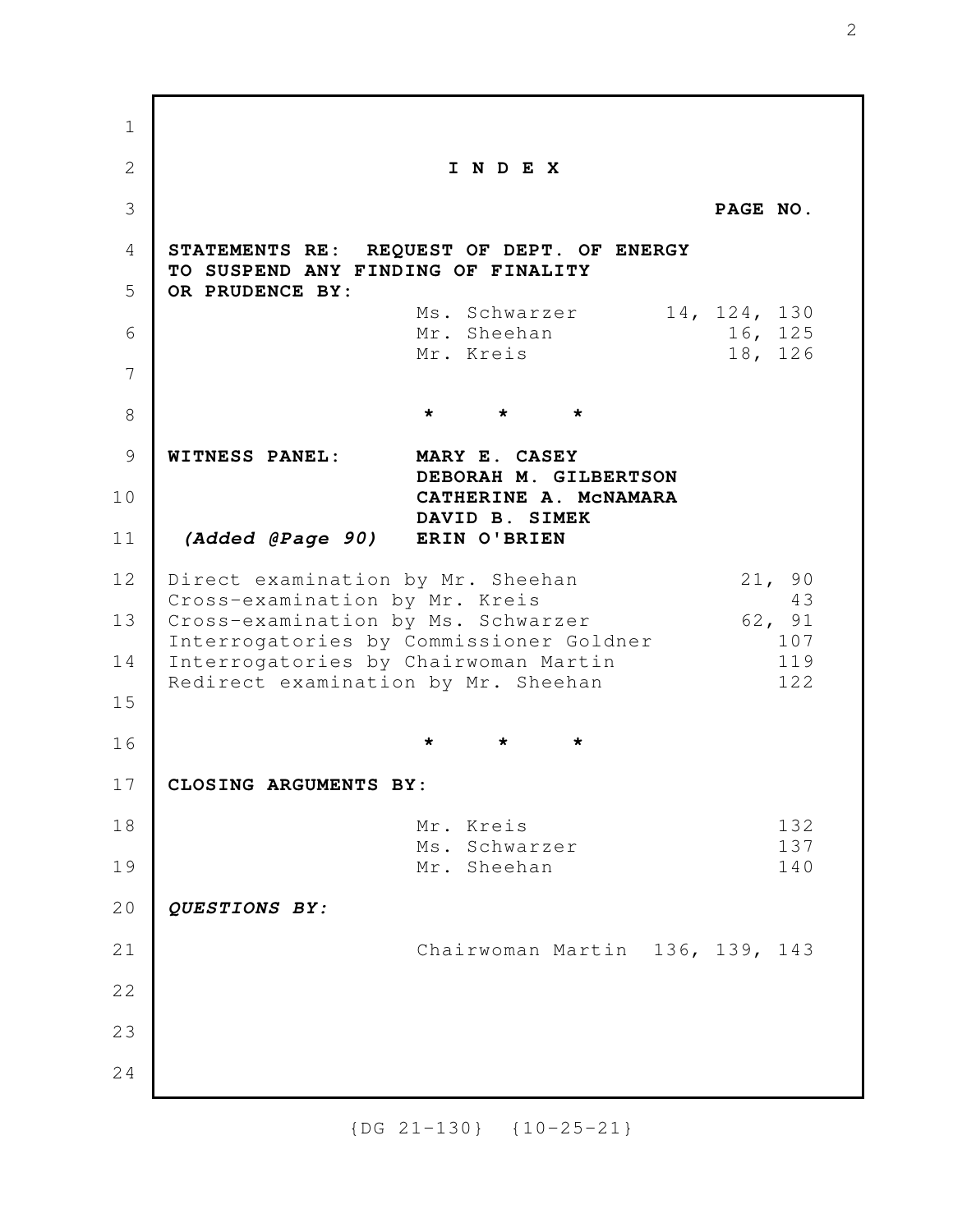**E X H I B I T S EXHIBIT NO. D E S C R I P T I O N PAGE NO.** 1 Updated Direct Testimony of *premarked* David B. Simek and Catherine A. McNamara, Direct Testimony of Deborah M. Gilbertson, and Direct Testimony of Mary E. Casey, including Attachments, and Proposed Tariff Pages **{CONFIDENTIAL & PROPRIETARY}** 2 Updated Direct Testimony of *premarked* David B. Simek and Catherine A. McNamara, Direct Testimony of Deborah M. Gilbertson, and Direct Testimony Mary E. Casey, including Attachments and Proposed Tariff Pages *[REDACTED - For PUBLIC Use]* 3 2021-2022 Winter Cost of Gas *premarked* Model, Updated Response to Commission Record Request 1-1 (PUC RR 1-1) **{CONFIDENTIAL & PROPRIETARY}** 4 Summary of Changes in Updated *premarked* Winter Cost of Gas Model 5 Response to PUC RR 1-2 *premarked* 6 Attachment PUC RR1-2.a *premarked* 7 Attachment PUC RR1-2.b.1.xlsx *premarked* 8 Attachment PUC RR1-2.b.2.xlsx *premarked* 9 Response to PUC RR 1-3 *premarked* 10 Response to PUC RR 1-4 *premarked* 1 2 3 4 5 6 7 8 9 10 11 12 13 14 15 16 17 18 19 20 21 22 23 24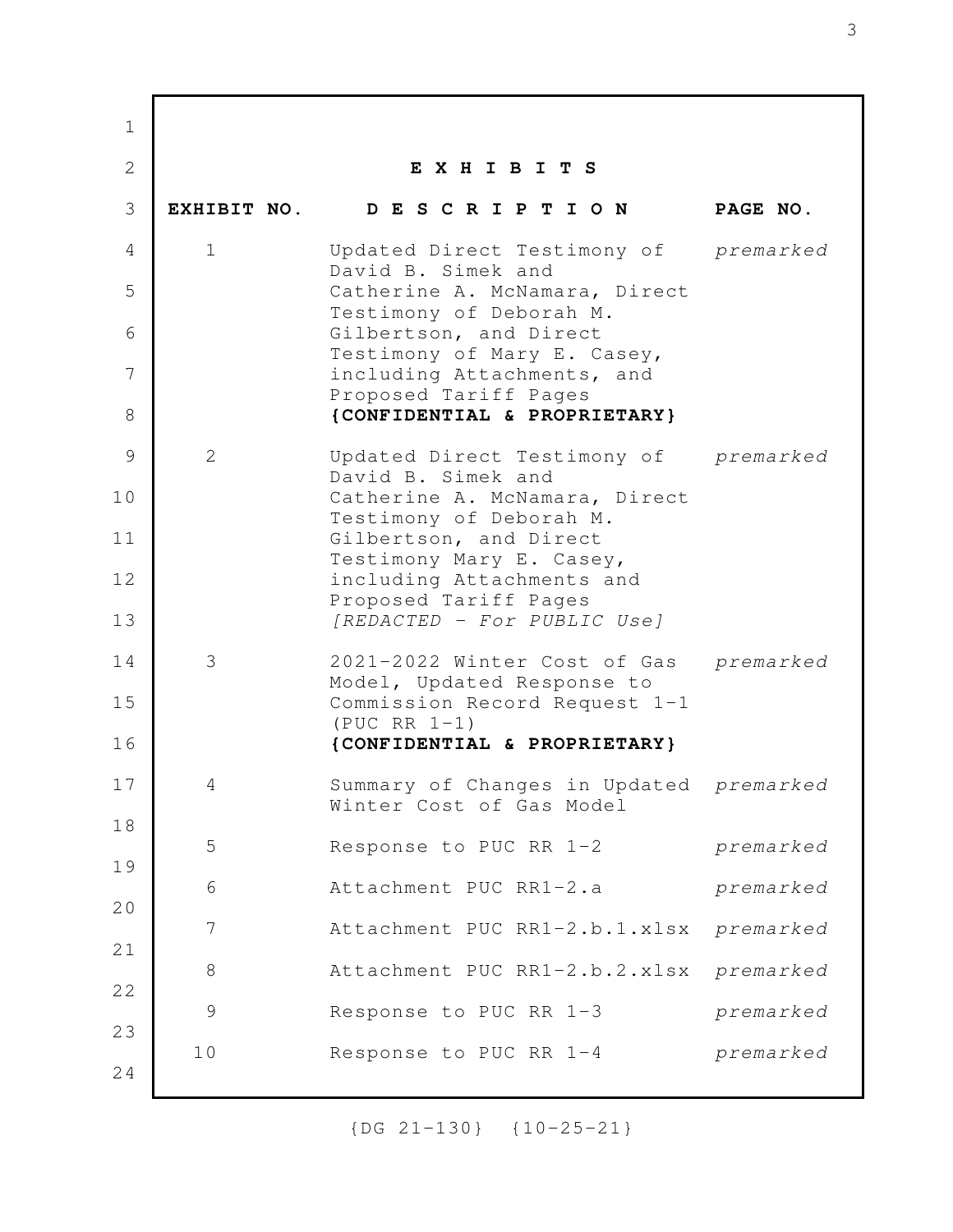**E X H I B I T S** *(continued)* **EXHIBIT NO. D E S C R I P T I O N PAGE NO.** 11 Response to PUC RR 1-5 *premarked* 12A Responses to Energy Tech *premarked* Session Set 1 (???HUH???) 12B Responses to Energy Tech *premarked* Session Set 1 (???HUH???) 13 Liberty EnergyNorth's *premarked* responses to Energy's Data Requests Set  $-1$  14 Liberty EnergyNorth's *premarked* responses to Energy's technical session data requests 15 *(OMITTED - not used) premarked* 16 Email string among various *premarked* parties, including counsel for Department of Energy and counsel from Liberty Utilities (EnergyNorth)  *[5 pages]* 17 Energy Audit Division Audit *premarked* of Winter 2020-21 Reconciliation 10/13/21 & Addendum 10/20/21 *(Redacted in full)* 18 Energy Audit Division Audit *premarked* of Winter 2020-21 Reconciliation 10/13/21 & Addendum 10/20/21 **{CONFIDENTIAL & PROPRIETARY}** 19 DG 17-048 –Hearing Exhibit 90 *premarked* 1 2 3 4 5 6 7 8 9 10 11 12 13 14 15 16 17 18 19 20 21 22 23 24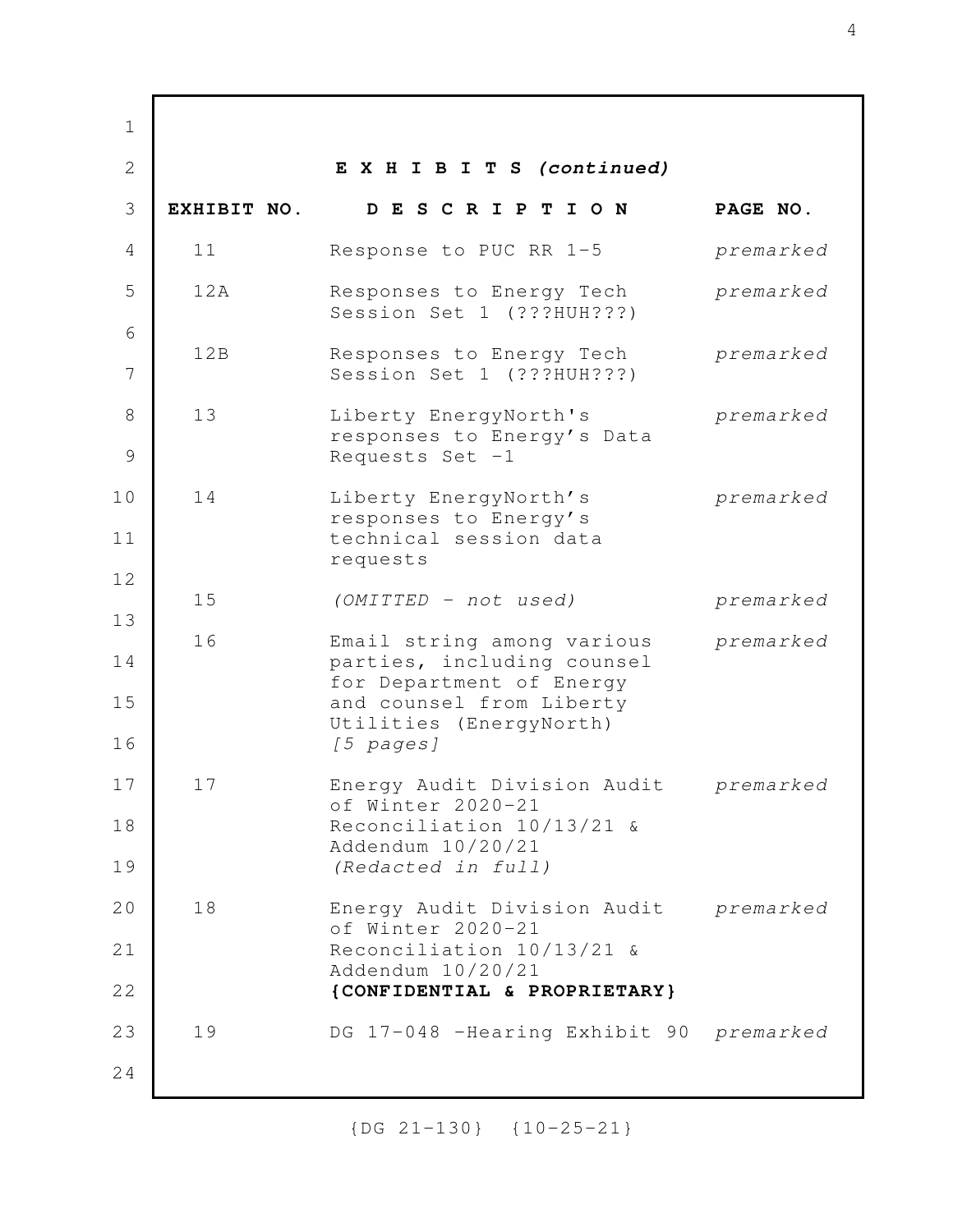**E X H I B I T S** *(continued)* **EXHIBIT NO. D E S C R I P T I O N PAGE NO.** 20 DG 19-145 – Transcript from *premarked* 10/11/19 (Docket Tab 17), Page 1 and Pages 12-29 21 DG 19-145 - Hearing Exhibit 2, *premarked* Pages 10-13 (from the Testimony of Simek and McNamara) and Pages 118-131 (from the On Peak Schedules) 22 DG 19-145 - Hearing Exhibit 3, *premarked* Pages 10R, 11R, 12R, 16R (from the Revised Testimony of Simek and McNamara) and Pages 124R-129R (from Revised Attachment) 23 DG 20-141 - Hearing Exhibit 3, *premarked* Pages 10R-12R, and Pages 109R, 110R and 112R (from Revised Testimony and Attachments of Simek and McNamara) 24 DG 20-105 - Hearing Exhibit 5 *premarked* 25 DG 20-105 - Hearing Exhibit 6 *premarked* 26 DG 20-105 - Hearing Exhibit 49 *premarked* 27 *Concord Natural Gas Corp*, *premarked* "Supplemental Order" Order No. 15,471 (February 2, 1982) Docket No. 81-284, 67 NH PUC 113 (1982) *[available at Folio Bound VIEWS - PURbase: New Hampshire Lib. (nh.gov) Link at 109-112]* 1 2 3 4 5 6 7 8 9 10 11 12 13 14 15 16 17 18 19 20 21 22 23 24

{DG 21-130} {10-25-21}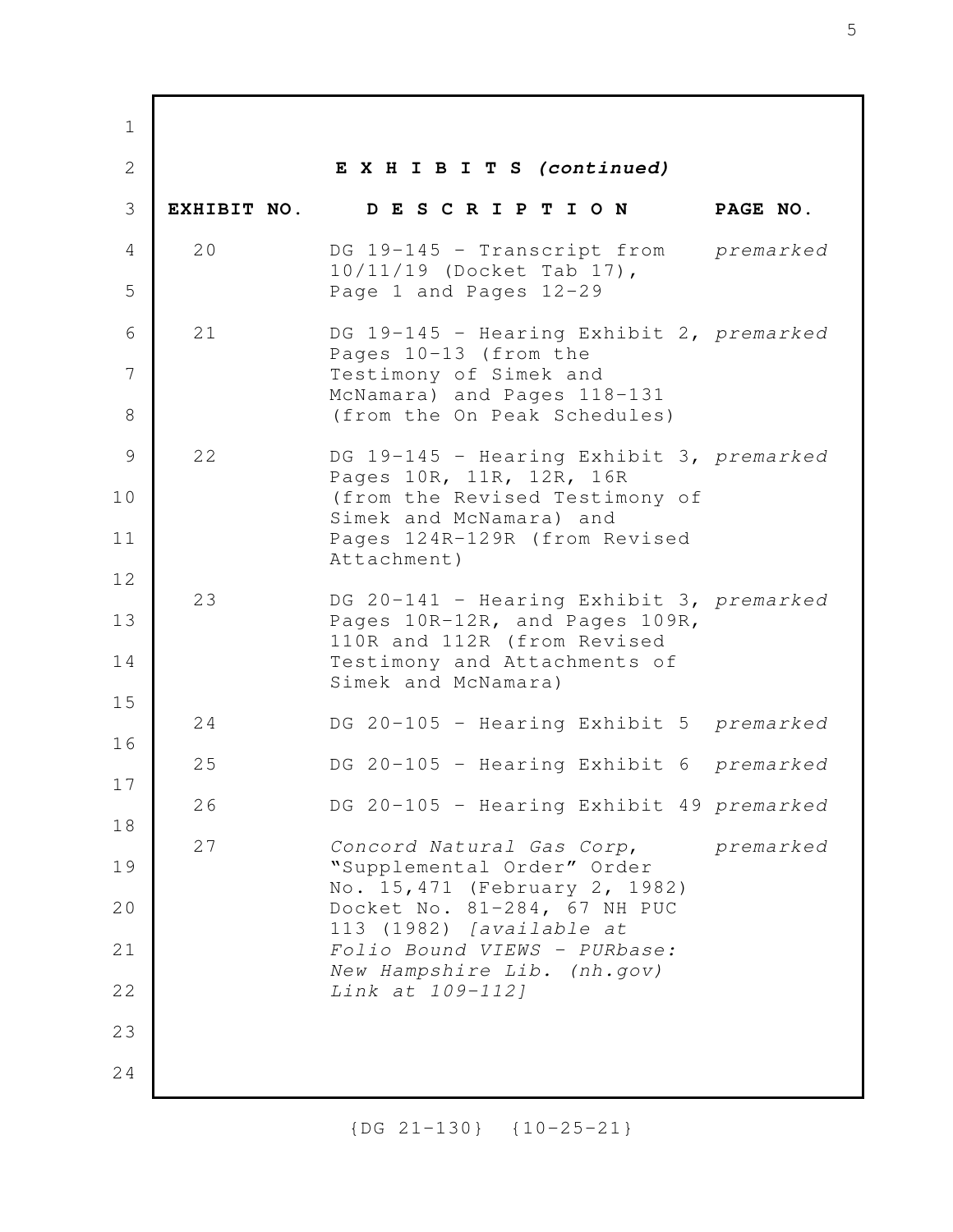**E X H I B I T S** *(continued)* **EXHIBIT NO. D E S C R I P T I O N PAGE NO.** 28 *Concord Natural Gas Corp*, *premarked* Docket No. 81-284, (February 24, 1982), 67 NH PUC 180 (1982) *[There is no order number; PUC order on Concord Natural Gas Corp.'s "Motion for Clarification and Other Relief" dated February 17, 1982] [Folio Bound VIEWS - PURbase: New Hampshire Lib. (nh.gov) Link at 184-185]* 29 Liberty EnergyNorth's *premarked* Petition as originally filed September 1, 2021, with testimony, attachments and schedules *[REDACTED - For PUBLIC Use]* 30 Liberty EnergyNorth's *premarked* Petition as originally filed September 1, 2021, with testimony, attachments and schedules. **{CONFIDENTIAL & PROPRIETARY}** 31 Redlined version of the 12 updated testimony and schedules [REDACTED - For PUBLIC Use] 32 Redlined version of the 12 updated testimony and schedules **{CONFIDENTIAL & PROPRIETARY}** 1 2 3 4 5 6 7 8 9 10 11 12 13 14 15 16 17 18 19 20 21 22 23 24

{DG 21-130} {10-25-21}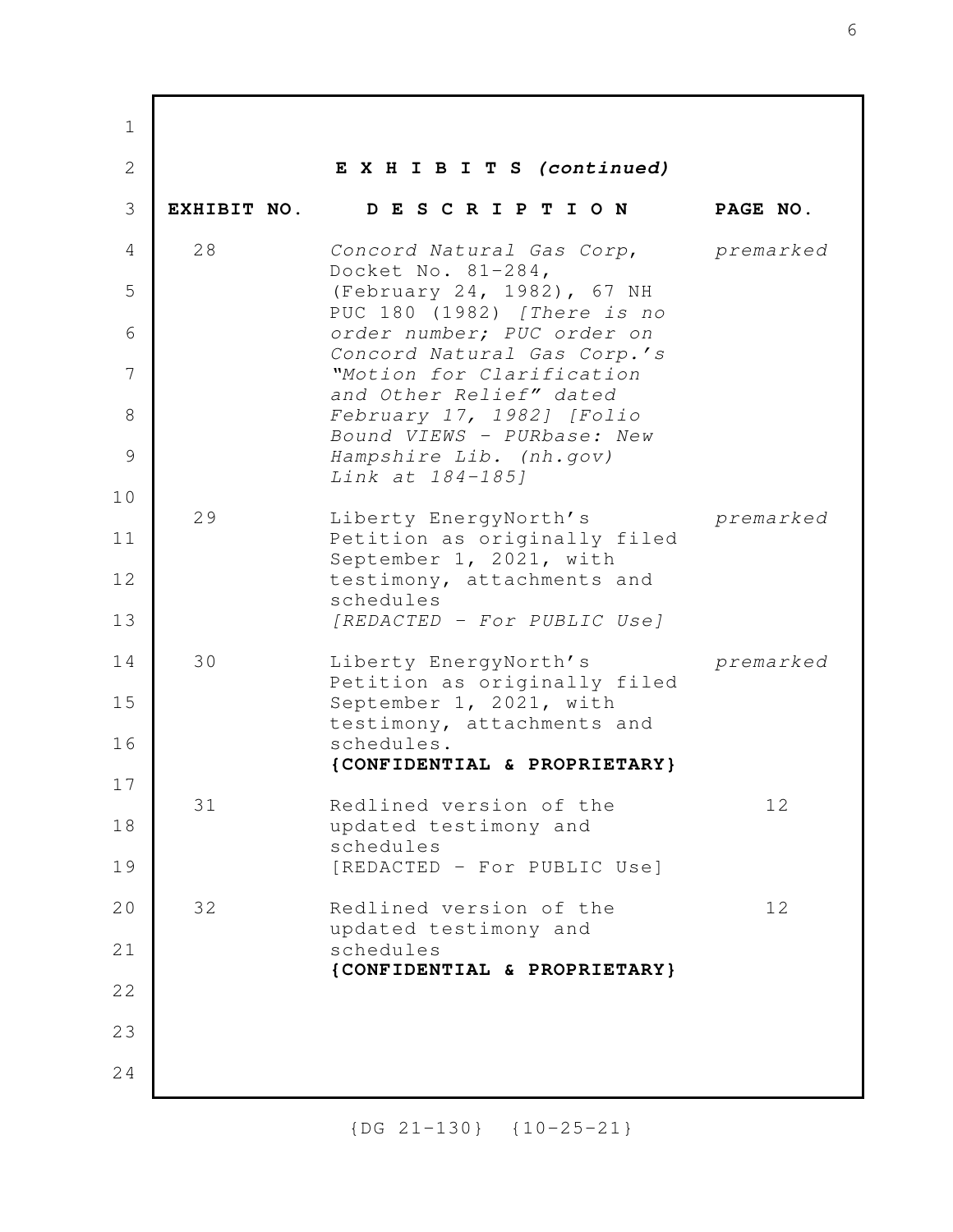| $\mathbf 1$    |             |                                                                    |          |
|----------------|-------------|--------------------------------------------------------------------|----------|
| $\overline{2}$ |             | EXHIBITS (continued)                                               |          |
| 3              | EXHIBIT NO. | DESCRIPTION                                                        | PAGE NO. |
| $\overline{4}$ | 33          | RESERVED FOR RECORD REQUEST<br>(Describe what efforts the          | 123      |
| 5              |             | Company undertakes to try to<br>reduce customer impacts in         |          |
| 6              |             | times of rising commodity<br>prices)                               |          |
| 7              | 34          | RESERVED FOR RECORD REQUEST                                        | 123      |
| 8              |             | (Provide a schedule supporting<br>the proposed change in the       |          |
| 9              |             | Energy Efficiency rate)                                            |          |
| 10             | 35          | RESERVED FOR RECORD REQUEST<br>(Describe the net impact of         | 123      |
| 11             |             | the Company's hedging program<br>over the last three years)        |          |
| 12             | 36          | RESERVED FOR RECORD REQUEST                                        | 123      |
| 13             |             | (Please provide a summary table<br>of the components of the LDAC,  |          |
| 14             |             | including a description of each<br>component, the PUC authority    |          |
| 15             |             | that allows recovery of that<br>component, the dollar amount       |          |
| 16             |             | of each component, and the<br>percentage of the whole LDAC         |          |
| 17             |             | represented by each component,<br>and provide this information for |          |
| 18             |             | the current filing and for the<br>prior two years)                 |          |
| 19             | 37          | RESERVED FOR RECORD REQUEST                                        | 123      |
| 20             |             | (Please explain the accounting<br>related to the adjusting entry   |          |
| 21             |             | of \$459,586 as stated in the<br>Confidential Final Audit          |          |
| 22             |             | Report-Clarification Exhibit 18)                                   |          |
| 23             |             |                                                                    |          |
| 24             |             |                                                                    |          |

{DG 21-130} {10-25-21}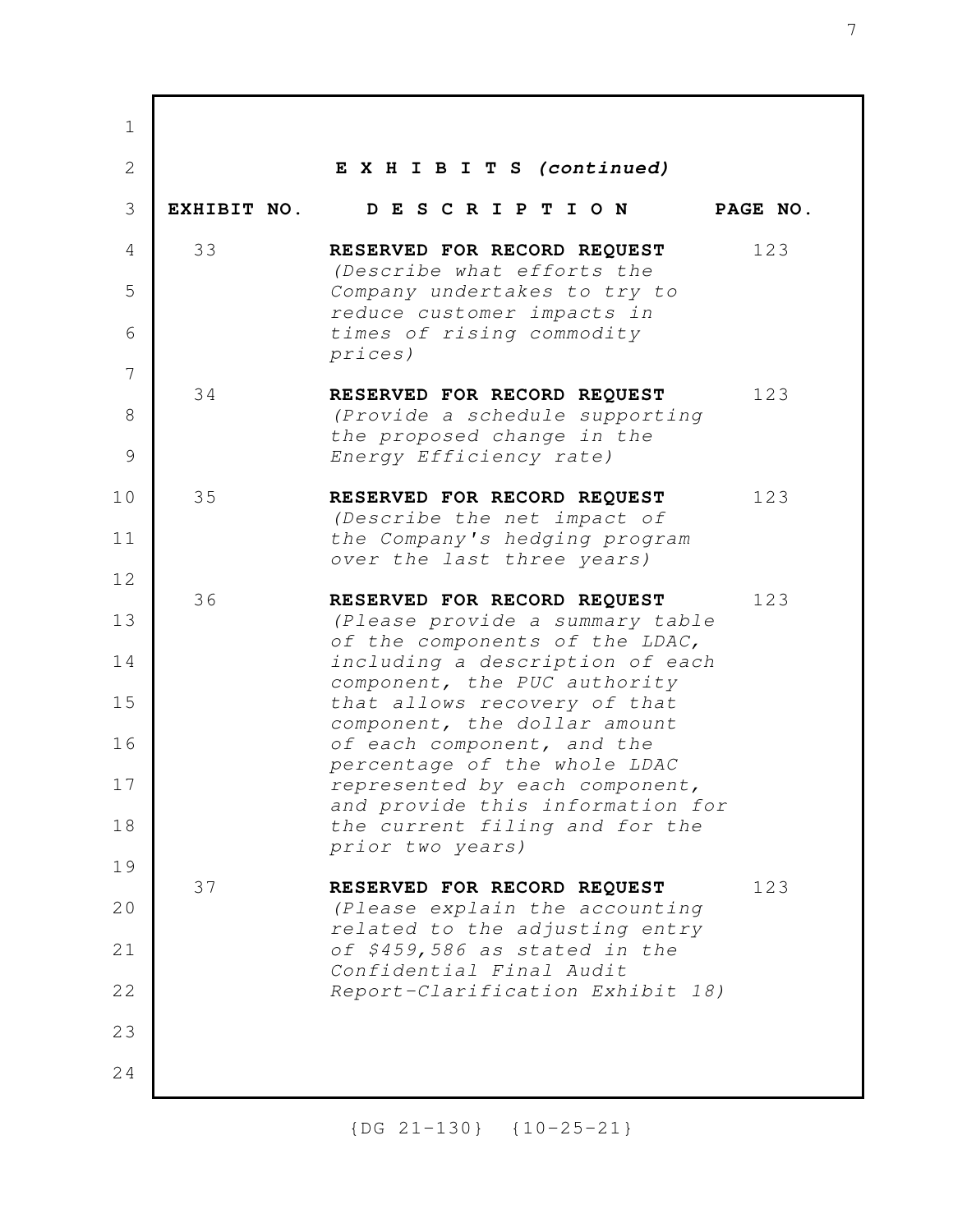**P R O C E E D I N G** CHAIRWOMAN MARTIN: We're here this morning in Docket DG 21-130 for a hearing regarding the Liberty Winter 2021-2022 and Summer 2022 Cost of Gas. Let's take appearances, starting with Mr. Sheehan please. MR. SHEEHAN: Good morning. Mike Sheehan, for Liberty Utilities (EnergyNorth Natural Gas). And with me is Cheryl Kimball, from the Keegan Werlin law firm. Thank you. CHAIRWOMAN MARTIN: All right. Thank you. And Mr. Kreis. MR. KREIS: Good morning, everybody. I am Donald Kreis, the Consumer Advocate, here on behalf of the residential customers of the utility. And with me today is our Director of Rates & Markets, Maureen Reno. CHAIRWOMAN MARTIN: All right. Thank you. And I see we have Mr. Dexter and Ms. Schwarzer, if you'd like to introduce yourself. MS. SCHWARZER: Thank you. Good 1 2 3 4 5 6 7 8 9 10 11 12 13 14 15 16 17 18 19 20 21 22 23 24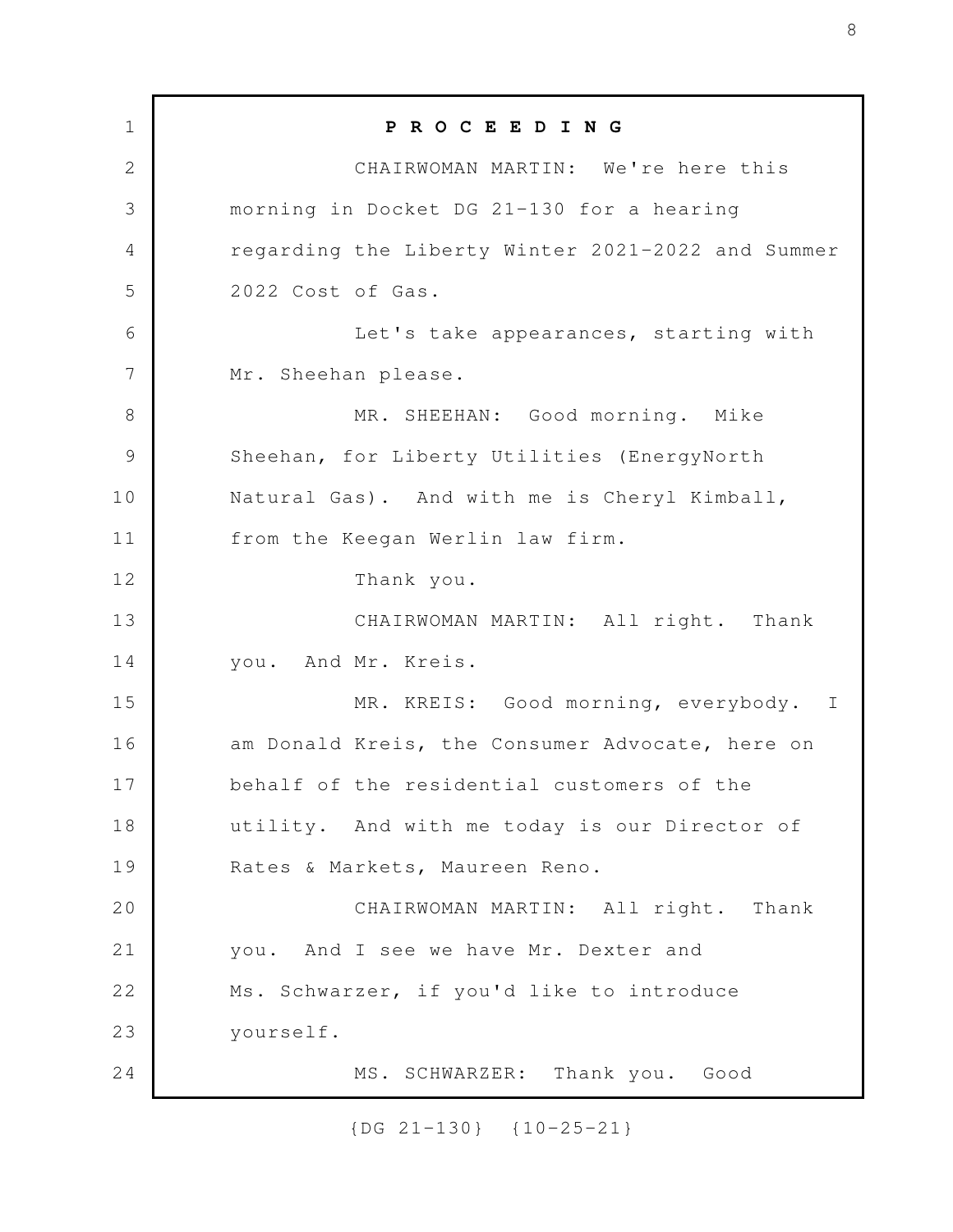morning. Mary Schwarzer, for the Department of Energy. And with me is co-counsel, Paul Dexter. CHAIRWOMAN MARTIN: All right. Thank you. Let's cover exhibits to start. I have Exhibits 1 through 30 prefiled and premarked. However, Exhibit 15 is apparently omitted. And I just want to make sure that that is remaining that way. And also Exhibit 21 has been revised. Are those correct? MS. SCHWARZER: Those are correct. Madam Chairwoman, Exhibit 14 was listed as "TBD" on the exhibit list, because Energy had not received it, or as of the date and time that this was filed. Once we received it, at 3:40, we didn't have time to turn it into an exhibit. And we filed a *pdf* of that Exhibit 14 the following day with a request for waiver, because Energy was not possible -- it was physically impossible to do it. CHAIRWOMAN MARTIN: Okay. That waiver is granted. Anything else on exhibits? MR. SHEEHAN: Just --MS. SCHWARZER: And I did want to raise 1 2 3 4 5 6 7 8 9 10 11 12 13 14 15 16 17 18 19 20 21 22 23 24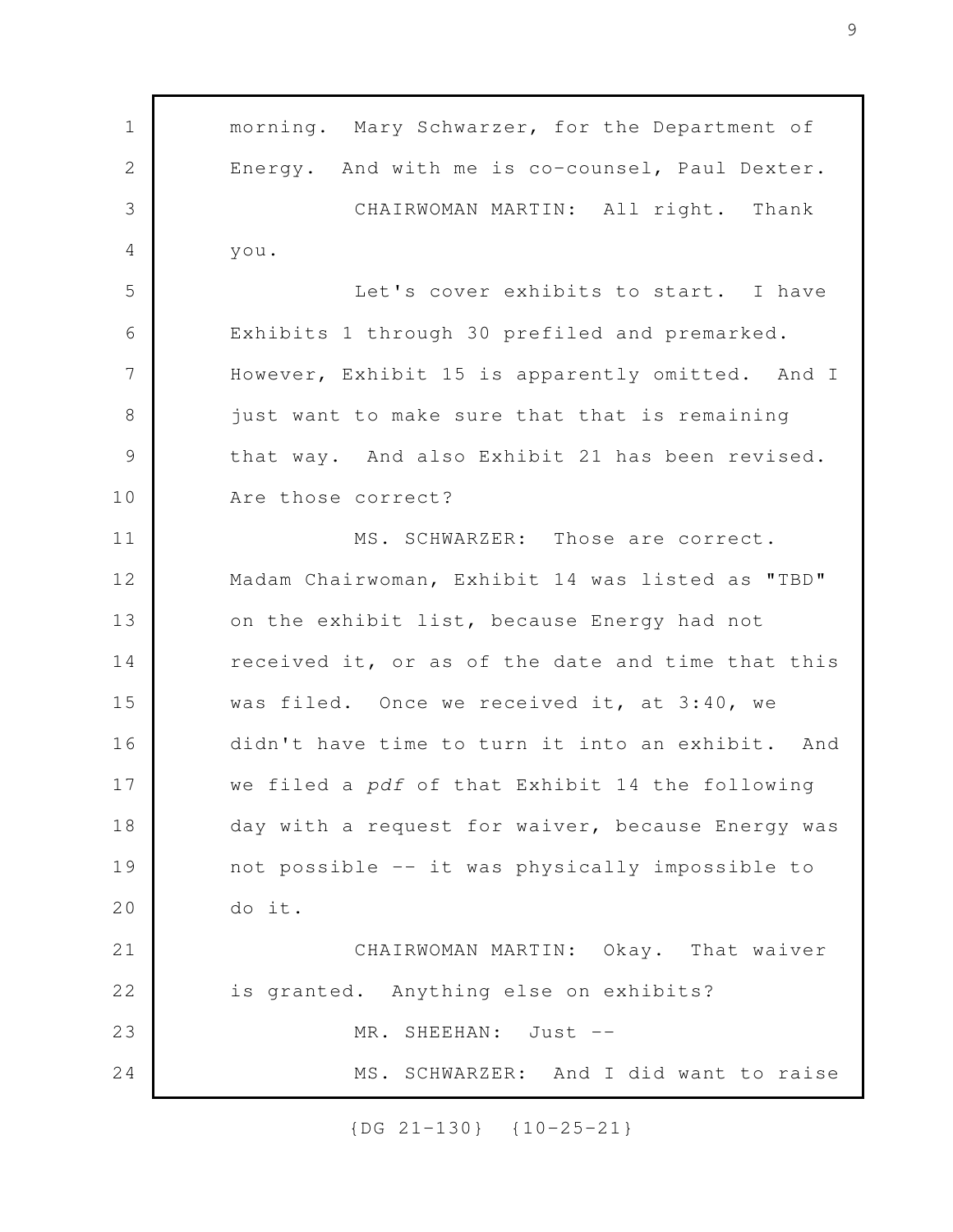a question about the redlined schedules. And we were also provided with a copy of redline testimony. There are a significant number of changes. Energy has asked that a redline version of the testimony and of the schedules be marked as an exhibit in this docket. CHAIRWOMAN MARTIN: Mr. Sheehan. MR. SHEEHAN: Here we go. Sorry. I have no objection. I don't think they're relevant, because the updated filing replaces the original filing in whole, other than for interest. But there's no objection. CHAIRWOMAN MARTIN: Can we mark that as "Exhibit 15"? MS. SCHWARZER: I believe we would need "Exhibit 31" and "32" for redacted and confidential versions of the redline testimony and schedules. And I would also like to point out that, traditionally, in cost of gas proceedings, the original petition is always marked, notwithstanding any changes that are made. And, so, in this instance, Energy added them at the last minute as "29" and "30". Those are the 1 2 3 4 5 6 7 8 9 10 11 12 13 14 15 16 17 18 19 20 21 22 23 24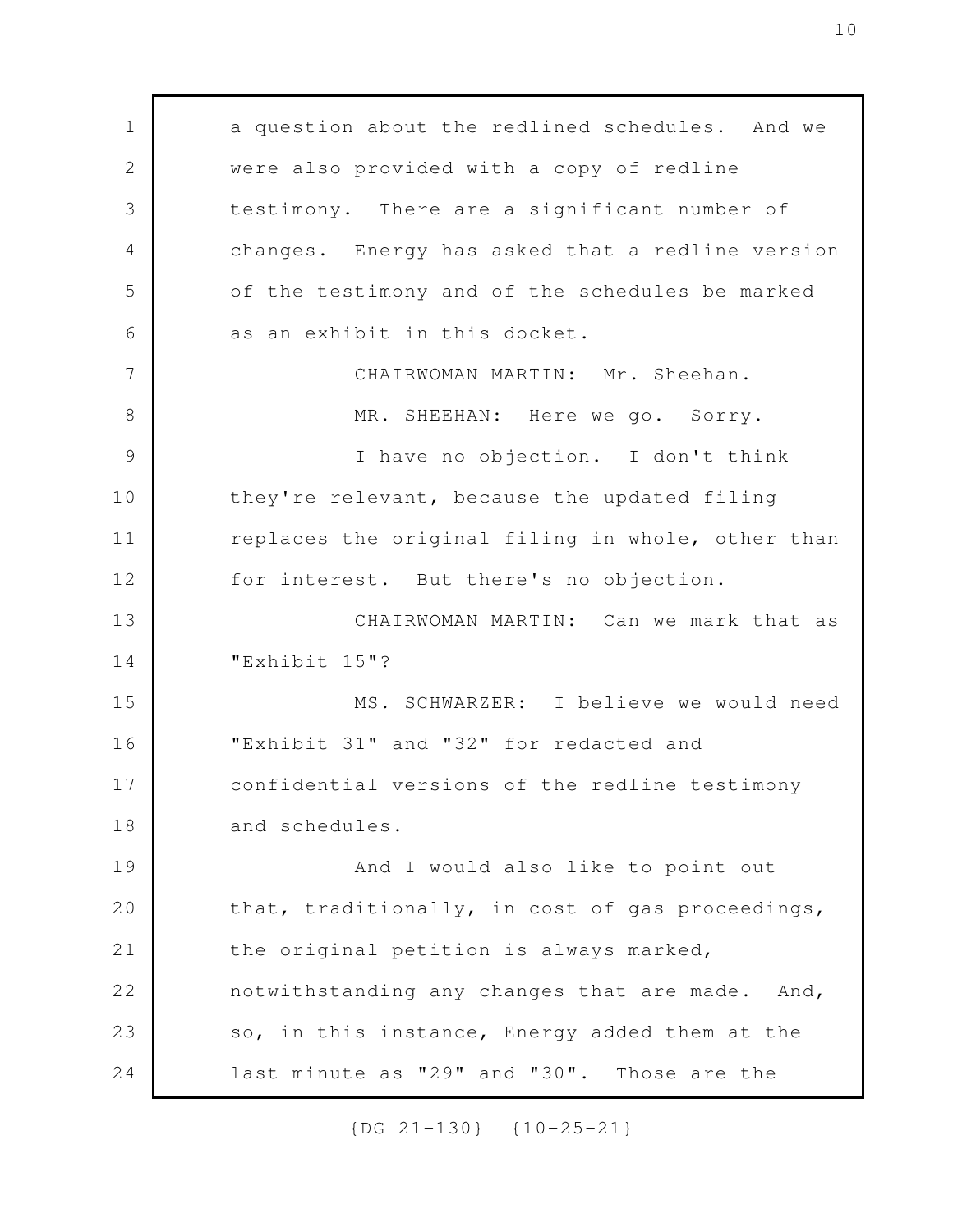petitions as originally filed September 1st. CHAIRWOMAN MARTIN: Okay. Let's back up for a minute. So, Exhibit 29 and 30 are the original Petition. You'd like to have the updated relined Petition marked as well. Exhibit 15 was omitted. But now, can you clarify that for me now? Because I'm looking at your list, and with the filing of 14, did you use 15 for the confidential version? MS. SCHWARZER: We had not seen the responses to Energy's technical session data requests when this exhibit list was assembled, because the actual responses themselves were not filed until the end of the day on the 21st. And, so, out of an abundance of caution, not knowing whether there would be a confidential attachment or answers to our requests, we held an exhibit number open for the confidential version of the responses. Upon review of the responses, we received them at 3:40, I believe, in the afternoon on that day, there were no confidential attachments. We just didn't know that at the time. 1 2 3 4 5 6 7 8 9 10 11 12 13 14 15 16 17 18 19 20 21 22 23 24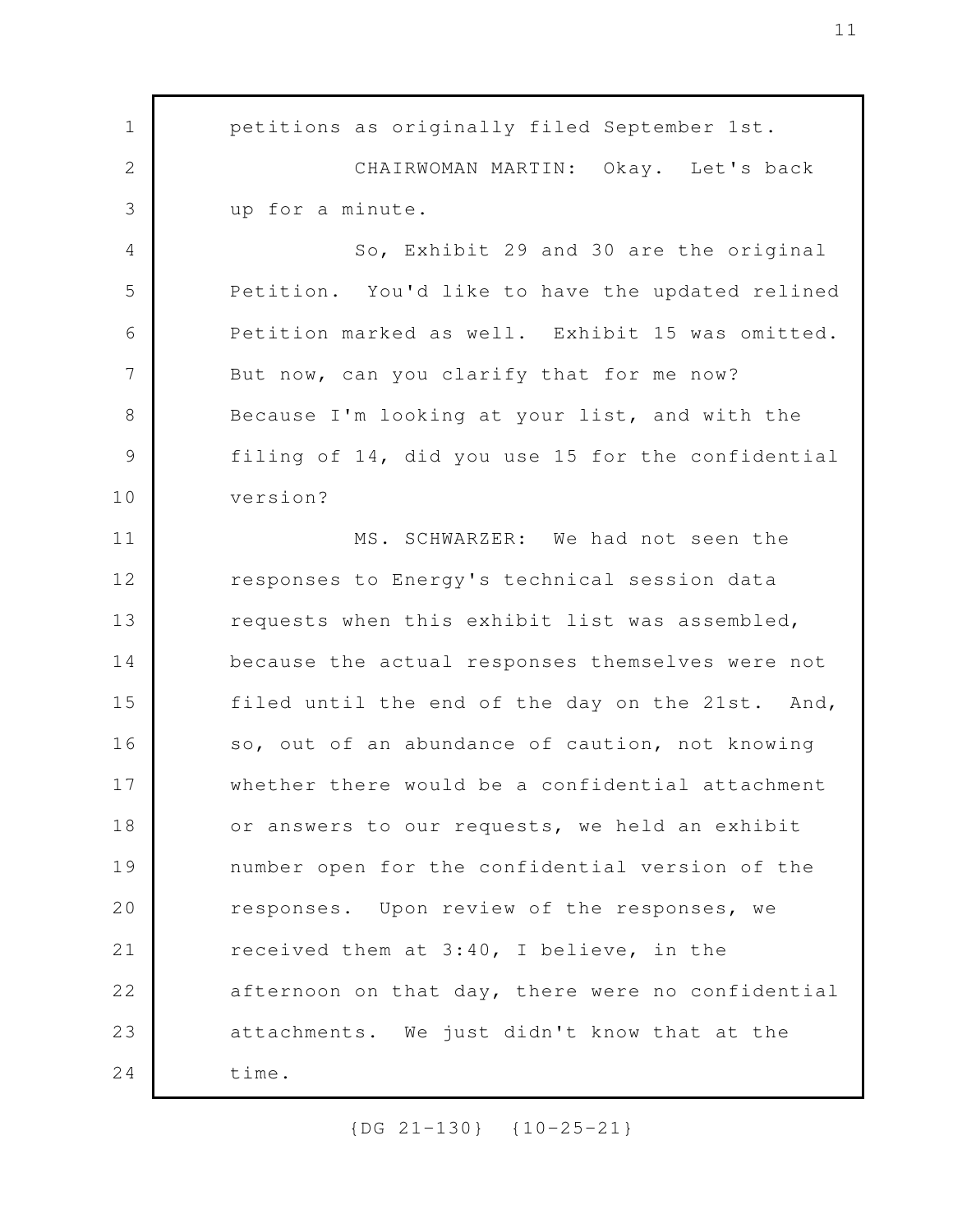CHAIRWOMAN MARTIN: Okay. So, Exhibit 15 is omitted, but you would prefer to use Exhibit 31 for the redline version of the updated filing? MS. SCHWARZER: I believe there would need to be a confidential redline version and a standard redline version. And, so, normally, those are two exhibit numbers paired together. CHAIRWOMAN MARTIN: Okay. So, Exhibit 31 and 32 for the updated -- MS. SCHWARZER: Yes, ma'am. CHAIRWOMAN MARTIN: -- will have the unredacted -- or, not confidential version be "Exhibit 31" and the confidential version be "Exhibit 32". MS. SCHWARZER: Correct. CHAIRWOMAN MARTIN: And Exhibit 15 will remain omitted. Does that make sense to everyone? Just a minute, Ms. Schwarzer. Does that make sense to everyone? MR. SHEEHAN: Yes. MR. KREIS: Yes. (The two documents, as described, were 1 2 3 4 5 6 7 8 9 10 11 12 13 14 15 16 17 18 19 20 21 22 23 24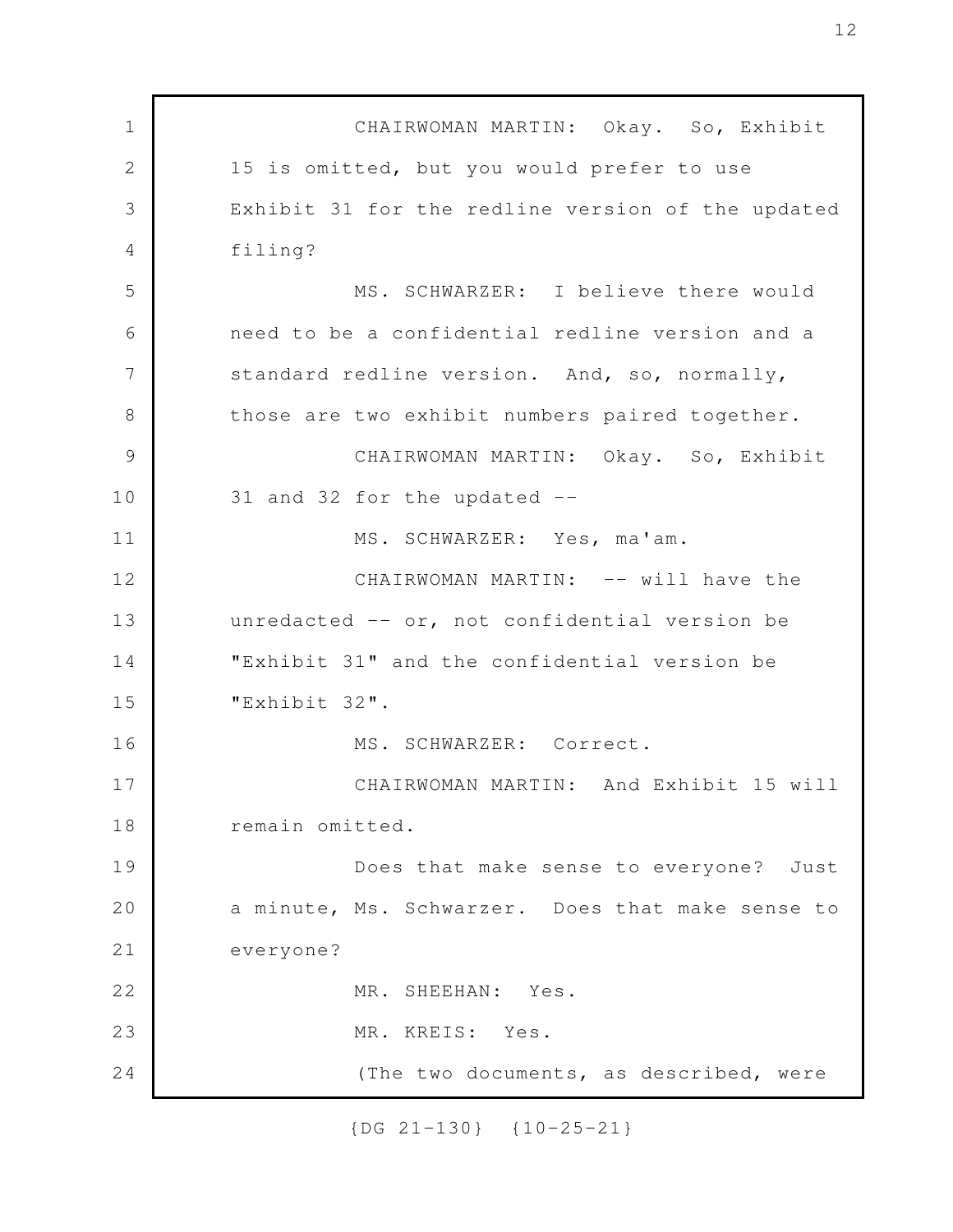herewith marked as **Exhibit 31** and **Exhibit 32** for identification.) CHAIRWOMAN MARTIN: Okay. Go ahead. MS. SCHWARZER: Thank you. Excuse me. To the best of my knowledge, the redline versions have not been Bates numbered. And, so, I would ask that those Bates numbers be added. CHAIRWOMAN MARTIN: Mr. Sheehan? MR. SHEEHAN: We can make that filing either later today or overnight. CHAIRWOMAN MARTIN: Okay. Thank you. Anything else on exhibits? MR. SHEEHAN: The only other thing I wanted to point out is we marked Exhibit 12 as the same responses to the tech session requests. And, since those responses included an Excel file, I marked the responses "12A" and the Excel file "12B". CHAIRWOMAN MARTIN: Okay. Thank you for that clarification. And Ms. Borden, if she has questions, can let us know. MS. BORDEN: I'm good. CHAIRWOMAN MARTIN: She's good. All right. 1 2 3 4 5 6 7 8 9 10 11 12 13 14 15 16 17 18 19 20 21 22 23 24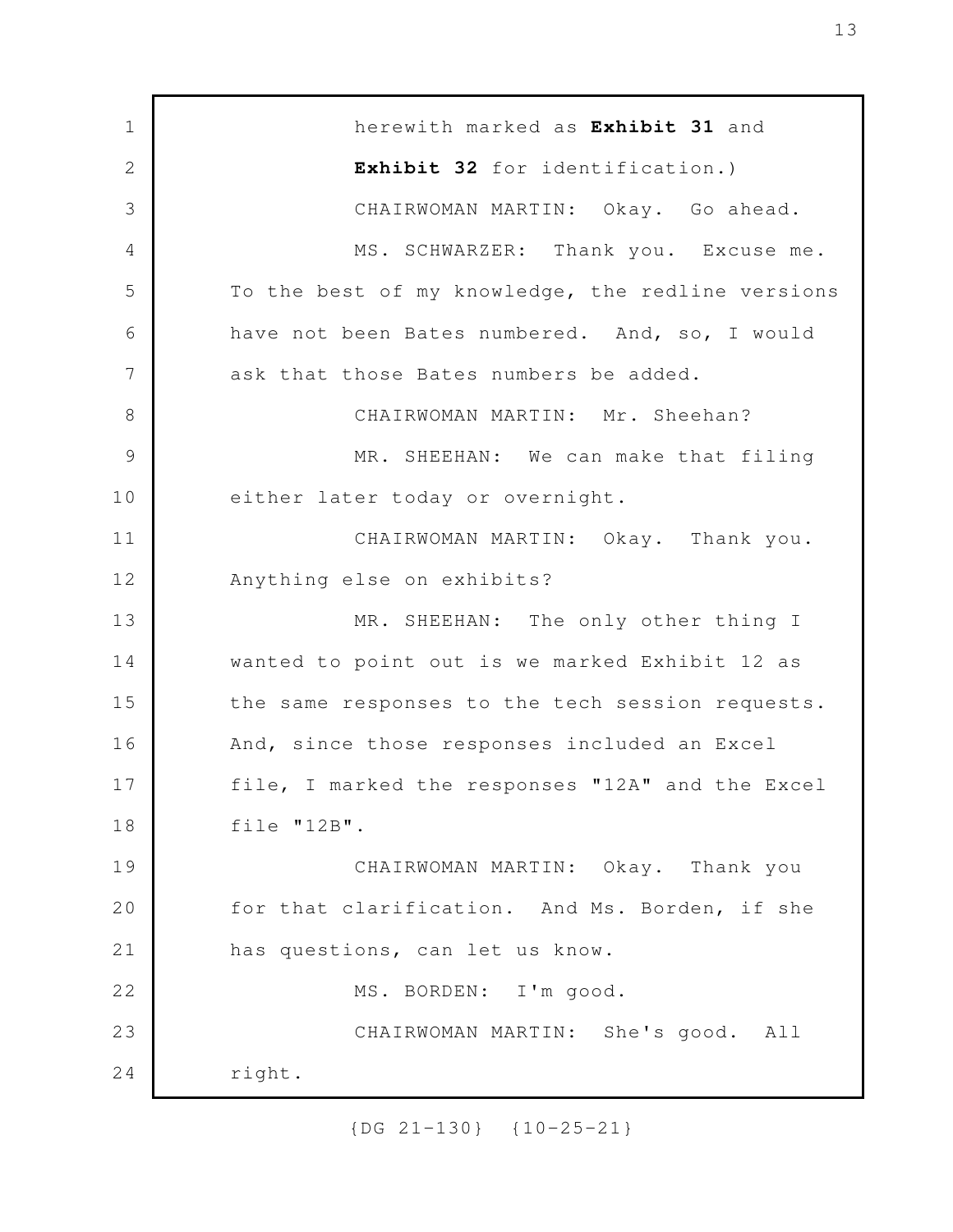Anything else on exhibits? *[No verbal response.]* CHAIRWOMAN MARTIN: Any other preliminary matters? MR. SHEEHAN: None from us. CHAIRWOMAN MARTIN: Okay. Ms. Schwarzer. MS. SCHWARZER: Thank you. Notwithstanding the Commission's order which has excluded the \$4 million that was raised earlier, there is a lack of clarity as to the impact of the -- what's been called the "R-4 decoupling mismatch error". And, so, it was my hope at the beginning of this hearing that we could -- that I could explain why, in Energy's view, it's necessary to ask the Commission to suspend any finding of finality or prudence with regard to underlying over and under calculations for the present period. So, if I can step back, the parties used some of the naming a little differently. In the original Petition, attached to the end of that Petition was something labeled "RDAF Calculations 2019 to 2020" and "2020 to 2021". 1 2 3 4 5 6 7 8 9 10 11 12 13 14 15 16 17 18 19 20 21 22 23 24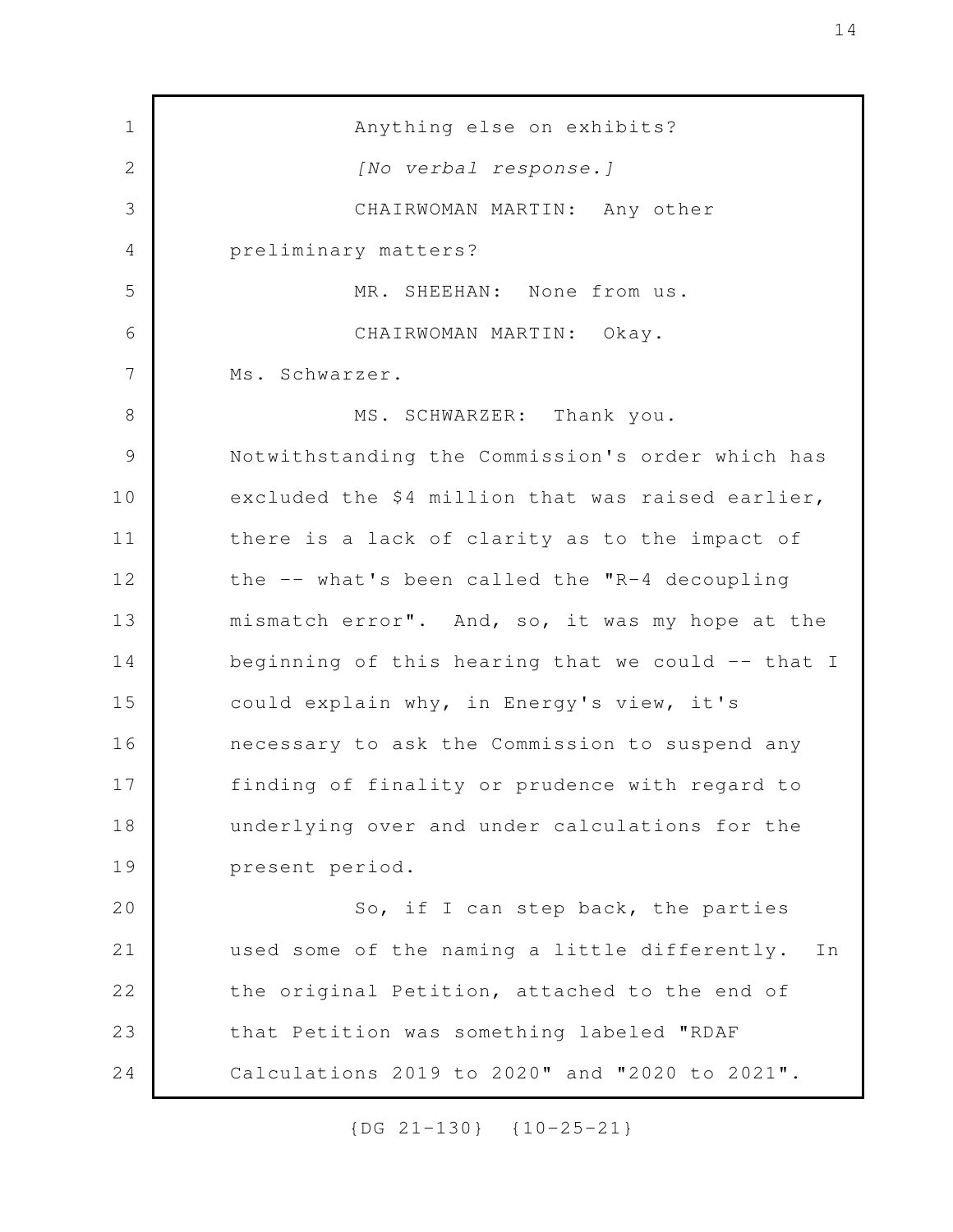The significant parts of those calculations that have been over and under reconciled, and therefore, in Energy's view, are final, are the over and under calculations from November 1, 2018, the beginning of the first decoupling year, through August 31st of 2019, that was the first decoupling year, which was reconciled in Docket Number 19-145. And then, the reconciliation of the second decoupling year, which would have been an over/under calculation for the period September 1, 2019 through August 31st, 2020. And that would have occurred in Docket 21-141. The Commission -- excuse me -- the Department of Energy used those over and under calculations as final. However, in the present docket, there's a question of an over/under reconciliation, including the RDAF factor for decoupling, from the period of November 2020, November 1st, 2020 through October 31st of 2021. And, given the confusion around the decoupling formulas, and the extent to which the 4 million that's been taken out may or may not impact other adjustments, equations, and calculations, in 1 2 3 4 5 6 7 8 9 10 11 12 13 14 15 16 17 18 19 20 21 22 23 24

{DG 21-130} {10-25-21}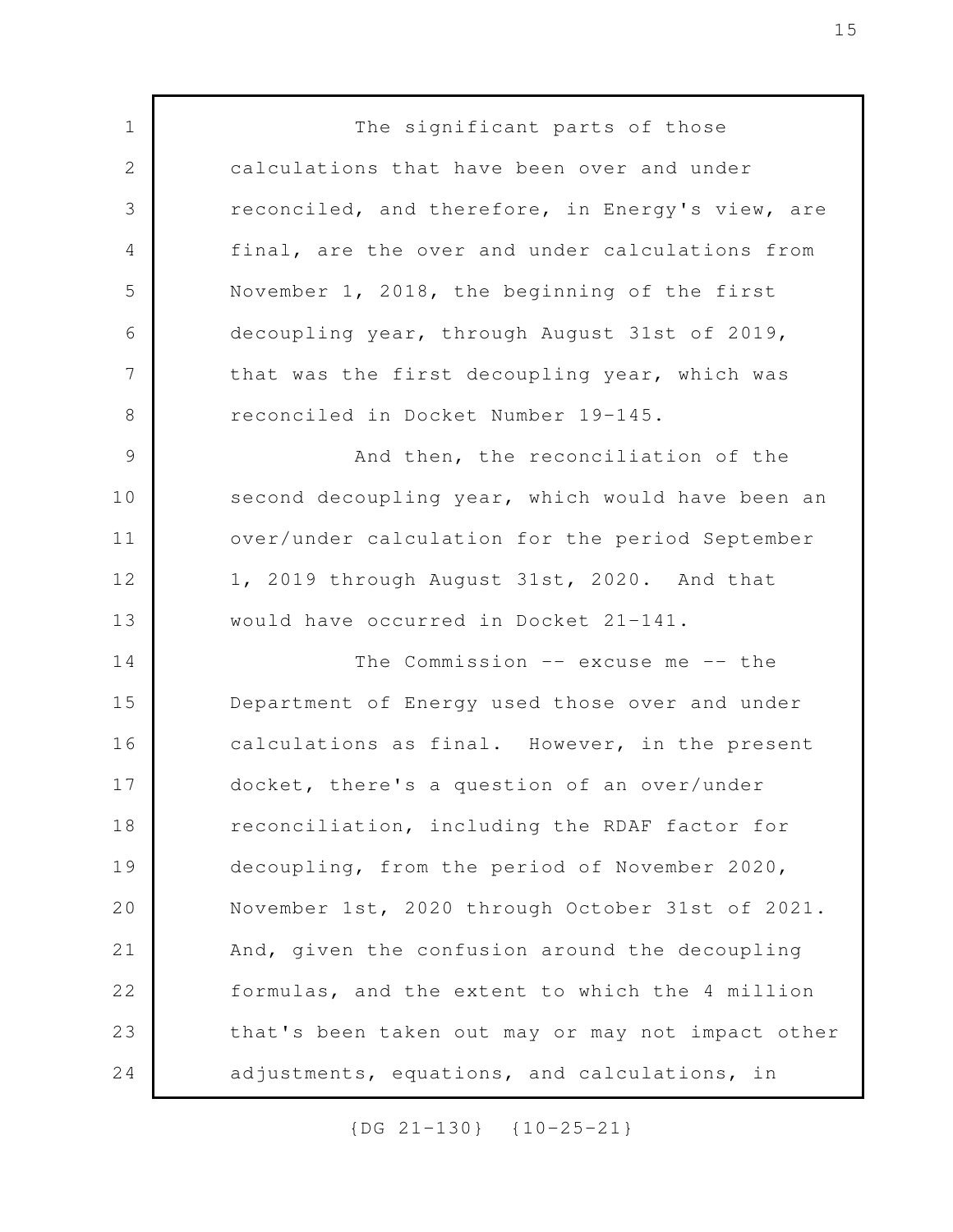light of the finding in the Liberty Cost of Gas order from May of 2020, stating that, once reconciled numbers are -- once over and under calculations are reconciled, they are final, the Department of Energy would ask this Commission, for those reasons, to suspend any finality or prudence finding. This was attempted to be addressed ahead of time in what's been marked "Exhibit 16", and the parties were not able to come to agreement, although it may be possible now, things are moving very quickly. CHAIRWOMAN MARTIN: Anything else? MS. SCHWARZER: No. I wonder if Liberty can agree to that request or if the Commission might agree to suspend any finding of prudence or finality? CHAIRWOMAN MARTIN: I'd like to hear from the other parties first. Mr. Sheehan. MR. SHEEHAN: Thank you. My intent, on direct exam, was to clarify that, as a result of the Friday order carving off the so-called "R-4 issue", the updated filing accomplishes that. The updated filing has removed the \$4 million 1 2 3 4 5 6 7 8 9 10 11 12 13 14 15 16 17 18 19 20 21 22 23 24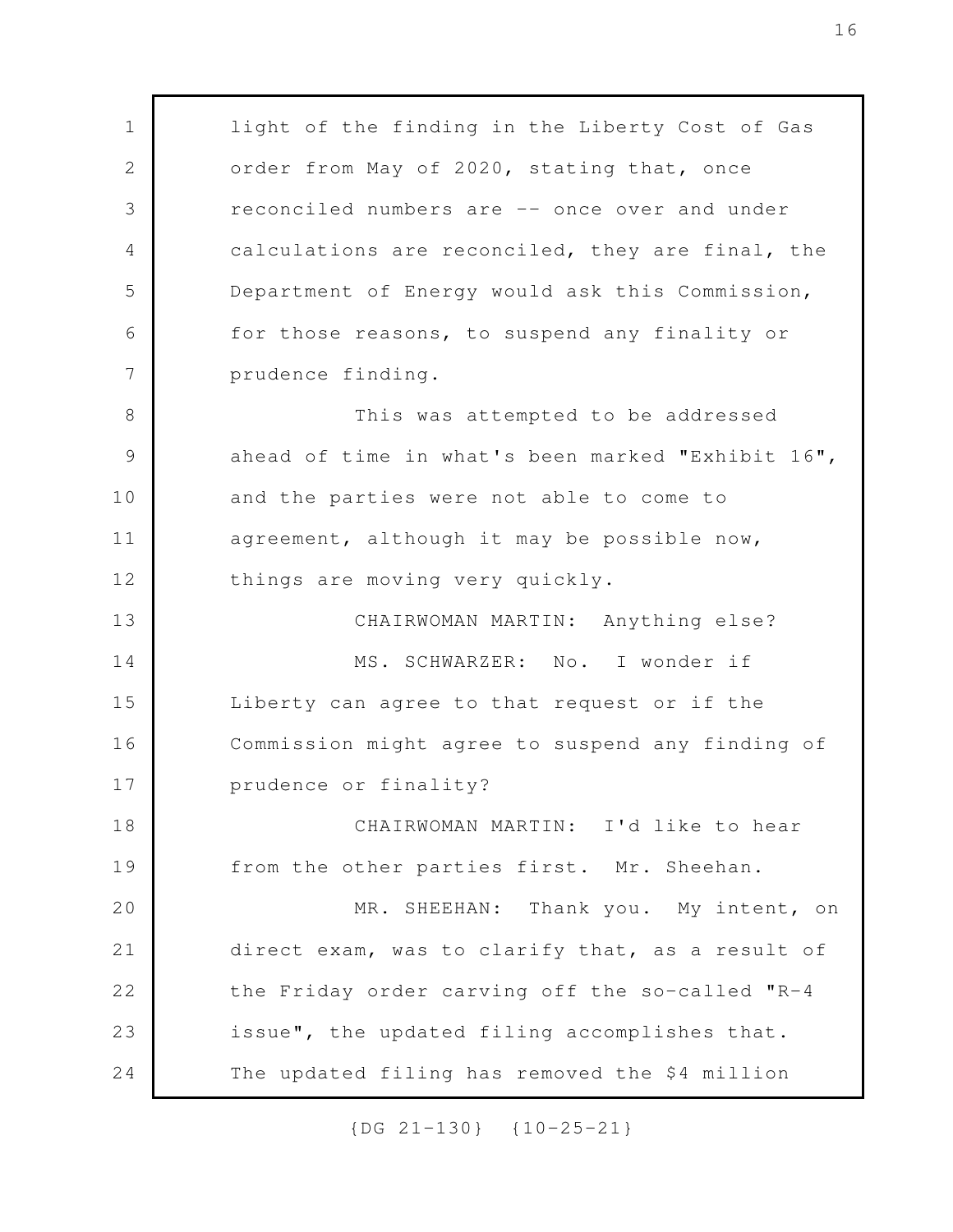issue, and everything else in the filing remains the same, and would not change regardless of the Commission's ultimate ruling on the R-4 issue. So, Step 1, we have a clean filing. We have cleanly carved out the R-4 issue for a hearing on another day. Step 2, as far as the new decoupling language, that was approved this summer in the rate case. We solved the mismatch issue. And the numbers for the reconciliation of the most recent year, '20 to '21, applied that new language as it should. And, so, basically, we're good going forward on the reconciliation of the most recent year. So, again, the two years -- earlier years that are at issue have been successfully carved off. There's no reason to hold or suspend or to delay a ruling on all the other components of the cost of gas before you today. And, again, I can have Mr. Simek walk through that on the record to clarify those points. CHAIRWOMAN MARTIN: Okay. Thank you, Mr. Sheehan. Mr. Kreis. 1 2 3 4 5 6 7 8 9 10 11 12 13 14 15 16 17 18 19 20 21 22 23 24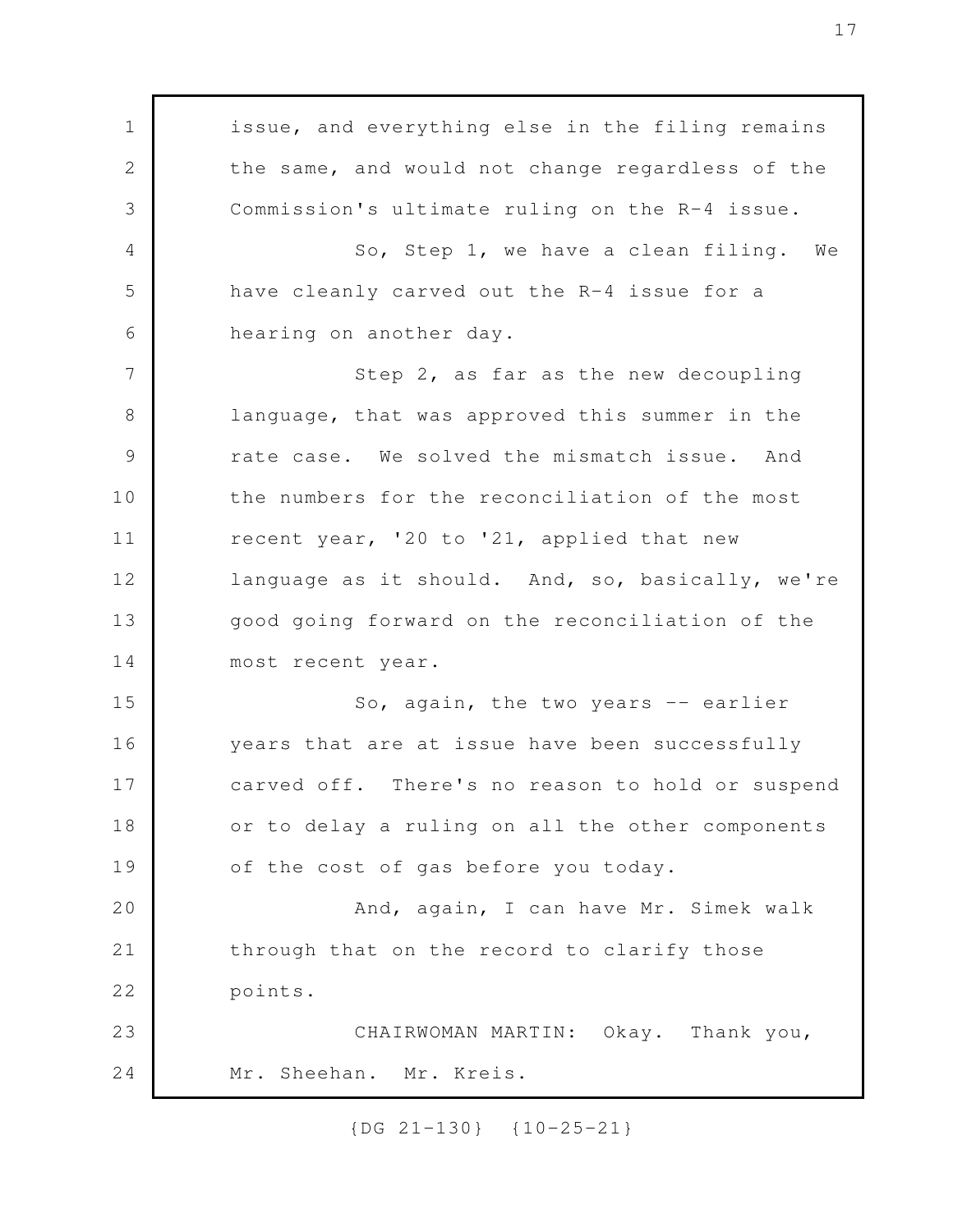MR. KREIS: I guess, as I've listened to Ms. Schwarzer and Mr. Sheehan, my suggestion for the Commission might be to leave this particular question to the end of the hearing, in the hope that Mr. Sheehan makes the demonstration that he just promised to make. I would have to say that for me, personally, or at least for the OCA, the confusion might be in the fact that, with respect to the decoupling adjustment, we are dealing with the year that began on November 1st of last year, and extends until Halloween of this year, a few days from now. But the new tariff that went into effect as a result of the rate case was not effective until, I forget the date, but it's something like September 1, I think. Am I remembering that right? MR. SHEEHAN: Yes. MR. KREIS: September 1 of this year. So, there's a question, at least in my mind, and it may be just my confusion, about how the decoupling mechanism worked from November 1st of last year through August 31st of this year. CHAIRWOMAN MARTIN: All right. Well, 1 2 3 4 5 6 7 8 9 10 11 12 13 14 15 16 17 18 19 20 21 22 23 24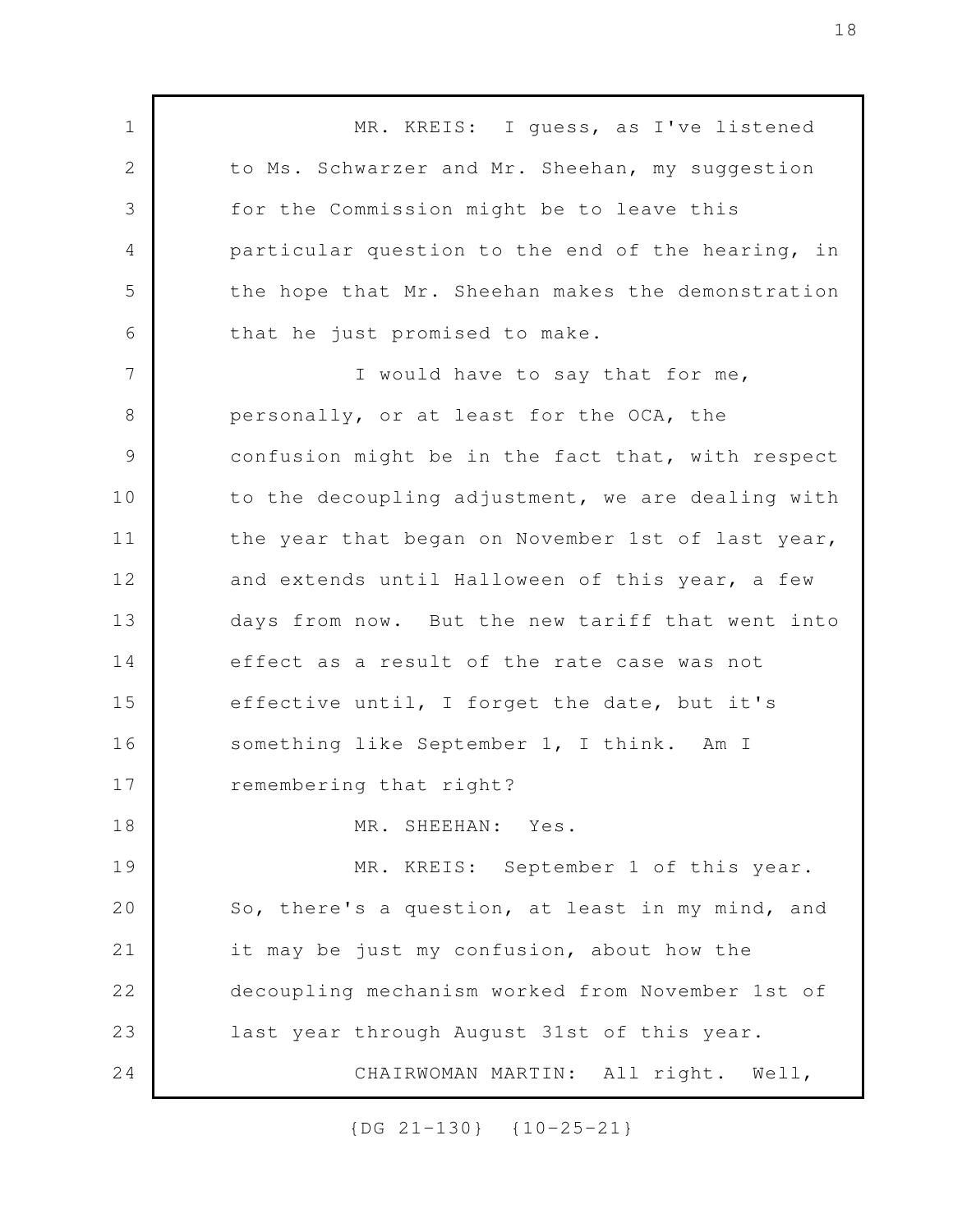we're not going to rule on that right now. We will either reserve it for the end or we will reserve it for a separate order, and may require some very quick briefing from the parties. Ms. Schwarzer. MS. SCHWARZER: Thank you, Madam Chairwoman. I did want to point out confidential Exhibit 18, addendum on the last page does highlight a further complexity, in that there's a discrepancy between the amount of money of the requested reimbursement on a scale of 4 million versus -- excuse me, that is a confidential document, and I guess, if necessary, we can go into a confidential session. I will say that the pace of change in this docket, and the refiling of numbers and exhibits, makes it extremely challenging for Energy to have confidence in any particular aspect at this point in time. And out of an abundance of caution, we can address, as we further proceed in this hearing, Energy would - feels it's more appropriate to leave - certainly, to issue an order on a rate, but to 1 2 3 4 5 6 7 8 9 10 11 12 13 14 15 16 17 18 19 20 21 22 23 24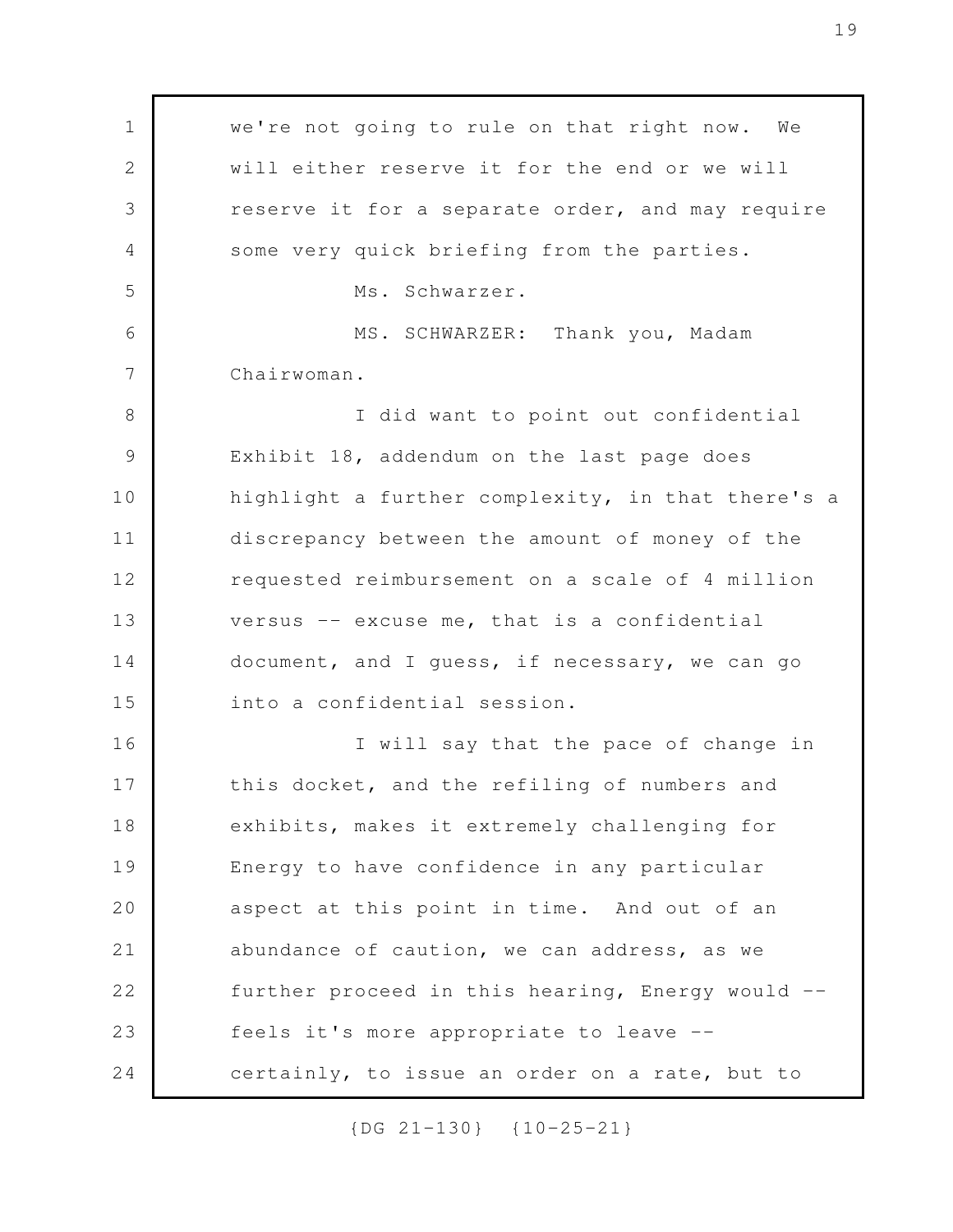leave any finality or prudence findings, explicit or implicit, to another time. CHAIRWOMAN MARTIN: Okay. Thank you. Ms. Schwarzer. Any other preliminary matters? *[No verbal response.]* CHAIRWOMAN MARTIN: Okay. Seeing none, let's please have the witnesses sworn in, Mr. Patnaude. And can you, before we start, can you just confirm who the witnesses are for the record? MR. SHEEHAN: Yes. The witnesses on the panel are those who filed testimony: Cathy McNamara, Dave Simek, Deborah Gilbertson, and Mary Casey. CHAIRWOMAN MARTIN: And the witnesses that Energy asked to be available are noted in their letter? MR. SHEEHAN: Yes. And those folks are in the waiting room, or the "back row", as I say, and can be called, if necessary: Mr. Bonner, Mr. Mullen, Mr. DeCourcey, and Ms. O'Brien. CHAIRWOMAN MARTIN: Okay. Thank you. 1 2 3 4 5 6 7 8 9 10 11 12 13 14 15 16 17 18 19 20 21 22 23 24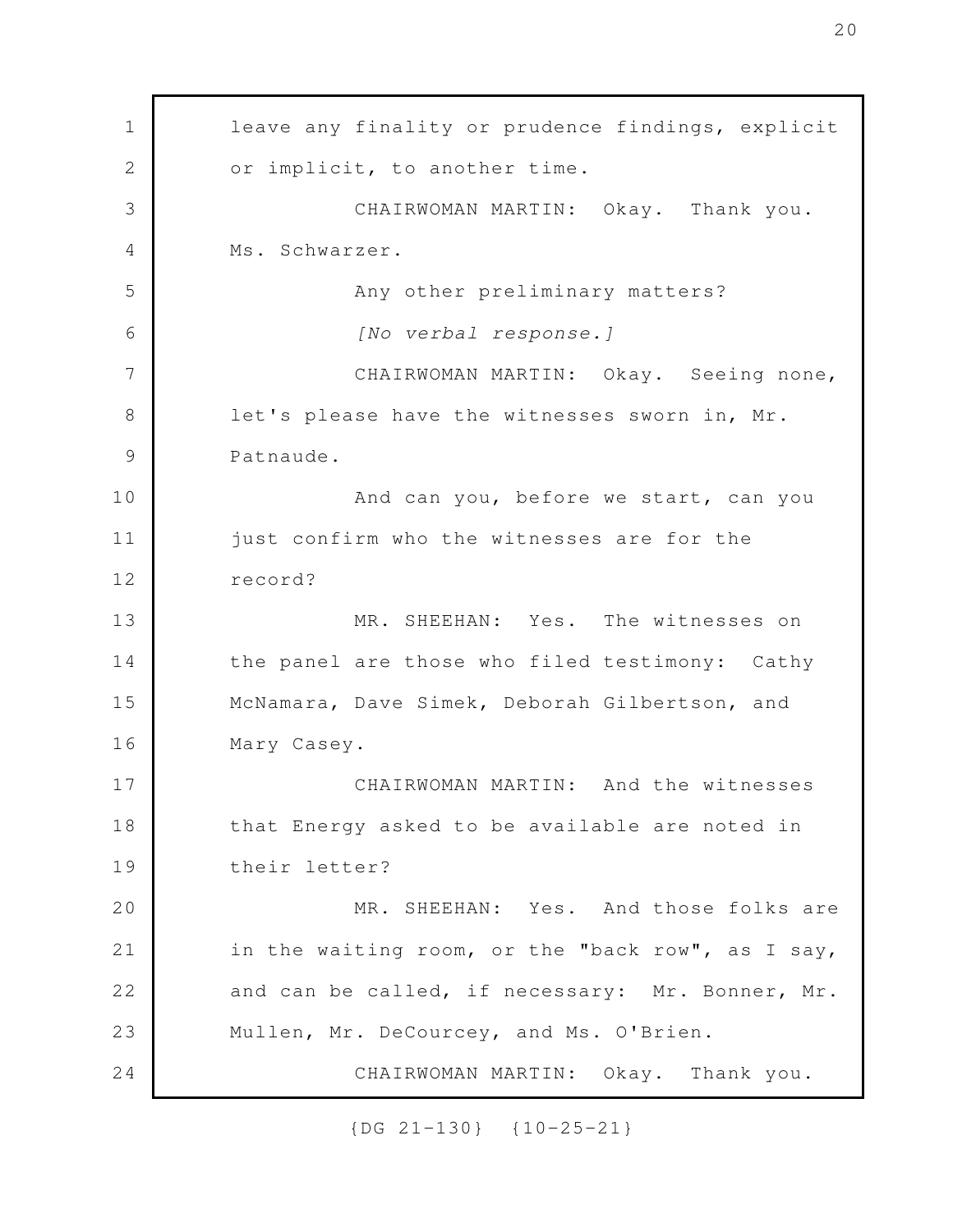Then, let's proceed with the first four that you mentioned. And we'll go to the others if need be. Ms. Schwarzer, does that align with your plan? MS. SCHWARZER: Yes. Thank you very much, Madam Chairwoman. CHAIRWOMAN MARTIN: Okay. Go ahead. (Whereupon *Mary E. Casey*, *Deborah M. Gilbertson*, *Catherine A. McNamara*, and *David B. Simek* were duly sworn by the Court Reporter.) CHAIRWOMAN MARTIN: All right. Mr. Sheehan. MR. SHEEHAN: Thank you. First, we will introduce the witnesses and have them adopt their testimony. **MARY E. CASEY, SWORN DEBORAH M. GILBERTSON, SWORN CATHERINE A. McNAMARA, SWORN DAVID B. SIMEK, SWORN DIRECT EXAMINATION** BY MR. SHEEHAN: Q Ms. Casey, you're the lucky one. I'll start with 1 2 3 4 5 6 7 8 9 10 11 12 13 14 15 16 17 18 19 20 21 22 23 24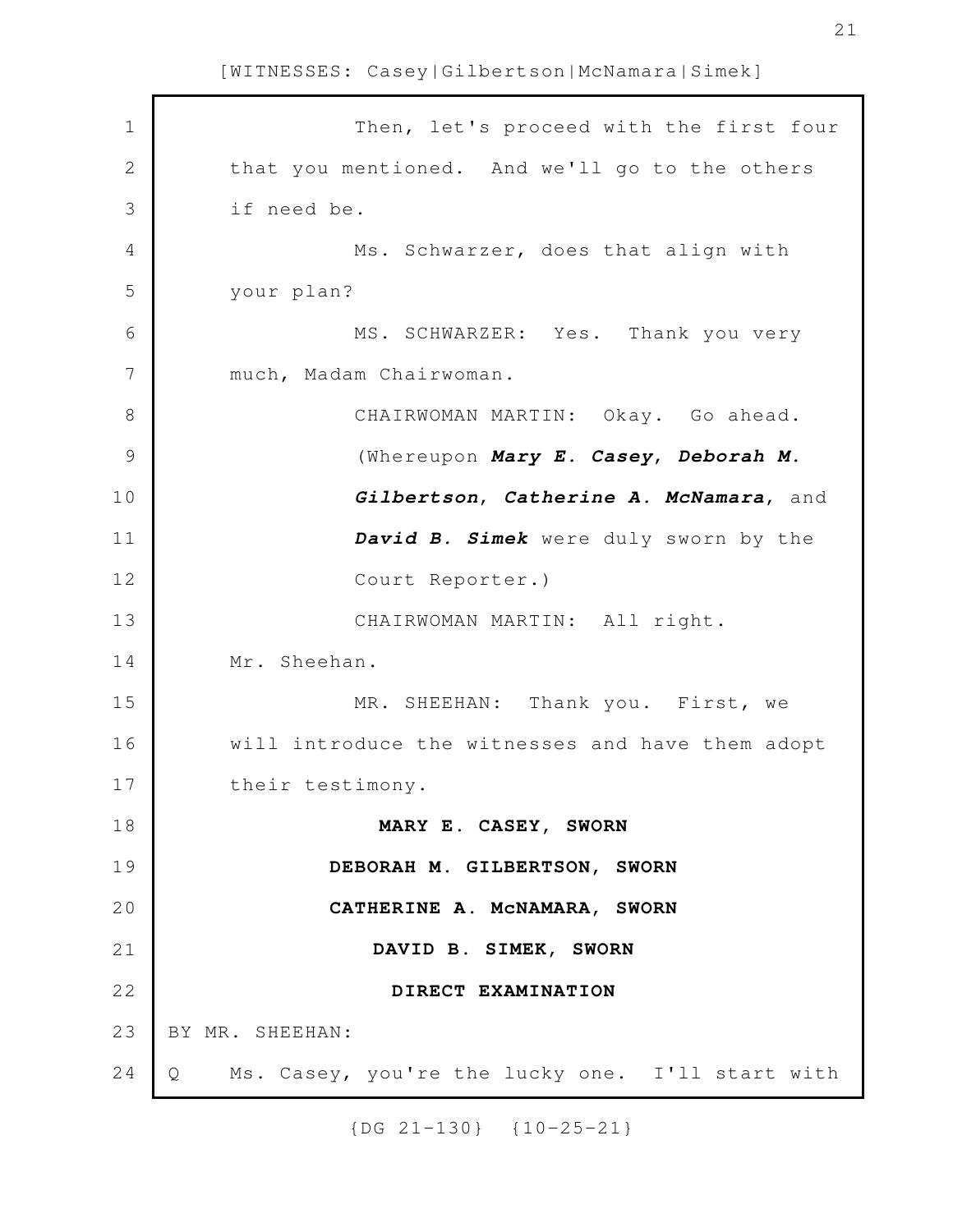| $\mathbf 1$   |   | you. Please introduce yourself, and give your     |
|---------------|---|---------------------------------------------------|
| 2             |   | title with Liberty.                               |
| 3             | Α | (Casey) Yes. Hello. Good morning. My name is      |
| 4             |   | Mary Casey. I'm the Senior Manager for            |
| 5             |   | Environment for Liberty Utilities Service Corp.   |
| 6             | Q | And, Ms. Casey, there's testimony in the record   |
| 7             |   | marked as "Exhibit 1", the confidential version   |
| $\,8\,$       |   | of the updated filing, and Exhibit 3 [Exh. 2?],   |
| $\mathcal{G}$ |   | the redacted version of that same filing, where   |
| 10            |   | your testimony begins at Bates 043, is that       |
| 11            |   | correct?                                          |
| 12            | Α | (Casey) Yes.                                      |
| 13            | Q | And, as was discussed a moment ago, there was     |
| 14            |   | also the initial filing, back on September 1,     |
| 15            |   | that also contained your testimony. Is that       |
| 16            |   | correct?                                          |
| 17            | A | (Casey) That's correct.                           |
| 18            | Q | Were there any changes in your testimony from the |
| 19            |   | original filing to the updated filing?            |
| 20            | Α | (Casey) No. There were none.                      |
| 21            | Q | Do you have any changes to your filing -- your    |
| 22            |   | testimony that you'd like to bring to the         |
| 23            |   | Commission's attention this morning?              |
| 24            | Α | (Casey) No, I do not.                             |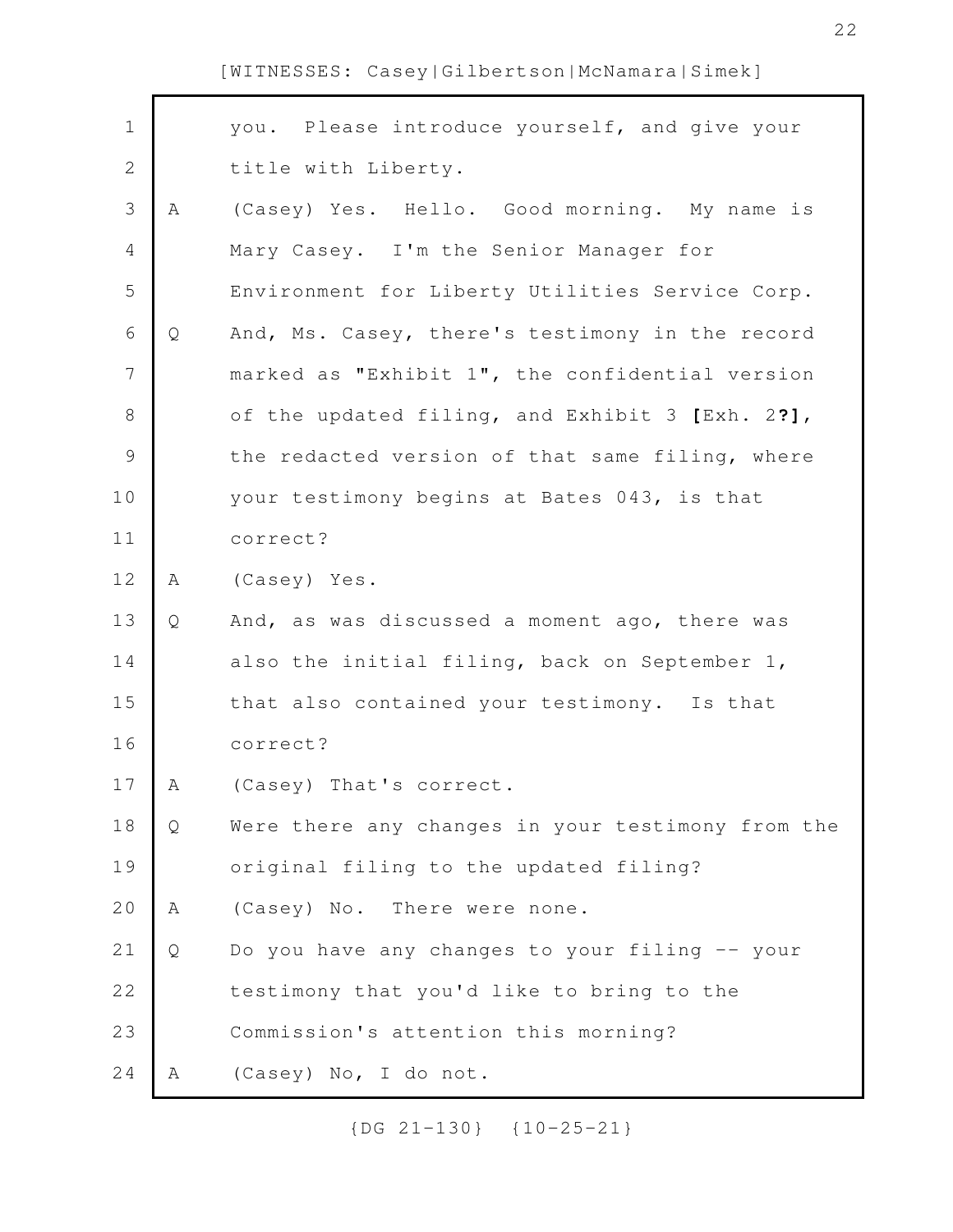Г

| $\mathbf 1$    | Q | And is it fair to say, Ms. Casey, that your       |
|----------------|---|---------------------------------------------------|
| $\mathbf{2}$   |   | testimony centers on the environmental cleanup    |
| 3              |   | costs that are a component of the LDAC that's at  |
| $\overline{4}$ |   | issue today?                                      |
| 5              | Α | (Casey) Yes, it does.                             |
| $\sqrt{6}$     | Q | And do you adopt your testimony, Exhibit 1,       |
| $\overline{7}$ |   | Exhibit 3 [Exh. 2?], and to the extent it's in    |
| $\,8\,$        |   | the earlier filed versions, do you adopt your     |
| $\mathcal{G}$  |   | testimony here today?                             |
| 10             | Α | (Casey) Yes. I adopt the testimony.               |
| 11             | Q | Thank you. Ms. Gilbertson, please introduce       |
| 12             |   | yourself.                                         |
| 13             | A | (Gilbertson) Yes. Hi. My name is Deborah          |
| 14             |   | Gilbertson. I am the Senior Manager of Energy     |
| 15             |   | Procurement with Liberty.                         |
| 16             | Q | Ms. Gilbertson, same question. There's testimony  |
| 17             |   | that bears your name in the updated filings,      |
| 18             |   | Exhibit 1 and 3 [2?], that begin at Bates Page    |
| 19             |   | 023. Is that correct?                             |
| 20             | Α | (Gilbertson) Yes.                                 |
| 21             | Q | And you also had testimony in the initial filing, |
| 22             |   | dated September 1. Did any part of your           |
| 23             |   | testimony change from the initial filing to the   |
| 24             |   | updated filing?                                   |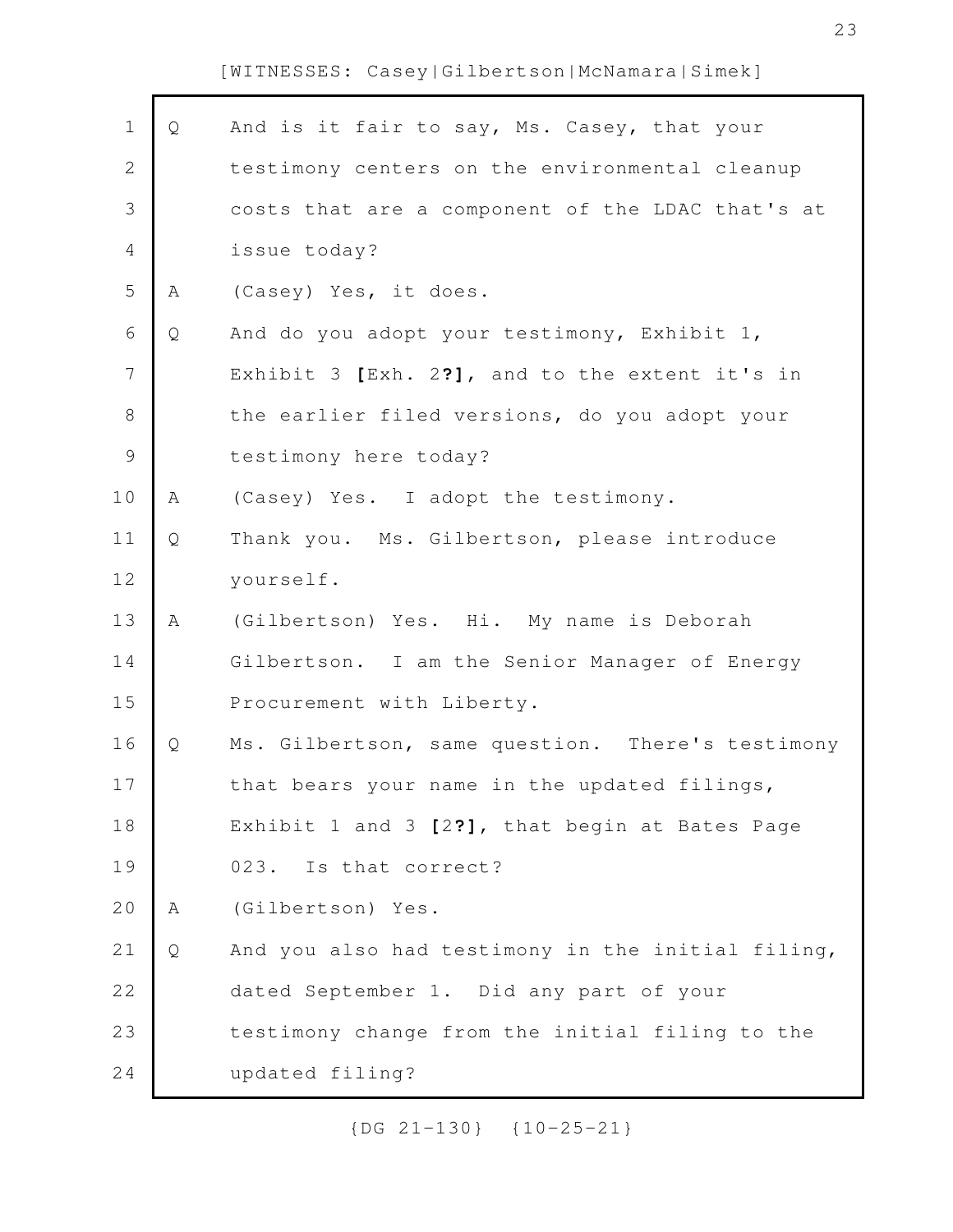| $1\,$          | Α | (Gilbertson) No.                                 |
|----------------|---|--------------------------------------------------|
| $\overline{2}$ | Q | Do you have any changes to your testimony you'd  |
| 3              |   | like to bring to the Commission's attention this |
| 4              |   | morning?                                         |
| 5              | Α | (Gilbertson) No.                                 |
| 6              | Q | And do you adopt your testimony this morning?    |
| $\overline{7}$ | Α | (Gilbertson) Yes.                                |
| $\,8\,$        | Q | Your testimony didn't change, but is it fair to  |
| $\mathcal{G}$  |   | say that some of the numbers you're responsible  |
| 10             |   | for, namely the price of gas, have changed from  |
| 11             |   | the initial filing to the updated filing?        |
| 12             | A | (Gilbertson) Yes. That's true.                   |
| 13             | Q | And you essentially fed those numbers to Mr.     |
| 14             |   | Simek and Ms. McNamara to incorporate into the   |
| 15             |   | proposed rate, is that fair?                     |
| 16             | A | (Gilbertson) Yes. That's true.                   |
| 17             | Q | Could you give us just a brief description, from |
| 18             |   | your perspective, the magnitude of the increase  |
| 19             |   | and the causes for the increase in the commodity |
| 20             |   | cost that's presented in both the original and   |
| 21             |   | the updated filing?                              |
| 22             | A | (Gilbertson) Yes. Prices have actually soared    |
| 23             |   | over the summer. When we put together the        |
| 24             |   | initial filing, the prices were high, they were  |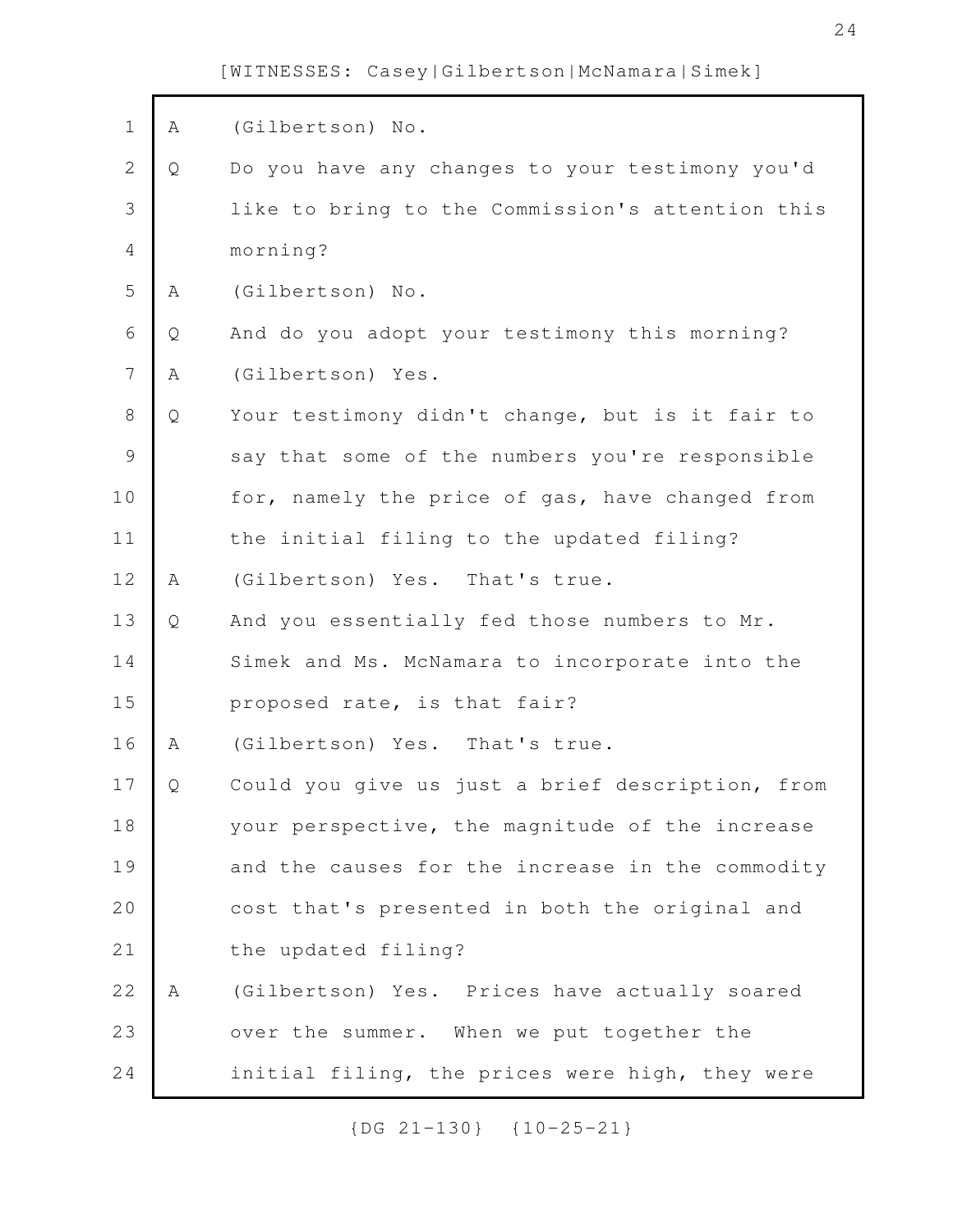| $\mathbf 1$    | very high, compared to several, you know, several |
|----------------|---------------------------------------------------|
| $\mathbf{2}$   | years past, and especially compared to last year. |
| 3              | And, at that time, the comparison was looking at  |
| 4              | spikes due to the national storage averages being |
| 5              | well below. What the indicators look at is how    |
| 6              | we're refilling storage at a national level.      |
| $\overline{7}$ | And, at the time, during -- through the summer,   |
| 8              | that there was an extreme heatwave in the         |
| 9              | Midwest, which was causing, rather than injecting |
| 10             | into storage, gas was being utilized for          |
| 11             | generation. That was really the first indicator   |
| 12             | that prices were going up.                        |
| 13             | At the same time, we have LNG exports             |
| 14             | in the world market now. And global price         |
| 15             | indices overseas were soaring. So, producers      |
| 16             | were, and still are, taking advantage of that,    |
| 17             | you know, those price spikes. They can make more  |
| 18             | money abroad than they can selling within the     |
| 19             | United States.                                    |
| 20             | And then, if that wasn't actually                 |
| 21             | enough, we had a hurricane in early September,    |
| 22             | Hurricane Ida hit, and it wreaked havoc in the    |
| 23             | Gulf, and it knocked out about 40 percent of the  |
| 24             | production.                                       |
|                |                                                   |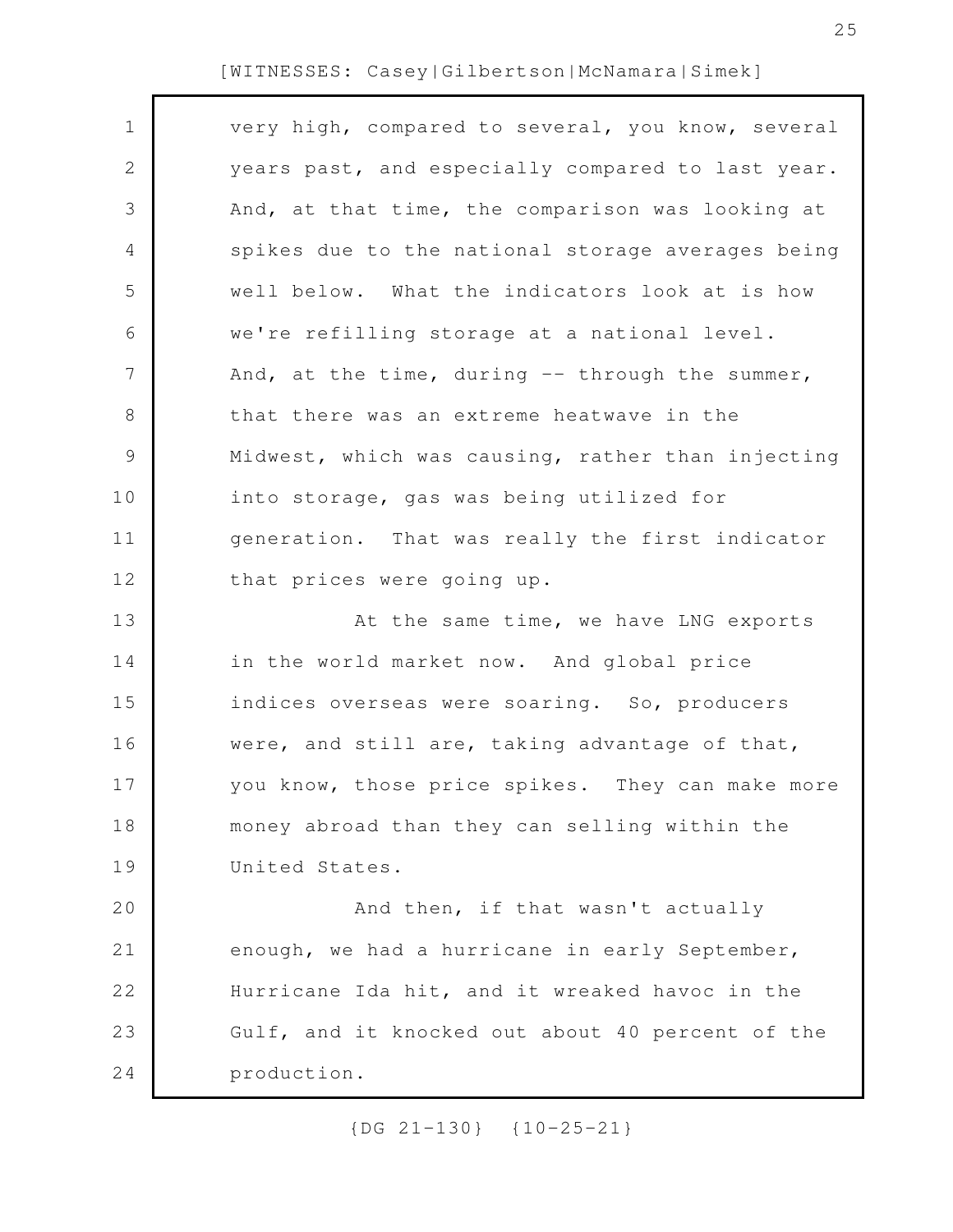| $\mathbf 1$    |              | And, so, those three things kind of set           |
|----------------|--------------|---------------------------------------------------|
| $\sqrt{2}$     |              | the stage for what we're seeing now, which is     |
| $\mathfrak{Z}$ |              | very, very high prices. And we haven't seen       |
| $\overline{4}$ |              | these prices in over ten years. So, these are     |
| 5              |              | the contributors.                                 |
| 6              |              | I will add, because it's worth                    |
| 7              |              | mentioning, that NOAA just released its           |
| $\,8\,$        |              | prediction for the winter forecast weather. And   |
| $\mathcal{G}$  |              | it looks like they're saying possibly warmer      |
| 10             |              | weather this winter, you know, compared to        |
| 11             |              | averages. So, this may help soften the prices,    |
| 12             |              | and we can only hope. And that's, basically, the  |
| 13             |              | contributing factors.                             |
| 14             | Q            | Thank you, Ms. Gilbertson. The updated filing     |
| 15             |              | contains recent price projections. And can you    |
| 16             |              | tell us the date that you sort of locked in the   |
| 17             |              | pricing, the futures pricing that is part of this |
| 18             |              | filing? The updated filing, I'm sorry.            |
| 19             | Α            | (Gilbertson) The updated filing --                |
| 20             | Q            | The updated filing is --                          |
| 21             | $\, {\bf A}$ | (Gilbertson) Yes, I have it. I actually do have   |
| 22             |              | it. We updated the prices on October 24th. Yes,   |
| 23             |              | October 24.                                       |
| 24             | Q            | And is it fair to say that that updated pricing   |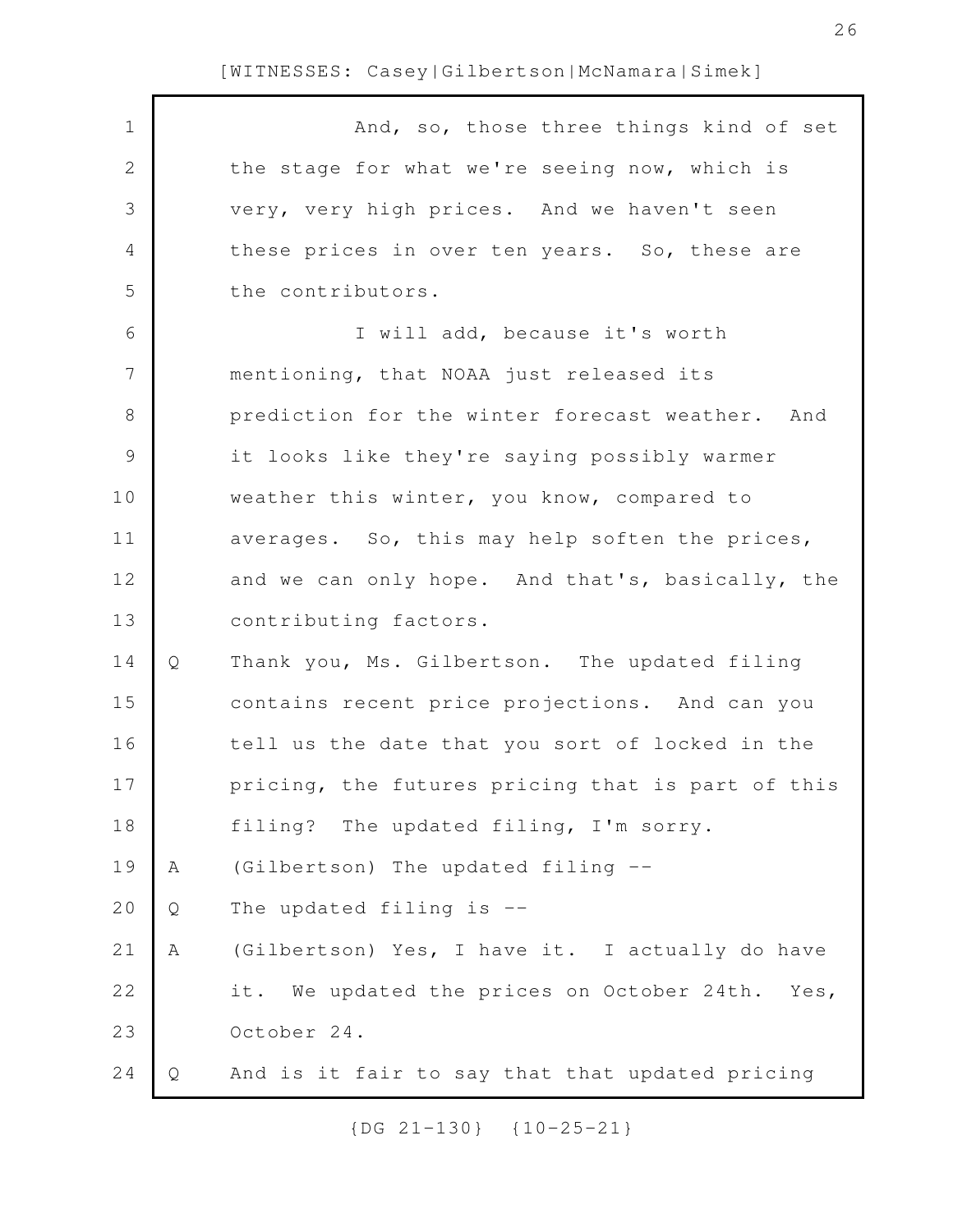| $\mathbf 1$    |   | is that date's look into the future to see what   |
|----------------|---|---------------------------------------------------|
| $\sqrt{2}$     |   | the expectation is that gas prices would be over  |
| $\mathfrak{Z}$ |   | the coming months?                                |
| $\overline{4}$ | Α | (Gilbertson) Yes. That's correct.                 |
| 5              | Q | And, as you mentioned, if the winter is warmer    |
| 6              |   | and the prices come down, that is something that  |
| $\overline{7}$ |   | Mr. Simek, Ms. McNamara's group can take into     |
| $\,8\,$        |   | account as they make the monthly adjustments?     |
| $\mathcal{G}$  | Α | (Gilbertson) Yes, we update it every month. Yes.  |
| 10             | Q | Thank you. Ms. McNamara, please introduce         |
| 11             |   | yourself. You're on mute.                         |
| 12             | A | (McNamara) Sorry about that. Hi. I'm Catherine    |
| 13             |   | McNamara. I'm a Rates Analyst for Liberty.        |
| 14             | Q | Ms. McNamara, your name, along with Mr. Simek's,  |
| 15             |   | appears on Exhibits 1 and 2, I think I might have |
| 16             |   | said "1 and 3" earlier, but it's on 1 and 2, the  |
| 17             |   | confidential and redacted versions of the updated |
| 18             |   | filing. Did you participate in the drafting of    |
| 19             |   | that document?                                    |
| 20             | Α | (McNamara) Yes.                                   |
| 21             | Q | Do you have any changes to that document you'd    |
| 22             |   | like to bring to the Commission's attention       |
| 23             |   | today?                                            |
| 24             | Α | (McNamara) No.                                    |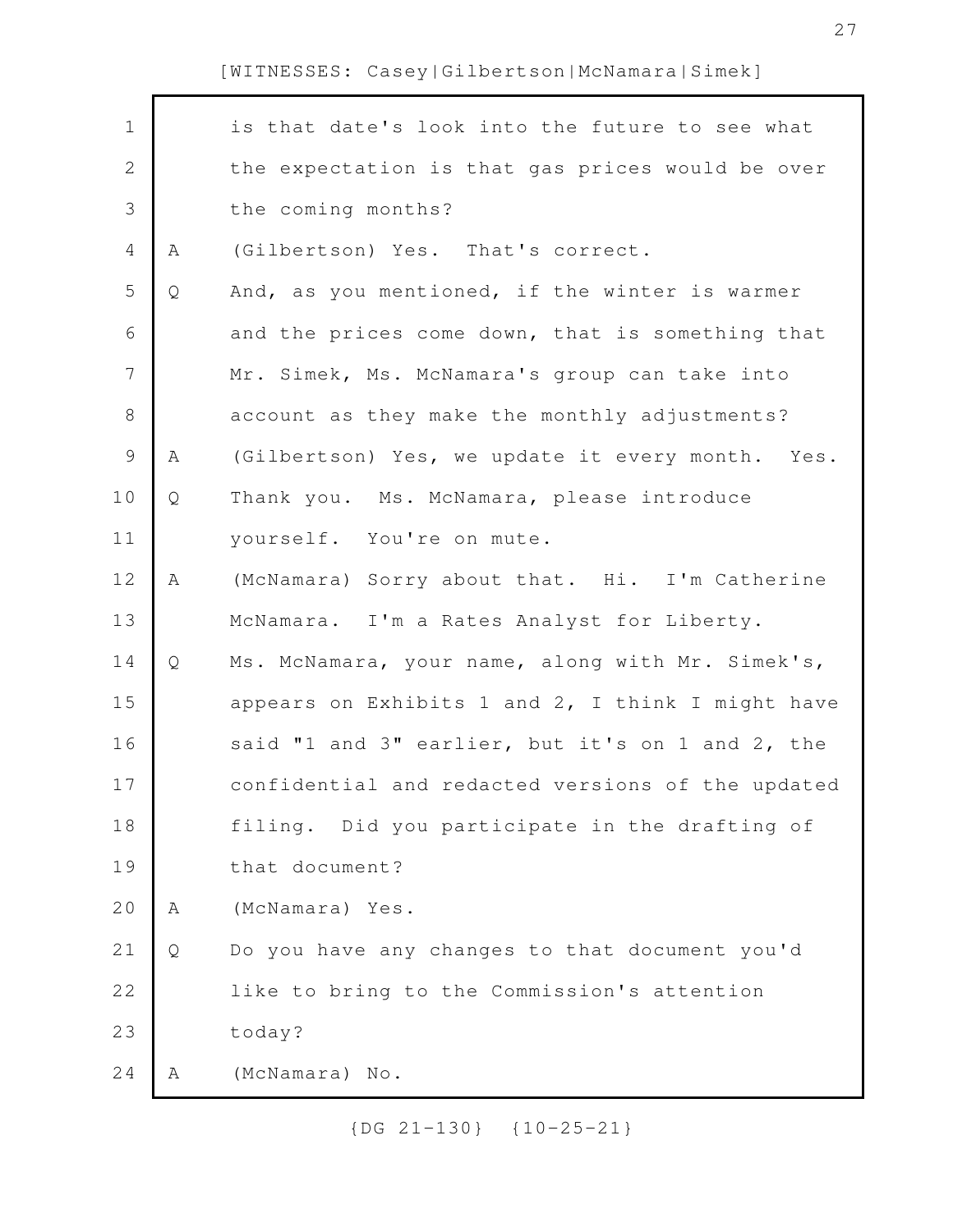| $\mathbf 1$    | Q | Were you also the -- play a role in drafting the  |
|----------------|---|---------------------------------------------------|
| $\mathbf{2}$   |   | initial filing from September 1?                  |
| $\mathcal{S}$  | Α | (McNamara) Yes.                                   |
| $\overline{4}$ | Q | And there were changes to your testimony and      |
| 5              |   | attached schedules between the initial filing and |
| 6              |   | this updated filing, is that correct?             |
| $\overline{7}$ | Α | (McNamara) Correct.                               |
| $\,8\,$        | Q | Do you adopt your updated testimony here this     |
| $\mathcal{G}$  |   | morning?                                          |
| 10             | Α | (McNamara) Yes, I do.                             |
| 11             | Q | I'd like you just to summarize the overall impact |
| 12             |   | of this request, which includes the commodity     |
| 13             |   | cost that Ms. Gilbertson just described, and some |
| 14             |   | of the LDAC changes that we'll discuss in a       |
| 15             |   | moment. What is the proposed cost of gas rate     |
| 16             |   | for residential customers in the updated filing?  |
| $17$           | A | (McNamara) In the updated filing, the proposed    |
| 18             |   | residential customer Winter Period 2021-22 is     |
| 19             |   | \$1.1339. And the FPO --                          |
| 20             | Q | And -- go ahead.                                  |
| 21             | Α | (McNamara) Oh, sorry. The FPO rate is \$0.9256.   |
| 22             | Q | And the FPO, of course, is the Fixed Price Option |
| 23             |   | for customers?                                    |
| 24             | Α | (McNamara) Correct.                               |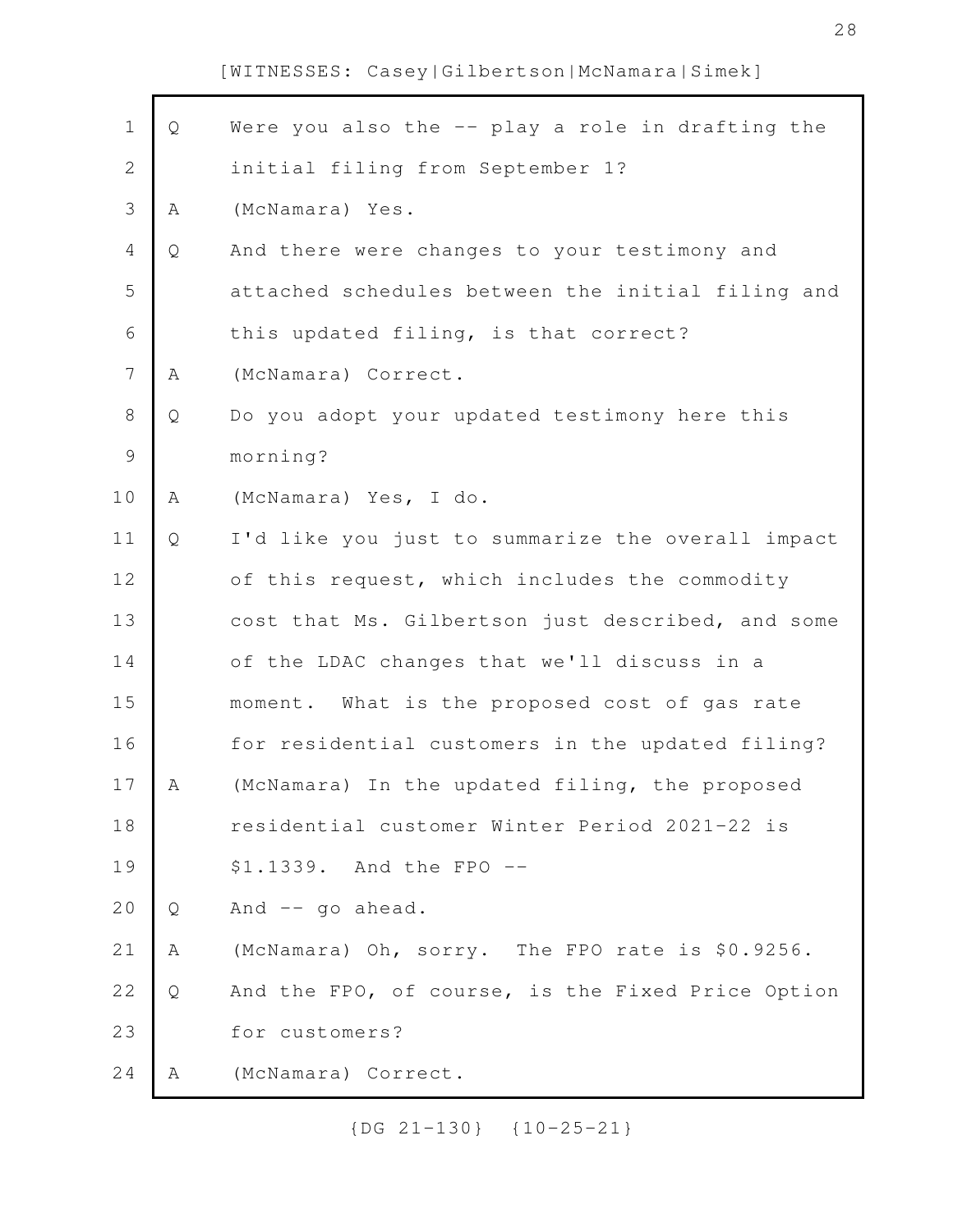Г

| $\mathbf 1$    | Q | Isn't it usually the case that the Fixed Price    |
|----------------|---|---------------------------------------------------|
| $\sqrt{2}$     |   | Option is 2 cents greater than the cost of gas    |
| $\mathfrak{Z}$ |   | rate?                                             |
| $\overline{4}$ | Α | (McNamara) Yes, it is.                            |
| 5              | Q | Can you tell us why, in this case, it's about 10  |
| $\sqrt{6}$     |   | cents less -- or, 20 cents less?                  |
| $\overline{7}$ | Α | (McNamara) Yes. Because the Company had already   |
| $\,8\,$        |   | sent out the FPO letters at the rate filed in the |
| $\mathcal{G}$  |   | original filing of 0.9256, they decided that it   |
| 10             |   | would not be fair to the customer, I think is a   |
| 11             |   | decent way to put it, if we then came in asking   |
| 12             |   | for an increase in that rate, because we had      |
| 13             |   | already notified them, and customers have been    |
| 14             |   | electing through the month of October to take it  |
| 15             |   | based on that notification.                       |
| 16             | Q | Thank you.                                        |
| 17             | Α | (McNamara) So, we offered to keep it the same.    |
| 18             | Q | Thank you. This filing also proposes cost of gas  |
| 19             |   | rates for next summer. Can you just highlight     |
| 20             |   | what those are?                                   |
| 21             | Α | (McNamara) Yes. The current proposed residential  |
| 22             |   | Summer 2022 rate is \$0.5587.                     |
| 23             | Q | And there is no FPO for the summer period, is     |
| 24             |   | that correct?                                     |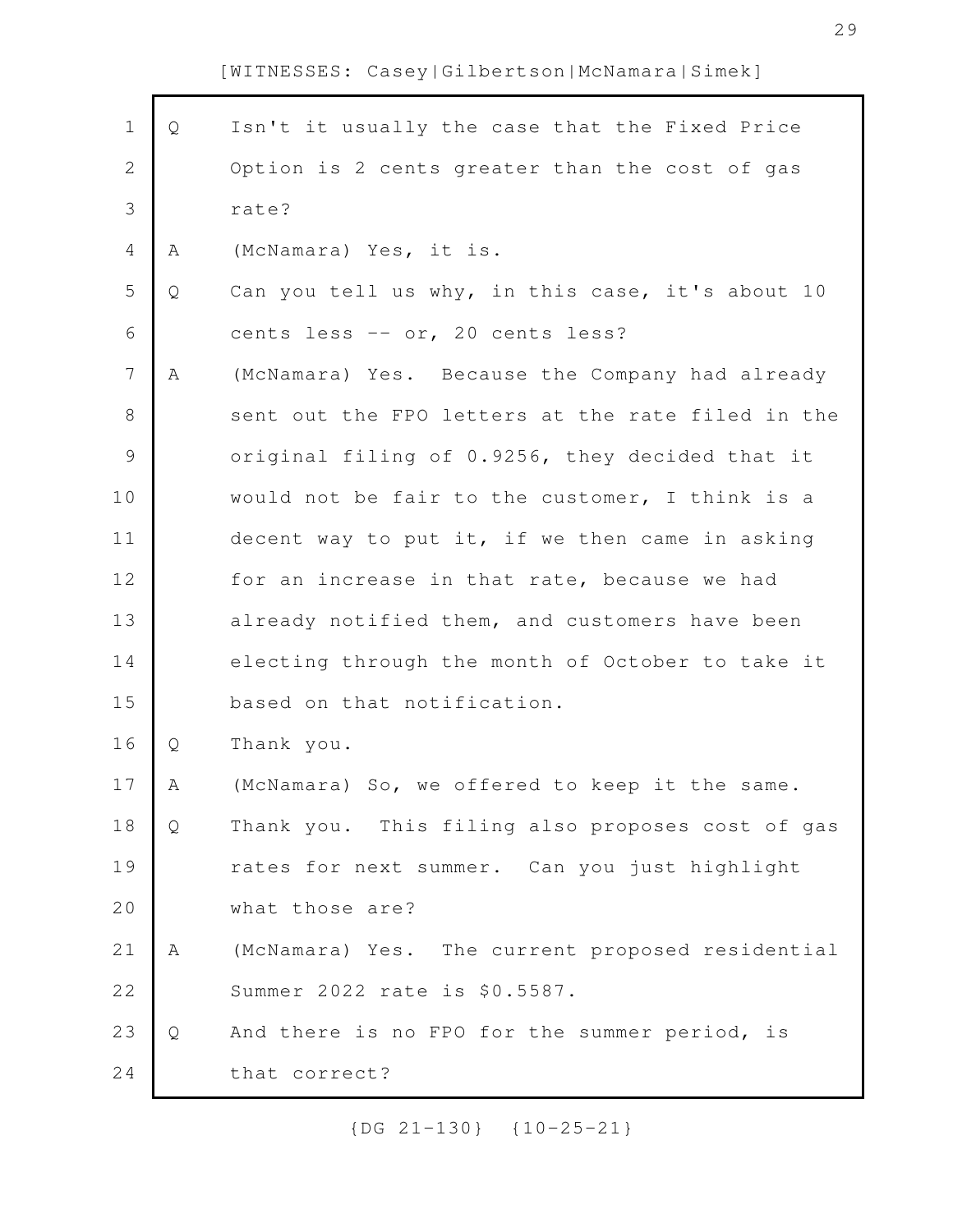| $\mathbf 1$    | Α | (McNamara) That's correct. The FPO is winter      |
|----------------|---|---------------------------------------------------|
| $\mathbf 2$    |   | only.                                             |
| 3              | Q | And is it fair to say that the summer rate that   |
| $\overline{4}$ |   | you just quoted is based on those same futures    |
| 5              |   | that Ms. Gilbertson described, looking out to     |
| 6              |   | next summer?                                      |
| $\overline{7}$ | Α | (McNamara) That is correct as well.               |
| $\,8\,$        | Q | Can you give us a bill impact of the typical      |
| $\mathcal{G}$  |   | residential heating customer for the overall      |
| 10             |   | proposed cost of gas rate?                        |
| 11             | Α | (McNamara) Yes. For the overall, hold on one      |
| 12             |   | second.                                           |
| 13             | Q | I think you break it down into a change in the    |
| 14             |   | $cost$ of gas $--$                                |
| 15             | Α | (McNamara) Yes.                                   |
| 16             | Q | -- and a change in the overall bill.              |
| 17             | Α | (McNamara) Yes. So, the total bill change for     |
| 18             |   | residential customers would be \$469.43 for the   |
| 19             |   | winter period. And that equates to a 55.15        |
| 20             |   | percent increase.                                 |
| 21             | Q | So, a 55 percent increase in the overall bill, is |
| 22             |   | that what you said?                               |
| 23             | Α | (McNamara) Correct.                               |
| 24             | Q | Thank you. And I'm not sure I had asked you       |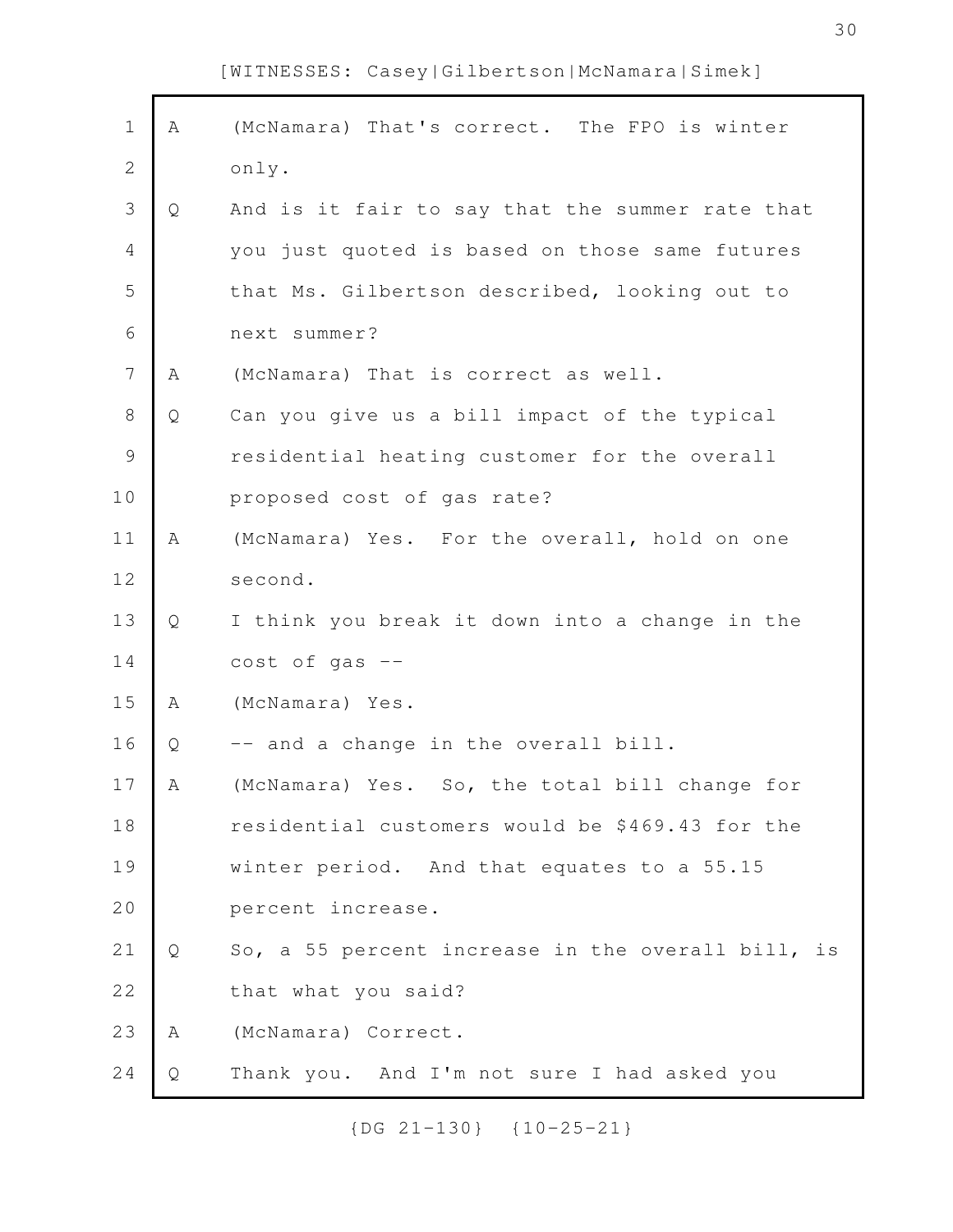| $\mathbf 1$    |   | this, but to be clear, do you adopt your updated  |
|----------------|---|---------------------------------------------------|
| $\mathbf 2$    |   | testimony today?                                  |
| 3              | Α | (McNamara) I do.                                  |
| $\overline{4}$ | Q | Thank you. Mr. Simek, please introduce yourself.  |
| 5              | Α | (Simek) David Simek, Manager of Rates and         |
| $\epsilon$     |   | Regulatory Affairs for Liberty.                   |
| $\overline{7}$ | Q | Mr. Simek, were you, with Ms. McNamara,           |
| $\,8\,$        |   | responsible for preparing the testimony that      |
| $\mathcal{G}$  |   | appears in the updated filing at Bates 001?       |
| 10             | Α | (Simek) Yes.                                      |
| 11             | Q | And were you also involved in the initial         |
| 12             |   | testimony that appears at Bates 001 from          |
| 13             |   | September 1?                                      |
| 14             | Α | (Simek) Yes.                                      |
| 15             | Q | Do you have any changes to the updated filing     |
| 16             |   | you'd like to bring to the Commission's attention |
| 17             |   | this morning?                                     |
| 18             | Α | (Simek) No.                                       |
| 19             | Q | Do you adopt that testimony this morning?         |
| 20             | Α | (Simek) I do.                                     |
| 21             | Q | Mr. Simek, I'm going to ask you a few questions   |
| 22             |   | about the LDAC portion --                         |
| 23             |   | CHAIRWOMAN MARTIN: Mr. Sheehan, can               |
| 24             |   | you pause for a minute? I've asked -- let's go    |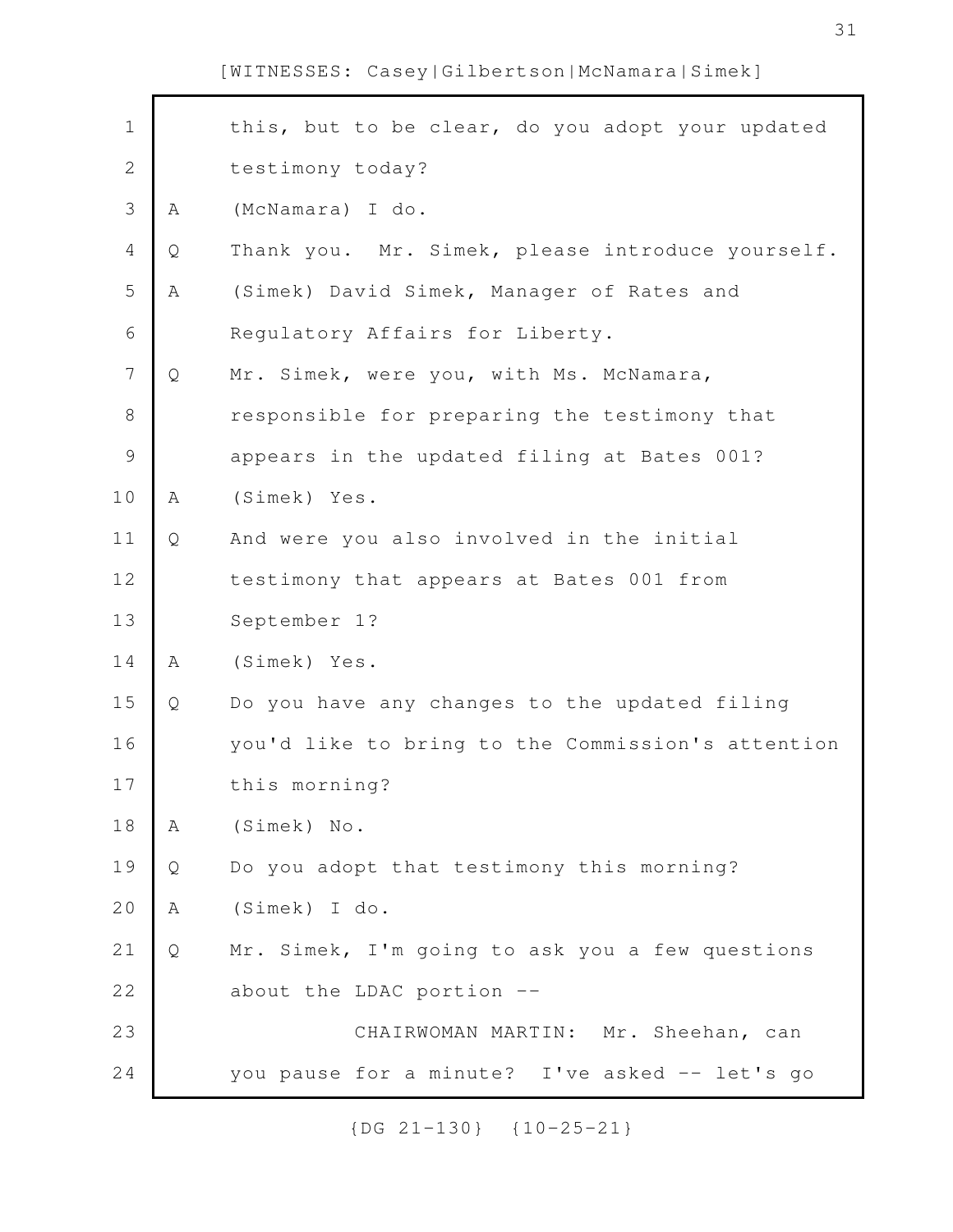off the record. *[Off the record regarding a technical issue.]* CHAIRWOMAN MARTIN: Okay. Back on the record. MR. SHEEHAN: Thank you. BY MR. SHEEHAN: Q Mr. Simek, the LDAC, the Local Distribution Adjustment Clause is a charge that includes a number of components of rates that make up an overall LDAC, is that fair? A (Simek) Yes. Q One of those -- well, let me ask you. There are several of them that have increased in this filing. And I'd like to take them one at a time, increased and/or just changed. There are rate case expenses included in this filing, is that correct? A (Simek) Yes. Q And what's the source of the Rate Case Expense component of the LDAC? A (Simek) Well, the source is that the amount ties to what we have on the books and -- MS. SCHWARZER: I'm sorry, I can't hear 1 2 3 4 5 6 7 8 9 10 11 12 13 14 15 16 17 18 19 20 21 22 23 24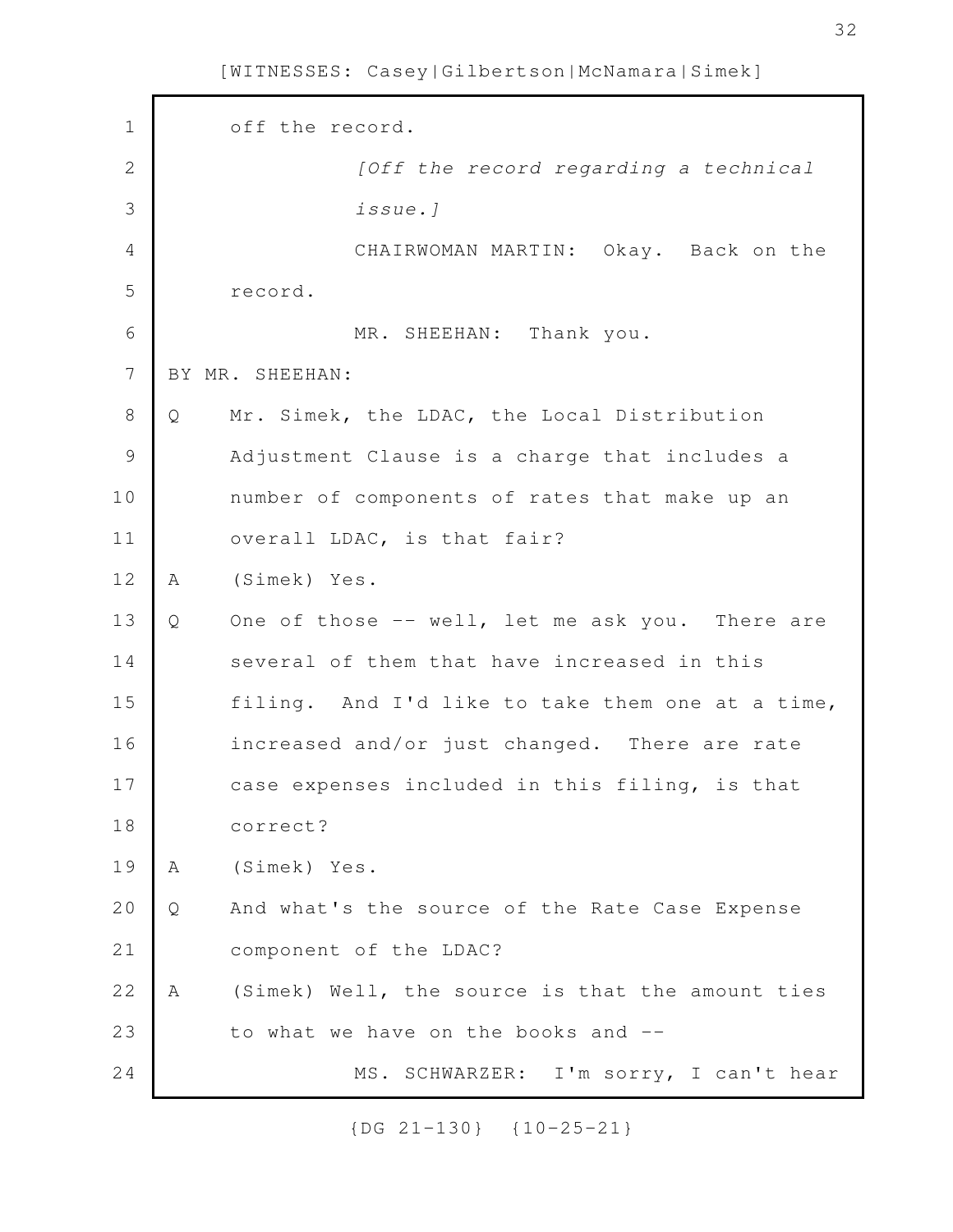| $\mathbf 1$    |   | Mr. Simek.                                       |
|----------------|---|--------------------------------------------------|
| $\mathbf{2}$   |   | BY MR. SHEEHAN:                                  |
| 3              | Q | David, just start over. You blacked out just for |
| $\overline{4}$ |   | a moment.                                        |
| 5              | A | (Simek) Sure. The source for all LDAC components |
| 6              |   | is that we tie to the Company's books. All       |
| $\overline{7}$ |   | components are tracked via a deferral account,   |
| $\,8\,$        |   | individual deferral account. And, so, we pull    |
| $\mathcal{G}$  |   | the balance from the books. But, again, the Rate |
| 10             |   | Case Expense amount is driven by what was        |
| 11             |   | actually incurred during our last rate case, DG  |
| 12             |   | $20 - 105$ .                                     |
| 13             | Q | And those costs were itemized as part of the     |
| 14             |   | Settlement Agreement in DG 20-105, is that       |
| 15             |   | correct?                                         |
| 16             | Α | (Simek) Yes, they were.                          |
| 17             | Q | And the amounts in the Settlement Agreement is   |
| 18             |   | the same as in this filing, subject to a few     |
| 19             |   | adjustments based on actual bills coming in, is  |
| 20             |   | that correct?                                    |
| 21             | A | (Simek) Yes. That's correct. And we also have    |
| 22             |   | a small balance that was carried over from what  |
| 23             |   | was included on the books as well.               |
| 24             | Q | Another component of the LDAC is the recoupment  |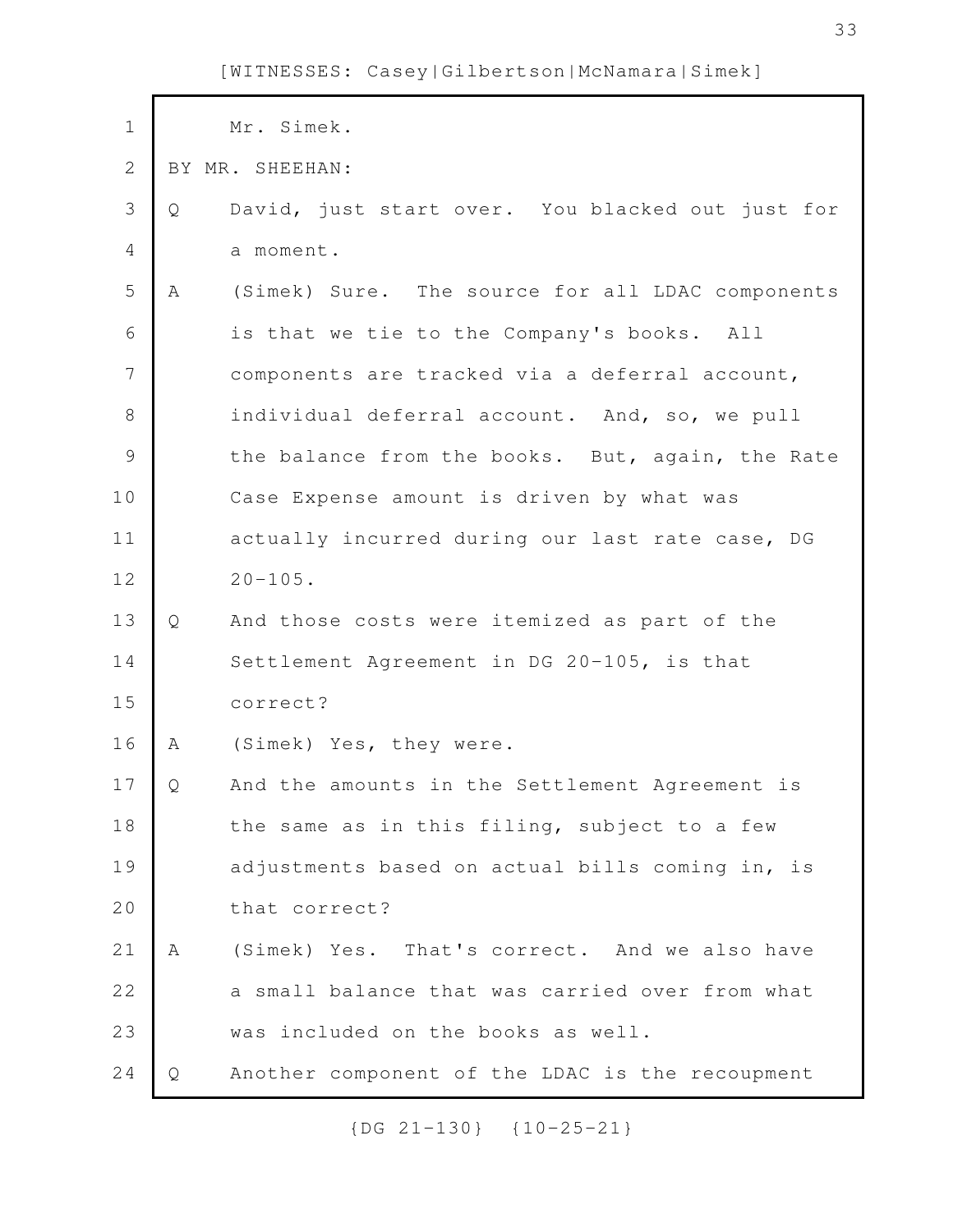| $\mathbf 1$    |   | that arises out of the rate case, is that         |
|----------------|---|---------------------------------------------------|
|                |   |                                                   |
| $\overline{2}$ |   | correct?                                          |
| 3              | Α | (Simek) Yes, it is.                               |
| $\overline{4}$ | Q | And that's recovering the difference between      |
| 5              |   | temporary rates that were approved in the Fall of |
| 6              |   | '20 and permanent rates that were approved in the |
| $\overline{7}$ |   | Summer of '21, and the recovery of that           |
| $8\,$          |   | difference begins now through that charge in the  |
| $\mathcal{G}$  |   | LDAC, is that right?                              |
| 10             | Α | (Simek) Yes.                                      |
| 11             | Q | Another component that's changed is indirect gas  |
| 12             |   | costs. Could you explain that for us please?      |
| 13             | Α | (Simek) Sure. For the indirect gas costs, that's  |
| 14             |   | related to the production of storage capacity.    |
| 15             |   | And another component that came out of the        |
| 16             |   | EnergyNorth rate case was that approximately 1.9  |
| 17             |   | million of that amount would be collected -- an   |
| 18             |   | additional 1.9 million will be collected through  |
| 19             |   | the cost of gas. Now, 200 and some thousand of    |
| 20             |   | that 1.9 million is included in the Keene cost of |
| 21             |   | gas, and the remainder is included here. So,      |
| 22             |   | we -- or, that component of the increase to the   |
| 23             |   | LDAC by approximately 1.6 million higher than     |
| 24             |   | what it had previously been.                      |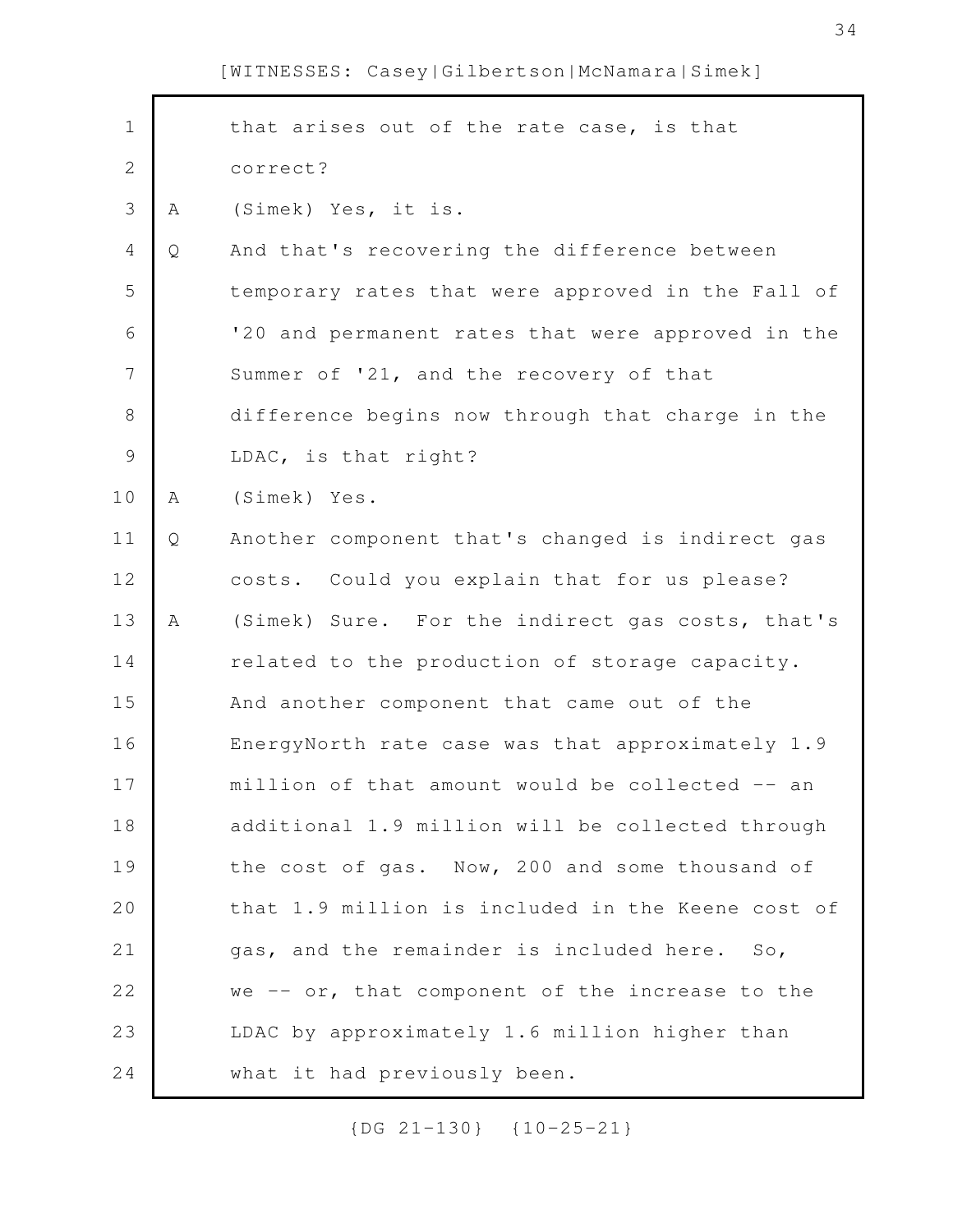Г

| $\mathbf 1$  | Q | And those costs were in distribution rates. And,  |
|--------------|---|---------------------------------------------------|
| $\mathbf{2}$ |   | as part of the Settlement Agreement, they were    |
| 3            |   | simply moved from distribution rates to the cost  |
| 4            |   | of gas, is that correct?                          |
| 5            | Α | (Simek) Yes.                                      |
| 6            | Q | And the last significant change in the LDAC here  |
| 7            |   | is related to decoupling. First, I'd like to ask  |
| 8            |   | you a few questions about the -- what I call the  |
| $\mathsf 9$  |   | "R-4 issue", which is -- was the request that the |
| 10           |   | Company initially made in this proceeding for \$4 |
| 11           |   | million, 2 million each for years '18-'19 and     |
| 12           |   | '19-'20, that were in the initial filing and are  |
| 13           |   | not in this filing.                               |
| 14           |   | My question is to clarify that they're            |
| 15           |   | not in this filing. Can you tell us, Mr. Simek,   |
| 16           |   | were those \$4 million in costs removed in the    |
| 17           |   | updated filing?                                   |
| 18           | Α | (Simek) Yes. I just want to clarify that the \$4  |
| 19           |   | million was proposed to be collected over the     |
| 20           |   | next two cost of gas filings in our original      |
| 21           |   | filing. So, it's really the 2 million that we     |
| 22           |   | removed this year, because -- in the updated      |
| 23           |   | filing, because it was only \$2 million that was  |
| 24           |   | ever included in this filing related to the \$4   |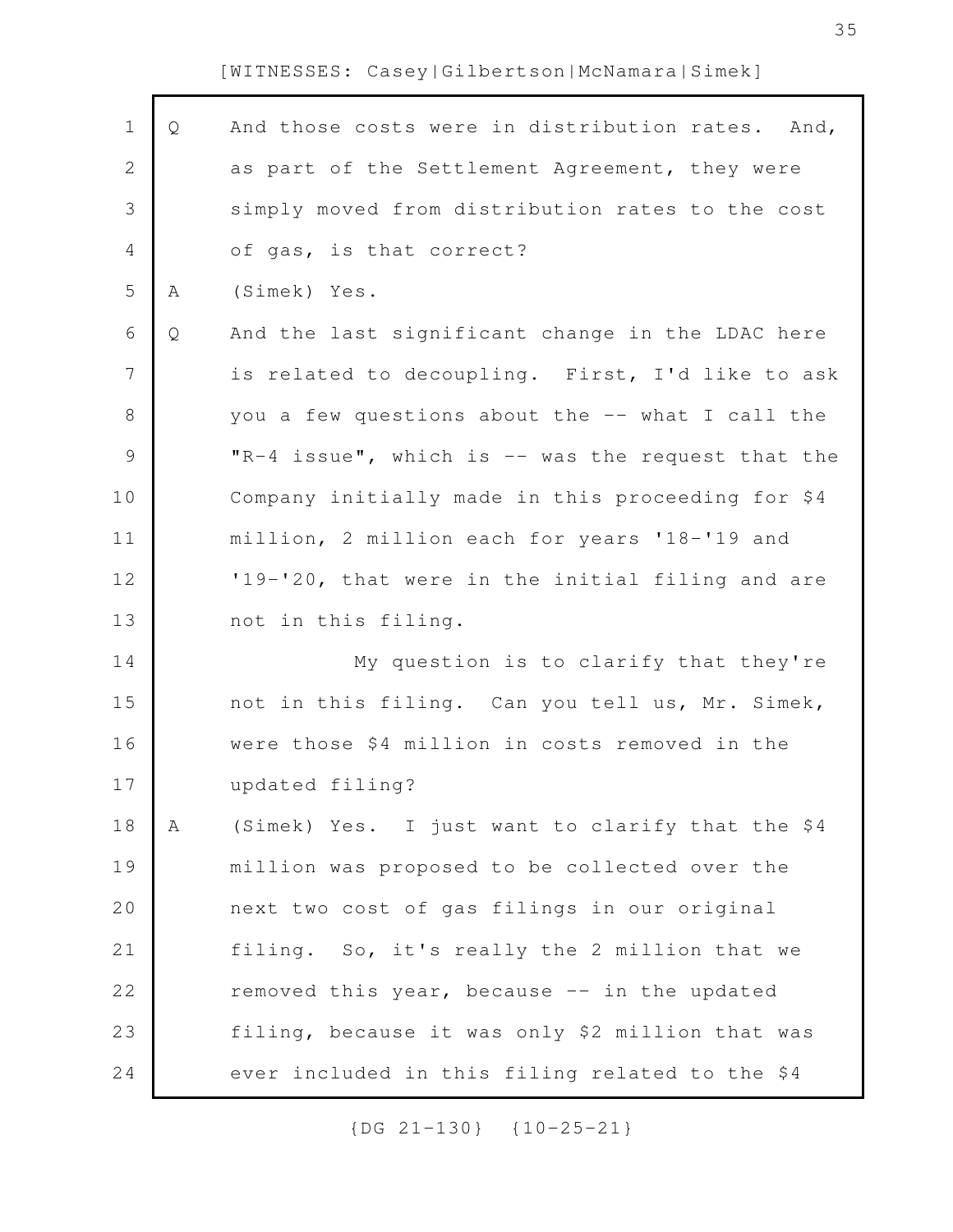| $\mathbf 1$    |   | million issue.                                    |
|----------------|---|---------------------------------------------------|
| $\mathbf{2}$   | Q | Okay. So, it was 2 million proposed to be         |
| 3              |   | recovered starting now, and the second 2 million  |
| $\overline{4}$ |   | proposed to be recovered a year from now, is that |
| 5              |   | correct?                                          |
| $6\,$          | A | (Simek) Correct.                                  |
| 7              | Q | And you're clear that none of that money is in    |
| $\,8\,$        |   | the updated filing that's before the Commission   |
| $\mathcal{G}$  |   | now?                                              |
| 10             | Α | (Simek) Correct.                                  |
| 11             | Q | And, as the Commission has heard, and the parties |
| 12             |   | have spent a lot of time working on, those        |
| 13             |   | dollars arise out of tariff language that existed |
| 14             |   | from the last rate case, the 17-048 rate case?    |
| 15             |   | MS. SCHWARZER: Objection.                         |
| 16             |   | CHAIRWOMAN MARTIN: Go ahead.                      |
| 17             |   | MS. SCHWARZER:<br>Thank you. Madam                |
| 18             |   | Chairwoman, I believe the documents in evidence   |
| 19             |   | and the testimony will be -- well, documents and  |
| 20             |   | evidence at least will be that the OCA and        |
| 21             |   | Liberty spent a lot of time working on the        |
| 22             |   | decoupling adjustment. There's no information     |
| 23             |   | about the role of former PUC Staff or current     |
| 24             |   | Staff.                                            |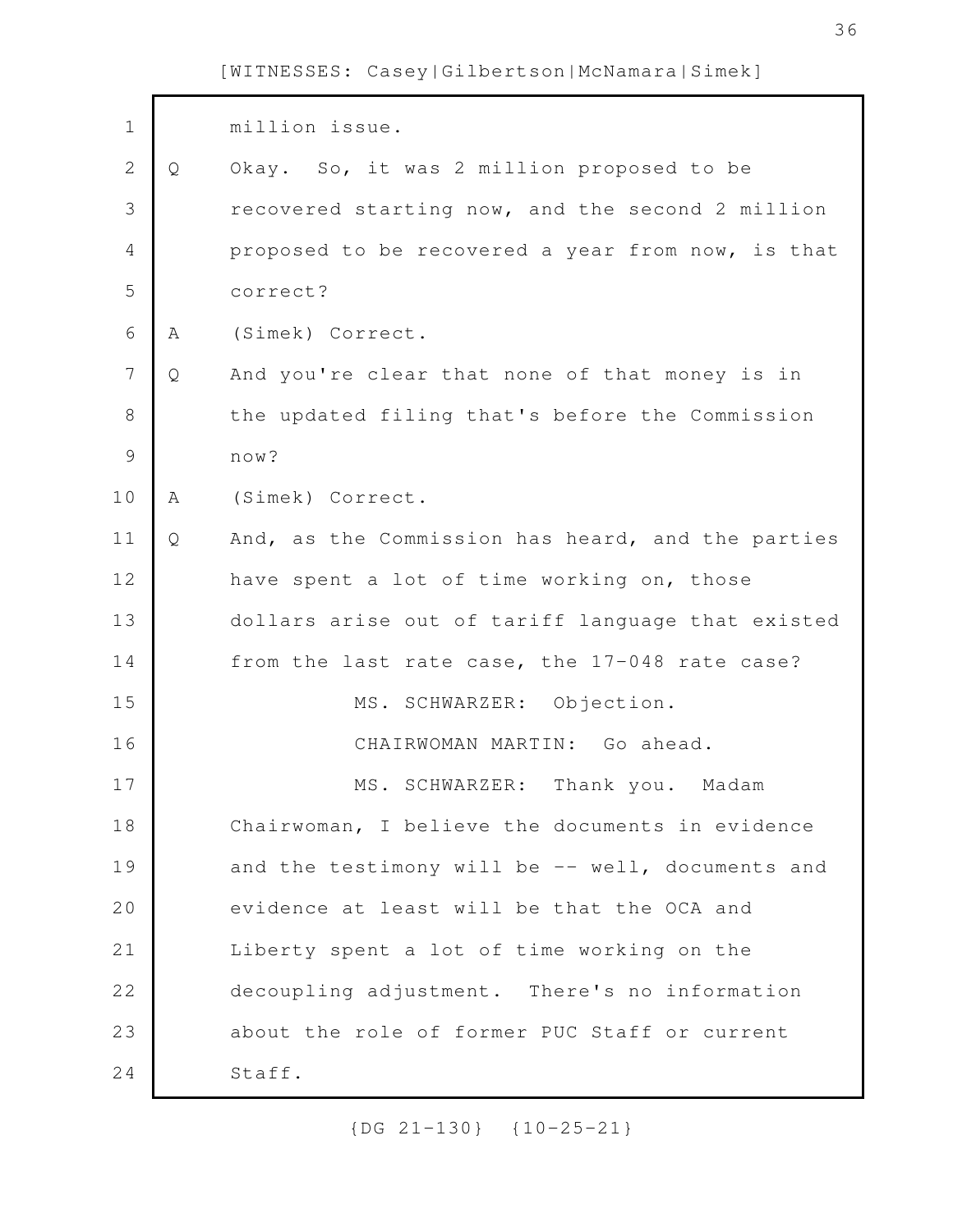| $\mathbf 1$    |   | CHAIRWOMAN MARTIN: Mr. Sheehan.                  |
|----------------|---|--------------------------------------------------|
| $\mathbf{2}$   |   | MR. SHEEHAN: I think the question was            |
| 3              |   | simply "there was a lot of time spent on the     |
| $\overline{4}$ |   | issue". I can make it a more vague statement     |
| 5              |   | and $--$                                         |
| $\sqrt{6}$     |   | MS. SCHWARZER: Well, you said "by the            |
| 7              |   | parties". I just wanted to clarify, Liberty and  |
| $\,8\,$        |   | the OCA, I believe.                              |
| $\mathcal{G}$  |   | MR. SHEEHAN: I withdraw the question.            |
| 10             |   | I'll start over, if that will help.              |
| 11             |   | CHAIRWOMAN MARTIN: Okay. Go ahead.               |
| 12             |   | Thank you.                                       |
|                |   |                                                  |
| 13             |   | BY MR. SHEEHAN:                                  |
| 14             | Q | Mr. Simek, the R-4 issue is a source of dispute  |
| 15             |   | right now among the parties. Is that fair to     |
| 16             |   | say?                                             |
| 17             | A | (Simek) Yes.                                     |
| 18             | Q | And the parties proposed, and the Commission     |
| 19             |   | ordered on Friday, to address the R-4 issue in a |
| 20             |   | separate docket. Is that your understanding?     |
| 21             | Α | (Simek) The Company requested to have the issue  |
| 22             |   | remain in this proceeding, but on a different    |
| 23             |   | schedule.                                        |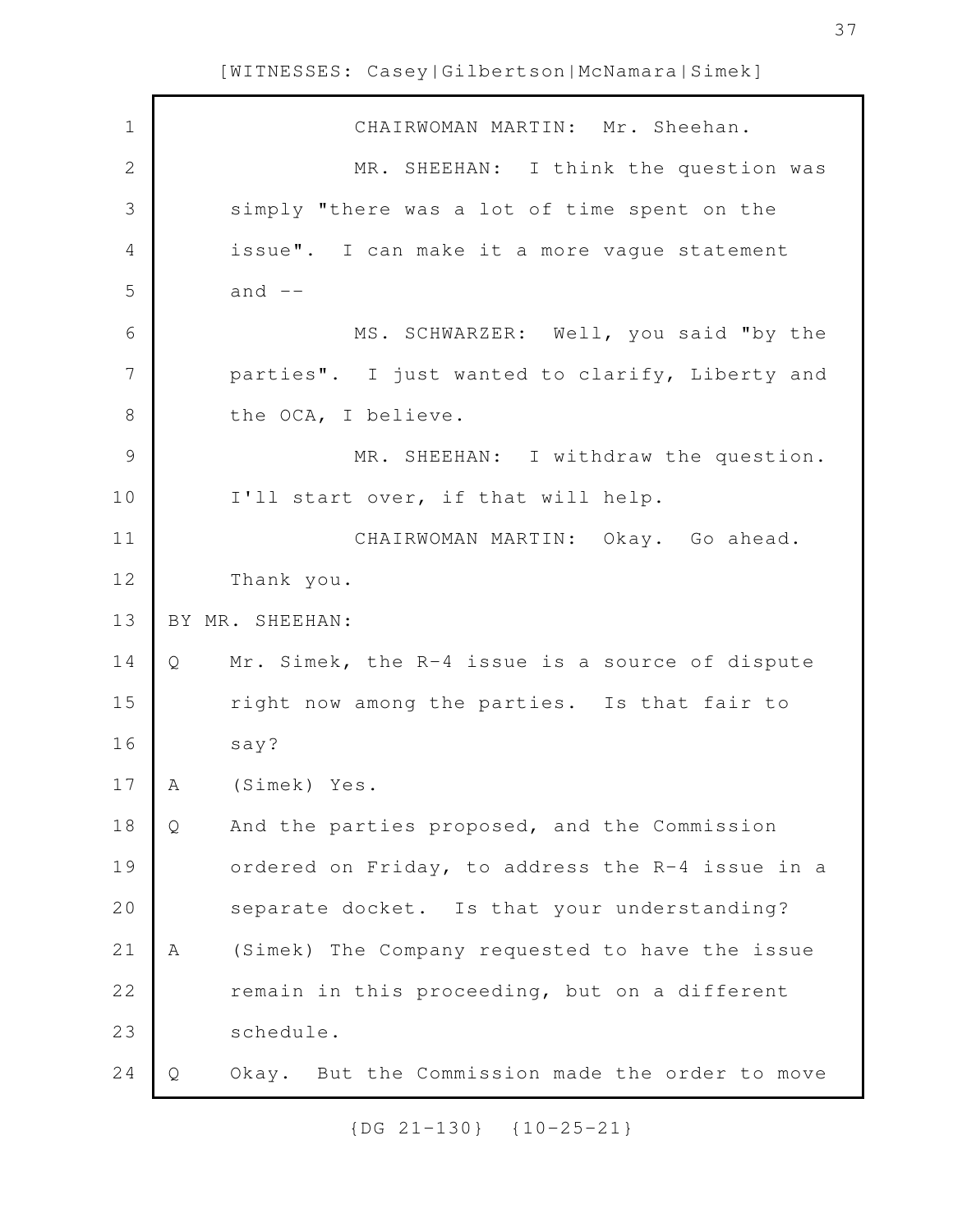| $1\,$          |              | it into a different docket on Friday, is that     |
|----------------|--------------|---------------------------------------------------|
| $\mathbf{2}$   |              | correct?                                          |
| 3              | Α            | (Simek) Correct.                                  |
| $\overline{4}$ | Q            | Are you familiar with the R-4 issue?              |
| 5              | Α            | (Simek) Yes.                                      |
| $\sqrt{6}$     | $\mathsf{Q}$ | Resolution of the R-4 issue in that other docket, |
| $\overline{7}$ |              | will that have an impact on the proposed          |
| $\,8\,$        |              | calculations that are in the updated filing       |
| $\mathcal{G}$  |              | before us today? Let me start that over.          |
| 10             |              | Putting aside the fact --                         |
| 11             | Α            | (Simek) Yes, please.                              |
| 12             | Q            | Yes. Putting aside the fact that, if the          |
| 13             |              | Commission approves the R-4 recovery of that \$4  |
| 14             |              | million, that would, obviously, have an impact on |
| 15             |              | LDAC rates. Is that fair?                         |
| 16             | Α            | (Simek) Yes.                                      |
| 17             | Q            | Putting aside that impact, would the resolution   |
| 18             |              | of the R-4 issue cause any other numbers in the   |
| 19             |              | filing before them today to change?               |
| 20             | Α            | (Simek) No.                                       |
| 21             | Q            | Is the R-4 issue -- are you able to clearly and   |
| 22             |              | separately calculate the R-4 issue, without any   |
| 23             |              | impact on all the calculations that go into the   |
| 24             |              | rates before the Commission today?                |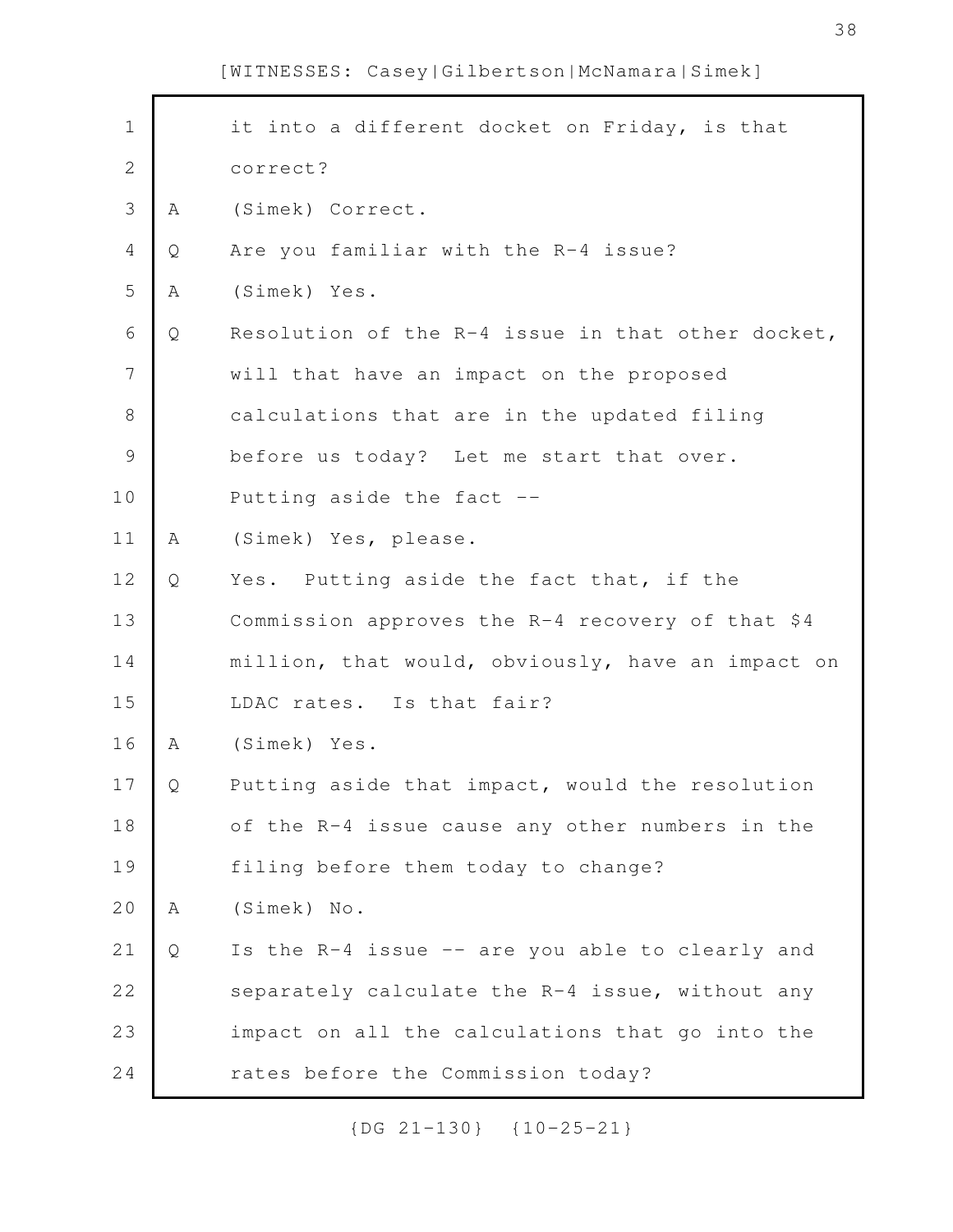| $\mathbf 1$    | Α | (Simek) Yes.                                      |
|----------------|---|---------------------------------------------------|
| $\overline{2}$ | Q | There is an RDAF, Revenue Decoupling Adjustment   |
| 3              |   | Factor, rates in this filing. Can you explain     |
| $\overline{4}$ |   | how the R-4 issue, resolution of that one way or  |
| 5              |   | the other, would not change the other             |
| 6              |   | calculations within the RDAF that's before the    |
| 7              |   | Commission today?                                 |
| 8              | A | (Simek) Yes. The R-4 issue is related to two      |
| $\mathsf 9$    |   | years prior reconciliation and one year prior     |
| 10             |   | reconciliation for the revenue decoupling         |
| 11             |   | mechanism, or, in other words, I can say that the |
| 12             |   | four-year issue has to do with the year           |
| 13             |   | commencing November 2018, and then the year that  |
| 14             |   | commenced November 2019.                          |
| 15             |   | The decoupling calculation that we have           |
| 16             |   | included in this updated filing is for the        |
| 17             |   | year -- the reconciliation of the year that       |
| 18             |   | commenced November 2020.                          |
| 19             | Q | Mr. Kreis raised in his opening comments that     |
| 20             |   | the -- let me back up. The RDAF calculation in    |
| 21             |   | this updated filing seeks an adjustment or a      |
| 22             |   | reconciliation for the '20 to '21 year. Is that   |
| 23             |   | correct?                                          |
| 24             | A | (Simek) Correct.                                  |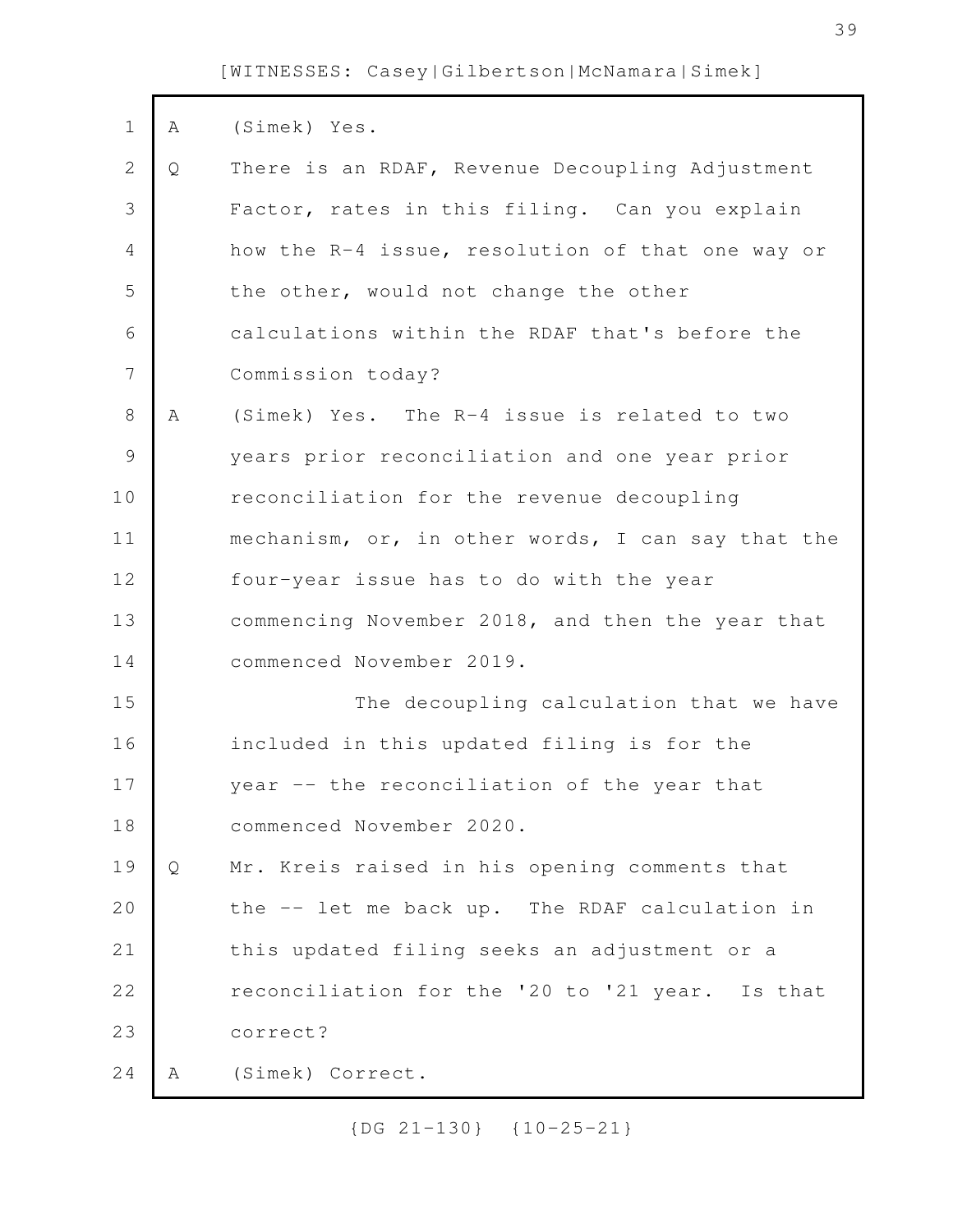Г

| $\mathbf 1$    | $\mathsf{Q}$ | The tariff related to the RDAF changed with the   |
|----------------|--------------|---------------------------------------------------|
| $\overline{2}$ |              | recent rate case effective, Mr. Kreis said        |
| $\mathcal{S}$  |              | "September", and that sounds about right, but the |
| $\overline{4}$ |              | tariff became effective September of 2021, is     |
| 5              |              | that correct?                                     |
| $\sqrt{6}$     | A            | (Simek) I believe it was August 1st of 2021.      |
| $\overline{7}$ | Q            | Okay. And that was coming out of the Settlement   |
| $\,8\,$        |              | Agreement, and order approving that Settlement    |
| $\mathcal{G}$  |              | Agreement, in the 20-105 rate case, is that       |
| 10             |              | correct?                                          |
| 11             | Α            | (Simek) Correct.                                  |
| 12             | Q            | And that's the -- the changed language is what -- |
| 13             |              | is that changed language what you applied to the  |
| 14             |              | RDAF reconciliation for the '20-'21 cost of gas   |
| 15             |              | year?                                             |
| 16             | Α            | (Simek) Correct.                                  |
| 17             | Q            | Okay.                                             |
| 18             | Α            | (Simek) That language was applied, and then the   |
| 19             |              | filing was made September 1st.                    |
| 20             | Q            | And is it your understanding that the 2021        |
| 21             |              | language in the decoupling tariff was, in part,   |
| 22             |              | designed to clarify the issues that give rise to  |
| 23             |              | the dispute for the prior two decoupling years?   |
| 24             |              | (Simek) Can you repeat that please?               |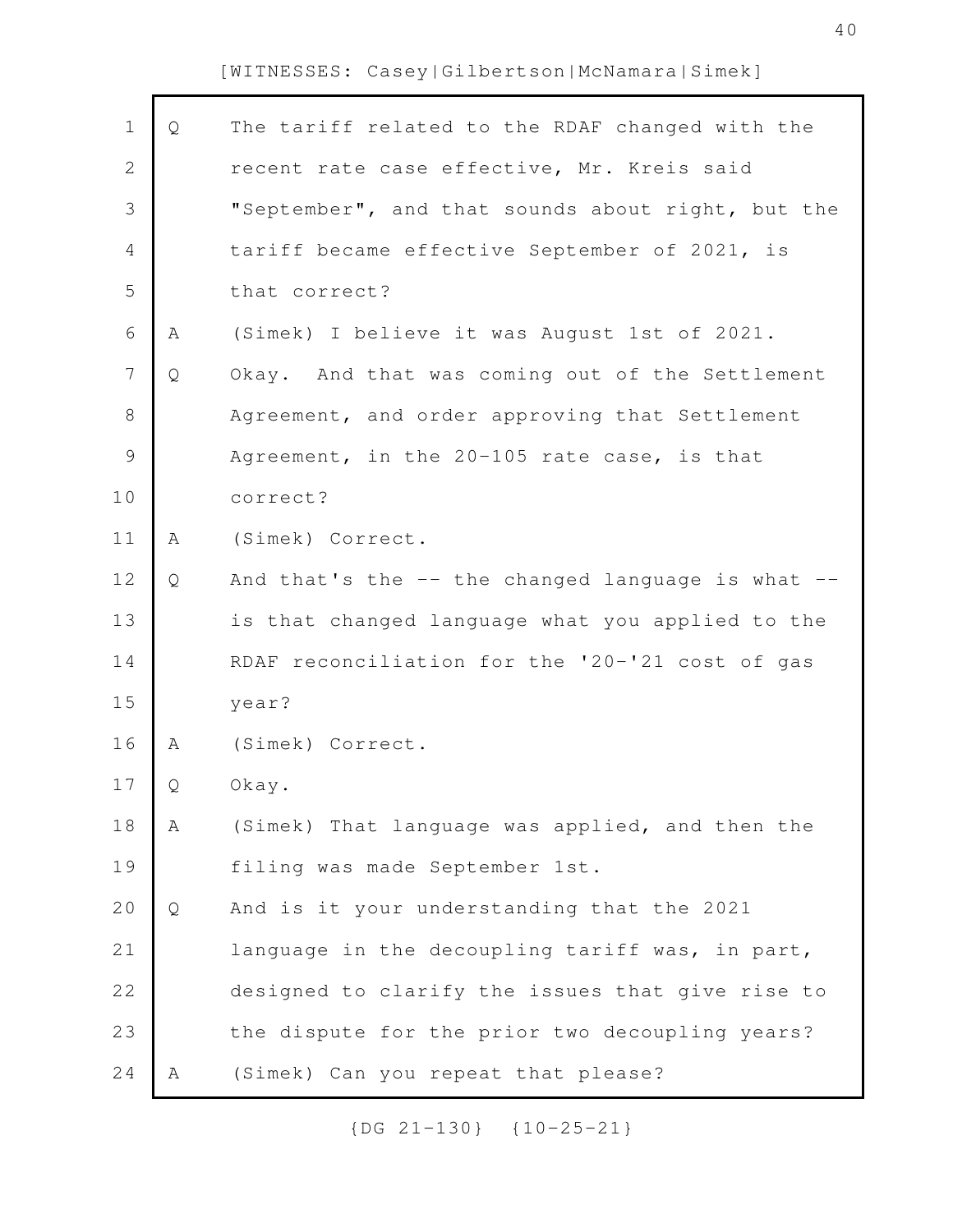| 1              | Sure. Is it your understanding that the new<br>Q  |
|----------------|---------------------------------------------------|
| $\mathbf{2}$   | decoupling language that went in effect this      |
| 3              | summer was intended, in part, to resolve the      |
| 4              | dispute that has arisen, or at least resolve the  |
| 5              | language that gave rise to the dispute pertaining |
| 6              | to the earlier two years?                         |
| $\overline{7}$ | MS. SCHWARZER: Objection.                         |
| $8\,$          | CHAIRWOMAN MARTIN: Go ahead.                      |
| $\mathcal{G}$  | Thank you. I believe<br>MS. SCHWARZER:            |
| 10             | we've agreed to leave resolution of any issue or  |
| 11             | discussion about the problems until a future      |
| 12             | docket. There is a new tariff and a new formula.  |
| 13             | And I certainly think it's appropriate to talk    |
| 14             | about what that new formula says and when it was  |
| 15             | applied.                                          |
| 16             | But I don't think this is the forum to            |
| 17             | talk about whether there were errors or what they |
| 18             | were and what new formulas were intended to do.   |
| 19             | CHAIRWOMAN MARTIN: I'm going to                   |
| 20             | overrule that, because I am finding this line of  |
| 21             | questioning helpful in getting to the exact issue |
| 22             | you just mentioned.                               |
| 23             | Go ahead.                                         |
| 24             | BY MR. SHEEHAN:                                   |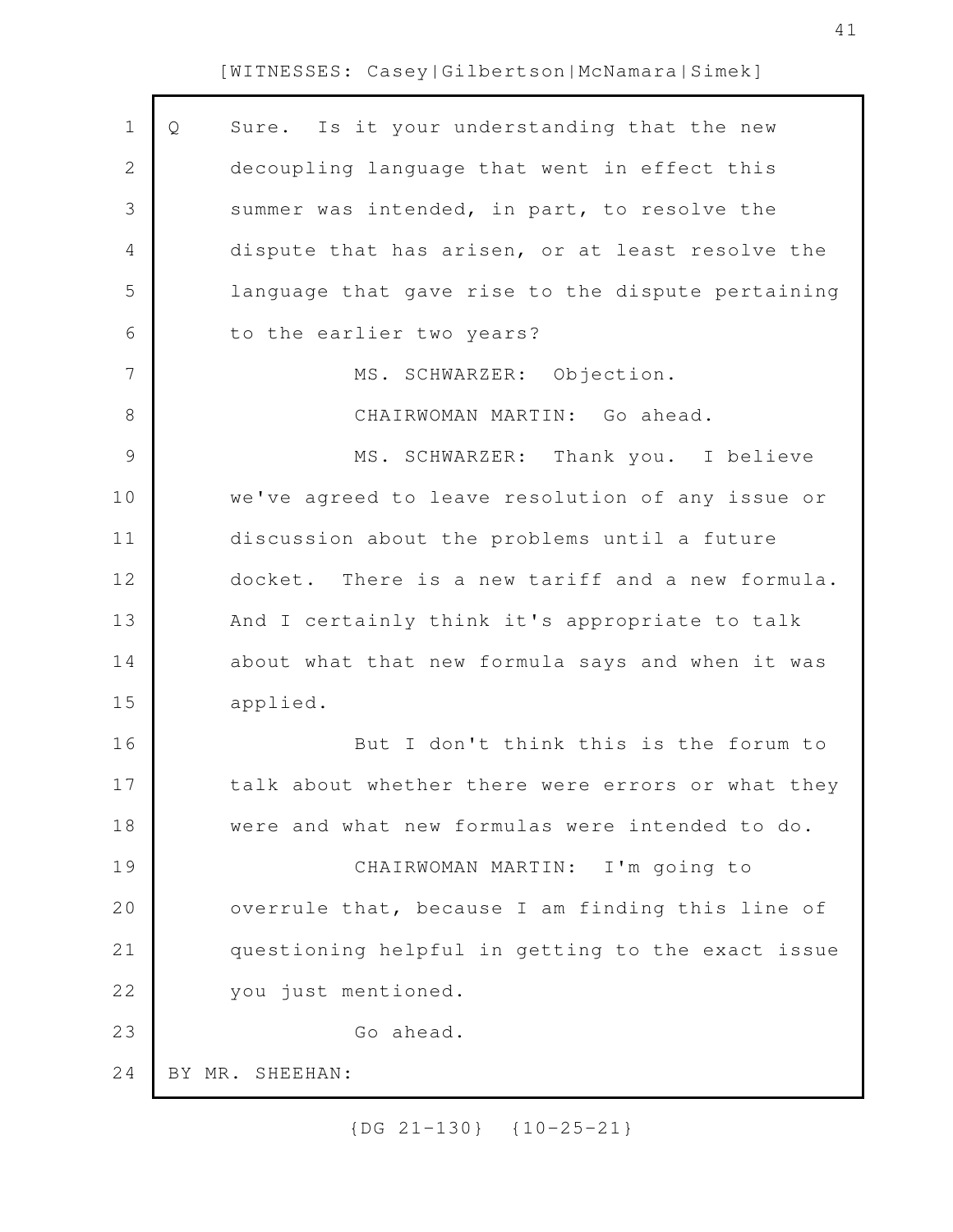| $\mathbf 1$    | Q | Can you answer, Mr. Simek, or would you like me   |
|----------------|---|---------------------------------------------------|
| $\overline{2}$ |   | to state it again?                                |
| 3              | Α | (Simek) Will you please state it again?           |
| $\overline{4}$ | Q | Sure. I'll take smaller steps. There's a          |
| 5              |   | dispute over application of the 2018 tariff       |
| $\sqrt{6}$     |   | language to decoupling years -- the first two     |
| 7              |   | decoupling years. Is that your understanding?     |
| $\,8\,$        | Α | (Simek) Yes.                                      |
| $\mathcal{G}$  | Q | Some of that decoupling language changed with the |
| 10             |   | 20-105 Settlement Agreement. Is that your         |
| 11             |   | understanding?                                    |
| 12             | Α | (Simek) Yes.                                      |
| 13             | Q | And the change in that language is $-$ do you     |
| 14             |   | understand that a change in that language was     |
| 15             |   | intended, in part, to solve -- resolve what has   |
| 16             |   | become the dispute over the R-4 issue?            |
| 17             | A | (Simek) Yes.                                      |
| 18             | Q | And that new language was agreed by Energy and    |
| 19             |   | OCA and the Company in the Settlement Agreement   |
| 20             |   | and approved by the Commission, is that correct?  |
| 21             | Α | (Simek) Yes.                                      |
| 22             | Q | And that's the language you applied to the RDAF   |
| 23             |   | reconciliation in the updated filing before the   |
|                |   |                                                   |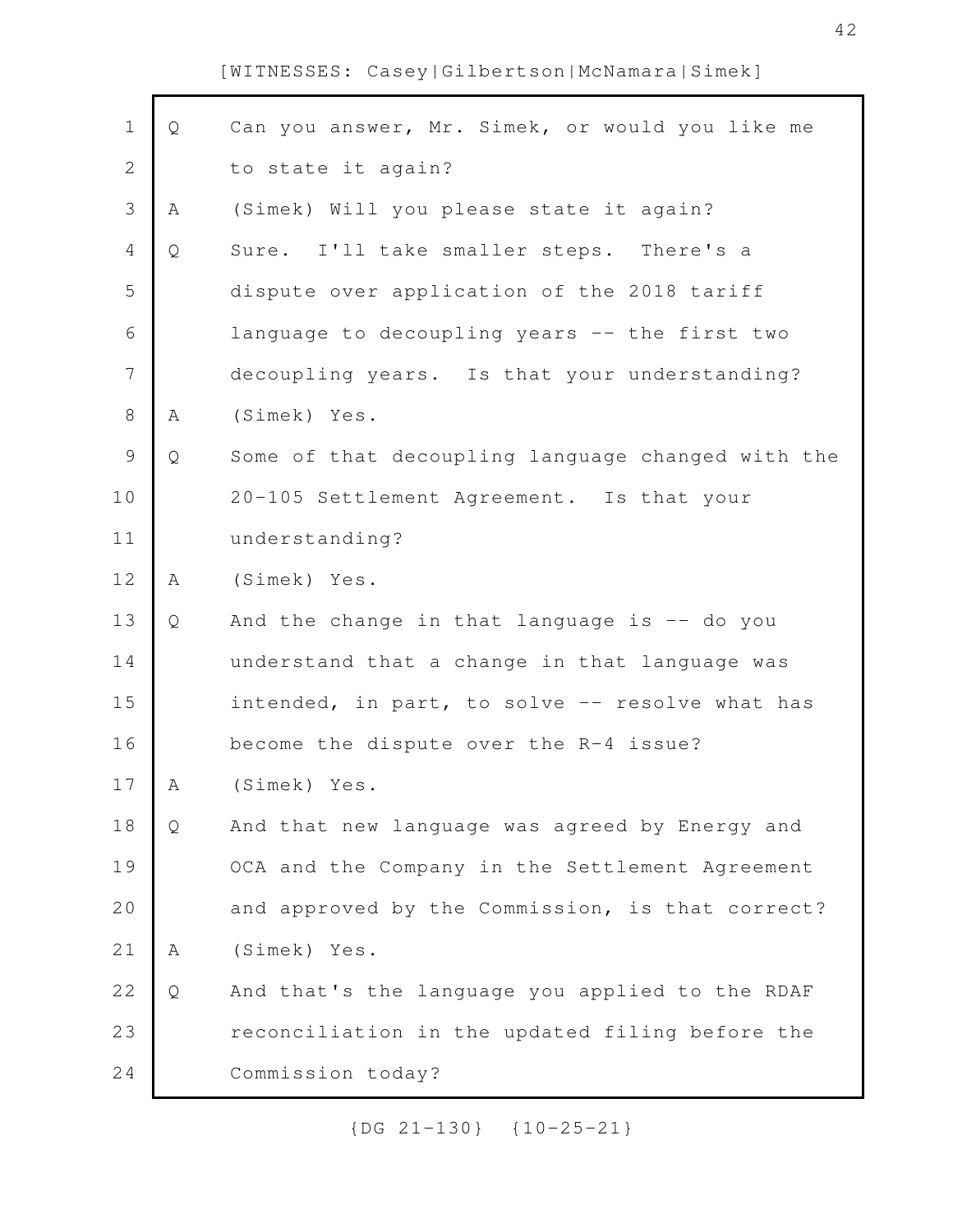A (Simek) Correct. MR. SHEEHAN: Thank you, Mr. Simek. I have no further questions for this panel. CHAIRWOMAN MARTIN: All right. Thank you. Mr. Kreis. MR. KREIS: Thank you, Madam Chairwoman. I guess it probably makes sense to just start right where Mr. Sheehan left off. So, I'll ask Mr. Simek some questions. **CROSS-EXAMINATION** BY MR. KREIS: Q Mr. Simek, Mr. Sheehan asked you about what he characterized as a "dispute" between the Company on the one hand, and the OCA and the Department of Energy on the other hand. Could you describe the exact nature of that dispute? A (Simek) Well, the Company -- well, what we're calling this is a "\$4 million issue", and this was accumulated over a two-year period. And it has to do with the allowed revenue for decoupling and the actual revenue for decoupling not being calculated on the same basis. 1 2 3 4 5 6 7 8 9 10 11 12 13 14 15 16 17 18 19 20 21 22 23 24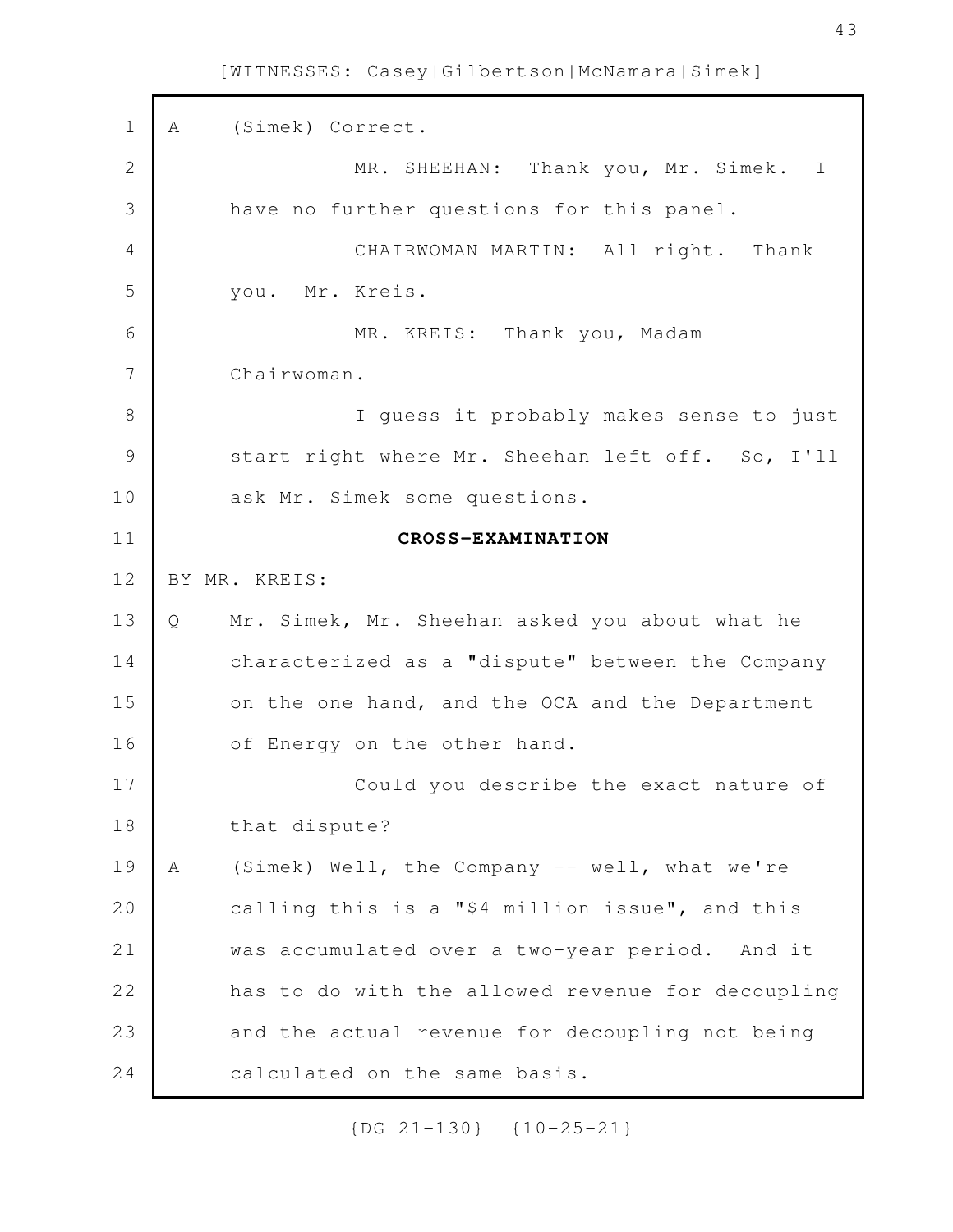| $\mathbf 1$   | Q | So, $--$ I'm sorry.                               |
|---------------|---|---------------------------------------------------|
| 2             | A | (Simek) Well, I can leave it at that for now.     |
| 3             | Q | Okay. With respect to the tariff that was in      |
| 4             |   | effect prior to August 1st, 2020, was the tariff  |
| 5             |   | at any time, and by "the tariff" I'm referring to |
| 6             |   | the tariff that lays out the decoupling           |
| 7             |   | mechanism, was that tariff ever misapplied by the |
| $\,8\,$       |   | Company while it was effective?                   |
| $\mathcal{G}$ | Α | (Simek) No.                                       |
| 10            | Q | So, the dispute is really a dispute over whether  |
| 11            |   | that tariff language was correct or incorrect?    |
| 12            | A | $(Simek)$ It's $-$                                |
| 13            |   | MR. SHEEHAN: I object, just to the                |
|               |   | point to the extent he's asking for a legal       |
| 14            |   |                                                   |
| 15            |   | conclusion. And Mr. Simek can answer the          |
| 16            |   | question otherwise.                               |
| 17            |   | CHAIRWOMAN MARTIN: Mr. Kreis, go                  |
| 18            |   | ahead.                                            |
| 19            |   | MR. KREIS: Well, I'm not asking                   |
| 20            |   | Mr. Simek to state anything other than a factual  |
| 21            |   | proposition. What I'm trying to figure out is     |
| 22            |   | whether he thinks that the mistake that got made  |
| 23            |   | was a mistake in the way the tariff was written   |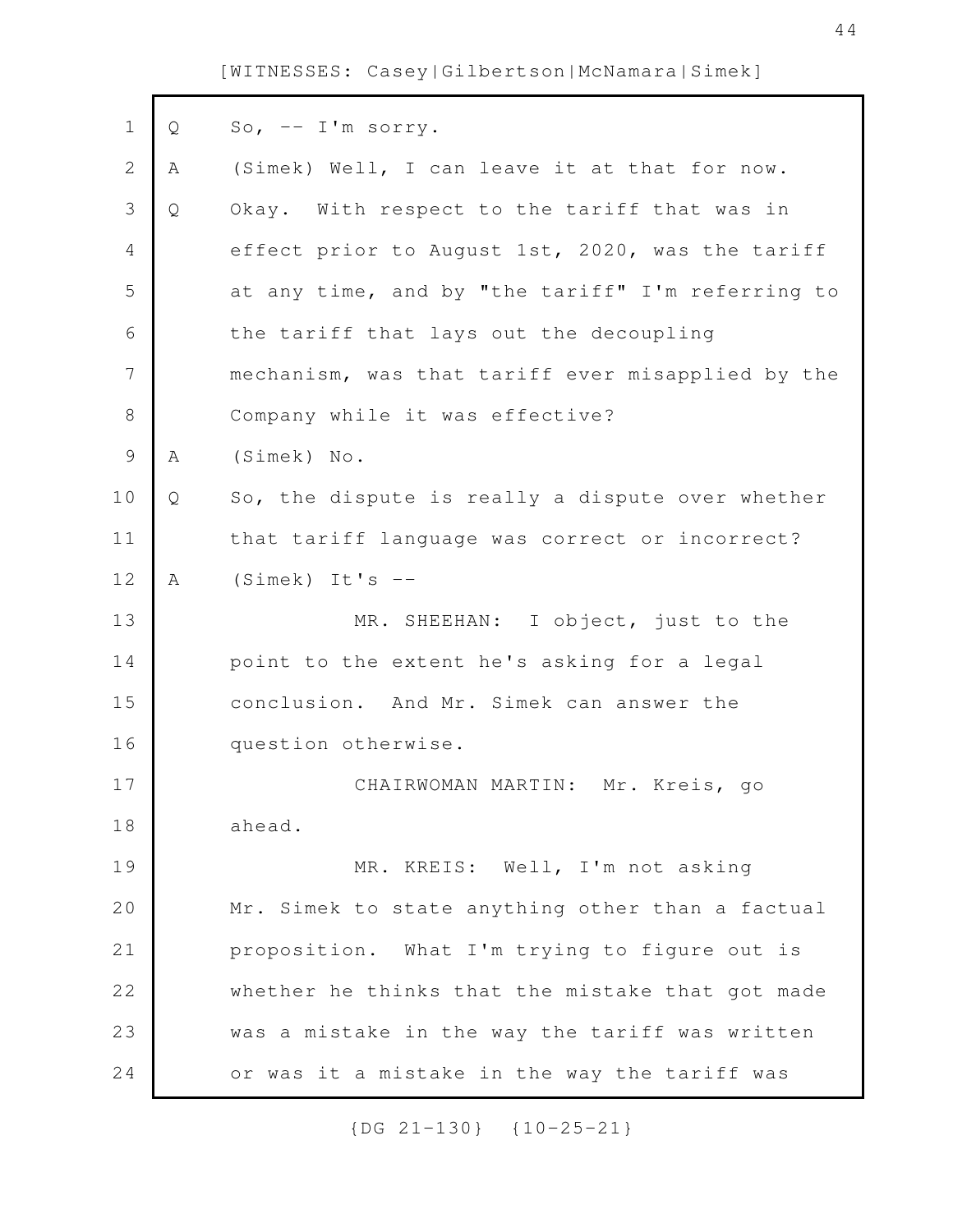| $\mathbf 1$    |   | applied? And I think that distinction is pretty   |
|----------------|---|---------------------------------------------------|
| $\mathbf{2}$   |   | significant.                                      |
| 3              |   | CHAIRWOMAN MARTIN: Okay. Objection                |
| $\overline{4}$ |   | overruled. Go ahead.                              |
| 5              |   | BY THE WITNESS:                                   |
| 6              | A | (Simek) I believe it was a mistake in how the     |
| 7              |   | tariff was applied.                               |
| $\,8\,$        |   | BY MR. KREIS:                                     |
| $\mathcal{G}$  | Q | A mistake in how the tariff was applied. And,     |
| 10             |   | so, therefore, it's your position that, and I'm   |
| 11             |   | really thinking now about your testimony, that    |
| 12             |   | you applied the revised tariff to the entire year |
| 13             |   | of RDAF reconciliation that started last          |
| 14             |   | November, and goes through the end of this        |
| 15             |   | October. So, you've applied the new tariff        |
| 16             |   | language to that whole year of reconciliation.    |
| 17             |   | That's a fair statement. I think that's what you  |
| 18             |   | testified to already?                             |
| 19             | Α | (Simek) Yes.                                      |
| 20             | Q | And, so, my question, and if Mr. Sheehan wants to |
| 21             |   | object and characterize this as a "legal" matter, |
| 22             |   | that's fine, but somebody needs to answer for me  |
| 23             |   | the question of how is it that the Company was    |
| 24             |   | able to apply to an entire year a tariff that     |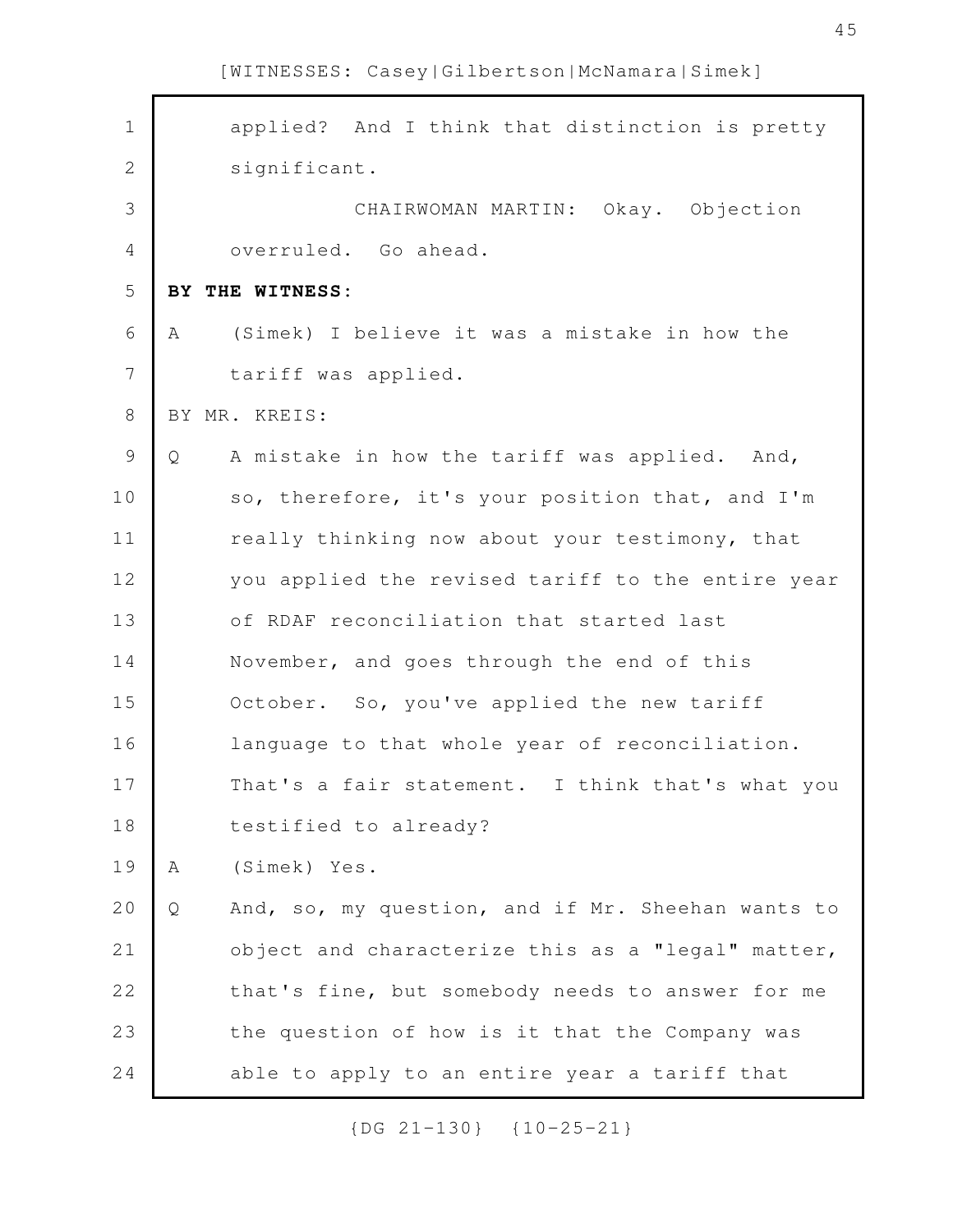| $\mathbf 1$    | only went into effect on August 1st?                   |
|----------------|--------------------------------------------------------|
| $\mathbf{2}$   | MR. SHEEHAN: I do raise that                           |
| 3              | objection. But I would certainly let Mr. Simek         |
| 4              | answer to the extent he is able.                       |
| 5              | CHAIRWOMAN MARTIN: Okay. Thank you.                    |
| 6              | Go ahead, Mr. Simek.                                   |
| $7\phantom{.}$ | BY THE WITNESS:                                        |
| 8              | (Simek) Can you repeat the question please?<br>A       |
| 9              | BY MR. KREIS:                                          |
| 10             | Sure. Your testimony was that, when you did the<br>Q   |
| 11             | revised filing, you applied the new decoupling         |
| 12             | language from the tariff that went into effect on      |
| 13             | August 1st, and you, I think correctly corrected       |
| 14             | me, because I had said "September 1st", and then       |
| 15             | you corrected me to "August 1st", and I think          |
| 16             | that's right. So, that's the new tariff language       |
| 17             | that arose out of the Settlement Agreement. And        |
| 18             | you said that you applied that to the entire           |
| 19             | year's worth of decoupling adjustments or              |
| 20             | reconciliations that are contained in your             |
| 21             | filing. That's what you testified to earlier,          |
| 22             | correct?                                               |
| 23             | (Simek) Correct.<br>Α                                  |
| 24             | And, so, my question, I'm really trying to figure<br>Q |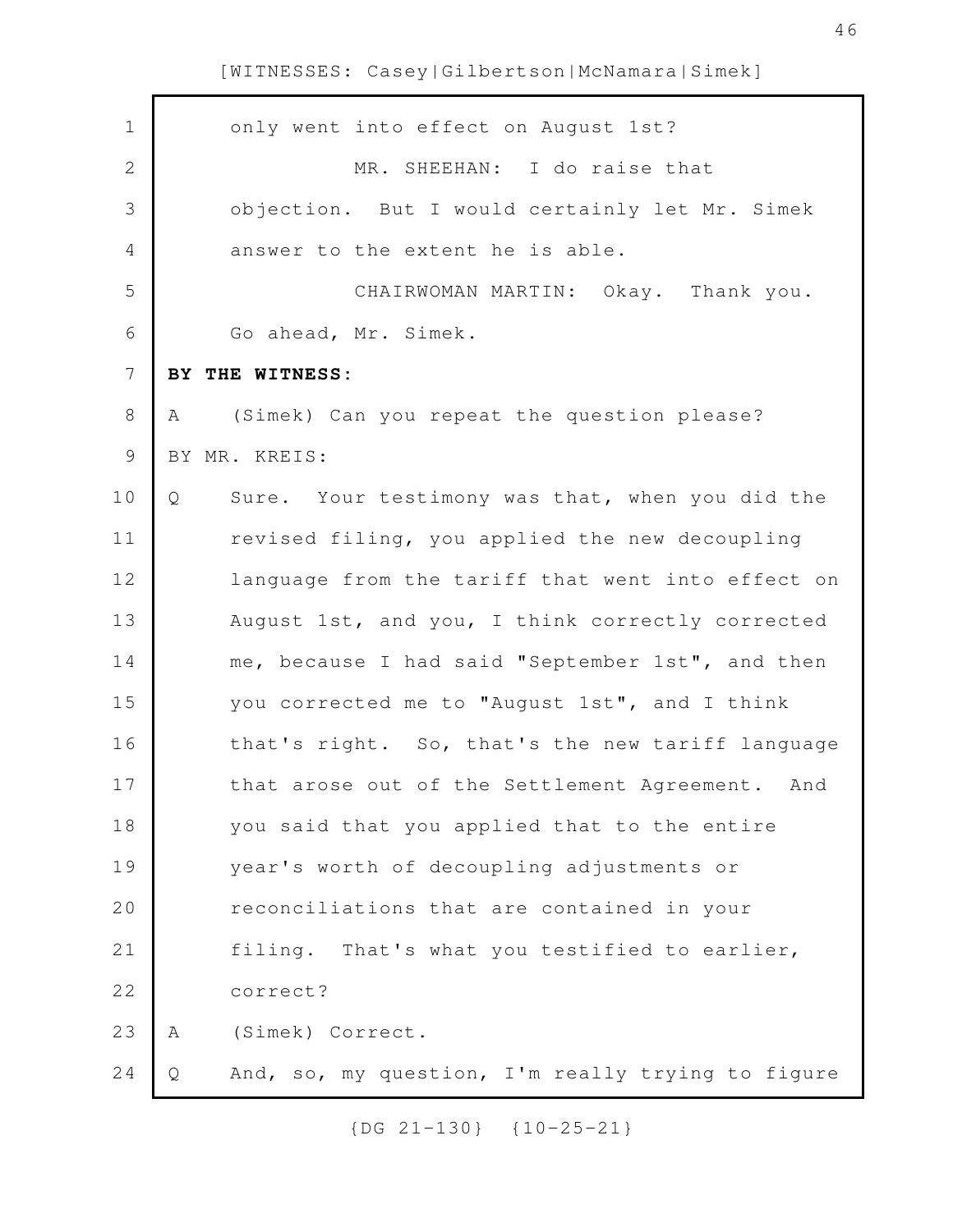Г

| $\mathbf 1$    |   | out how you were able to apply tariff language    |
|----------------|---|---------------------------------------------------|
| $\mathbf{2}$   |   | pre-August 1st, when the tariff only went into    |
| 3              |   | effect on August 1st? How does that work?         |
| $\overline{4}$ | A | (Simek) Well, we made the filing on September     |
| 5              |   | 1st, the original filing in this case. And at     |
| 6              |   | that time, we calculated the reconciliation based |
| 7              |   | on what was in our current tariff.                |
| $\,8\,$        | Q | Okay.                                             |
| $\mathcal{G}$  |   | CHAIRWOMAN MARTIN: Mr. Kreis, I'm                 |
| 10             |   | going to interject. And I'm going to ask          |
| 11             |   | Mr. Sheehan to address that in his closing, the   |
| 12             |   | legal basis for that.                             |
| 13             |   | MR. SHEEHAN: Sure.                                |
| 14             |   | CHAIRWOMAN MARTIN: Go ahead.                      |
| 15             |   | MR. KREIS: Yes. Thank you. I think                |
| 16             |   | that would be helpful as well.                    |
| 17             |   | BY MR. KREIS:                                     |
| 18             | Q | All right. Let me sort of go back to some         |
| 19             |   | fundamentals here. These questions might be       |
| 20             |   | for -- well, I think they might be for            |
| 21             |   | Ms. Gilbertson, but, really, any person on the    |
| 22             |   | panel can estimate them -- or, answer them,       |
| 23             |   | excuse me.                                        |
| 24             |   | Has Liberty ever considered doing                 |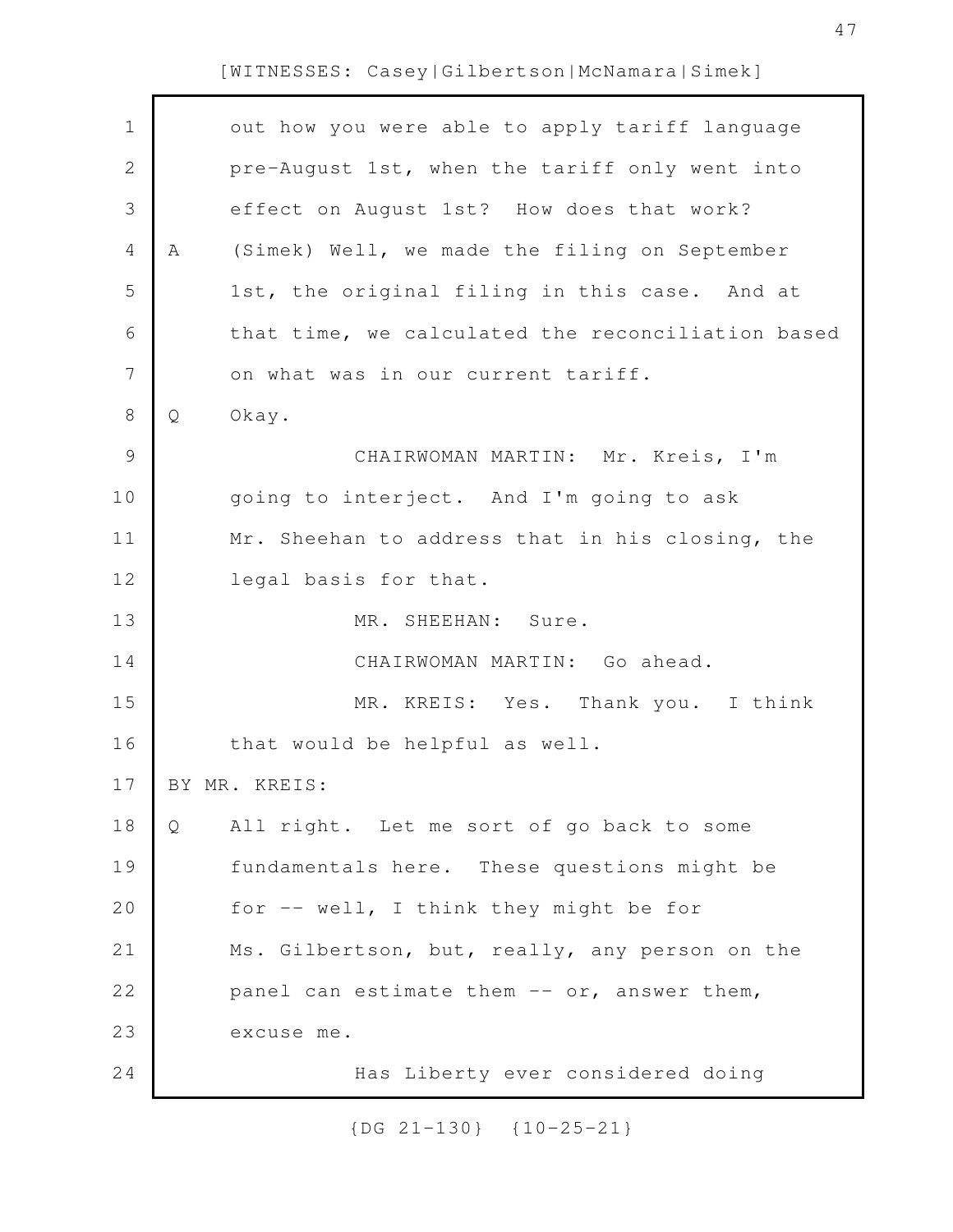Г

| $\mathbf 1$  |   | anything to hedge the effect of the risk that     |
|--------------|---|---------------------------------------------------|
| $\mathbf{2}$ |   | wholesale prices will increase in the manner that |
| 3            |   | Ms. Gilbertson testified they increased, both     |
| 4            |   | during the summer and I gather more recently than |
| 5            |   | that?                                             |
| 6            | Α | (Gilbertson) Yes. I can answer that. We do        |
| 7            |   | hedge. We hedge a -- we have a basis hedge for a  |
| 8            |   | baseload purchase of 12,000 in December,          |
| $\mathsf 9$  |   | 20,000 -- or, sorry, 12,000 in, yes, December,    |
| 10           |   | 20,000 dekatherms in January, and 15,000 in       |
| 11           |   | February. So, we definitely hedge.                |
| 12           |   | We also consider the storage injections           |
| 13           |   | a hedge, because we purchase those over the       |
| 14           |   | summer period, to be used in winter. So, that's   |
| 15           |   | also, essentially, a hedge.                       |
| 16           | Q | Has the Company ever considered making more       |
| 17           |   | long-term commitments than it does now?           |
| 18           | Α | (Gilbertson) Long-term commitments? We don't do   |
| 19           |   | financial hedging. I mean, I would think we'd     |
| 20           |   | have to be approved for that. But, no.            |
| 21           |   | Typically, we do just for the upcoming winter     |
| 22           |   | period. We don't do long-term hedging.            |
| 23           | Q | Looking at what is marked in the revised filing   |
| 24           |   | as "Schedule 6", and I think it's on Bates Page   |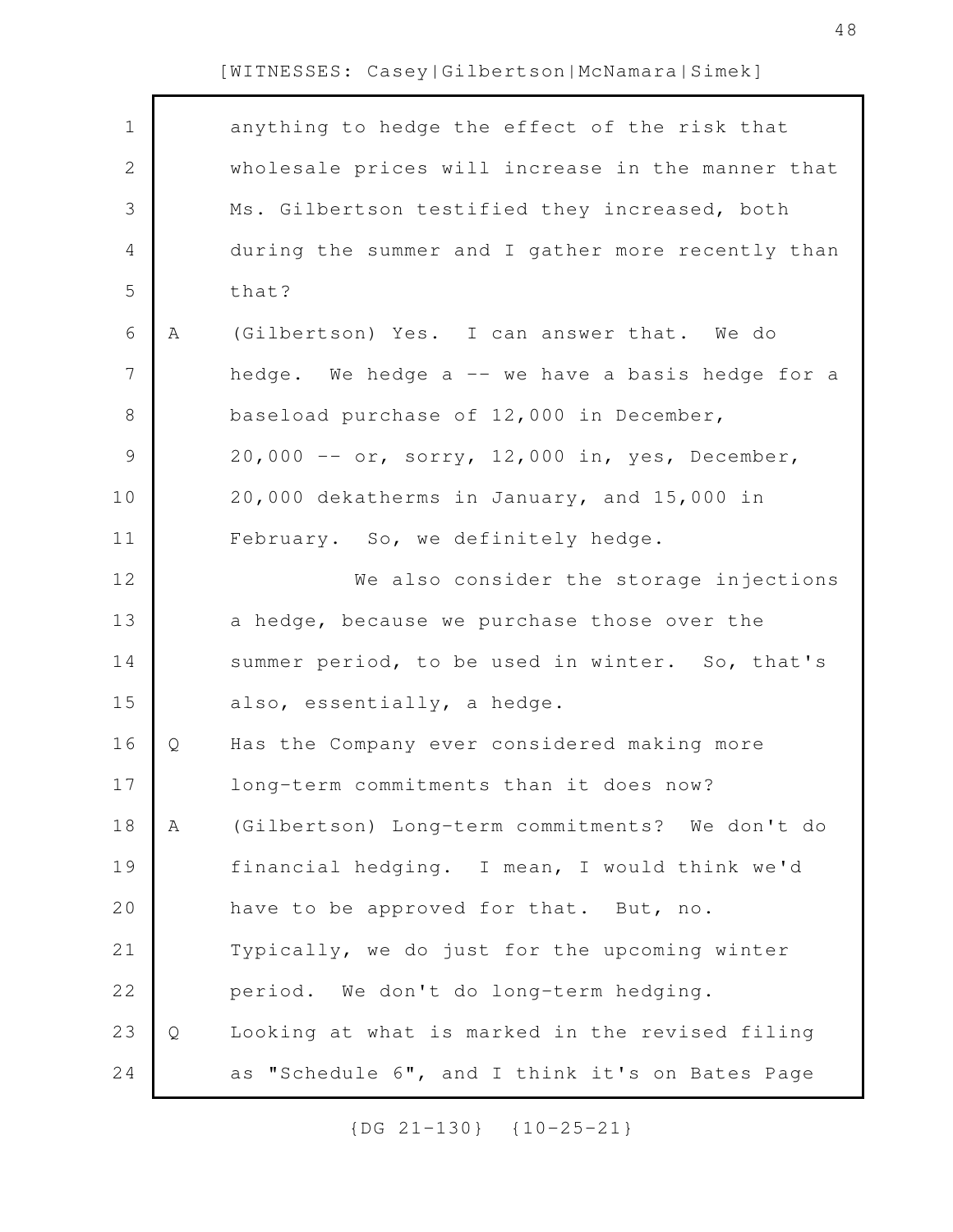| $\mathbf 1$    |   | 100. Let me just look, get up to that. I'm        |
|----------------|---|---------------------------------------------------|
| $\mathbf{2}$   |   | almost there.                                     |
| 3              |   | Sorry, my computer is not behaving very           |
| $\overline{4}$ |   | well today. I'm sorry.                            |
| 5              |   | CHAIRWOMAN MARTIN: Take your time.                |
| 6              |   | It's been a common problem today.                 |
| 7              |   | MR. KREIS: Well, but I pride myself on            |
| 8              |   | being perfect. Okay. I think I am there.          |
| $\mathsf 9$    |   | BY MR. KREIS:                                     |
| 10             | Q | Okay. On what I think is Bates Page 100, which    |
| 11             |   | is Page 3 of the Schedule 6, I just -- and that   |
| 12             |   | is a page full of confidential numbers. I don't   |
| 13             |   | need to discuss the specifics of any of those     |
| 14             |   | numbers, I don't think. I just want to make sure  |
| 15             |   | I understand what the role is of the basis        |
| 16             |   | differential on that page.                        |
| 17             | Α | (Gilbertson) So, the basis differential is always |
| 18             |   | the cost at the -- where the gas is delivered.    |
| 19             |   | So, you've got your benchmark NYMEX price, and    |
| 20             |   | then there's a cost to get it to, say, Dracut,    |
| 21             |   | for instance. So, to value the gas at the Dracut  |
| 22             |   | receipt location, you would need to add the       |
| 23             |   | NYMEX, plus the basis, which is that              |
| 24             |   | differential, the cost of getting it to Dracut.   |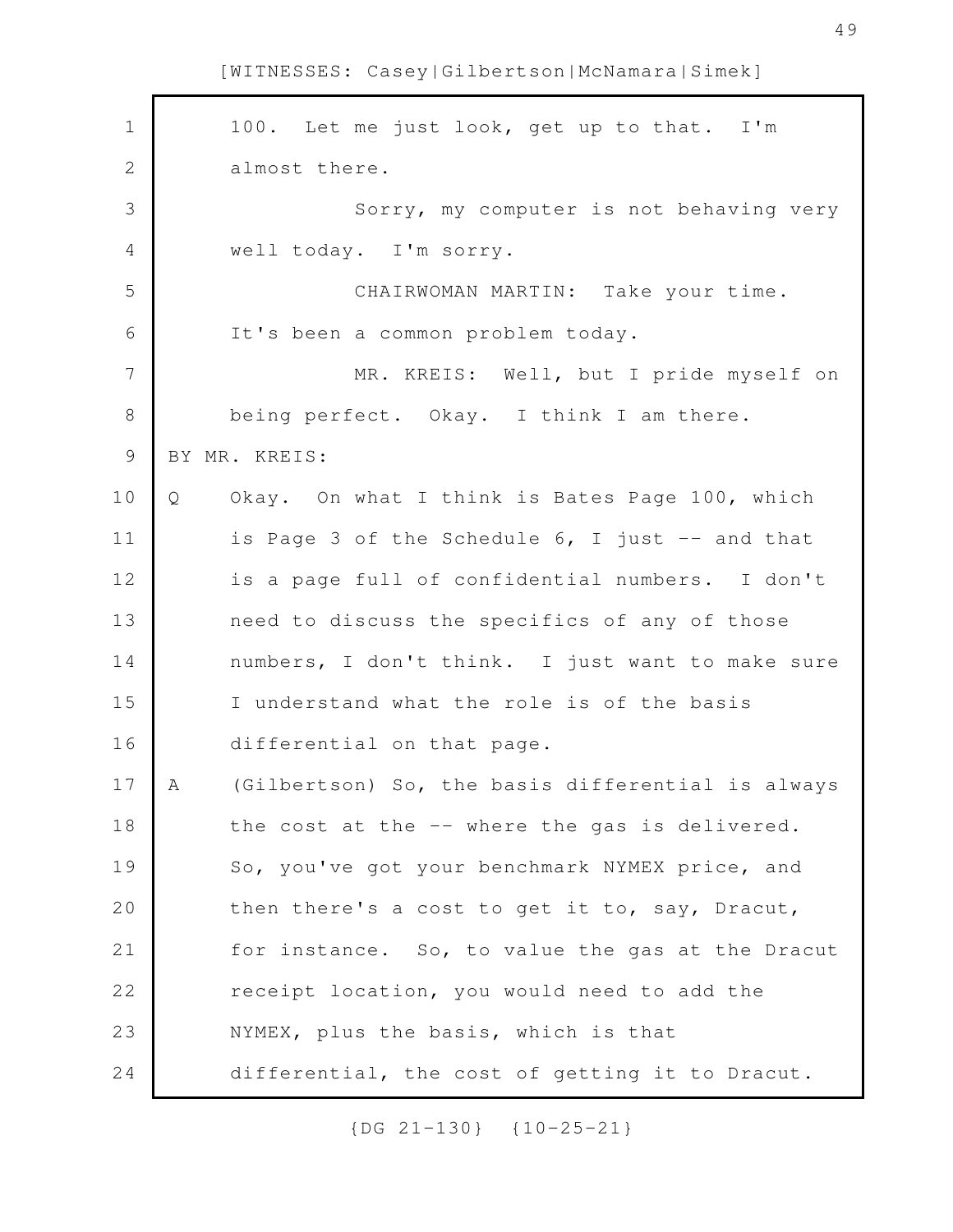| $\mathbf 1$   |   | And the total of those two components would be    |
|---------------|---|---------------------------------------------------|
| $\mathbf{2}$  |   | the Dracut price.                                 |
| 3             | Q | Thank you. Overall, given the somewhat unusual    |
| 4             |   | events of the last few months, which you          |
| 5             |   | testified is the first time we've seen this kind  |
| 6             |   | of high prices in over a decade, has the Company  |
| 7             |   | considered or is the Company considering changing |
| 8             |   | the way that it manages its supply portfolio      |
| $\mathcal{G}$ |   | going forward?                                    |
| 10            | Α | (Gilbertson) No, we haven't, because this is an   |
| 11            |   | anomaly. For the last ten years, it's been two    |
| 12            |   | dollars. You know, I don't think any --           |
| 13            |   | certainly, we could consider everything. But I    |
| 14            |   | think, at this time, we wait, we see what         |
| 15            |   | happens. I wouldn't make any big changes.         |
| 16            |   | Certainly, I mean, they would have to be, you     |
| 17            |   | know, thought through and vetted.                 |
| 18            |   | But I think our methodology is solid in           |
| 19            |   | how we approach buying gas, with, you know,       |
| 20            |   | injecting in the summer and filling supplemental, |
| 21            |   | the LNG and the propane. We do have, as I said,   |
| 22            |   | that hedge, that basis hedge, which sometimes     |
| 23            |   | doesn't, you know, pan out to be a winner, but it |
| 24            |   | stabilizes prices.                                |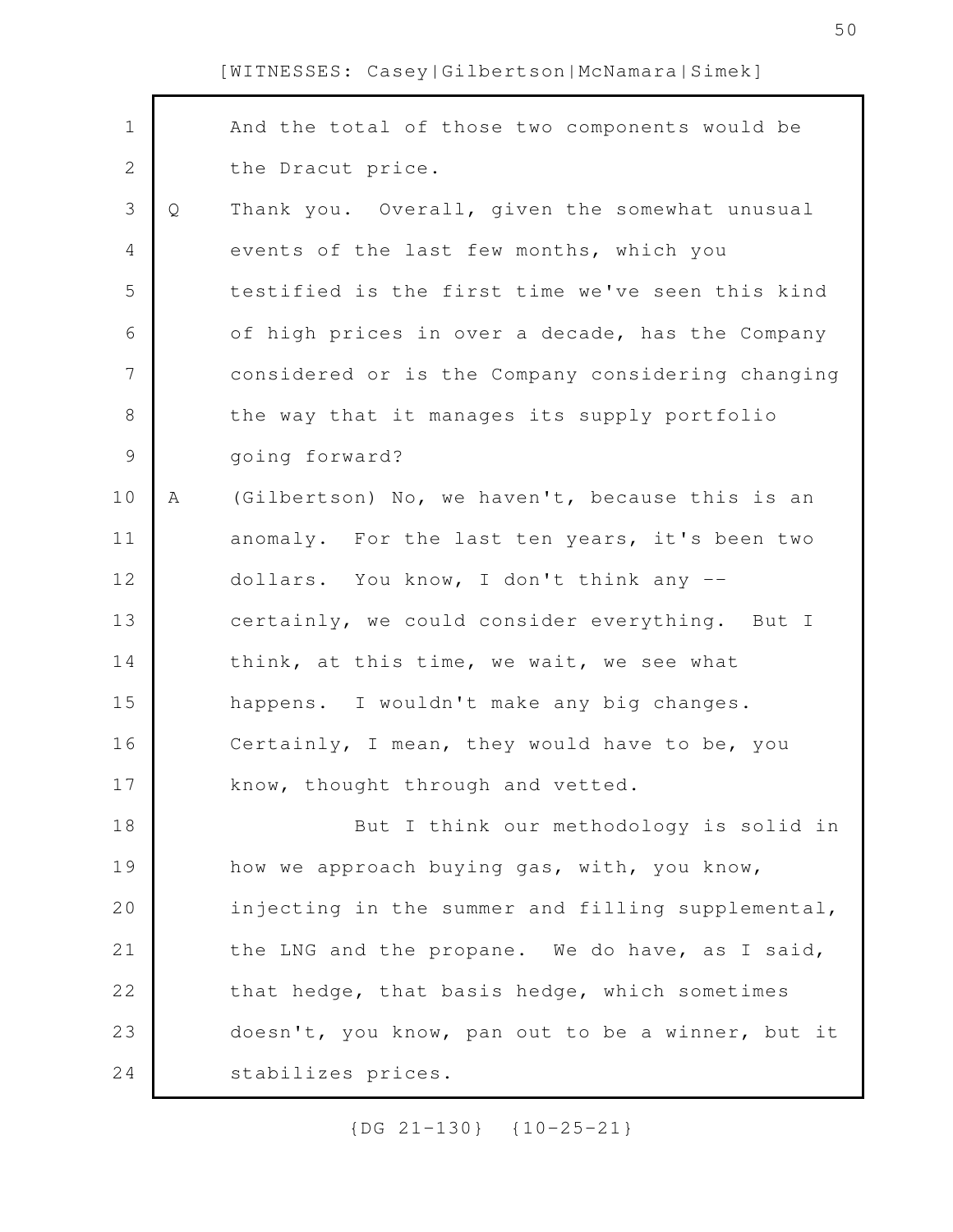$\Gamma$ 

| $\mathbf 1$     |   | So, at this point, we really need to              |
|-----------------|---|---------------------------------------------------|
| $\mathbf{2}$    |   | look at what's going to happen this winter. You   |
| 3               |   | know, if it's a warm winter, this could -- prices |
| 4               |   | could crater. We really have to just see. This    |
| 5               |   | is kind of new, I think, for most LDCs. We        |
| 6               |   | realize, as you just said, we haven't seen these  |
| $7\phantom{.0}$ |   | prices in many, many, many years. So, I think we  |
| $8\,$           |   | watch.                                            |
| $\mathcal{G}$   | Q | I want to ask a couple of questions about the     |
| 10              |   | Fixed Price Option being below the regular rate.  |
| 11              |   | Has that ever happened before? The price in the   |
| 12              |   | Fixed -- the Fixed Price Option price being below |
| 13              |   | the rate that you would get if you didn't choose  |
| 14              |   | the Fixed Price Option?                           |
| 15              | A | (Gilbertson) Dave or Cathy? I don't -- I don't    |
| 16              |   | know.                                             |
| 17              | A | (Simek) Yes, I was going to answer that. I'm not  |
| 18              |   | aware if it's happened before.                    |
| 19              | Q | When did the letter go out that offered that      |
| 20              |   | Fixed Price Option to customers?                  |
| 21              | Α | (Simek) October 1st.                              |
| 22              | Q | And is it fair to say that those customers that   |
| 23              |   | are taking the Fixed Price Option or take the     |
| 24              |   | Fixed Price Option, they're going to pay a lot    |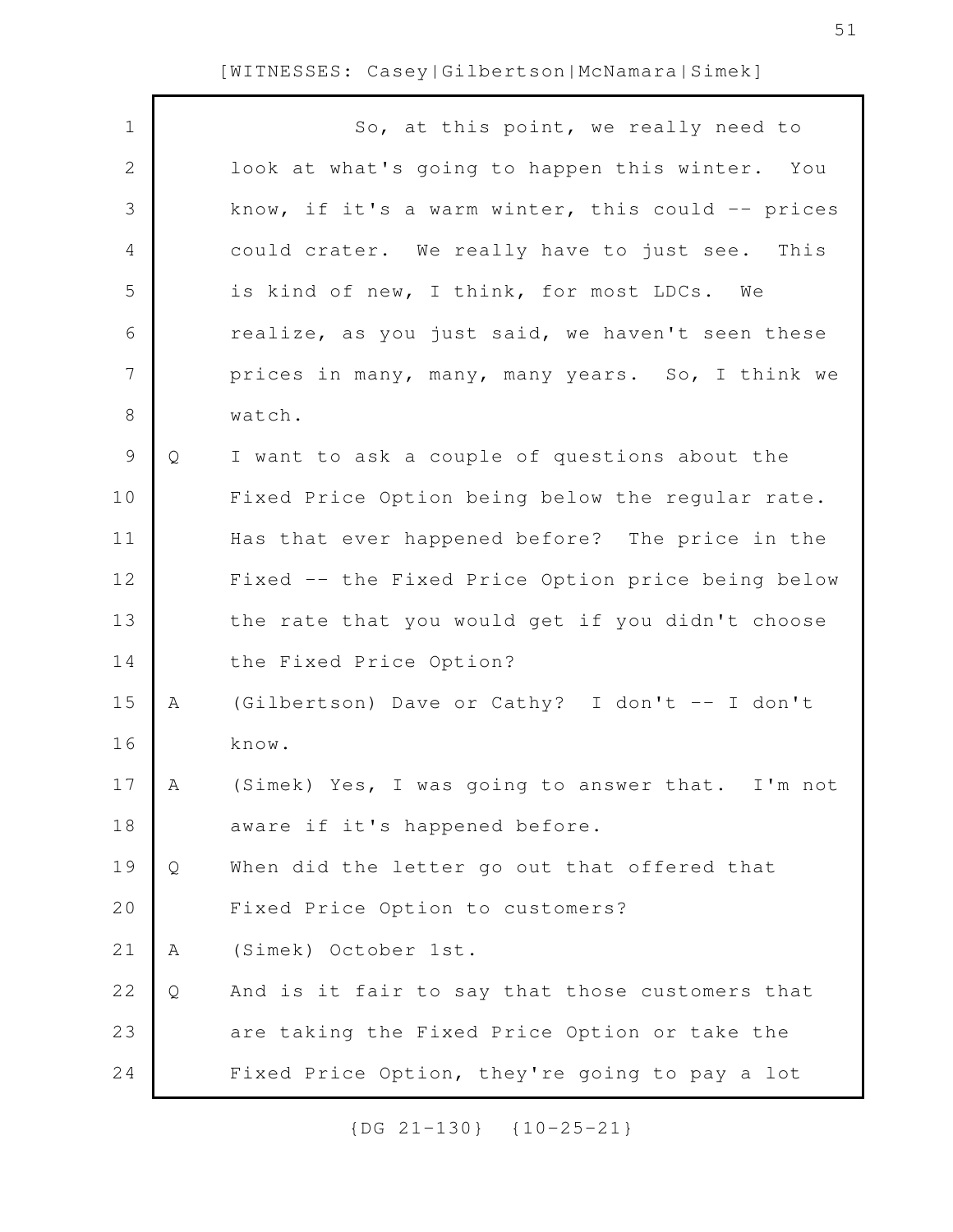| $\mathbf 1$    |   | less for their natural gas under that Fixed Price |
|----------------|---|---------------------------------------------------|
| $\overline{2}$ |   | Option than they really should, if their -- if    |
| 3              |   | their purchases were more reflective of the       |
| 4              |   | market price?                                     |
| 5              | A | (Simek) That's correct. As of the latest pull     |
| 6              |   | that we did for the futures market, they would be |
| $\overline{7}$ |   | paying a lot less than the market, yes.           |
| $\,8\,$        | Q | When was the fixed price that was offered in that |
| $\mathsf{S}$   |   | October letter determined? On what date?          |
| 10             | A | (Simek) Well, we made the filing, again, on       |
| 11             |   | September 1st. I'm not sure of the date that we   |
| 12             |   | had pulled the futures for the original filing.   |
| 13             |   | I don't know if anyone on the panel has           |
| 14             |   | that information?                                 |
| 15             |   | [Short pause.]                                    |
| 16             |   | BY MR. KREIS:                                     |
| 17             | Q | I will assume not.                                |
| 18             | A | (Gilbertson) Dave, I'm sorry. You're asking when  |
| 19             |   | we pulled the futures for the first filing?       |
| 20             | Α | (Simek) The original filing, yes, if we'd have    |
|                |   |                                                   |
| 21             |   | that information.                                 |
| 22             | Α | (Gilbertson) We filed on September 1st, it would  |
| 23             |   | have been -- it would have been in August, it     |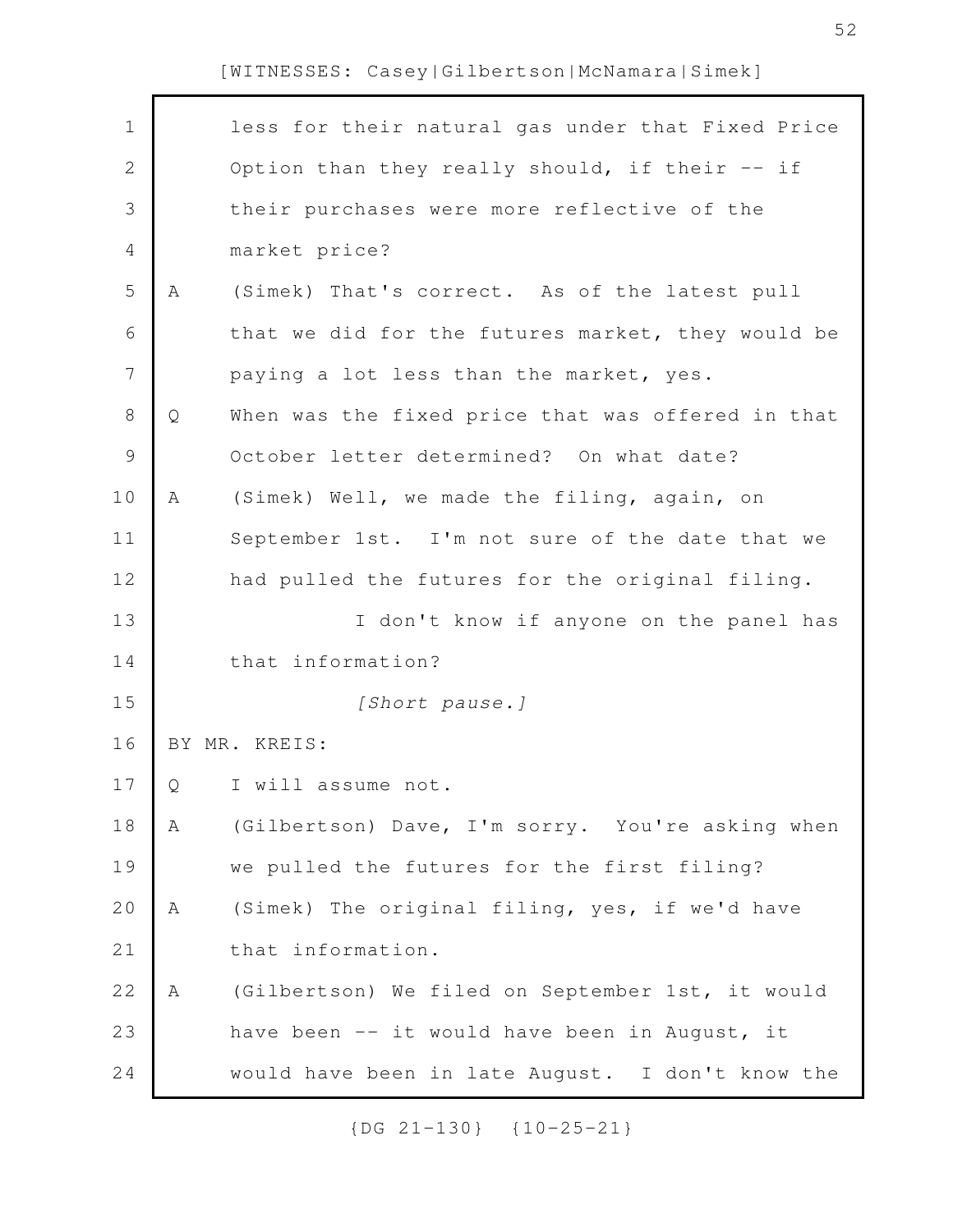| $\mathbf 1$    | exact date.                                        |
|----------------|----------------------------------------------------|
| $\overline{2}$ | And also, while we're discussing that,             |
| 3              | I did want to add that we updated the second, I    |
| 4              | think I said it was the "24th", it wasn't the      |
| 5              | 24th. It was, for some reason, there's a formula   |
| 6              | in there, I don't know how that got there, but it  |
| $\overline{7}$ | was -- I believe it was, we had to file it on      |
| 8              | like the 19th or something. So, it would have      |
| $\mathcal{G}$  | been like the 17th. Sorry about that.              |
| 10             | CHAIRWOMAN MARTIN: Ms. Gilbertson, I               |
| 11             | was going to ask you to clarify that, though.      |
| 12             | Since you are clarifying, can you please state     |
| 13             | the month as well?                                 |
| 14             | WITNESS GILBERTSON: October. Yes.                  |
| 15             | CHAIRWOMAN MARTIN: Thank you.                      |
| 16             | WITNESS GILBERTSON: Sorry about that.              |
| 17             | I realized it after.                               |
| 18             | MR. KREIS: Okay. I want to make sure               |
| 19             | I understand what you just said, Ms. Gilbertson,   |
| 20             | and it sounds like the Chairwoman would like,      |
| 21             | too.                                               |
| 22             | BY MR. KREIS:                                      |
| 23             | Can you explain that a little more? I've lost<br>Q |
| 24             | track of what you were actually describing. I'm    |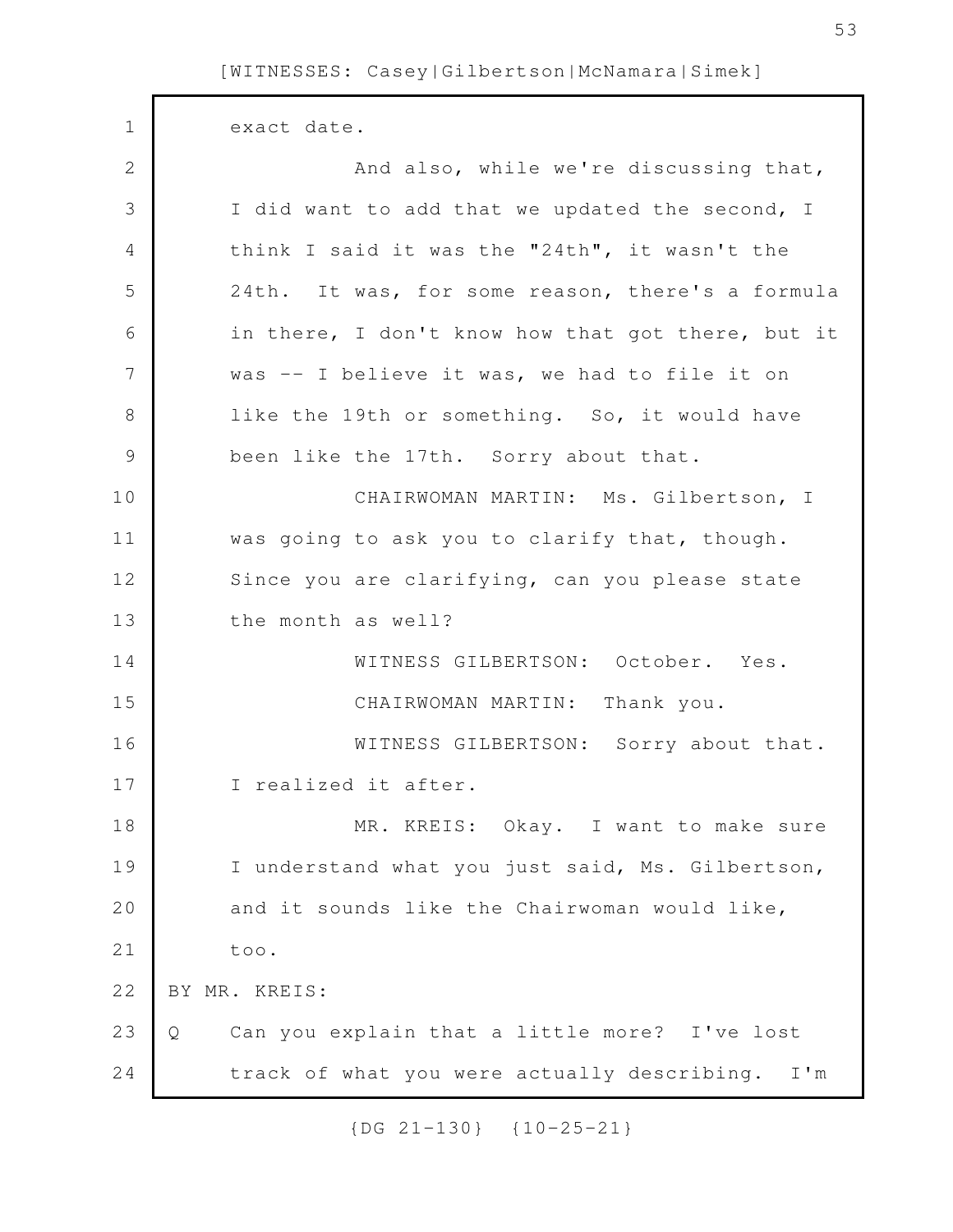| $\mathbf 1$   |   | sorry.                                            |
|---------------|---|---------------------------------------------------|
| $\mathbf{2}$  | A | (Gilbertson) Well, initially, I think Mr. Sheehan |
| 3             |   | asked me when prices were updated. So, I looked   |
| 4             |   | at the filing, and there seems to be a formula in |
| 5             |   | there that made it look like it was yesterday,    |
| 6             |   | but that's not correct. These prices were         |
| 7             |   | updated, I believe, around the 17th or the 16th   |
| $\,8\,$       |   | of October. It wasn't the 24th. I mean, today's   |
| $\mathcal{G}$ |   | the $25th$ , so $-$                               |
| 10            | Q | So, that was about a week ago. Do you know what   |
| 11            |   | has happened to prices in the last week?          |
| 12            | A | (Gilbertson) I do not. I don't know.              |
| 13            | Q | Okay.                                             |
| 14            | A | (Gilbertson) It's been volatile, very, very       |
| 15            |   | volatile. They swing 50, you know, 50 cents,      |
| 16            |   | which is really kind of uncommon. It's usually a  |
| 17            |   | few pennies here and there. But it's swinging     |
| 18            |   | quite erratically.                                |
| 19            | Q | Okay. So, I was talking about the Fixed Price     |
| 20            |   | Option. You testified that the number, the        |
| 21            |   | amount that the Fixed Price Option actually       |
| 22            |   | charges customers was determined in late August.  |
| 23            |   | What was the state of the wholesale natural gas   |
| 24            |   | markets when that determination was made in late  |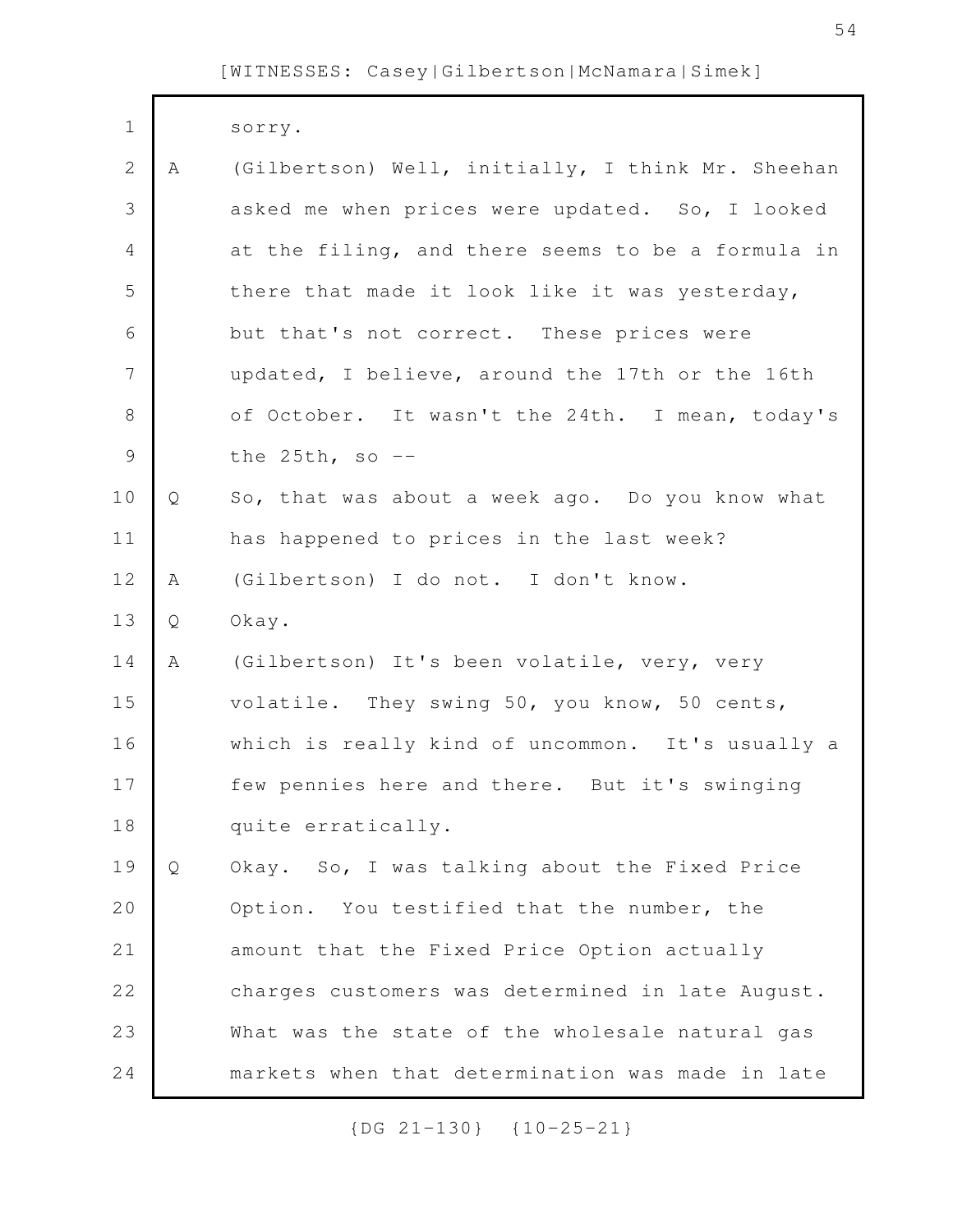| $\mathbf 1$    |             | August?                                           |
|----------------|-------------|---------------------------------------------------|
| $\overline{2}$ | $\mathbb A$ | (Gilbertson) In late August, that was before      |
| 3              |             | Hurricane Ida. So, at that point, prices were     |
| 4              |             | high. They were high because of national          |
| 5              |             | inventories. They were below the five-year        |
| 6              |             | average. So, prices were definitely high. But     |
| 7              |             | they weren't as high. Once it started             |
| 8              |             | becoming -- shipments for LNG abroad became very  |
| $\mathcal{G}$  |             | robust after that time, as well as the hurricane  |
| 10             |             | in the Gulf. So, prices went much higher.         |
| 11             | Q           | If I told you that Hurricane Ida made landfall on |
| 12             |             | August 29th of this year, would you have any      |
| 13             |             | reason to tell me that I'm incorrect?             |
| 14             | A           | (Gilbertson) No. I would not have any reason to   |
| 15             |             | tell you you were incorrect.                      |
| 16             | Q           | But, at the time that the Fixed Price Option was  |
| 17             |             | determined, it was before there were any price    |
| 18             |             | effects arising out of Hurricane Ida, I think is  |
| 19             |             | what you're trying to say. Do I have that right?  |
| 20             | Α           | (Gilbertson) That's correct. Yes.                 |
| 21             | Q           | Okay. When is the last day that a customer of     |
| 22             |             | Liberty can sign up for the Fixed Price Option,   |
| 23             |             | pursuant to that letter that went out?            |
| 24             | Α           | (Simek) It was this past Friday.                  |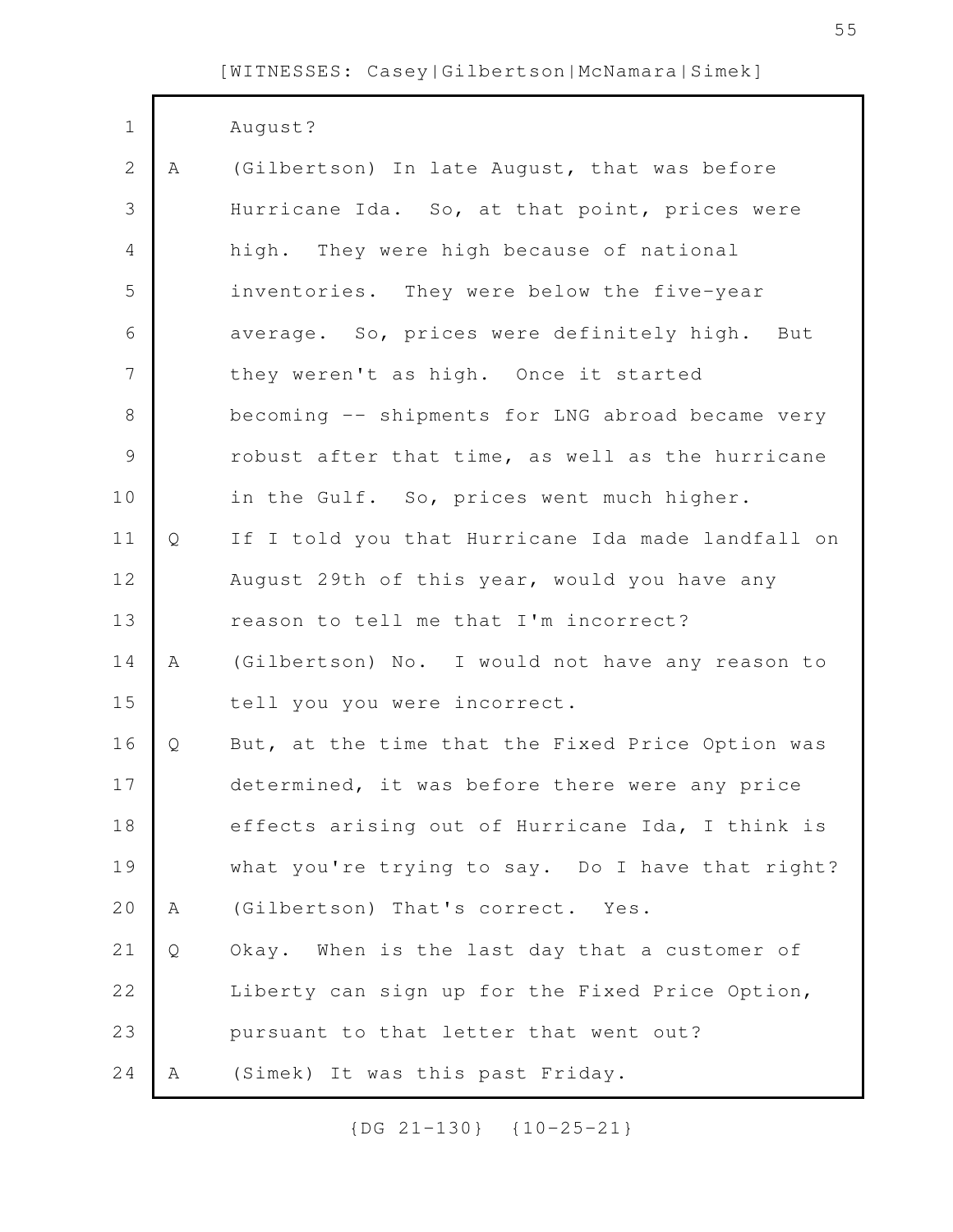Г

| $\mathbf 1$    | Q | So, that offer has already closed. Do you know    |
|----------------|---|---------------------------------------------------|
| $\overline{2}$ |   | how many customers have signed up for it?         |
| 3              | Α | (Simek) It was, as of Friday, so they were still  |
| $\overline{4}$ |   | tallying some of them, but it was 10,249          |
| 5              |   | customers.                                        |
| $\sqrt{6}$     | Q | And what percentage of your overall customers     |
| 7              |   | does that reflect, that 10,000 customers and      |
| $8\,$          |   | change?                                           |
| $\mathcal{G}$  | Α | (Simek) Probably about 12 percent, but --         |
| 10             | Q | Is that a typical number?                         |
| 11             | A | (Simek) Somewhere between 11 and 12 percent,      |
| 12             |   | based on -- I'm not sure what our total customer  |
| 13             |   | count is at this point. Last year, the Fixed      |
| 14             |   | Price Option, those that signed up for the Fixed  |
| 15             |   | Price Option, was approximately 9,400.            |
| 16             | Q | So, it's a little more, but not significantly     |
| 17             |   | more?                                             |
| 18             | Α | (Simek) Exactly.                                  |
| 19             | Q | If it turns out that the customers on the Fixed   |
| 20             |   | Price Option are paying a cost of gas rate that   |
| 21             |   | is actually lower than what it costs the Company  |
| 22             |   | to supply those customers with gas, who makes up  |
| 23             |   | the difference?                                   |
| 24             | Α | (Simek) All customers will make up the difference |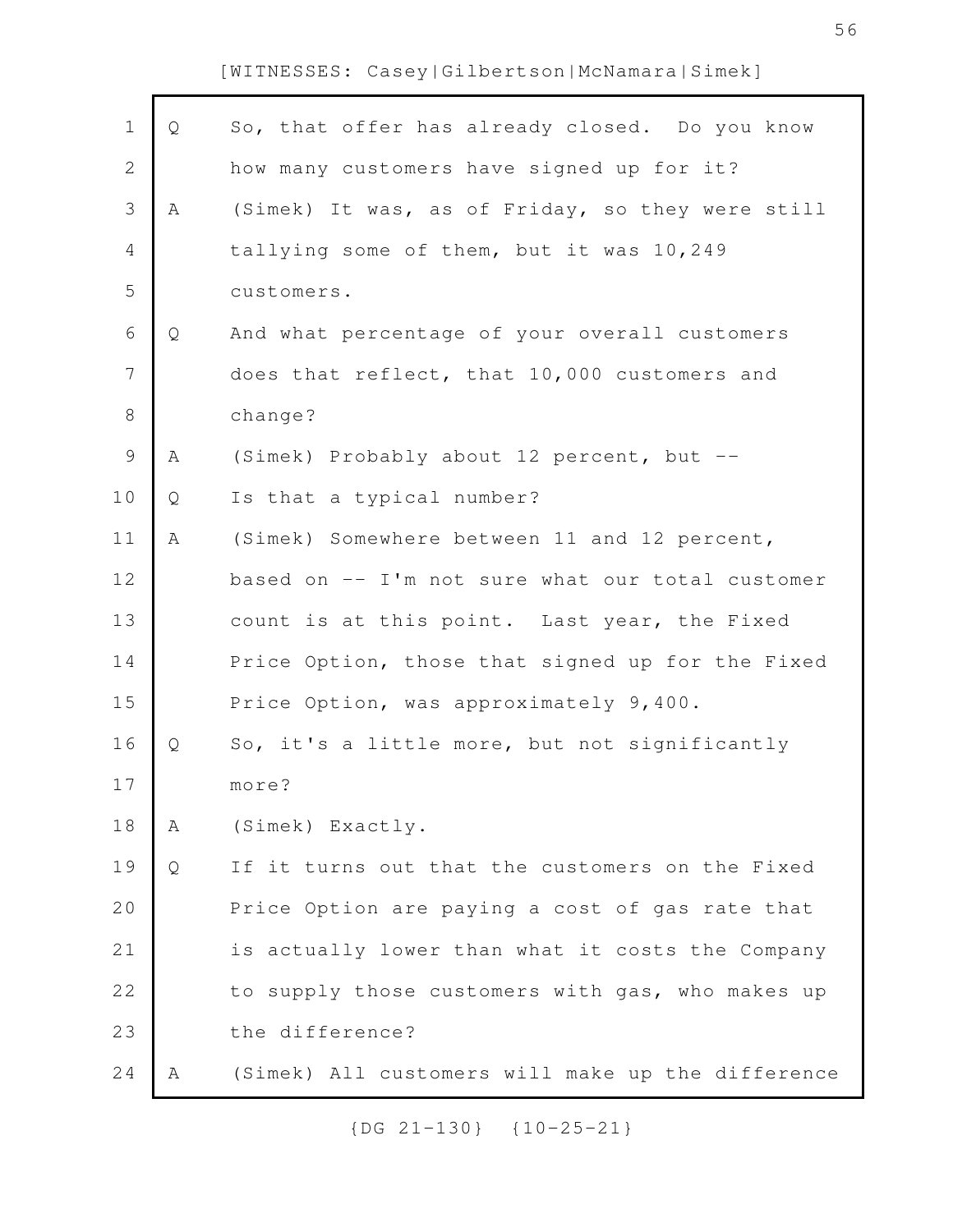| $\mathbf 1$    |   | in the next year's winter filing. It will carry   |
|----------------|---|---------------------------------------------------|
| $\mathbf{2}$   |   | over the under-collected balance, with interest,  |
| 3              |   | and then next year that will be the beginning     |
| $\overline{4}$ |   | balance that we will use to calculate the winter  |
| 5              |   | rate.                                             |
| 6              | Q | Okay. The last thing I want to turn to, I think,  |
| 7              |   | is something that I don't believe anybody has     |
| $8\,$          |   | talked about yet, which is the maximum allowed    |
| $\mathcal{G}$  |   | increase to the cost of gas rate, going up from   |
| 10             |   | 25 percent to 40 percent.                         |
| 11             |   | My first question is, since the Company           |
| 12             |   | has been at the maximum allowed rate during most  |
| 13             |   | of the last three summer periods, why hasn't the  |
| 14             |   | Company, before now, asked to raise that maximum  |
| 15             |   | allowed percentage from 25 to something higher    |
| 16             |   | than 25?                                          |
| 17             | A | (Simek) Well, like you said, it is three years.   |
| 18             |   | So, now we actually have some history to          |
| 19             |   | calculate and kind of see, you know, that this,   |
| 20             |   | unfortunately, seems to be a trend. After one     |
| 21             |   | year of data, we were hoping that it was just a,  |
| 22             |   | you know, an anomaly. And then, we had two        |
| 23             |   | years, and it really started, you know, building. |
| 24             |   | And then, this was the year that we said "all     |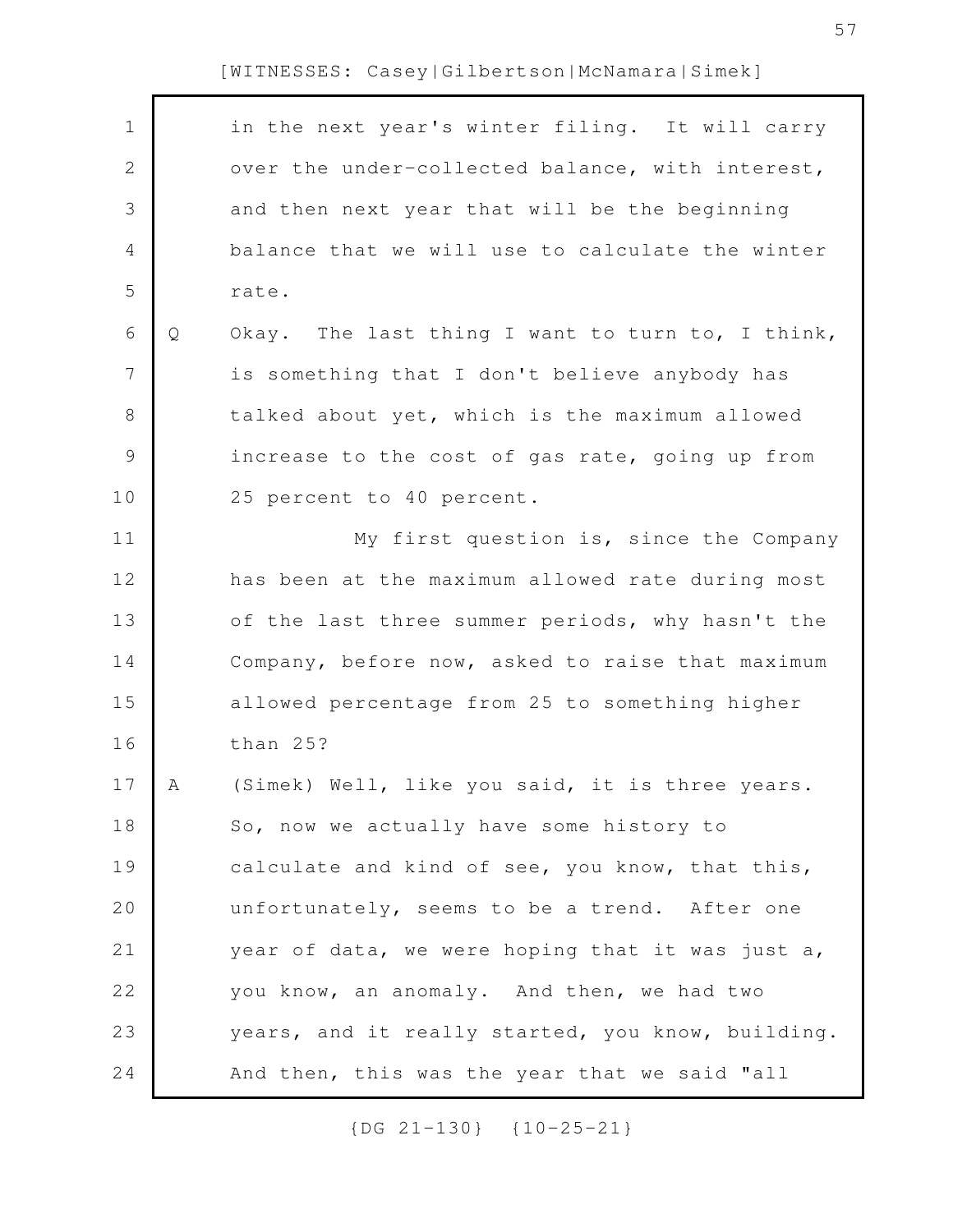| $\mathbf 1$   |   | right, we got to really" -- "we have enough       |
|---------------|---|---------------------------------------------------|
| 2             |   | information to do some analysis. We can see that  |
| 3             |   | this has been going on for quite a while." We     |
| 4             |   | can calculate what the rates would have been, I   |
| 5             |   | believe it calculated out to 47 percent, if we    |
| 6             |   | did have no cap, 47 percent on average. So, we    |
| 7             |   | are requesting to be able to increase it to 40    |
| 8             |   | percent, to help make up that difference and      |
| $\mathcal{G}$ |   | avoid having to go in for an interim filing for a |
| 10            |   | request to increase rates.                        |
| 11            | Q | You mentioned that the real number is "47         |
| 12            |   | percent", you rounded it down to 40 percent. Why  |
| 13            |   | did you do that?                                  |
| 14            | Α | (Simek) Just because we realize that we're asking |
| 15            |   | for a jump from 25 to something higher. And it    |
| 16            |   | just seemed that for this, for now, 40 percent    |
| 17            |   | seems to make sense.                              |
| 18            | Q | Okay.                                             |
| 19            | Α | (Simek) It really wouldn't make sense to bump it  |
| 20            |   | up to 50 percent. So, I guess we could have done  |
| 21            |   | 47 or 45, but we're like "we'll just lower it for |
| 22            |   | now to 40 and see, you know, how that works out." |
| 23            | Q | Going back to -- let me just try to flip back to  |
| 24            |   | the prefiled testimony. In the Simek/McNamara     |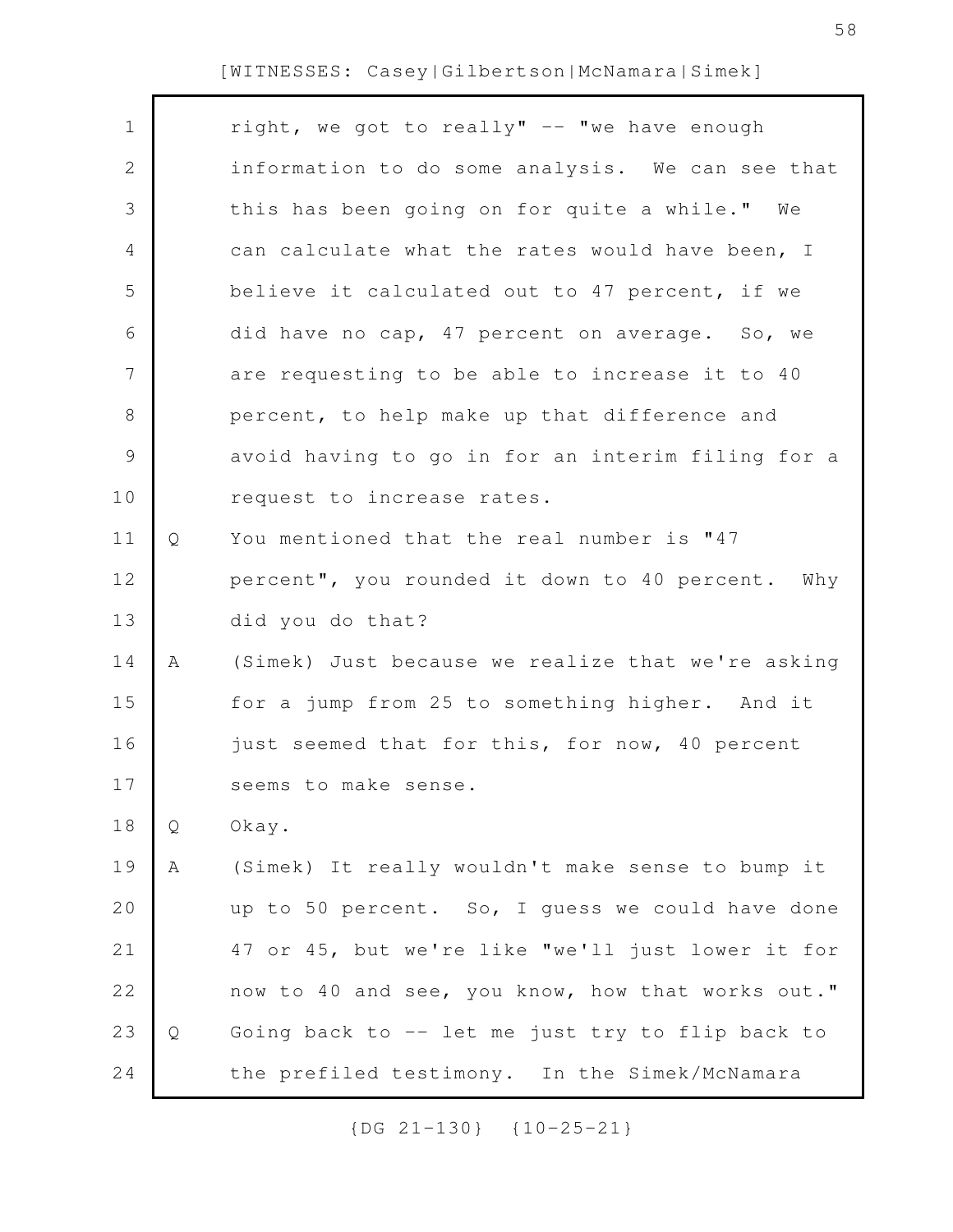| $\mathbf 1$  |   | testimony, I think it's on Bates Page 009, which  |
|--------------|---|---------------------------------------------------|
| $\mathbf{2}$ |   | is actually Page 7 of their testimony, Mr. Simek  |
| 3            |   | and Ms. McNamara, you testify that the time       |
| 4            |   | between the filing and the effective date for the |
| 5            |   | Summer Cost of Gas increases the likelihood that  |
| 6            |   | the forecast will differ significantly from       |
| 7            |   | market conditions.                                |
| 8            |   | And maybe this is a cosmically dumb               |
| $\mathsf 9$  |   | question, but I'm going to ask it anyway. Why     |
| 10           |   | does it increase that likelihood?                 |
| 11           | Α | (Simek) Well, there's market fluctuation, that    |
| 12           |   | there's just a lot of time for uncertainty. We    |
| 13           |   | make the filing September 1st. As Ms. Gilbertson  |
| 14           |   | stated, we pull those futures somewhere towards   |
| 15           |   | the last week or so of August, maybe even mid     |
| 16           |   | August at that point. And, with no updated        |
| 17           |   | filings or anything, if we do happen to go that   |
| 18           |   | way, now we're going all the way till rates       |
| 19           |   | effective May 1st that were set on futures from   |
| 20           |   | mid August of the prior year.                     |
| 21           | Q | So, you do take those seasonal variations into    |
| 22           |   | account, and you're looking at gas futures. But   |
| 23           |   | it's just the pure lapse of time, I guess I would |
| 24           |   | say, or the "passage of time" would be better,    |
|              |   |                                                   |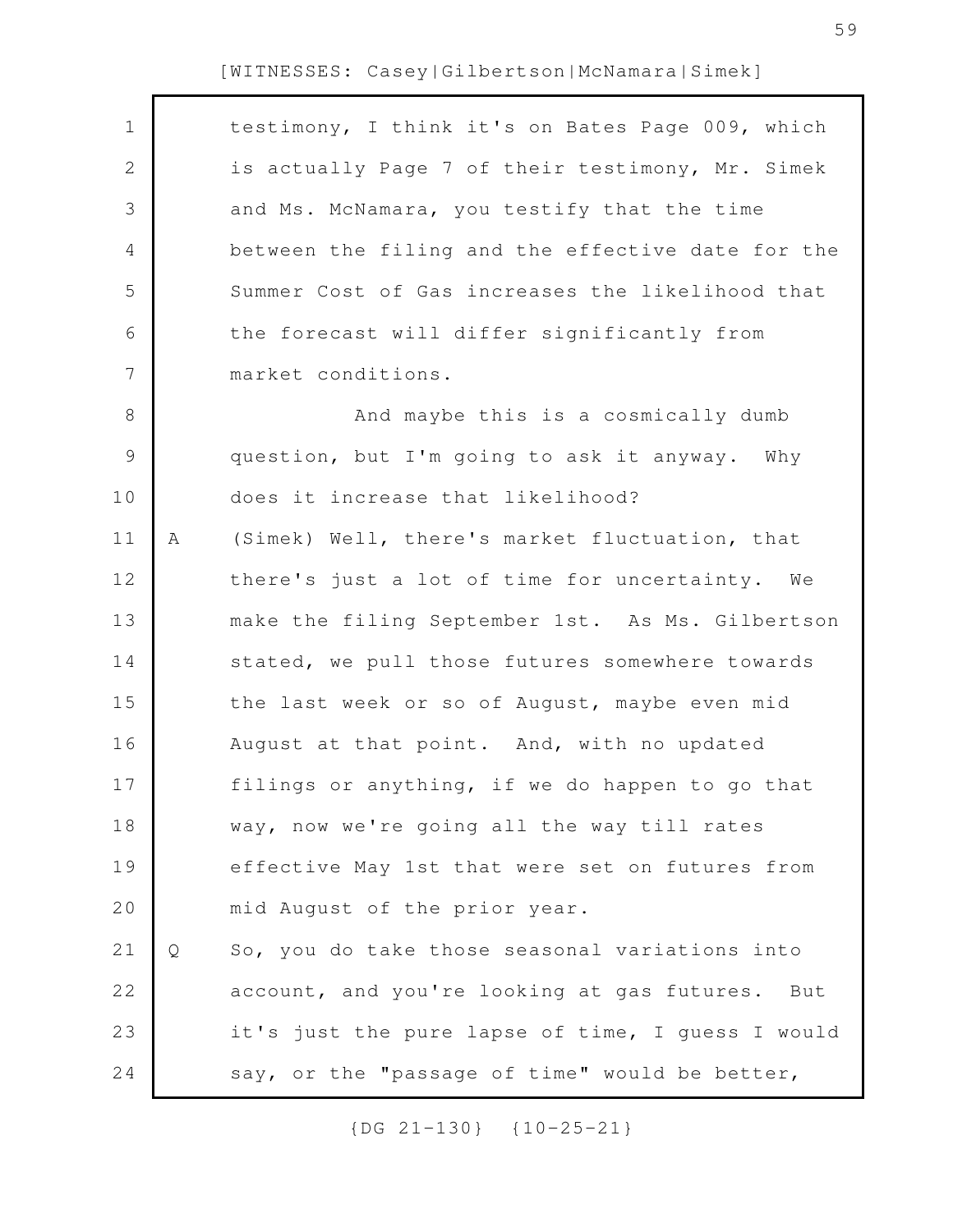| $\mathbf 1$    |   | that creates those uncertainties? In other        |
|----------------|---|---------------------------------------------------|
| $\mathbf{2}$   |   | words, there's no way of forecasting with better  |
| 3              |   | precision using futures and what you know about   |
| 4              |   | seasonal variations in demand between the winter  |
| 5              |   | period and the summer period?                     |
| 6              | Α | (Simek) Well, I would think that using the market |
| $7\phantom{.}$ |   | data, the best available at the time, that is the |
| 8              |   | market. So, that's what others are willing to     |
| 9              |   | trade for to invest in. So, that is what we feel  |
| 10             |   | is the best data available, is looking at the     |
| 11             |   | futures at that date. And, unfortunately, with    |
| 12             |   | that much time that passes, they could fluctuate  |
| 13             |   | quite a bit.                                      |
| 14             | Q | Has the Company considered returning to twice     |
| 15             |   | yearly cost of gas filings?                       |
| 16             | Α | (Simek) I don't know if there was any             |
| 17             |   | considerations to do that, no.                    |
| 18             | Q | With respect to the under-collected balances of   |
| 19             |   | \$4.5 million, has the Company considered         |
| 20             |   | amortizing those costs over multiple years, three |
| 21             |   | years, say?                                       |
| 22             | Α | (Simek) No.                                       |
| 23             | Q | I noticed that there was a slight increase in the |
| 24             |   | energy efficiency portion of the LDAC, from 0.831 |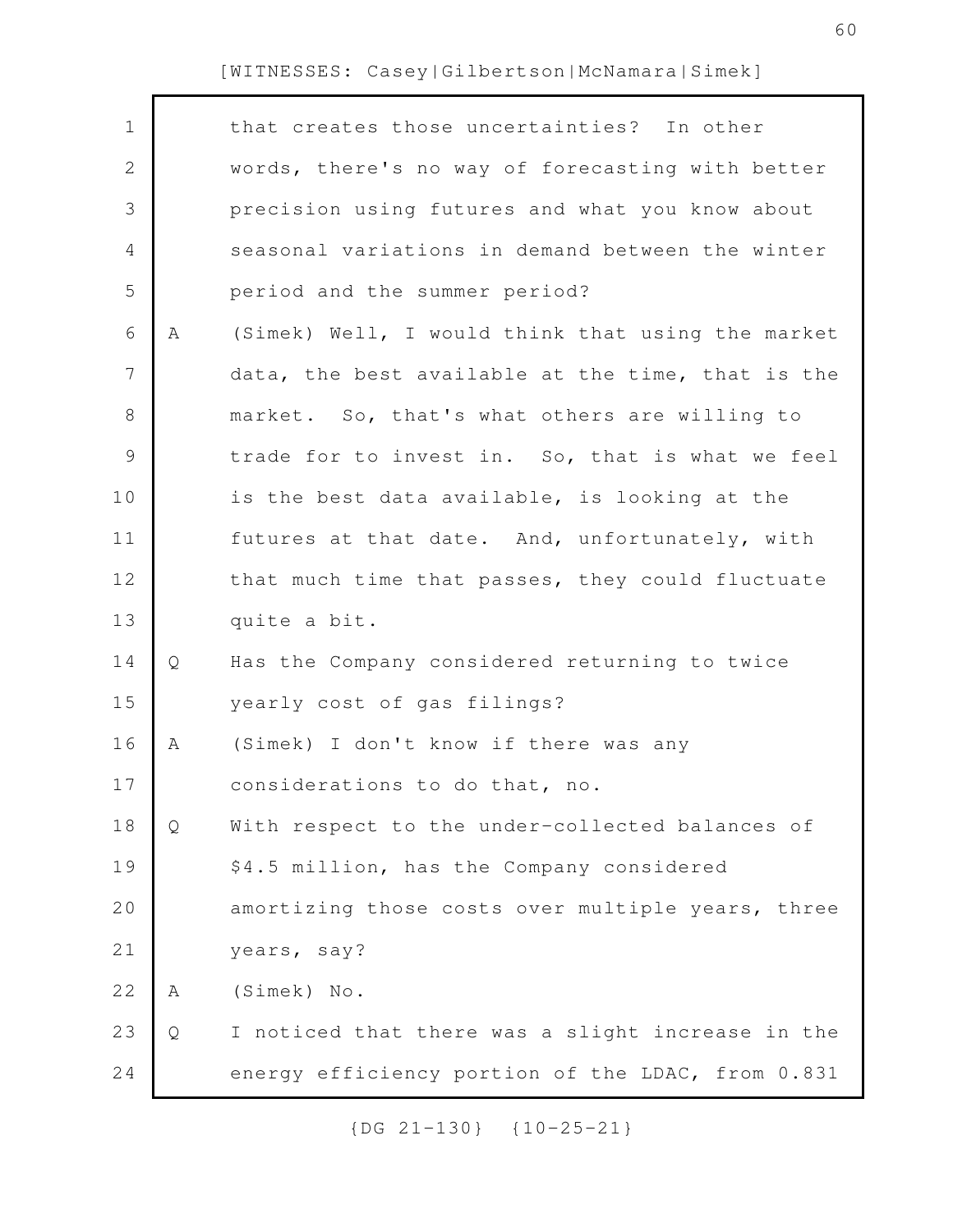Г

| $\mathbf 1$  |   | to 0.861. Given that the Commission has           |
|--------------|---|---------------------------------------------------|
| $\mathbf{2}$ |   | instructed the NHSaves utilities to remain on     |
| 3            |   | their 2020 budgets, why is the system -- why is   |
| 4            |   | the LDAC or the energy efficiency portion of the  |
| 5            |   | LDAC going up?                                    |
| 6            | Α | (Simek) We calculate that rate based on the       |
| 7            |   | books, on the balance that's on the deferral      |
| $8\,$        |   | account. And, if we had a under-collected         |
| $\mathsf 9$  |   | balance to begin with, that would be carried over |
| 10           |   | to calculate the rate. It's not just the current  |
| 11           |   | budget that gets taken into account when we       |
| 12           |   | calculate any of the LDAC rates for that matter.  |
| 13           | Q | And then, finally, there is some testimony in the |
| 14           |   | Company's updated filing about the emergency      |
| 15           |   | stabilization license agreement that has to do    |
| 16           |   | with the gas holder in Concord. Has that          |
| 17           |   | agreement been finalized?                         |
| 18           | Α | (Casey) I'm so sorry, I was trying to find my     |
| 19           |   | "unmute" button.                                  |
| 20           | Q | A perennial problem.                              |
| 21           | Α | (Casey) Yes. The agreement has been finalized.    |
| 22           | Q | But the testimony about the gas holder is simply  |
| 23           |   | in the Company's filing I guess for informational |
| 24           |   | purposes. You're not asking the Commission to     |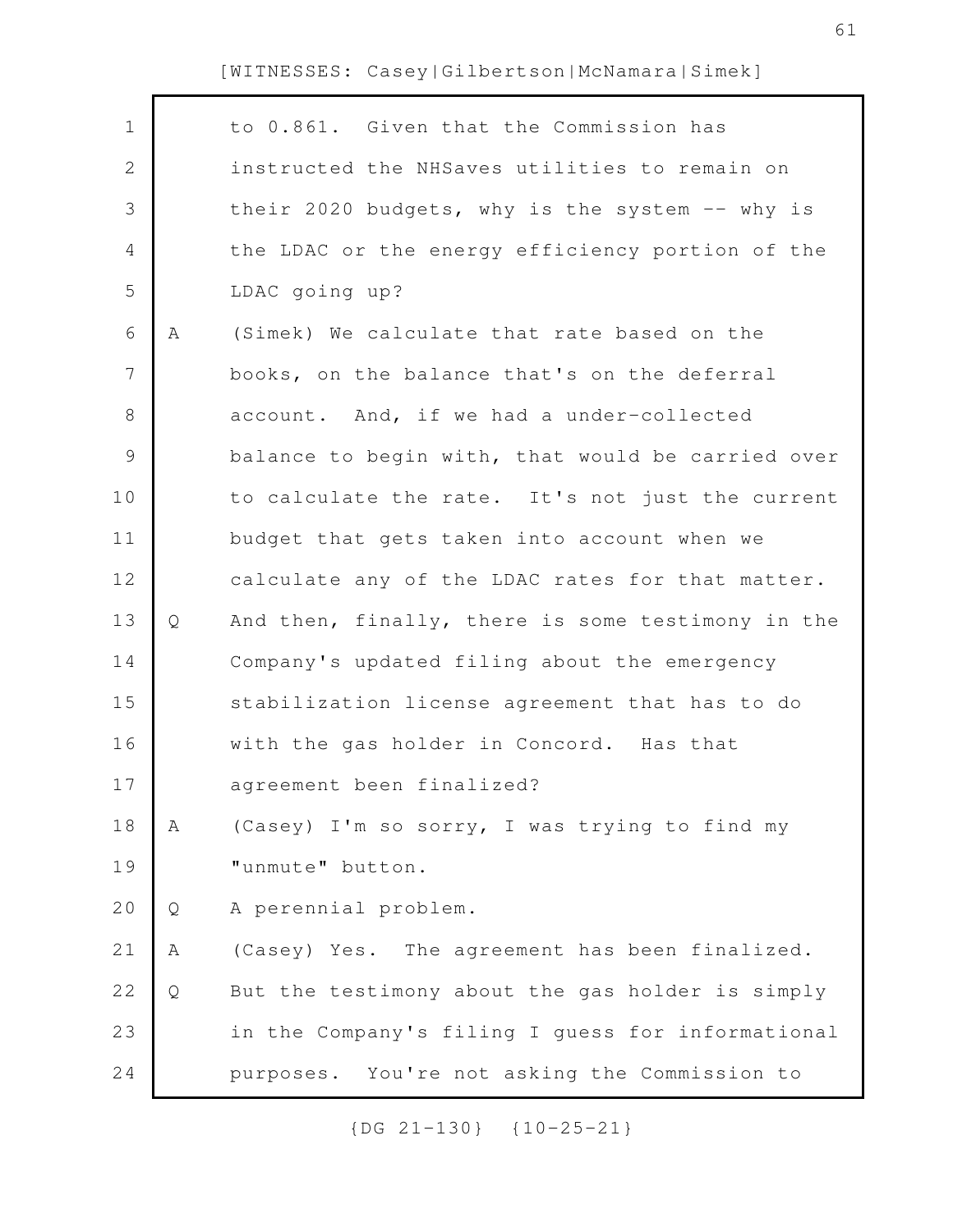| $1\,$          |   | take any action with respect to that particular   |
|----------------|---|---------------------------------------------------|
| $\sqrt{2}$     |   | question at this time. Would that be a fair       |
| 3              |   | statement?                                        |
| $\overline{4}$ | Α | (Casey) That's correct.                           |
| 5              |   | MR. KREIS: Madam Chairwoman, those are            |
| 6              |   | all the questions I have.                         |
| $\overline{7}$ |   | CHAIRWOMAN MARTIN: Okay. Thank you,               |
| $\,8\,$        |   | Mr. Kreis. Ms. Schwarzer.                         |
| $\mathcal{G}$  |   | MS. SCHWARZER: Thank you, Madam                   |
| 10             |   | Chairwoman.                                       |
| 11             |   | BY MS. SCHWARZER:                                 |
| 12             | Q | I'll start where we sort of left off with the 40  |
| 13             |   | percent request for the summer period. Mr.        |
| 14             |   | Simek, has Liberty ever asked the Commission,     |
| 15             |   | during a summer period, to increase the cap?      |
| 16             | A | (Simek) I don't believe so.                       |
| 17             | Q | Might that be an alternative route to consider, a |
| 18             |   | request to increase the cap, as opposed to        |
| 19             |   | significantly changing the size of that cap?      |
| 20             | Α | (Simek) I'm not sure I understand the question.   |
| 21             |   | Aren't we both just asking to increase the cap?   |
| 22             | Q | I believe last year, in the cost of gas<br>No.    |
| 23             |   | proceeding, when you were asked about the 25      |
| 24             |   | percent cap, I believe, you were testifying, the  |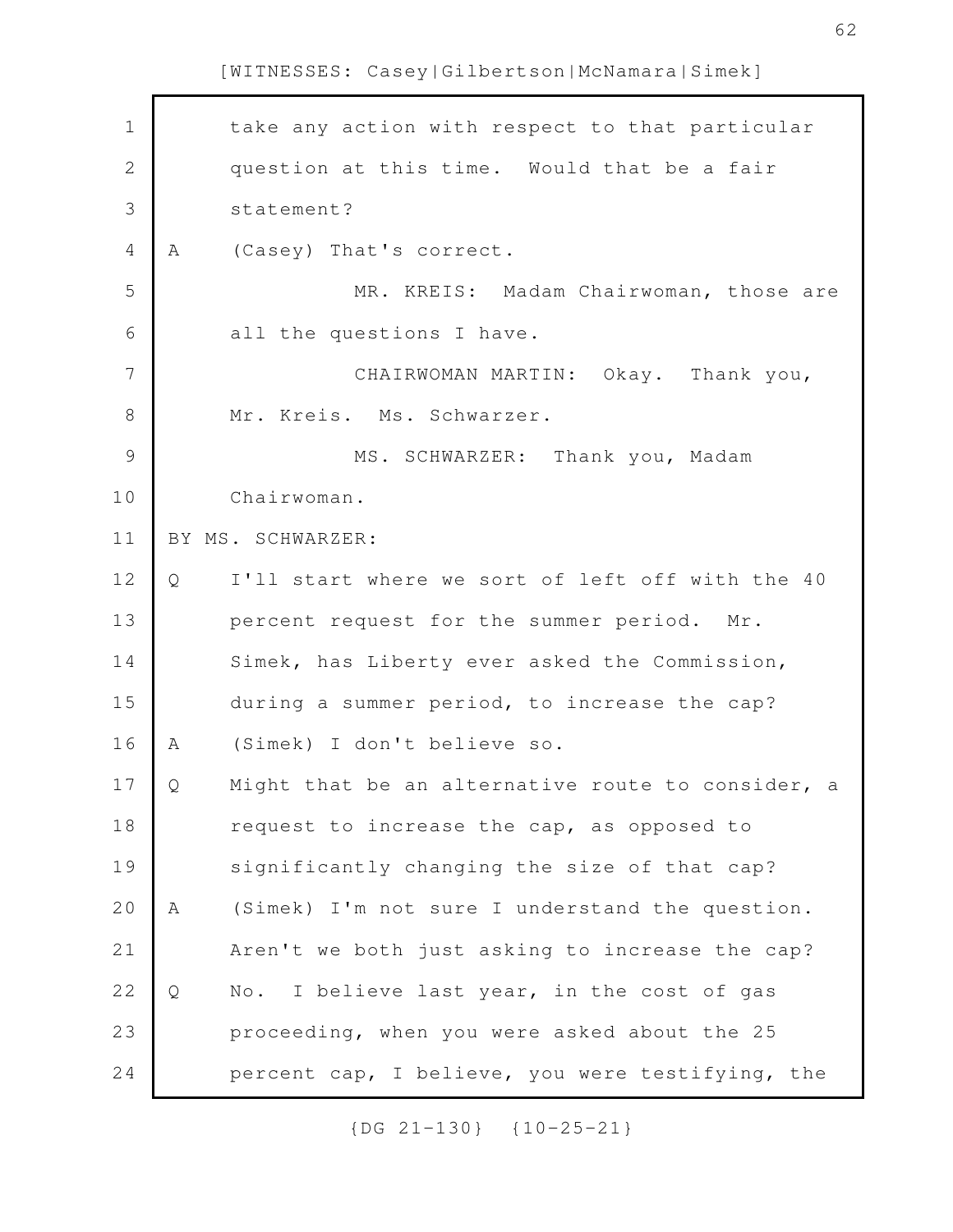|   | panel was just testifying. Yes, I believe -- I    |
|---|---------------------------------------------------|
|   | will just read your testimony to you, and I       |
|   | understand you can't follow it right now. But     |
|   | you were asked about the cap, and you said "We    |
|   | currently follow what we're allowed to do.<br>We  |
|   | will not raise the rate over the current allowed  |
|   | maximum amount. If the trend tends to go much     |
|   | higher, and we feel that we need to go ahead and  |
|   | ask for a higher rate, we will bring that to the  |
|   | Commission and ask for to be able to go outside   |
|   | of that maximum and increase the rate."           |
|   | So, at least last year, my                        |
|   | understanding of that testimony was that, if      |
|   | Liberty felt it was up against the 25 percent     |
|   | cap, and that were problematic, Liberty could     |
|   | file something to ask the Commission for          |
|   | permission to increase the cap for the current -- |
| Α | (Simek) Increase the rate, yes. So, we could go   |
|   | in -- we always have the option to go in for an   |
|   | interim filing to request to raise the rate above |
|   | what the allowed cap is. I believe that's what I  |
|   | was probably referring to there.                  |
| Q | And, so, you could -- you could come in at any    |
|   | time during the six-month summer period and focus |
|   |                                                   |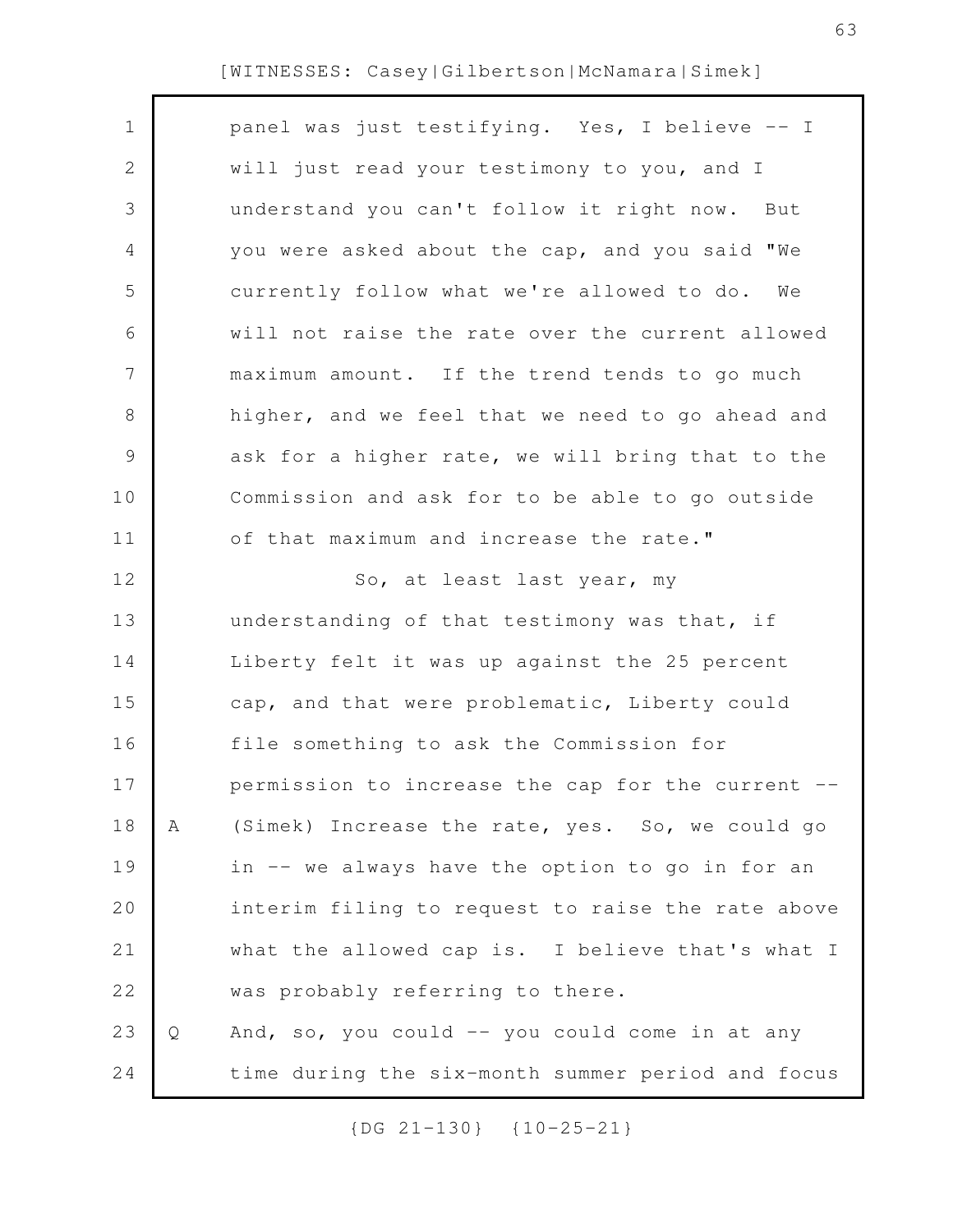| $\mathbf 1$    |   | just on a request to be permitted to increase the |
|----------------|---|---------------------------------------------------|
| $\mathbf{2}$   |   | percentage of the cap, is that right?             |
| 3              | Α | (Simek) Yes. I look at it a little differently.   |
| 4              |   | I look at it as being able to increase the rate   |
| 5              |   | above what the allowed cap is.                    |
| 6              | Q | Okay. But, if you came in, you could increase     |
| $\overline{7}$ |   | the cap as well? You could say "we'd like a       |
| $8\,$          |   | trigger filing for the remaining six months to be |
| $\overline{9}$ |   | as much as 30 percent or 35 percent", you could   |
| 10             |   | introduce information to support that request?    |
| 11             | Α | (Simek) I guess, if that's your understanding of  |
| 12             |   | it, then maybe we could, yes.                     |
| 13             | Q | Well, I think that was your understanding last    |
| 14             |   | year. That's why I brought up the testimony.      |
| 15             | A | (Simek) Well, what I meant to say last year is my |
| 16             |   | understanding, which is still the same this year, |
| 17             |   | is that we have the right to go in and request to |
| 18             |   | increase, to ask to request our rates to be       |
| 19             |   | higher than what the allowed cap is. So, if the   |
| 20             |   | allowed cap was at 25 percent, which it currently |
| 21             |   | is, and if our rate is higher than that, our      |
| 22             |   | calculated rate, we have the right to come in     |
| 23             |   | front of the Commission and ask to go outside of  |
| 24             |   | those boundaries and raise the rate, if we felt   |
|                |   |                                                   |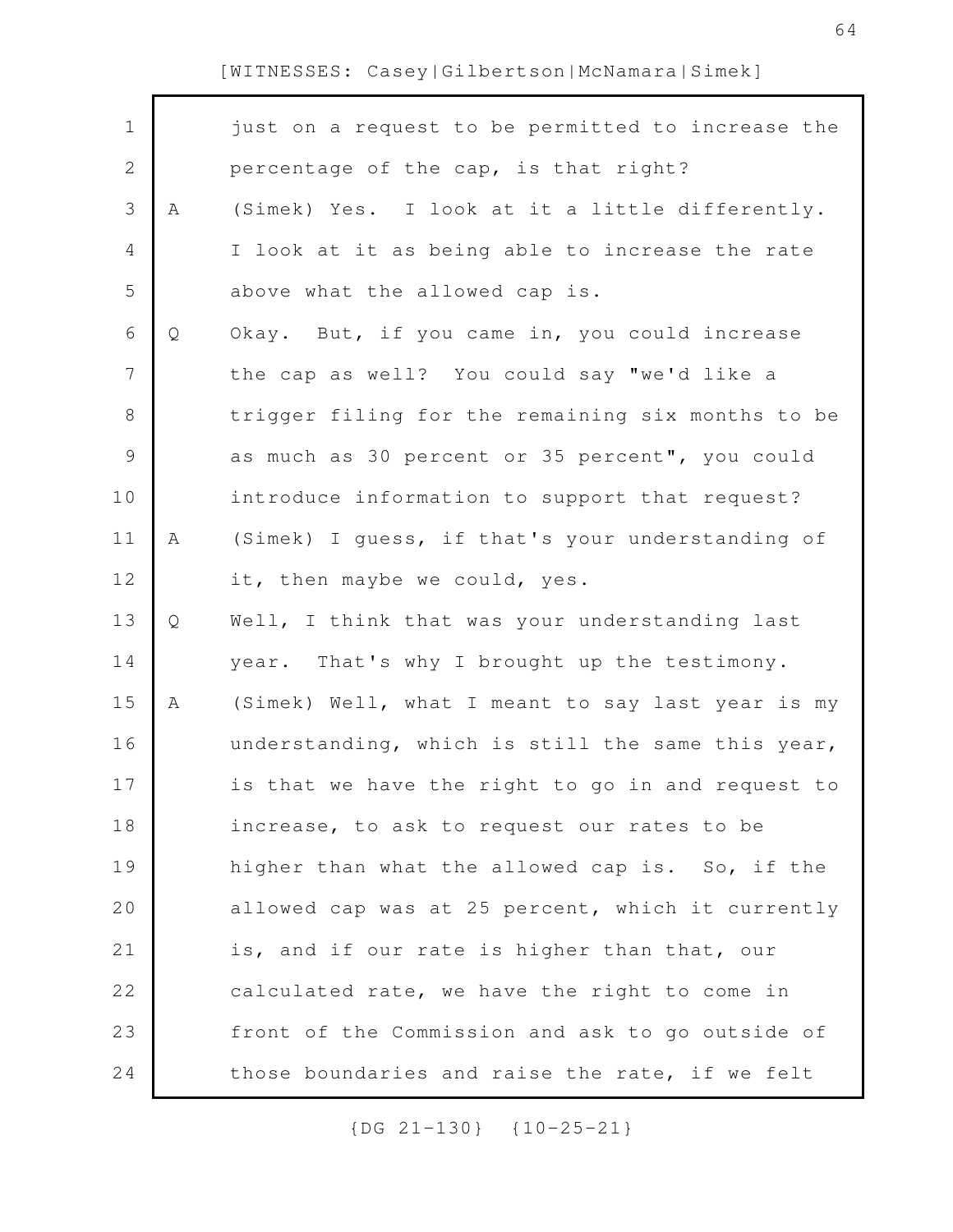| $\mathbf 1$    |   | that it was needed.                               |
|----------------|---|---------------------------------------------------|
| $\mathbf{2}$   | Q | Okay. And this summer, when the rate was up       |
| 3              |   | against the 25 percent cap for six months, did    |
| 4              |   | Liberty take any steps to ask for permission to   |
| 5              |   | go above that 25 percent cap?                     |
| 6              | Α | (Simek) No. And let me explain why. We have --    |
| $7\phantom{.}$ |   | the one issue with this whole interim filing that |
| 8              |   | we could do has to do with timing. The Company,   |
| $\mathsf 9$    |   | the way we do all of our filings is that we tie   |
| 10             |   | to the Company's books. So, for the summer        |
| 11             |   | period, which begins in May, we don't even have   |
| 12             |   | May actuals until some point around mid June.     |
| 13             |   | So, all we're able to update for the rates that   |
| 14             |   | we are looking for for the cost of gas is market  |
| 15             |   | rates for the month of May. In the month of       |
| 16             |   | June, we're able to update the, you know, the     |
| 17             |   | actual carryover under or over balance for the    |
| 18             |   | month of May, and then we're able to update the   |
| 19             |   | market or any other information that we have      |
| 20             |   | available at that time. So, there's always a      |
| 21             |   | month delay. Now, we're already into mid July     |
| 22             |   | when we have actuals for June. So, we have        |
| 23             |   | actuals for May, actuals for June, and we don't   |
| 24             |   | even have that until mid July.                    |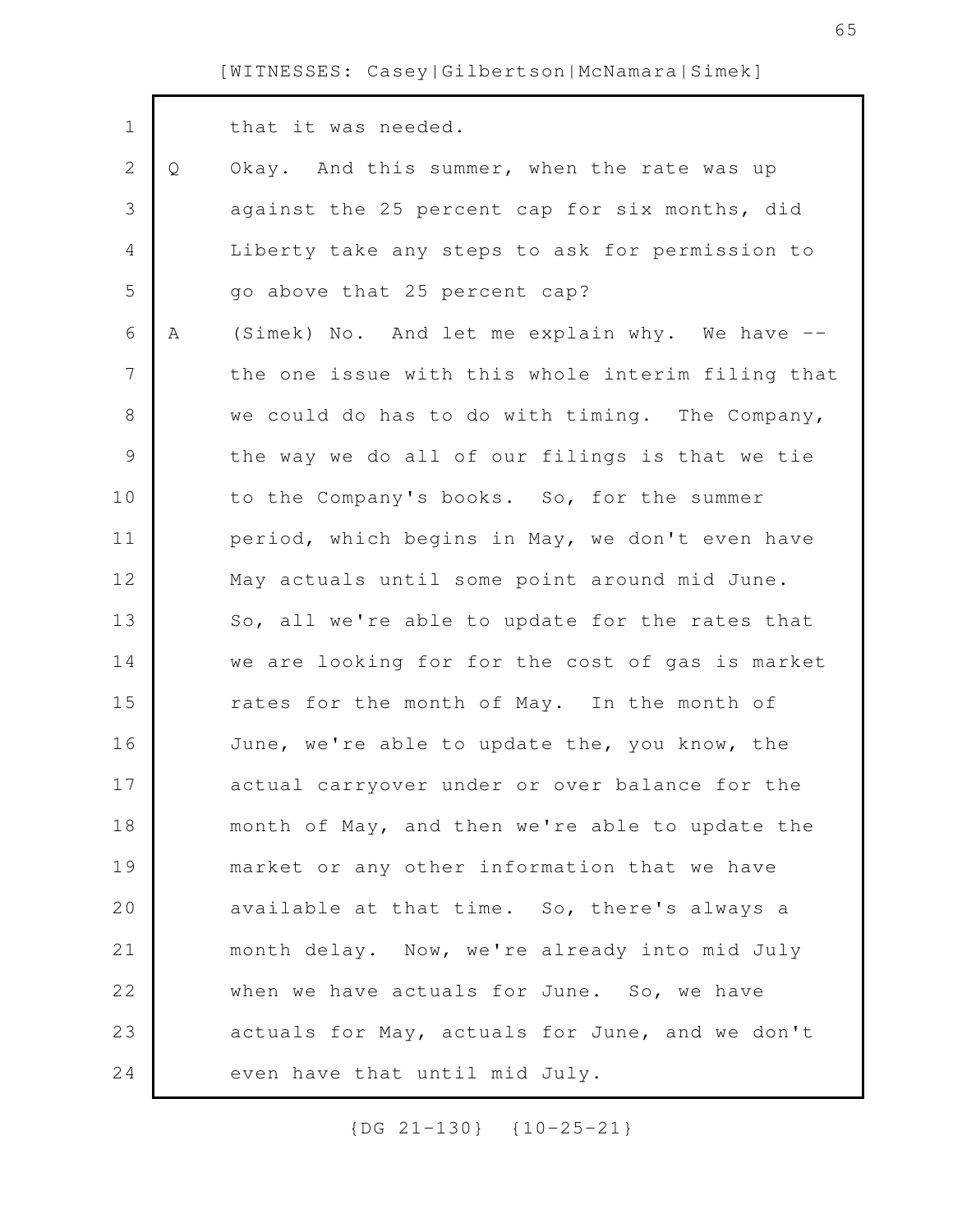| $\mathbf 1$   |   | Now, we would be able to start seeing             |
|---------------|---|---------------------------------------------------|
| 2             |   | the trend that we're at the cap, even with        |
| 3             |   | actuals, not just solely relying on the market,   |
| 4             |   | and it's just too late to really be able to go    |
| 5             |   | ahead, schedule a hearing, have a hearing, and    |
| 6             |   | get it approved, without just piling on all these |
| 7             |   | costs for like the last month of the summer,      |
| $8\,$         |   | September or October, by the time everything got  |
| $\mathcal{G}$ |   | approved and applied to rates.                    |
| 10            |   | So that's why we don't feel that that             |
| 11            |   | option to go in for an interim rate, even though  |
| 12            |   | we do have it, really makes much sense, because   |
| 13            |   | we don't really have enough information until     |
| 14            |   | we're already through approximately three months  |
| 15            |   | of the six-month period.                          |
| 16            | Q | Well, you are able to do that in the              |
| 17            |   | Liberty-Keene docket, correct?                    |
| 18            | Α | (Simek) We're able to do what?                    |
| 19            | Q | You have a Keene winter cost of gas and a Keene   |
| 20            |   | summer cost of gas, and you're able to make a     |
| 21            |   | Keene summer cost of gas filing that's            |
| 22            |   | adjudicated and in place in a timely manner?      |
| 23            | A | (Simek) Of course, we are. That's because it's a  |
| 24            |   | separate hearing. And we have the -- we get an    |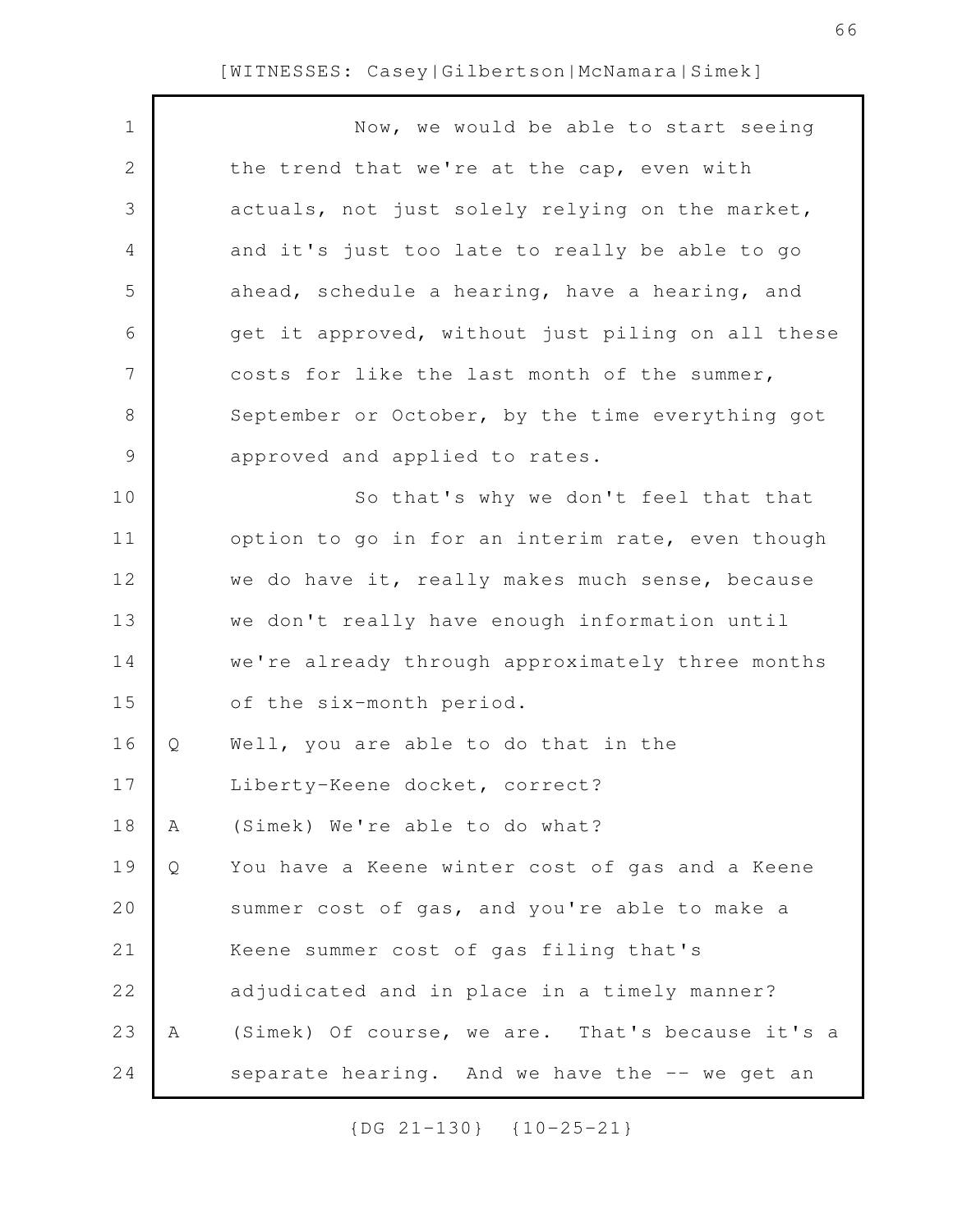| $\mathbf 1$    |   | order all the way up until around May 1st that    |
|----------------|---|---------------------------------------------------|
| $\mathbf{2}$   |   | puts those rates into effect. We have a right to  |
| 3              |   | do the same thing, of going in for this interim   |
| 4              |   | increase in Keene as well, but we would be        |
| 5              |   | subject to the same issue of having not really    |
| 6              |   | having the actual data until three months into    |
| $\overline{7}$ |   | the six-month period.                             |
| 8              | Q | Okay. I'll leave the question with regard to the  |
| 9              |   | summer period. In Keene, you do have a separate   |
| 10             |   | summer filing, and you reach a cost of gas        |
| 11             |   | adjustment with sufficient market Information, is |
| 12             |   | that correct?                                     |
| 13             | Α | (Simek) We have a separate summer of gas          |
| 14             |   | filing -- summer cost of gas filing, excuse me,   |
| 15             |   | and we do make monthly adjustments within those   |
| 16             |   | summer months, just like we do for EnergyNorth.   |
| 17             | Ο | I'd like to ask you about -- some about the RDAF  |
| 18             |   | formula. But there were some errors I wanted to   |
| 19             |   | bring to the Company's attention and ask about    |
| 20             |   | before I go too much into a confidential          |
| 21             |   | document.                                         |
| 22             |   | In the initial filing, on Bates Page              |
| 23             |   | 005 in the testimony, there's a reference to two  |
| 24             |   | different cost of gas. I don't know if you have   |
|                |   |                                                   |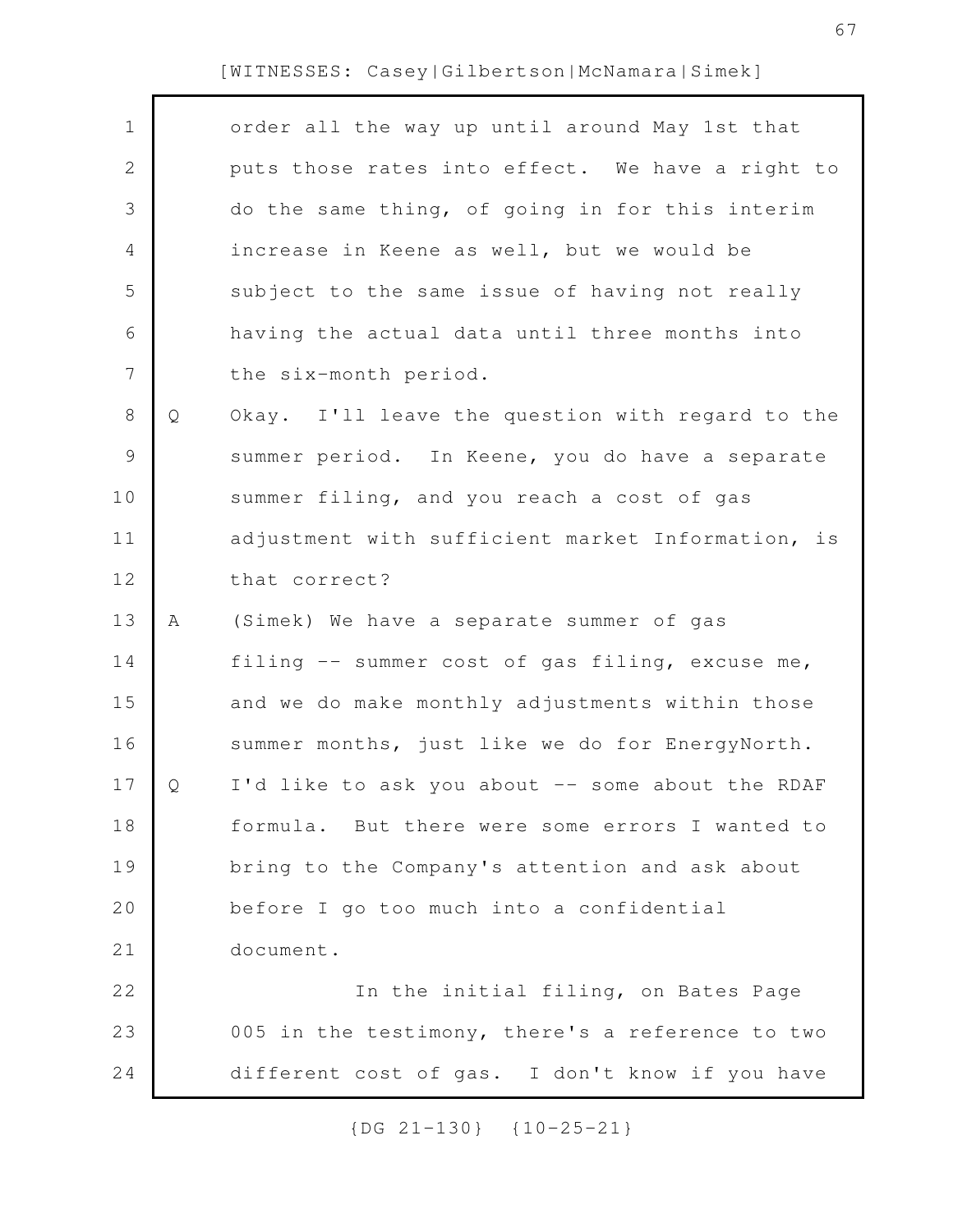| $\mathbf 1$    |   | that testimony in front of you?                   |
|----------------|---|---------------------------------------------------|
| $\overline{2}$ | Α | (Simek) Yes, I do.                                |
| 3              | Q | Okay. So, it's the original filing, Bates Page    |
| 4              |   | 005, Line 13, says the Direct Cost of Gas Rate is |
| 5              |   | "0.8557 per therm", correct?                      |
| 6              | Α | (Simek) Just give me a moment here.               |
| 7              | Q | Sure. Take your time.                             |
| $8\,$          | A | (Simek) And you said "Bates Page 005"?            |
| $\mathcal{G}$  | Q | Yes. Line 13.                                     |
| 10             | Α | (Simek) In the updated filing?                    |
| 11             | Q | No. In the original filing.                       |
| 12             | Α | (Simek) I don't actually have that filing up.     |
| 13             | Q | Are you looking -- I assume you're looking for    |
| 14             |   | it, is that correct?                              |
| 15             | Α | (Simek) Correct. Just give me one moment please.  |
| 16             |   | CHAIRWOMAN MARTIN: Why don't we take a            |
| 17             |   | five-minute break. Let's go off the record.       |
| 18             |   | (Recess taken at 10:31 a.m. and the               |
| 19             |   | hearing resumed at 10:44 a.m.)                    |
| 20             |   | CHAIRWOMAN MARTIN: All right. Let's               |
| 21             |   | go back on the record. Ms. Schwarzer.             |
| 22             |   | MS. SCHWARZER: Thank you.                         |
| 23             |   | BY MS. SCHWARZER:                                 |
| 24             | Q | Mr. Simek, were you able to locate the original   |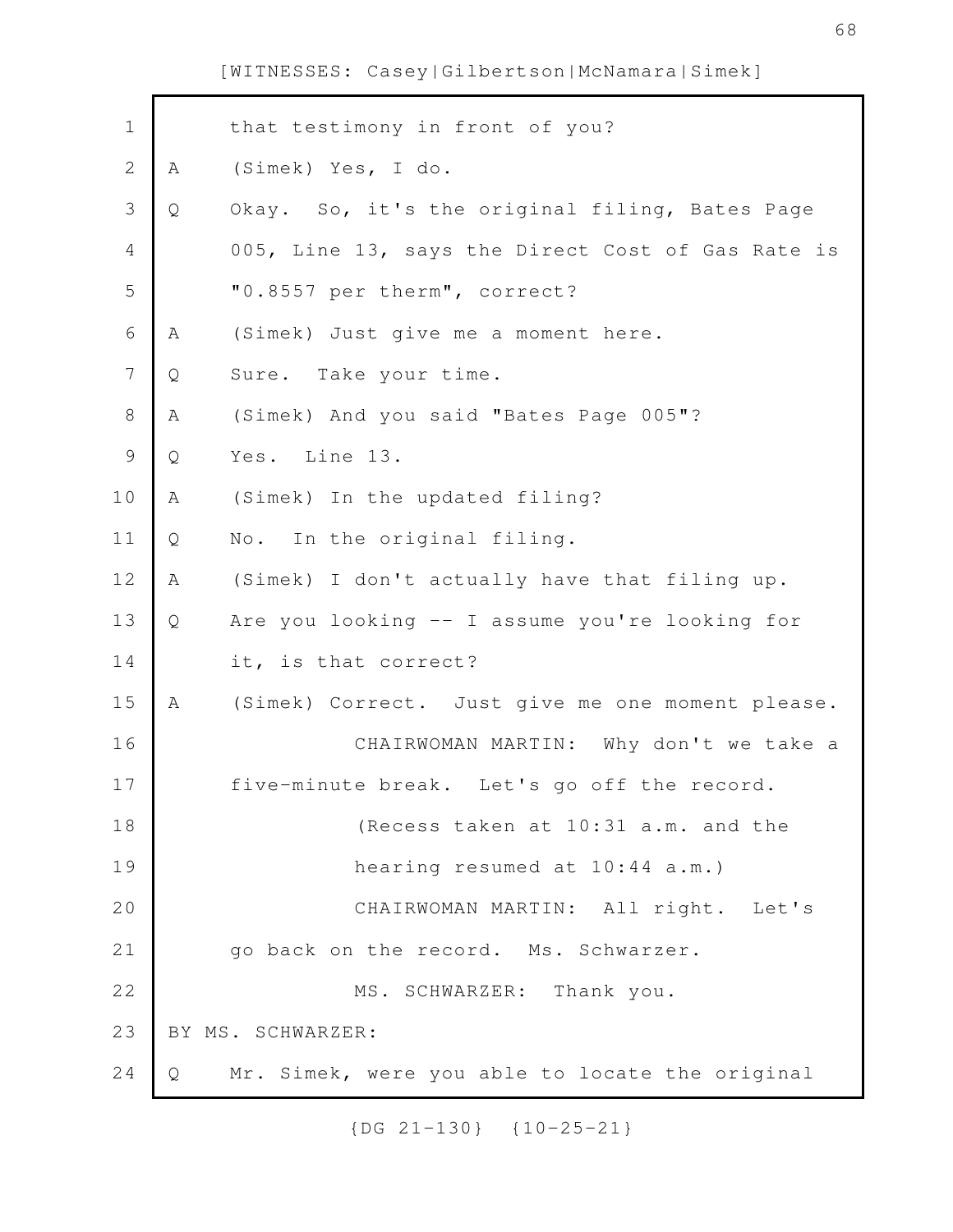| $\mathbf 1$    |   | Petition during the break?                        |
|----------------|---|---------------------------------------------------|
| $\overline{2}$ | Α | (Simek) I was. Yes, I was.                        |
| $\mathsf S$    | Q | And if you could look at Bates Page 005, Line 13  |
| $\overline{4}$ |   | identifies the Direct Cost of Gas Rate as         |
| 5              |   | $"0.8557"$ ?                                      |
| $\epsilon$     | Α | (Simek) Yes.                                      |
| $\overline{7}$ | Q | And then, on Line 16, it says the Direct Cost of  |
| $\,8\,$        |   | Gas Rate is "0.8665"?                             |
| $\mathsf 9$    | Α | (Simek) Correct.                                  |
| 10             | Q | One of those rates but must be an error?          |
| 11             | Α | (Simek) Yes. The "0.8665" should have been        |
| 12             |   | $"0.8557"$ .                                      |
| 13             | Q | To the best of your knowledge, was that an error  |
| 14             |   | that was exclusively in the testimony or did it   |
| 15             |   | carry through in calculations?                    |
| 16             | Α | (Simek) No. You can -- actually, you can go, we   |
| 17             |   | can look, if you'd like, at Bates 056, which is   |
| 18             |   | referenced in Line 9?                             |
| 19             | Q | I'm comfortable with your answer, if you're       |
| 20             |   | comfortable that that was just a narrative        |
| 21             |   | answer?                                           |
| 22             | Α | (Simek) That's correct.                           |
| 23             | Q | Okay. If we can look -- I'm going to direct your  |
| 24             |   | attention to a couple of different areas.<br>But, |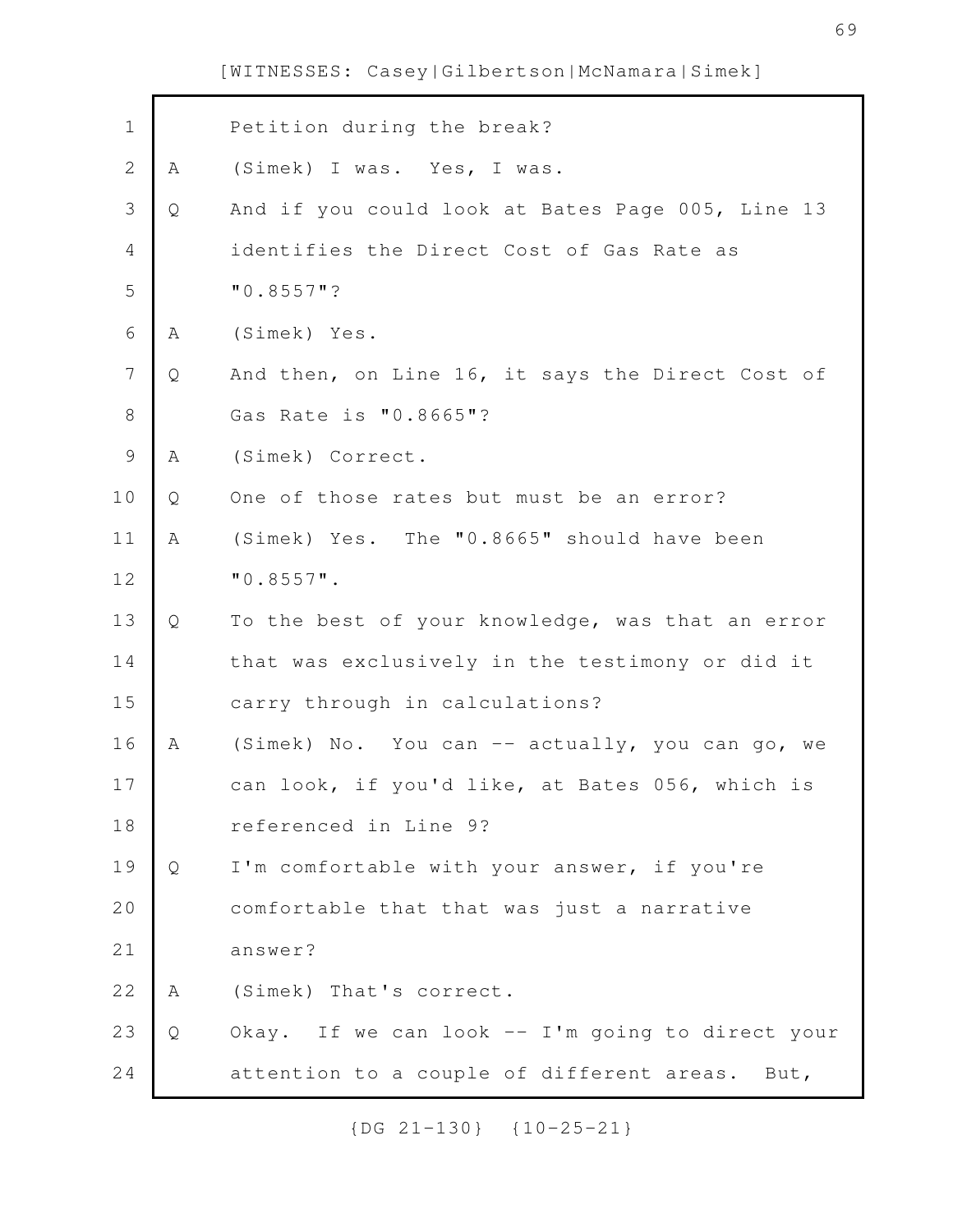| $\mathbf 1$    |   | if we can just start with the revised Petition,  |
|----------------|---|--------------------------------------------------|
| $\mathbf{2}$   |   | Bates 129 and 130.                               |
| 3              | Α | (Simek) So, now we're going back to the updated  |
| $\overline{4}$ |   | filing?                                          |
| 5              | Q | The updated filing. Yes. Thank you.              |
| $\sqrt{6}$     | Α | (Simek) And which pages?                         |
| $\overline{7}$ | Q | 129 revised and 130 revised.                     |
| 8              | Α | (Simek) Okay. Okay, I'm there.                   |
| $\mathsf 9$    | Q | Okay. So, Bates Page 129 revised starts with     |
| 10             |   | November 2020 and goes through August 2021, is   |
| 11             |   | that correct?                                    |
| 12             | Α | (Simek) Goes from November '20, and through      |
| 13             |   | August of '21, correct.                          |
| 14             | Q | And Bates Page 130 starts in September of '20,   |
| 15             |   | and goes through August of '21?                  |
| 16             | A | (Simek) Correct.                                 |
| 17             | Q | So, those are different intervals.<br>The Bates  |
| 18             |   | Page 130R is a full year and Bates 129R shows a  |
| 19             |   | year that's missing September and October on one |
| 20             |   | end or the other?                                |
| 21             | Α | (Simek) Correct. It was based on the decoupling  |
| 22             |   | definition for a decoupling year that ends       |
| 23             |   | August 31st.                                     |
| 24             | Q | Well, I did have a question about that, because  |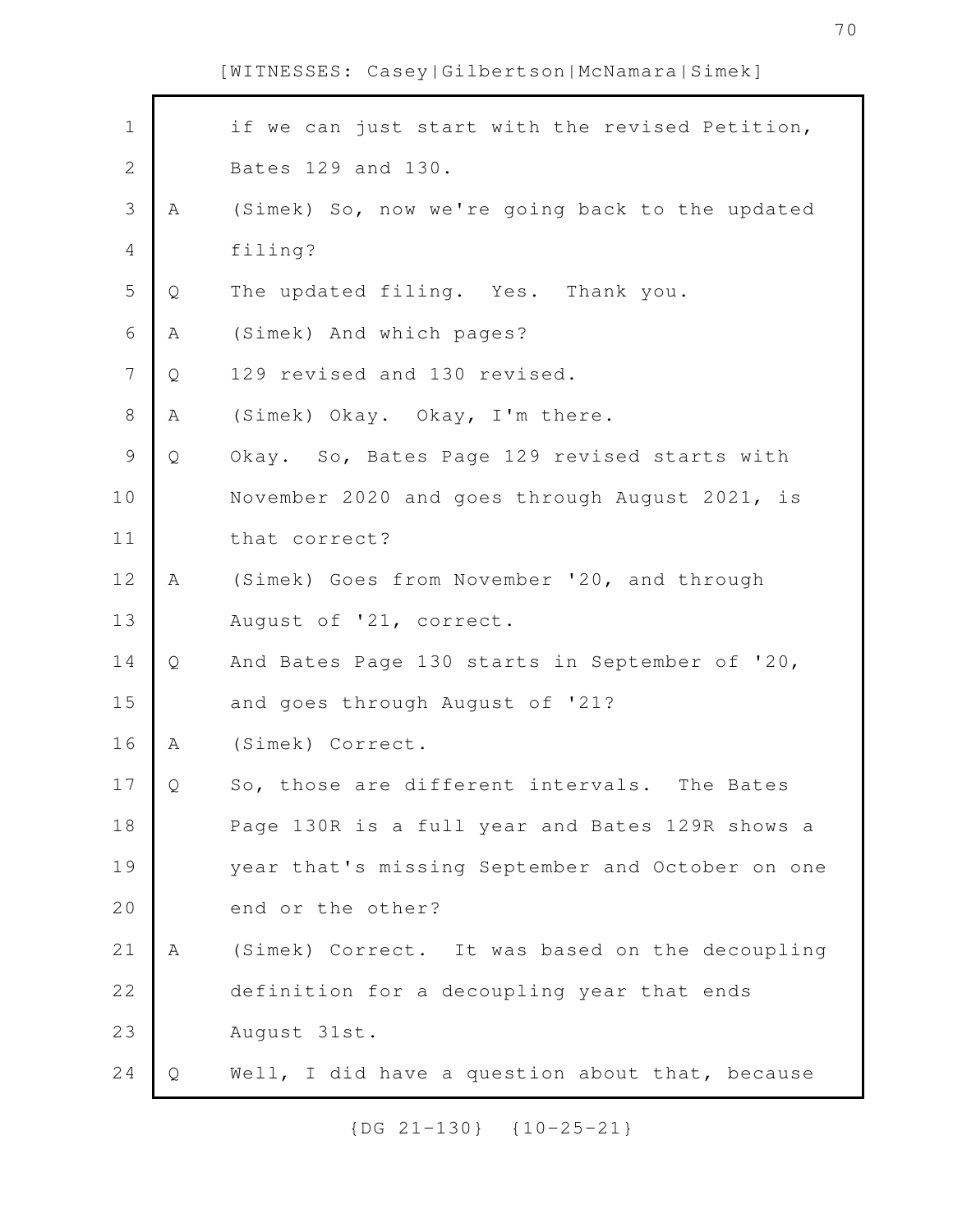| $\mathbf 1$    |   | going back to the definition in Tariff Number 10, |
|----------------|---|---------------------------------------------------|
| $\mathbf{2}$   |   | the first decoupling year is from November 1st    |
| 3              |   | through August 31st. But, then, each subsequent   |
| 4              |   | year was supposed to be twelve months commencing  |
| 5              |   | September 1 through August 31st.                  |
| 6              |   | And I can wait, if you'd like to pull             |
| $\overline{7}$ |   | up the tariff. I'm looking at the tariff that     |
| 8              |   | was in effect until the rate case, the recent     |
| 9              |   | rate case. So, the tariff from the 17-048         |
| 10             |   | docket. If you take -- if you accept as an offer  |
| 11             |   | of proof that what I'm representing is correct,   |
| 12             |   | then the months of September and October 2020     |
| 13             |   | should have been included in Bates 129?           |
| 14             | A | (Simek) Okay. I mean, I guess what we're          |
| 15             |   | representing here is a full reconciliation from   |
| 16             |   | September 2020 through August of 2021 between the |
| 17             |   | two pages.                                        |
| 18             | Q | Well, September 2020 and October of 2020 seem to  |
| 19             |   | be missing from this page. And, by way of an      |
| 20             |   | offer of proof, those months, September 2020 and  |
| 21             |   | October 2020, were included in the 20-141 filing, |
| 22             |   | in Schedule 19, at the end of the interval. And,  |
| 23             |   | if that were the case, they would have been       |
| 24             |   | counted twice. Correct?                           |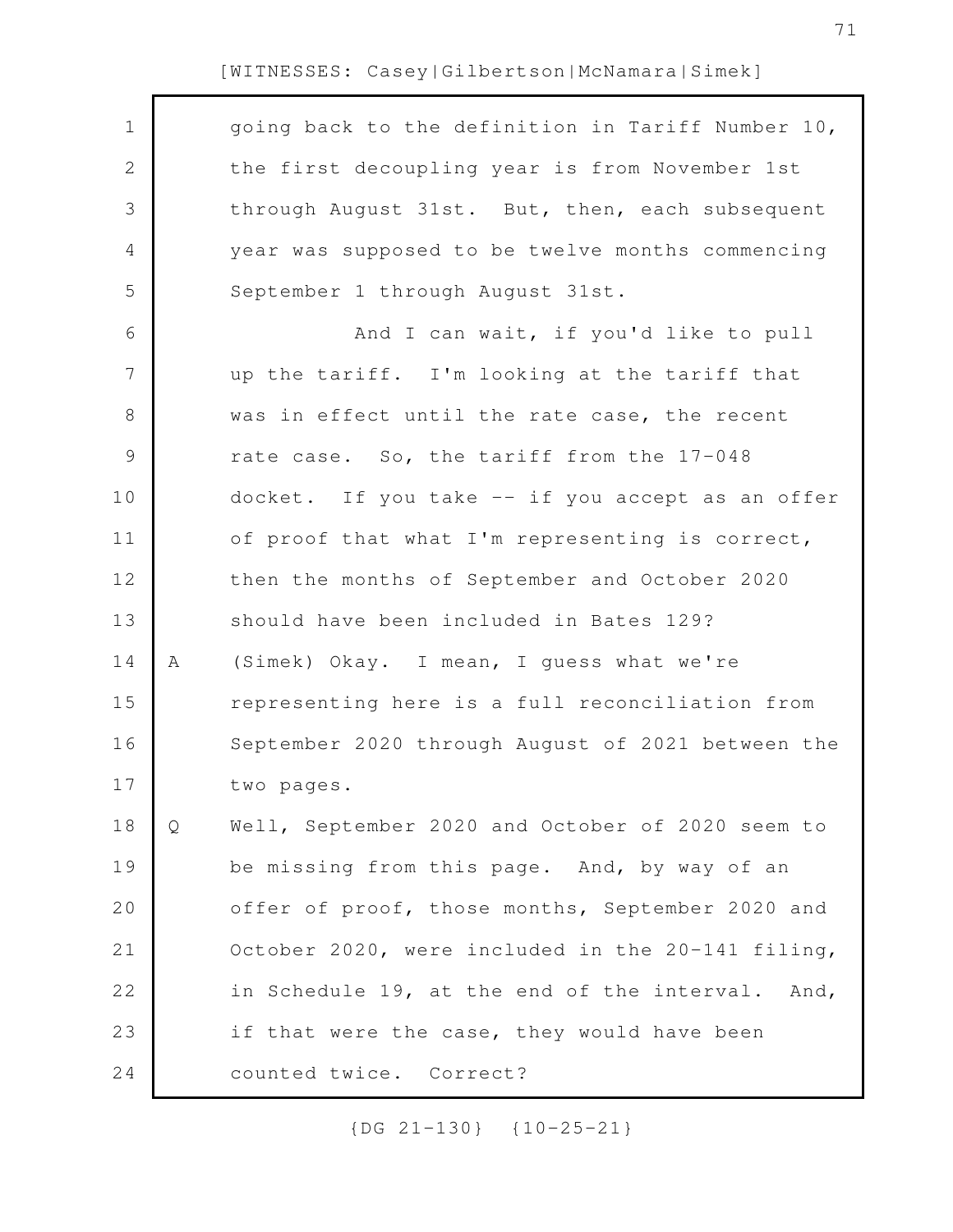Г

| $\mathbf 1$    | Α | (Simek) No, I'm not sure of that. Only because,   |
|----------------|---|---------------------------------------------------|
| $\sqrt{2}$     |   | when I'm looking at the beginning balance here,   |
| 3              |   | we're basing this off of the -- I believe off of  |
| 4              |   | the calculated beginning balance at that time.    |
| 5              |   | So, even if there were a couple of months that    |
| 6              |   | weren't shown beforehand, it's still the actual   |
| $\overline{7}$ |   | beginning balance as of that date.                |
| $\,8\,$        | Q | But what if those same months had been already    |
| $\mathcal{G}$  |   | counted in the prior docket for reconciliation    |
| 10             |   | purposes?                                         |
| 11             | Α | (Simek) I'm just -- I'm not really following you, |
| 12             |   | I guess.                                          |
| 13             | Q | Well, take, hypothetically, if, in the prior      |
| 14             |   | reconciliation for Docket 20-141, September of    |
| 15             |   | 2020 and October 2020 had been added to Schedule  |
| 16             |   | 19, the 2 of 4 page already, would that be of     |
| 17             |   | concern to you?                                   |
| 18             | Α | (Simek) No. Because the beginning balance would   |
| 19             |   | have already taken into account all collections   |
| 20             |   | and existing costs or balances that were fact.    |
| 21             |   | So, I think what you're saying is that            |
| 22             |   | we potentially gave back two months, double       |
| 23             |   |                                                   |
|                |   | counting two months of how much we gave back to   |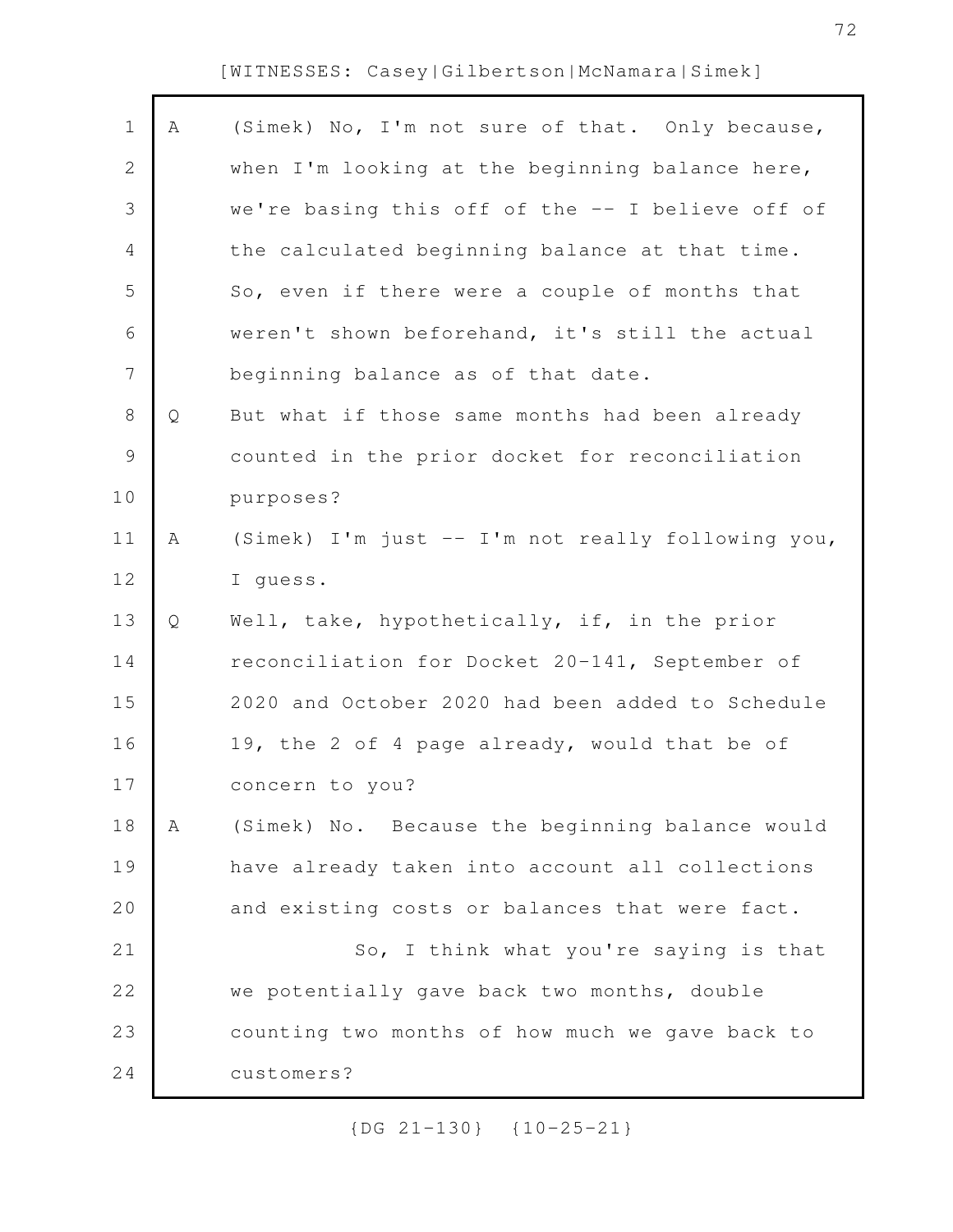Г

| $\mathbf 1$   | Q | I'm not sure what the impact would be. It's      |
|---------------|---|--------------------------------------------------|
| $\mathbf{2}$  |   | inconsistent with the tariff year. It appears    |
| 3             |   | inconsistent with the tariff year.               |
| 4             | Α | (Simek) Okay. But, without having all that       |
| 5             |   | information in front of me, I'm not exactly sure |
| 6             |   | I agree. But I do know that, I'm just using this |
| 7             |   | for example, if we're looking at the month of    |
| $8\,$         |   | November '20, 2020, and it's an actual number,   |
| $\mathcal{G}$ |   | and we're saying that this is the over or under  |
| 10            |   | beginning balance, that takes into account all   |
| 11            |   | prior months. And, if there was, in your         |
| 12            |   | example, of something double-counted, it's still |
| 13            |   | all included in the beginning balance. So, $-$ - |
| 14            | Q | I believe --                                     |
| 15            | A | (Simek) I'm sorry, go ahead.                     |
| 16            | Q | No, you go ahead.                                |
| 17            | Α | (Simek) Well, I was just going to say that it's  |
| 18            |   | all accounted for still here.                    |
| 19            | Q | I agree with your statement with regard to       |
| 20            |   | November as the under or over accounting for the |
| 21            |   | prior balance. But what if those months were     |
| 22            |   | added to the end of the interval? What if last   |
| 23            |   | year's page started in November and ran through  |
| 24            |   | October?                                         |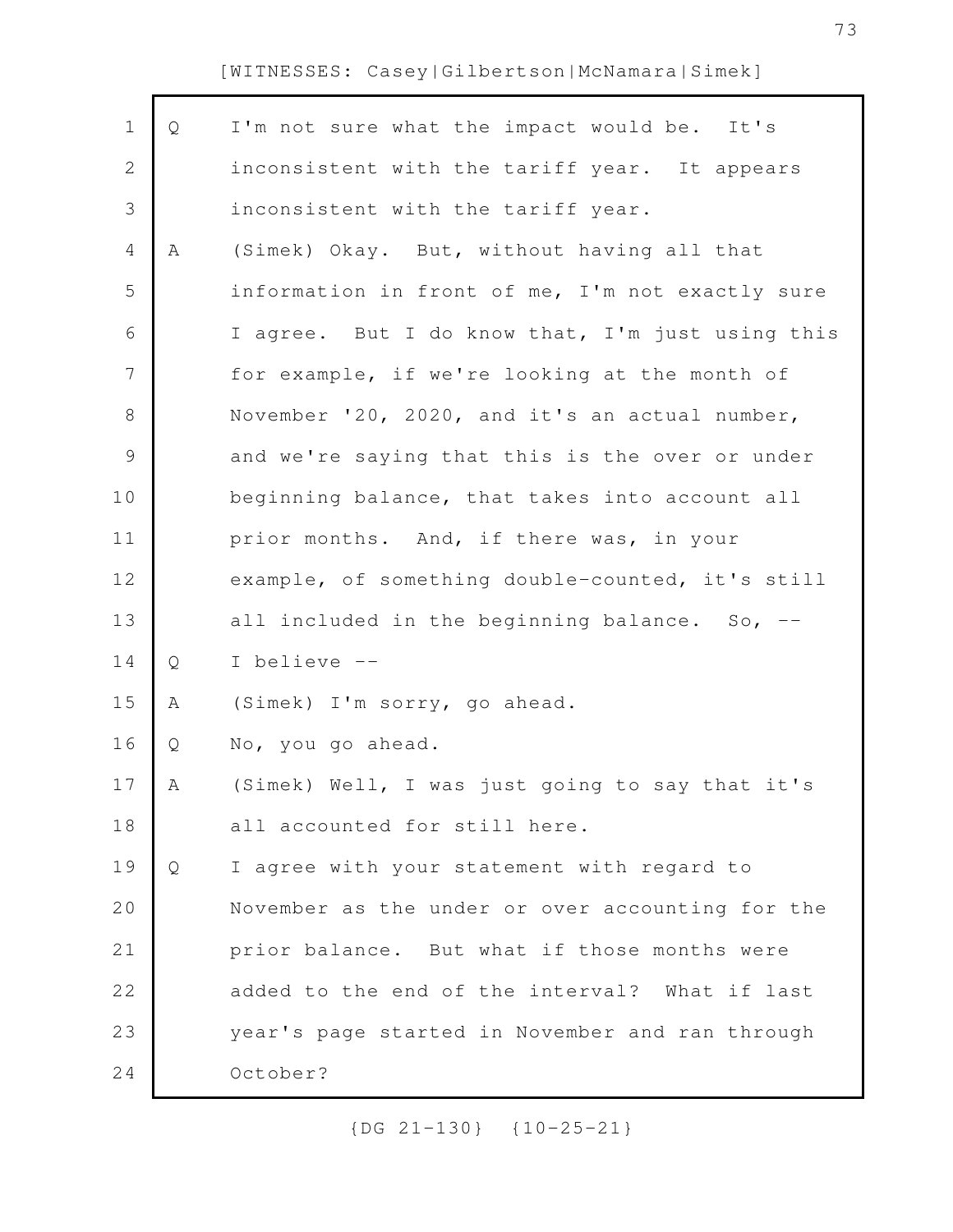| $\mathbf 1$    | Α | (Simek) Well, again, then this year's page that   |
|----------------|---|---------------------------------------------------|
| $\mathbf 2$    |   | starts with the beginning balance as of November, |
| $\mathcal{S}$  |   | it has that balance. And it takes all prior       |
| $\overline{4}$ |   | months into account.                              |
| 5              | Q | Wouldn't it then, though, be, if November were    |
| 6              |   | taking the prior months into account, wouldn't    |
| 7              |   | you have a 14-month period, if you added          |
| $\,8\,$        |   | September and October to the end?                 |
| $\mathcal{G}$  | Α | (Simek) As estimates you're talking about, right? |
| 10             | Q | In last year's filing, those months were at the   |
| 11             |   | end of this page.                                 |
| 12             | Α | (Simek) Okay.                                     |
| 13             | Q | I will move on.                                   |
| 14             | Α | $(Simek)$ Well, $--$                              |
| 15             | Q | Go ahead. Did you want to make a statement, Mr.   |
| 16             |   | Simek?                                            |
| 17             | A | (Simek) No.                                       |
| 18             |   | MS. SCHWARZER: Madam Chairwoman, I                |
| 19             |   | would like to discuss a confidential document.    |
| 20             |   | CHAIRWOMAN MARTIN: Okay. Thank you.               |
| 21             |   | Ms. Lemay, do we have anyone in the audience      |
| 22             |   | observing?                                        |
| 23             |   | MS. LEMAY: Yes. There are a number of             |
| 24             |   | people in the audience.                           |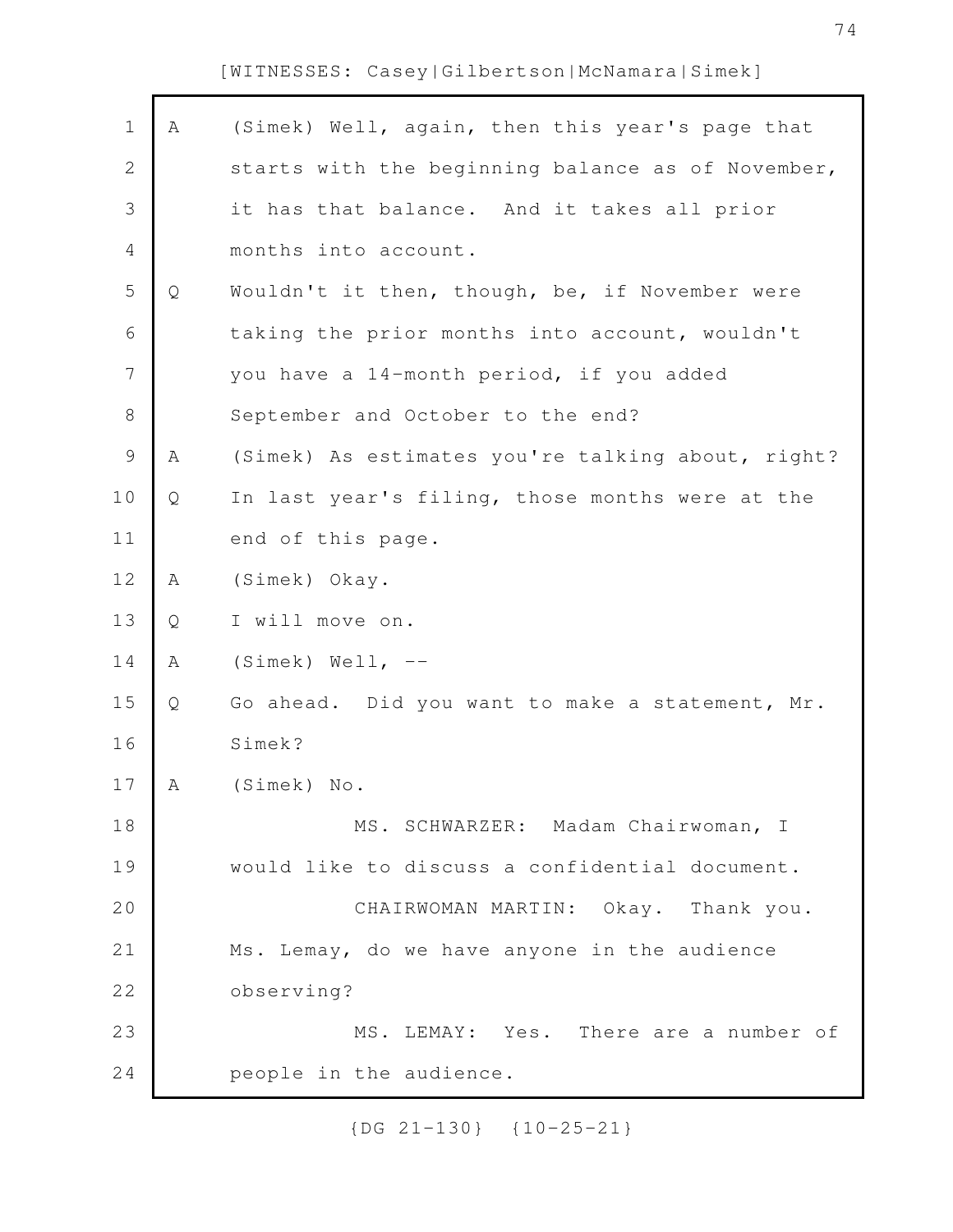| $\mathbf 1$     | CHAIRWOMAN MARTIN: Okay. Then, can we             |
|-----------------|---------------------------------------------------|
| $\mathbf{2}$    | go into a confidential session please? And, if    |
| 3               | counsel can identify anyone who should be         |
| 4               | included in that session, that would be helpful.  |
| 5               | Mr. Sheehan?                                      |
| 6               | MR. SHEEHAN: I'm looking through the              |
| $7\phantom{.0}$ | list of attendees. And I don't see anyone other   |
| $8\,$           | than Commission employees or Liberty employees.   |
| $\mathcal{G}$   | And, briefly, it's Mr. Iqbal, Ms. Ross,           |
| 10              | Ms. O'Brien, who's Liberty, Ms. Fabrizio, Mr.     |
| 11              | DeCourcey, who is Liberty, Mr. Chattopadhyay, and |
| 12              | Mr. Mullen, who is Liberty.                       |
| 13              | CHAIRWOMAN MARTIN: So, am I to                    |
| 14              | understand from that that there is no one that    |
| 15              | you would object to remaining in the confidential |
| 16              | session?                                          |
| 17              | MR. SHEEHAN: Correct.                             |
| 18              | CHAIRWOMAN MARTIN: Any other counsel              |
| 19              | have any concerns?                                |
| 20              | [No verbal response.]                             |
| 21              | CHAIRWOMAN MARTIN: All right. We'll               |
| 22              | start the confidential session.                   |
| 23              | [Suspension of PUBLIC Session]                    |
| 24              | {CONFIDENTIAL SESSION BEGINS}                     |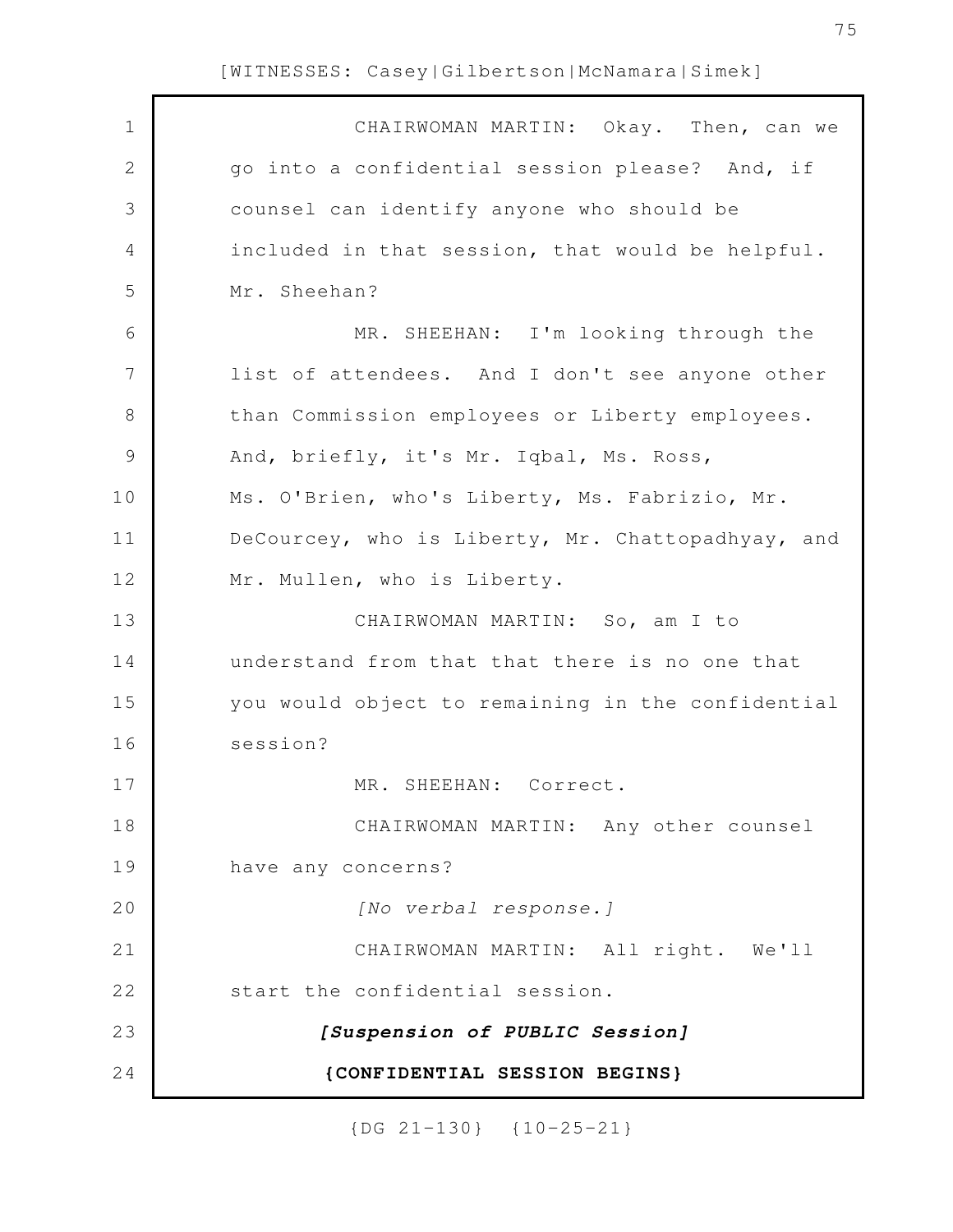| $\mathbf 1$   | (Upon conclusion of the CONFIDENTIAL                    |
|---------------|---------------------------------------------------------|
| $\mathbf{2}$  | Session, the Company confirmed that no                  |
| 3             | CONFIDENTIAL information had been                       |
| 4             | disclosed, therefore the CONFIDENTIAL                   |
| 5             | SESSION is being provided within this                   |
| 6             | public transcript.)                                     |
| 7             | CHAIRWOMAN MARTIN: And, Ms. Schwarzer,                  |
| $8\,$         | if you can just let me know when you're coming          |
| $\mathcal{G}$ | out of it, just so we can note it for the record.       |
| 10            | MS. SCHWARZER: Certainly, Madam                         |
| 11            | Chairwoman.                                             |
| 12            | BY MS. SCHWARZER:                                       |
| 13            | Mr. Simek, if I could address your attention to<br>Q    |
| 14            | Exhibit 18.                                             |
| 15            | (Simek) And which exhibit is that?<br>A                 |
| 16            | It's Energy Audit and Addendum. The Audit is<br>Q       |
| 17            | from October 13th, and the Addendum is dated            |
| 18            | October 20.                                             |
| 19            | (Simek) Okay. And this is related to the<br>Α           |
| 20            | environmental or is it the rate --                      |
| 21            | This is a reconciliation audit. The subject<br>Q<br>No. |
| 22            | is captioned "Liberty Utilities Winter Cost of          |
| 23            | Gas Adjustment Reconciliation Confidential Final        |
| 24            | Audit Report".                                          |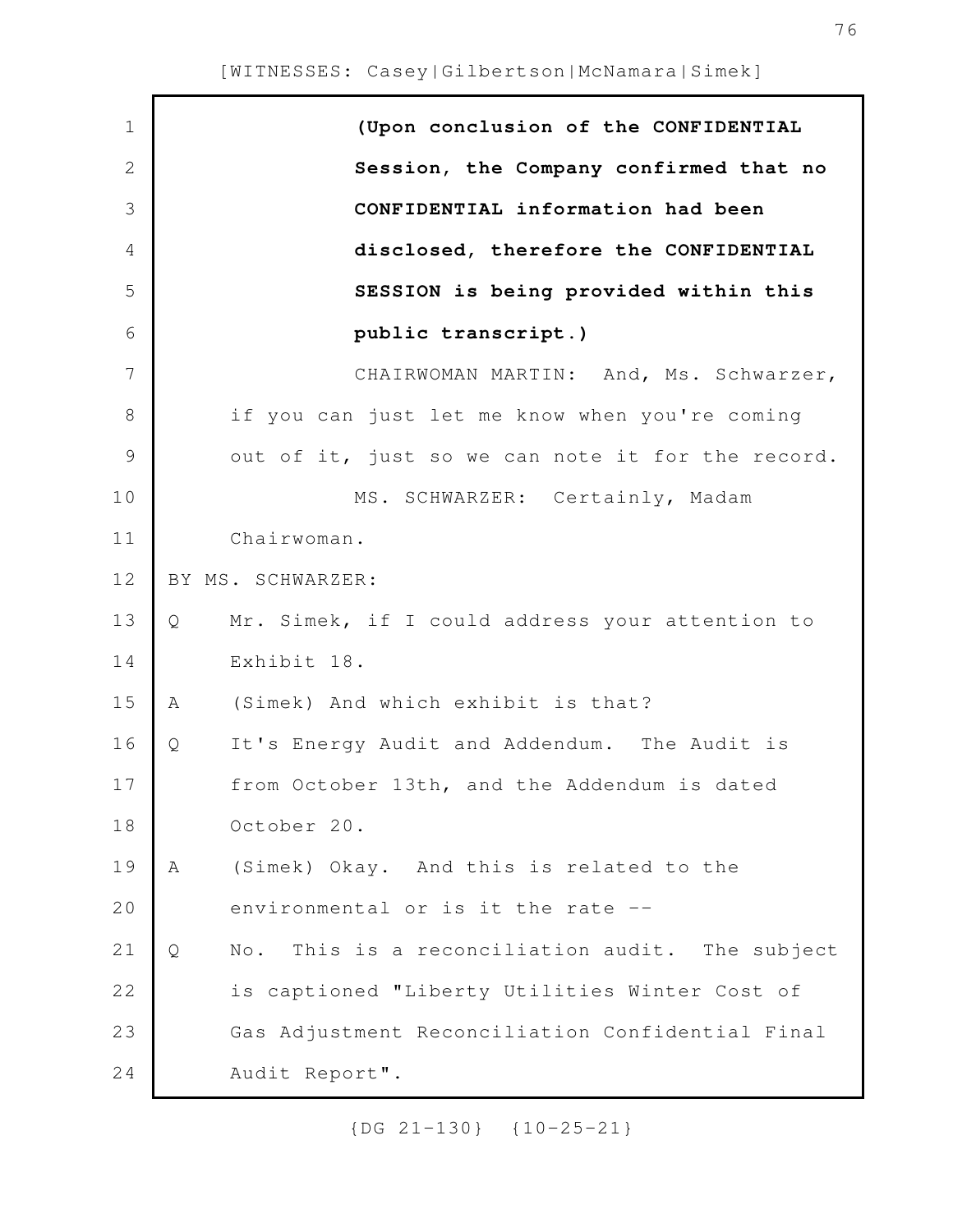| $\mathbf 1$    | Α | (Simek) Okay.                                     |
|----------------|---|---------------------------------------------------|
| $\overline{2}$ | Q | Are you familiar with that document?              |
| 3              | Α | (Simek) I am.                                     |
| 4              | Q | And can you tell me, with reference to Bates Page |
| 5              |   | 015, was there an audit issue?                    |
| $\sqrt{6}$     | A | (Simek) Just give me one moment please. You said  |
| 7              |   | this was from October 13, right?                  |
| $\,8\,$        | Q | Well, Exhibit 18 has both an addendum, and the    |
| $\mathcal{G}$  |   | initial audit is October 13, 2021.                |
| 10             |   | MR. SHEEHAN: David, I just sent you               |
| 11             |   | Exhibit 18.                                       |
| 12             |   | WITNESS SIMEK: Yes, I have it.                    |
|                |   |                                                   |
| 13             |   | BY MS. SCHWARZER:                                 |
| 14             | Q | And was there Audit Issue Number 1?               |
| 15             | Α | (Simek) Yes.                                      |
| 16             | Q | And can you summarize what the issue was?         |
| 17             | A | (Simek) The Audit was recommending that we update |
| 18             |   | our tariff to include some of the asset liability |
| 19             |   | accounts that we use for the decoupling mechanism |
| 20             |   | [indecipherable audio] --                         |
| 21             |   | CHAIRWOMAN MARTIN: Mr. Simek, can you             |
| 22             |   | restate that? You seem to be cutting in and out.  |
| 23             |   | I'm not sure if you're away from your microphone? |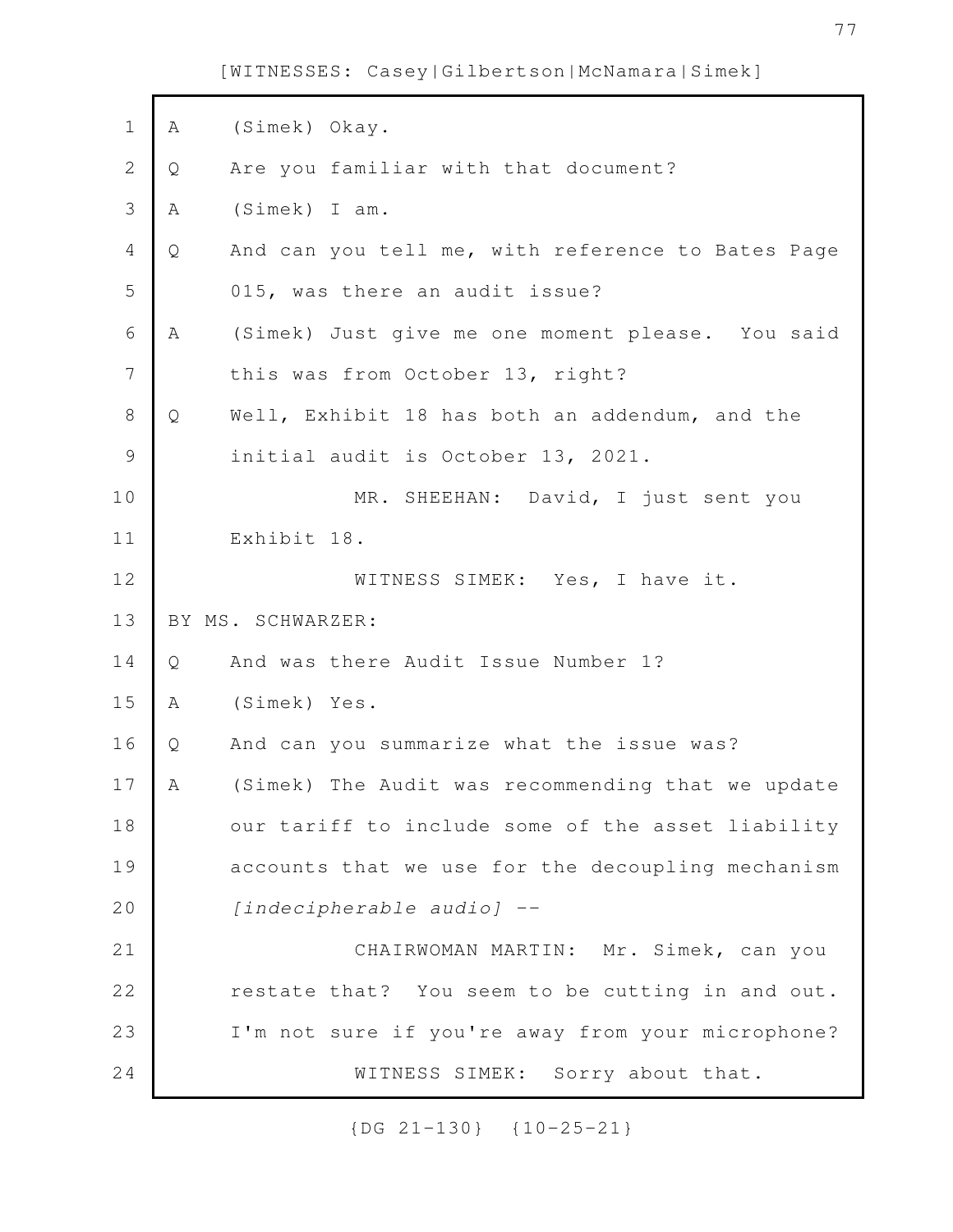Г

| $\mathbf 1$   |   | CONTINUED BY THE WITNESS:                        |
|---------------|---|--------------------------------------------------|
| $\mathbf{2}$  | A | (Simek) Audit Issue 1, that was filed in this    |
| 3             |   | report, was Audit Staff was requesting that the  |
| 4             |   | Company include some additional asset liability  |
| 5             |   | accounts within our tariff for reference.        |
| 6             |   | BY MS. SCHWARZER:                                |
| 7             | Q | And, at the top of the page, it was stated that  |
| 8             |   | "the filing schedules need to clearly list the   |
| $\mathcal{G}$ |   | asset and liability general ledger accounts on   |
| 10            |   | the filing schedule." Is that correct?           |
| 11            | Α | (Simek) And where is that reference from?        |
| 12            | Q | The very top of the page.                        |
| 13            | Α | (Simek) Which page is that?                      |
| 14            | Q | Bates Page 015, "Audit Issue Number 1".          |
| 15            | A | (Simek) Okay. And what it's saying there is that |
| 16            |   | it wasn't clearly identified on the              |
| 17            |   | [indecipherable audio] --                        |
| 18            |   | CHAIRWOMAN MARTIN: Just a minute, Mr.            |
| 19            |   | Simek.                                           |
| 20            |   | Mr. Schwarzer, I think you may need to           |
| 21            |   | mute in between. That's the only thing I can     |
| 22            |   | think may be causing the issue. If you could     |
| 23            |   | mute when you're not speaking, that might help.  |
| 24            |   | Go ahead.                                        |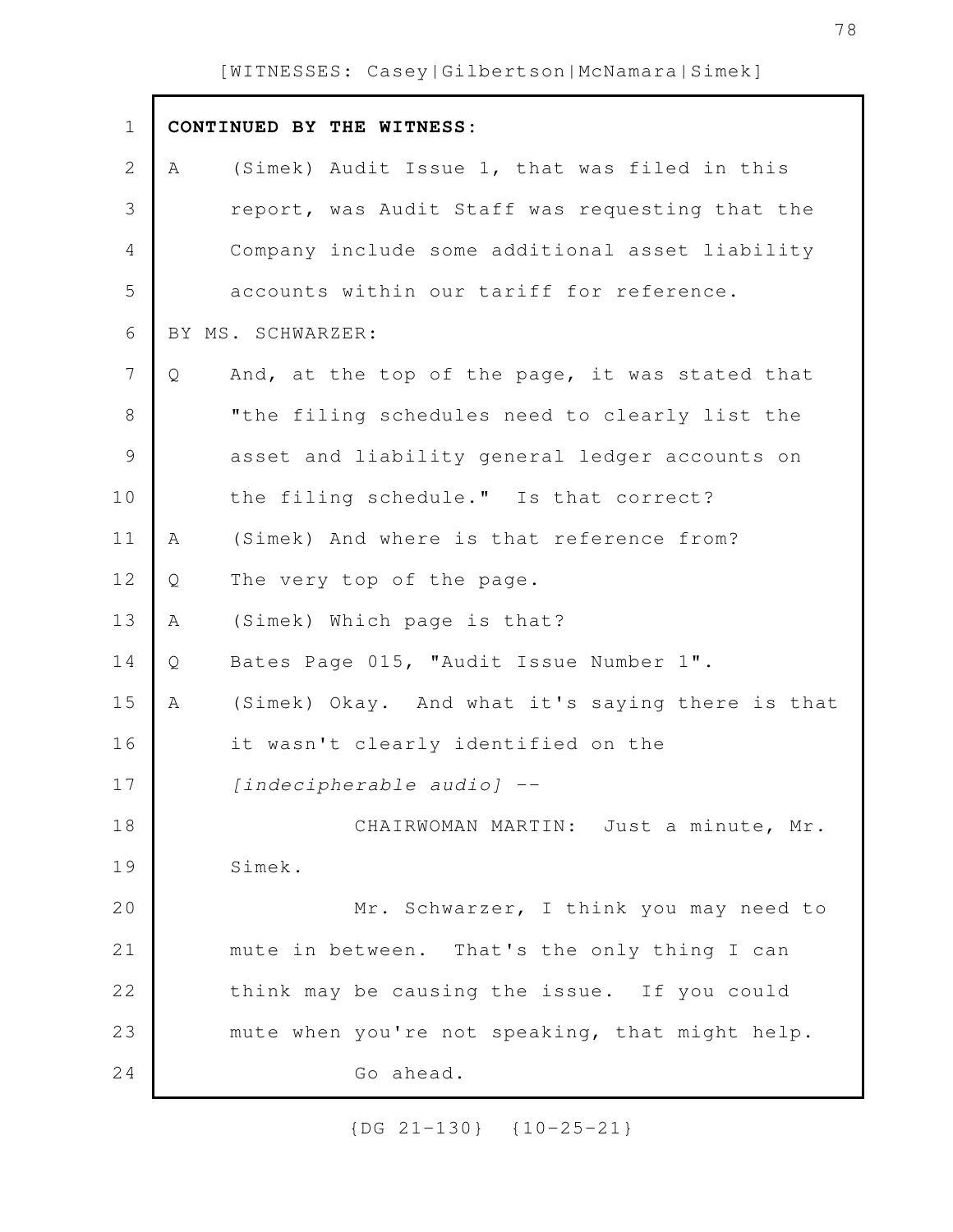| $\mathbf 1$ |   | CONTINUED BY THE WITNESS:                         |
|-------------|---|---------------------------------------------------|
| 2           | Α | (Simek) I was just stating here that the audit    |
| 3           |   | issue, the very first line, references that the   |
| 4           |   | filing page did not clearly identify which        |
| 5           |   | accounts were being referred to. And then, it     |
| 6           |   | says that we need to update the tariff page to    |
| 7           |   | list the accounts.                                |
| $8\,$       |   | BY MS. SCHWARZER:                                 |
| $\mathsf 9$ | Q | Does the Audit Recommendation note that the       |
| 10          |   | decoupling accounts "are not presently included   |
| 11          |   | in the filing schedules"?                         |
| 12          | A | (Simek) The Audit Recommendation, I'm sorry,      |
| 13          |   | which lines are you referring to?                 |
| 14          | Q | At the bottom of Bates Page 015.                  |
| 15          | Α | (Simek) Yes.                                      |
| 16          | Q | Three short paragraphs with audit                 |
| 17          |   | recommendations.                                  |
| 18          | Α | (Simek) Right. And there's one line in here that  |
| 19          |   | says "Going forward, the (over)/under balances on |
| 20          |   | the RDAF filing schedules should reconcile to the |
| 21          |   | GL accounts, prior to submission of the filing    |
| 22          |   | schedules."                                       |
| 23          | Q | And going forward, the Company is asked to        |
| 24          |   | "clearly list the names of the EnergyNorth and    |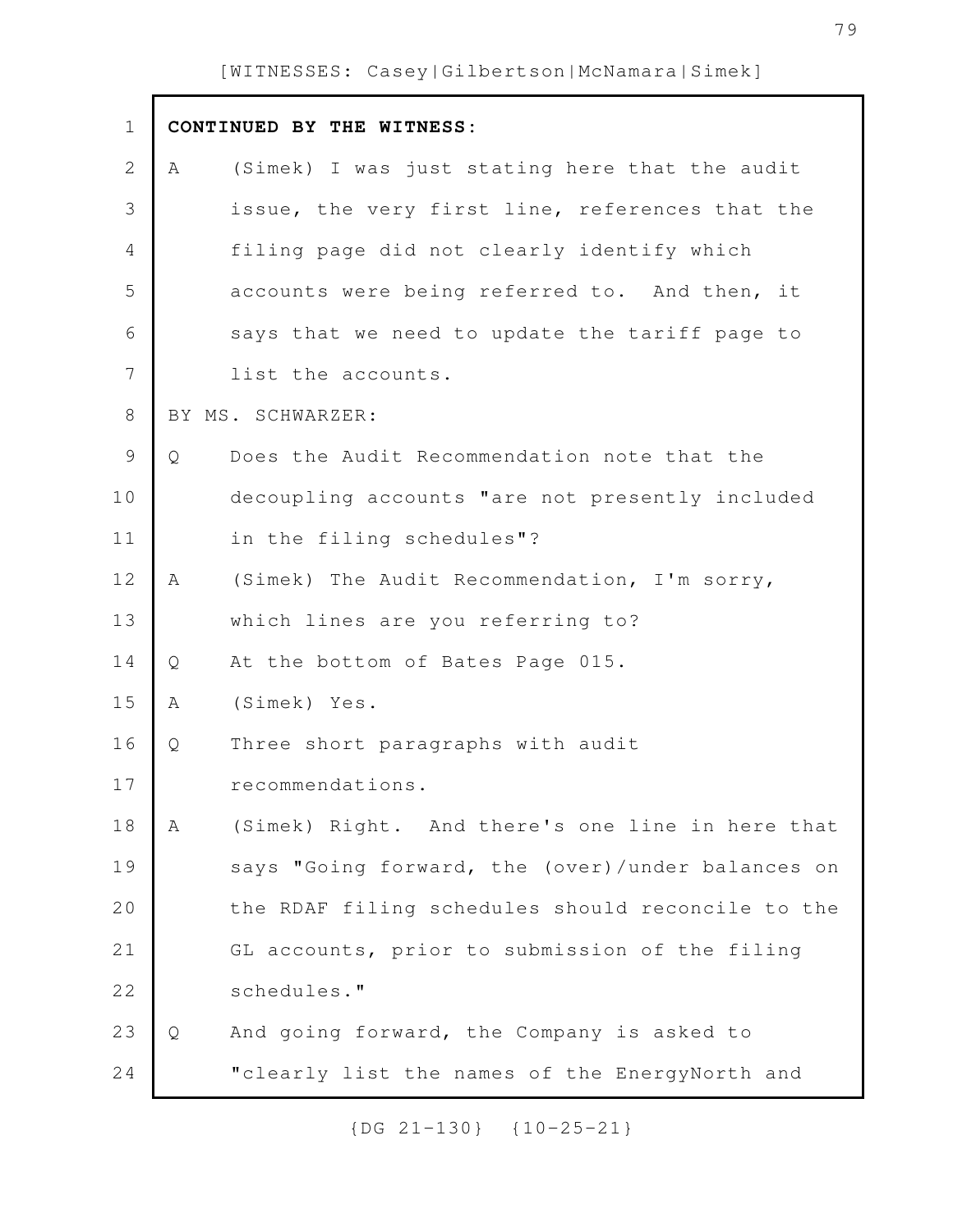| $\mathbf 1$  |   | Keene Deferral Decoupling Assetaccounts and      |
|--------------|---|--------------------------------------------------|
| $\mathbf{2}$ |   | the Deferral Decoupling Liabilityaccounts",      |
| 3            |   | correct?                                         |
| 4            | Α | (Simek) "On all filing schedules", correct.      |
| 5            | Q | Because they weren't -- as of October 13th, they |
| $\sqrt{6}$   |   | had not been included in filing schedules?       |
| 7            | Α | (Simek) Okay. Going forward, the Company will    |
| $\,8\,$      |   | include that.                                    |
| 9            |   | CHAIRWOMAN MARTIN: Mr. Simek, can you            |
| 10           |   | restate that again? You cut out.                 |
| 11           |   | CONTINUED BY THE WITNESS:                        |
| 12           | Α | (Simek) I was just saying that, going forward,   |
| 13           |   | the Company will include these deferral accounts |
| 14           |   | listed on those filing schedules.                |
|              |   |                                                  |
| 15           |   | CHAIRWOMAN MARTIN: Okay. Thank you.              |
| 16           |   | BY THE WITNESS:                                  |
| 17           | A | (McNamara) If I could -- if I might suggest for  |
| 18           |   | one second, in working with Sean Courtois, the   |
| 19           |   | auditor, the accounts that were included in the  |
| 20           |   | reconciliation, it doesn't have the name of what |
| 21           |   | the account was. So, it had the account number,  |
| 22           |   | not the name. In the assets, also we provide the |
| 23           |   | name of the accounts on the reconciliation. But  |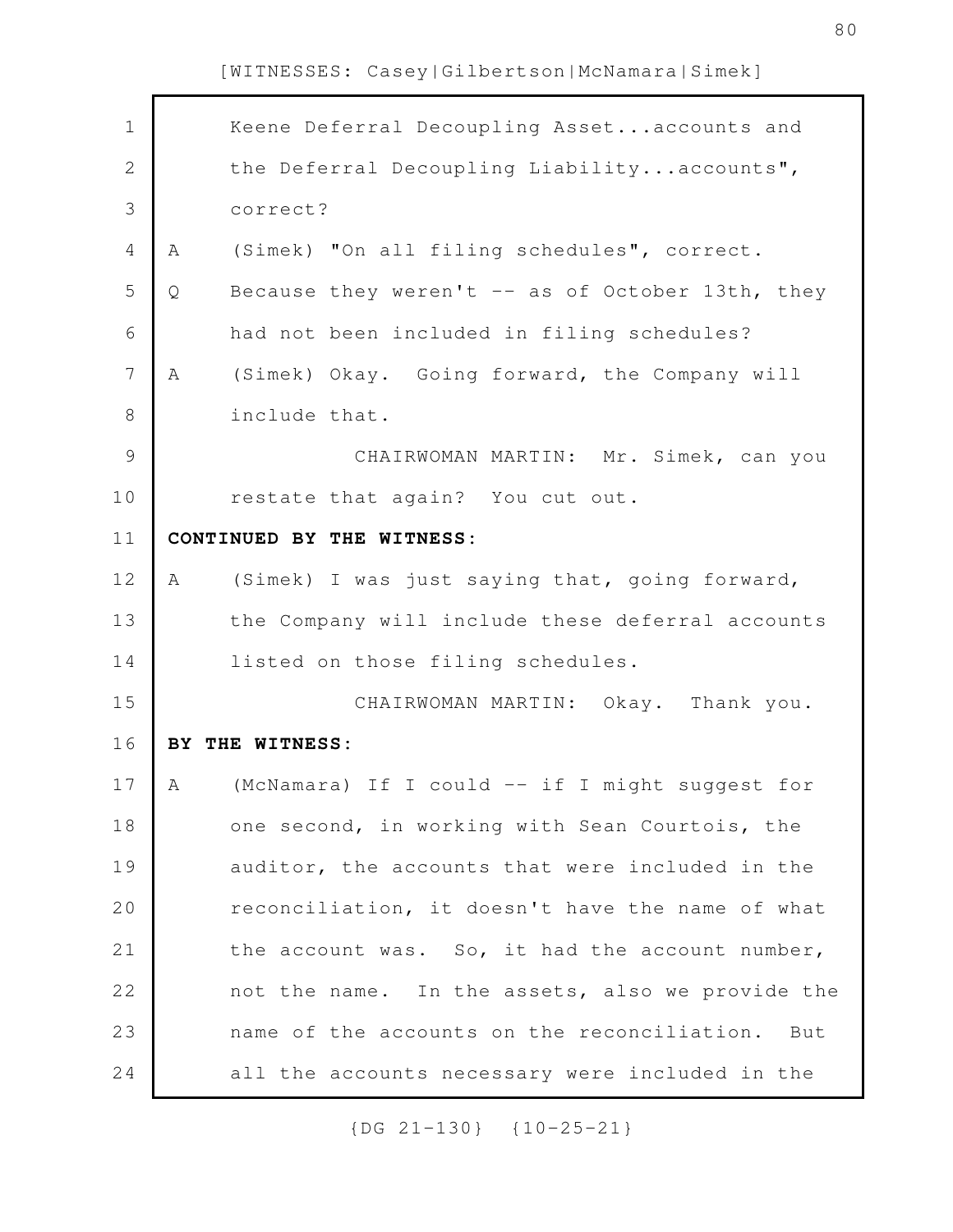| $\mathbf 1$    |   | filing.                                          |
|----------------|---|--------------------------------------------------|
| $\mathbf{2}$   |   | BY MS. SCHWARZER:                                |
| 3              | Q | I'll ask the panel, Mr. Simek and Ms. McNamara,  |
| $\overline{4}$ |   | on Page 15, there's a statement that says "The   |
| 5              |   | variance was discovered by former NH PUC Staff   |
| 6              |   | who have since retired and moved to other        |
| 7              |   | positions within the PUC." Did the Company give  |
| $\,8\,$        |   | that information to Audit?                       |
| $\mathsf 9$    | A | (Simek) And I'm sorry, which page was that that  |
| 10             |   | you're referencing?                              |
| 11             | Q | We're still on Bates Page 015.                   |
| 12             | Α | (Simek) Okay.                                    |
| 13             | Q | And I'm looking at the third paragraph from the  |
| 14             |   | top. There's a sentence that says "The variance  |
| 15             |   | was discovered by former New Hampshire PUC Staff |
| 16             |   | who have since retired and moved to other        |
| 17             |   | positions within the PUC." Is that information   |
| 18             |   | that the Company, that Liberty, provided to      |
| 19             |   | Energy's Audit Staff?                            |
| 20             | Α | (Simek) I don't believe so, no.                  |
| 21             | Q | Catherine?                                       |
| 22             |   | CHAIRWOMAN MARTIN: Ms. McNamara,                 |
| 23             |   | you're on mute.                                  |
| 24             |   | BY THE WITNESS:                                  |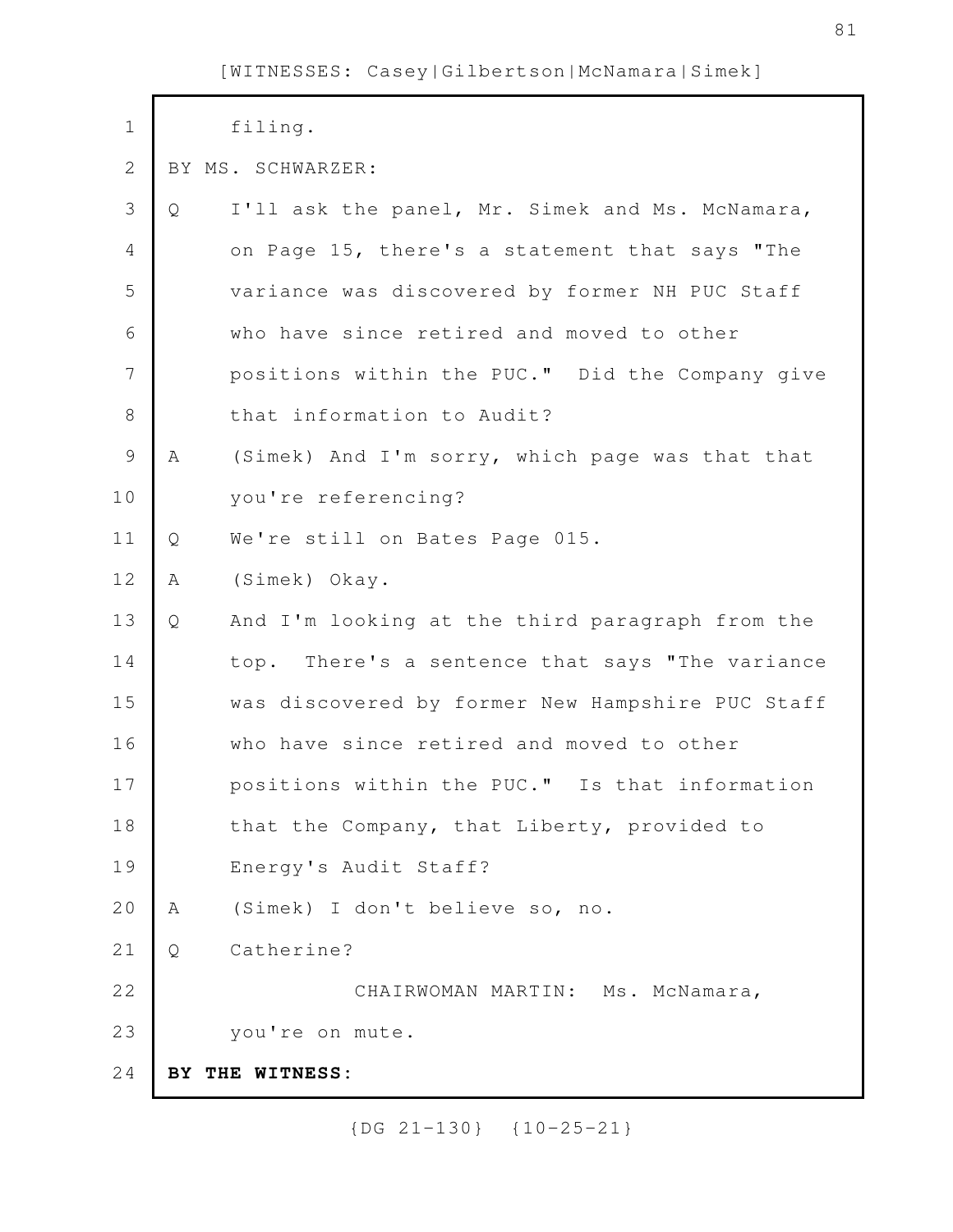Г

| $\mathbf 1$    | Α            | (McNamara) Sorry about that. The \$4 million is   |
|----------------|--------------|---------------------------------------------------|
| $\mathbf{2}$   |              | referring to the \$4 million that --              |
| $\mathfrak{Z}$ | Q            | Ms. McNamara?                                     |
| $\sqrt{4}$     | Α            | (McNamara) Yes?                                   |
| 5              | Q            | Ms. McNamara, if you could answer my question.    |
| 6              |              | Did you tell Sean, in the Energy Accounting       |
| $\overline{7}$ |              | Division, that "the variance was discovered by    |
| 8              |              | former New Hampshire PUC Staff who have since     |
| $\mathcal{G}$  |              | retired and moved to other positions"?            |
| 10             | A            | (McNamara) I don't recall telling him that, no.   |
| 11             | Q            | It would surprise you if you or Mr. Simek had     |
| 12             |              | been identified as the source of that             |
| 13             |              | information?                                      |
| 14             | Α            | (McNamara) Well, it would. It may have been in a  |
| 15             |              | conversation that I'm not recalling, but I don't  |
| 16             |              | recall saying that it was "discovered by PUC      |
| 17             |              | Staff".                                           |
| 18             | $\mathsf{Q}$ | If I could direct the panel's attention to Bates  |
| 19             |              | Page 011 of this report. And if you could help    |
| 20             |              | me understand, this Audit Report seems to         |
| 21             |              | indicate, based on the Petition as originally     |
| 22             |              | filed, that there was a 4 million amount that the |
| 23             |              | Company sought to recover?                        |
| 24             | Α            | (McNamara) Yes.                                   |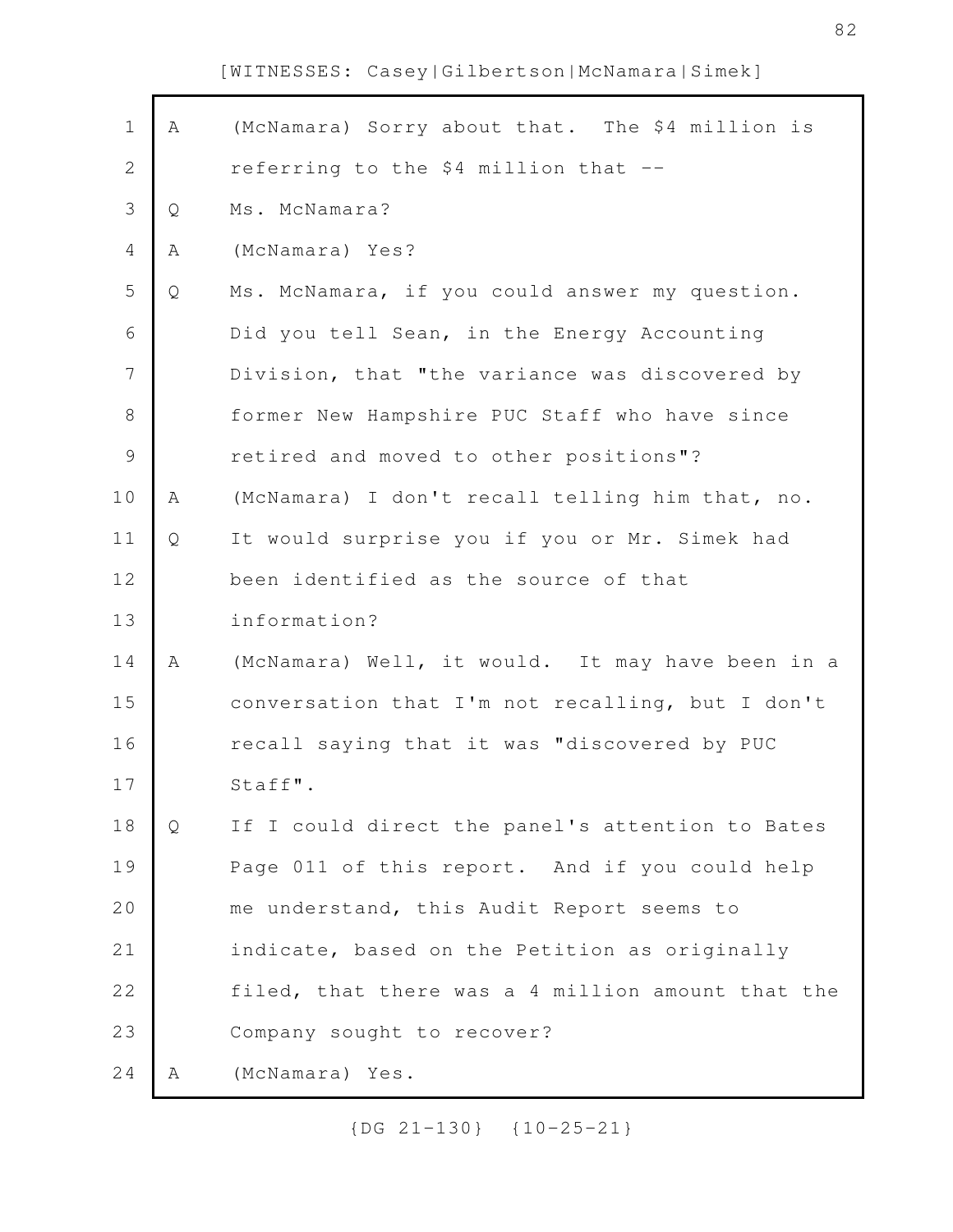Г

| $\mathbf 1$    | Q | And, at the bottom of the page, that of the          |
|----------------|---|------------------------------------------------------|
| $\overline{2}$ |   | amount sought to be recovered, the difference        |
| 3              |   | between the general ledger and the filing is         |
| $\overline{4}$ |   | \$459,000, not the 4 million?                        |
| 5              | Α | (Simek) That is the difference between the           |
| 6              |   | general ledger and the filing, just like it says.    |
| 7              |   | So, the filing was for the \$4 million, and the      |
| $\,8\,$        |   | general ledger was \$459,000 different than the      |
| $\mathcal{G}$  |   | filing.                                              |
| 10             | Q | When did the Company include the 4 million that      |
| 11             |   | it felt it should be able to recover in its          |
| 12             |   | general ledger?                                      |
| 13             | Α | (Simek) The Company has always been tracking the     |
| 14             |   | difference. I don't know when they actually had      |
| 15             |   | identified it and included in the general ledger.    |
| 16             |   | I just know that, when we made, again, our filing    |
| 17             |   | tied to our books, or we explain why they don't      |
| 18             |   | tie to our books, and the filing was off from our    |
| 19             |   | books by \$459,586.                                  |
| 20             | Q | But, as of the conclusion of $19$ -- Docket $19-145$ |
| 21             |   | and Docket 20-141, my understanding is that the      |
| 22             |   | Company asserted that the reimbursement of the \$2   |
| 23             |   | million, based on the RDAF over recovery, was        |
| 24             |   | appropriate. Is that -- isn't that the case?         |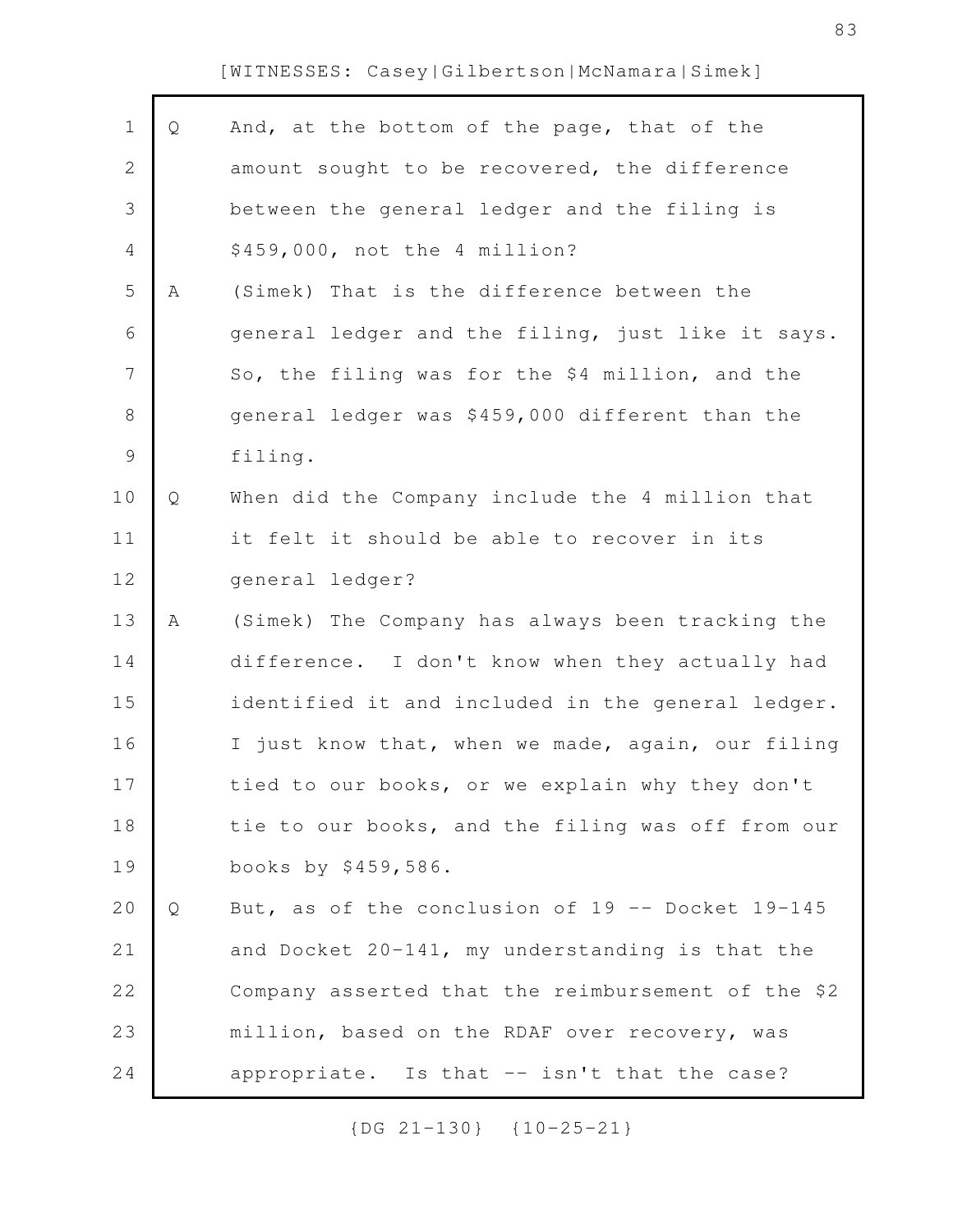| $\mathbf 1$    | Α | (Simek) Can you please repeat that question?      |
|----------------|---|---------------------------------------------------|
| 2              | Q | My understanding is this is the first time        |
| 3              |   | Liberty is seeking the 4 million, and up to the   |
| 4              |   | present reconciliation, Liberty's position was    |
| 5              |   | that the reimbursement of the 4 million was       |
| 6              |   | consistent with the decoupling formula in the     |
| $\overline{7}$ |   | tariff?                                           |
| 8              | Α | (Simek) Correct.                                  |
| 9              | Q | So, why would there have been a 4 million         |
| 10             |   | liability or a 4 million figure on the general    |
| 11             |   | ledger, if it was understood to have been         |
| 12             |   | correct?                                          |
| 13             | Α | (Simek) The Company had identified all the way    |
| 14             |   | back, and all throughout the last rate case, and  |
| 15             |   | in prior discussions with Staff and OCA, that we  |
| 16             |   | have identified that there's this issue out       |
| 17             |   | there. Again, it's the application of the         |
| 18             |   | tariff, not tying to the tariff itself. And that  |
| 19             |   | was the whole purpose of the change that occurred |
| 20             |   | in 20-105.                                        |
| 21             |   | So, of course, the Company was aware of           |
| 22             |   | this, this going on. We made it clear to all      |
| 23             |   | parties throughout the rate case, at a minimum,   |
| 24             |   | plus prior to that.                               |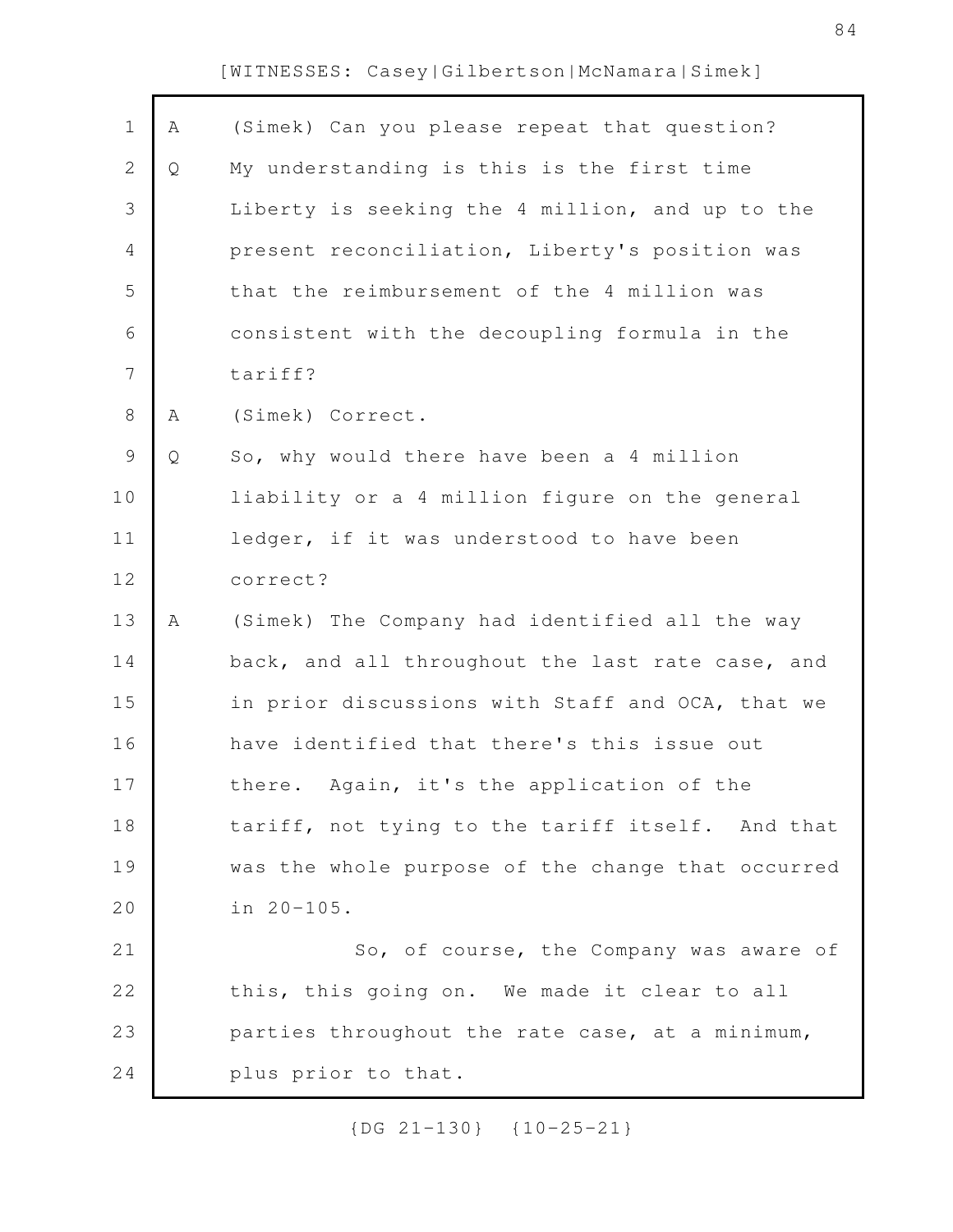Г

| $\mathbf 1$    | Q | But this report is trying to reconcile the cost    |
|----------------|---|----------------------------------------------------|
| $\overline{2}$ |   | of gas from the period of November 1, 2020 to      |
| 3              |   | through October 31st of 2021, correct?             |
| 4              | Α | (Simek) Correct.                                   |
| 5              | Q | And you're still -- you're showing the \$4 million |
| 6              |   | as on the general ledger, and the difference       |
| 7              |   | between the general ledger and the review and      |
| 8              |   | the -- the difference between the general ledger   |
| $\mathsf 9$    |   | and the filing is \$459,000?                       |
| 10             | Α | (Simek) So, we were tracking these costs on the    |
| 11             |   | books, yes.                                        |
| 12             | Q | Okay. Let's -- I'm not sure that we've exhausted   |
| 13             |   | that, but I know, I'm conscious of the time,       |
| 14             |   | there are other things to address.                 |
| 15             |   | Let me ask you to turn to the last page            |
| 16             |   | of this document, which is the supplemental        |
| 17             |   | report from October 20, 2021.                      |
| 18             | A | (Simek) Yes.                                       |
| 19             | Q | And I'm just going to read the Clarification at    |
| 20             |   | the bottom of the report: "The identified          |
| 21             |   | 459,586 proposed adjusting entry is understood by  |
| 22             |   | the Audit Division to be the mathematical          |
| 23             |   | variance between what is in the filing, including  |
| 24             |   | the 4,024,828 proposed recovery of prior period    |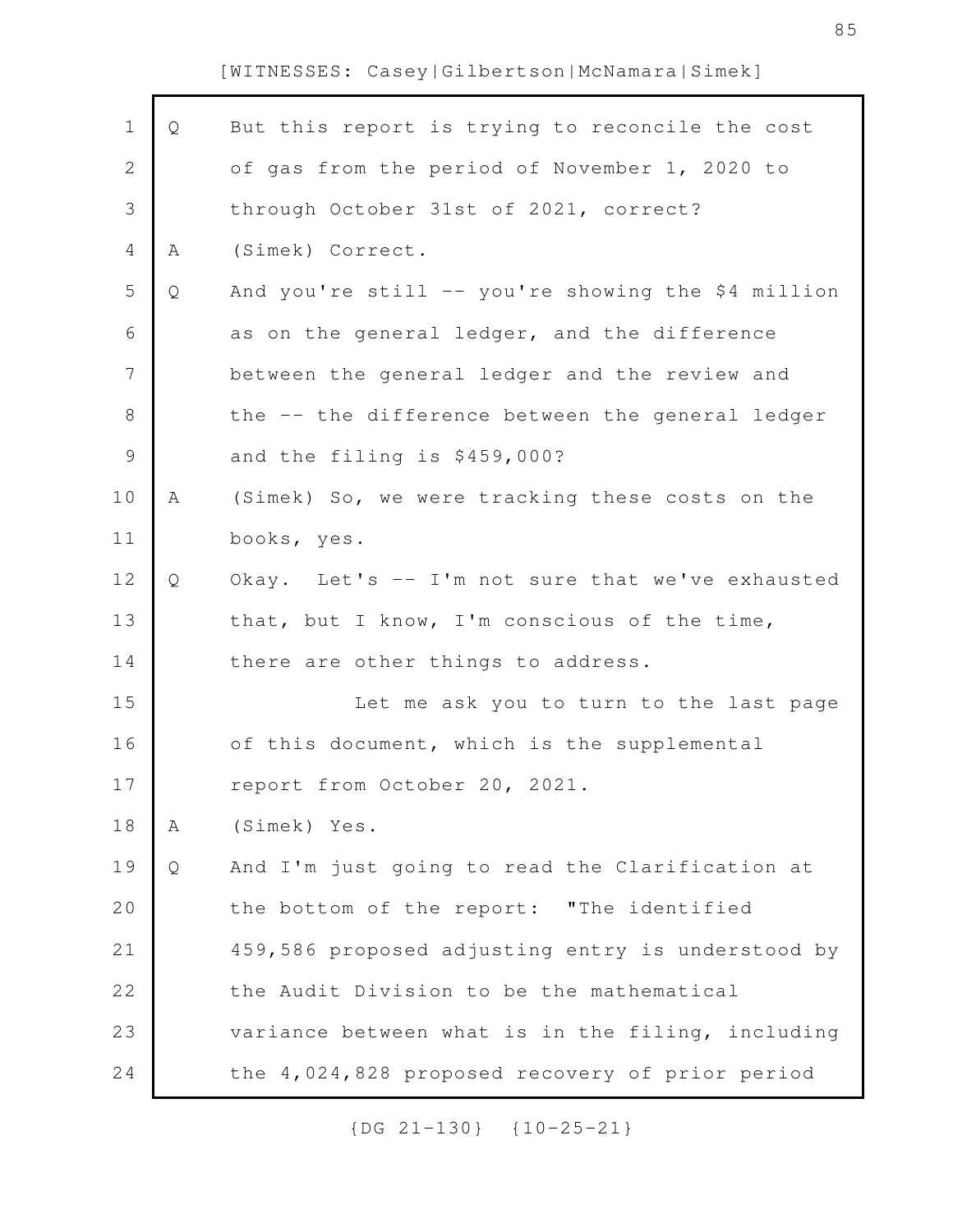| $\mathbf 1$    |   | refunds, and the general ledger rolling           |
|----------------|---|---------------------------------------------------|
| $\mathbf 2$    |   | under-recovery. The Audit Division does not       |
| 3              |   | express an opinion regarding the appropriateness  |
| $\overline{4}$ |   | of the proposed prior period refund recoveries of |
| 5              |   | 4,024,828 or of the related adjusting entry of    |
| 6              |   | \$459,586. Audit understands that the recovery of |
| 7              |   | these amounts is currently under review by the    |
| 8              |   | Public Utilities Commission in Docket DG 21-130,  |
| $\mathcal{G}$  |   | the 2021-2022 Winter Cost of Gas."                |
| 10             |   | Did I read that correctly?                        |
| 11             | Α | (Simek) Yes.                                      |
| 12             |   | MS. SCHWARZER: Madam Chairwoman, I                |
| 13             |   | don't have further questions about this audit. I  |
| 14             |   | do have further questions that I'd like to ask    |
| 15             |   | the panel. But, since we're in confidential       |
| 16             |   | session, I guess I would open it to other         |
| 17             |   | counsel.                                          |
| 18             |   | CHAIRWOMAN MARTIN: Okay. Is there any             |
| 19             |   | questions from other counsel that we could cover  |
| 20             |   | just related to this confidential section, before |
| 21             |   | we leave?                                         |
| 22             |   | MR. SHEEHAN: I don't. And I, frankly,             |
| 23             |   | don't think we actually touched any confidential  |
| 24             |   | numbers in this, even though the document has     |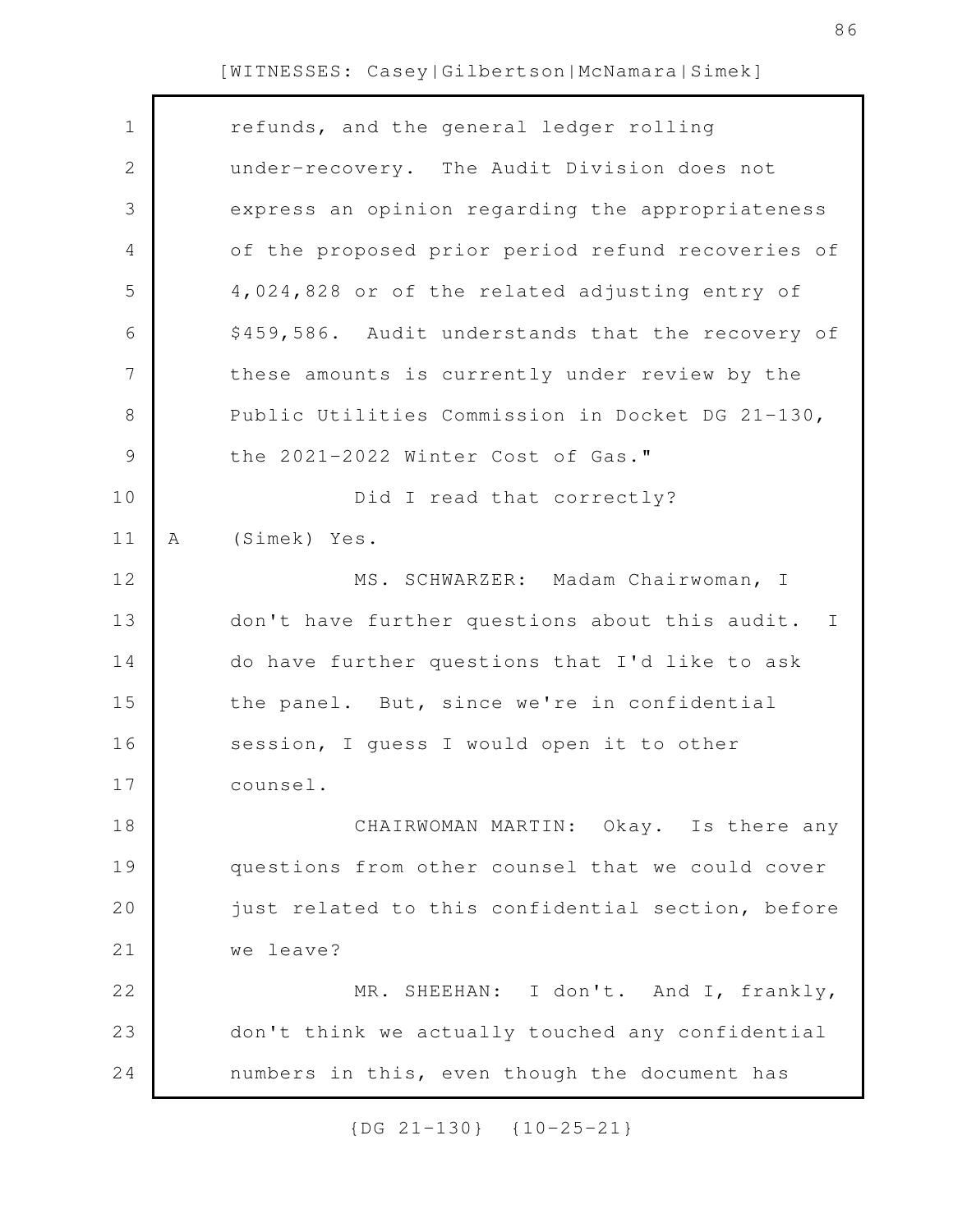| 1            | been marked so. And I can work with Mr. Patnaude      |
|--------------|-------------------------------------------------------|
| $\mathbf{2}$ | to confirm that after the hearing.                    |
| 3            | CHAIRWOMAN MARTIN: Okay. Mr. Kreis?                   |
| 4            | MR. KREIS: I don't have anything.                     |
| 5            | CHAIRWOMAN MARTIN: Commissioner                       |
| 6            | Goldner, do you have anything on this?                |
| 7            | (Commissioner Goldner indicating in the               |
| 8            | $negative.$ )                                         |
| 9            | CHAIRWOMAN MARTIN: Okay. Then, we                     |
| 10           | will come out of confidential session please, for     |
| 11           | the record.                                           |
| 12           | [END OF CONFIDENTIAL SESSION]                         |
|              |                                                       |
| 13           | {Public session resumes}                              |
| 14           | CHAIRWOMAN MARTIN: Okay. Back to you,                 |
| 15           | Ms. Schwarzer.                                        |
| 16           | MS. SCHWARZER: Thank you.                             |
| 17           | BY MS. SCHWARZER:                                     |
| 18           | I would like us to look at the updated filing on<br>Q |
| 19           | docket Page 130. Addressing the panel, in             |
| 20           | particular, Mr. Simek.                                |
| 21           | With regard to Page -- Bates Page,                    |
| 22           | sorry, it's 128, not "130", Bates Page 128.<br>The    |
| 23           | revised filing shows a new Line "7", purporting       |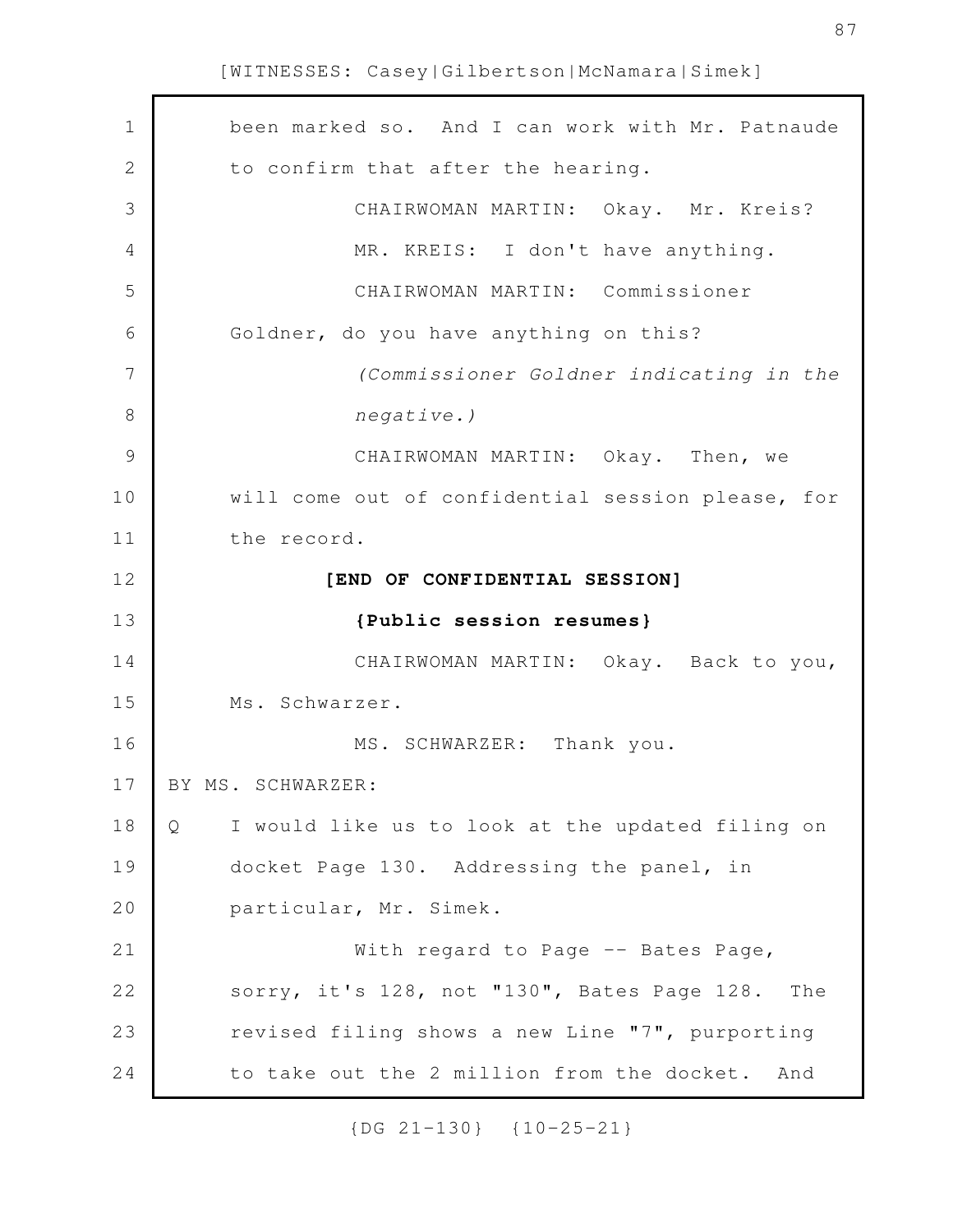| $\mathbf 1$    |   | then, so, the following line numbers don't match  |
|----------------|---|---------------------------------------------------|
| $\mathbf{2}$   |   | the original filing. But, if you look at what's   |
| 3              |   | now Line "12", it says, under the "Commercial"    |
| 4              |   | heading, it says "Residential Revenue Decoupling  |
| 5              |   | Deficiency". Should that be "Commercial Revenue   |
| 6              |   | Decoupling Deficiency"?                           |
| $7\phantom{.}$ | Α | (Simek) Yes, it should.                           |
| 8              | Q | Okay. And then, Line 1 and 2, Mr. Simek, could    |
| 9              |   | you please explain or address whether you are     |
| 10             |   | confident that the 4 million that's been directed |
| 11             |   | to be removed from this docket does not have a    |
| 12             |   | role in computing the over or under recoveries in |
| 13             |   | Lines 1 and 2?                                    |
| 14             | Α | (Simek) Yes. We removed it in Line 7. So, the     |
| 15             |   | 2 million that we're looking to recover for this  |
| 16             |   | period has been removed. And it does not affect   |
| 17             |   | any of the other lines in the filing.             |
| 18             | Q | Can you explain, is the -- are those two lines    |
| 19             |   | exclusively from the prior winter cost of gas     |
| 20             |   | period to reconcile decoupling?                   |
| 21             | Α | (Simek) I believe you're asking if those two      |
| 22             |   | lines are related to the prior decoupling period? |
| 23             | Q | If they're exclusively related to the prior       |
| 24             |   | decoupling period?                                |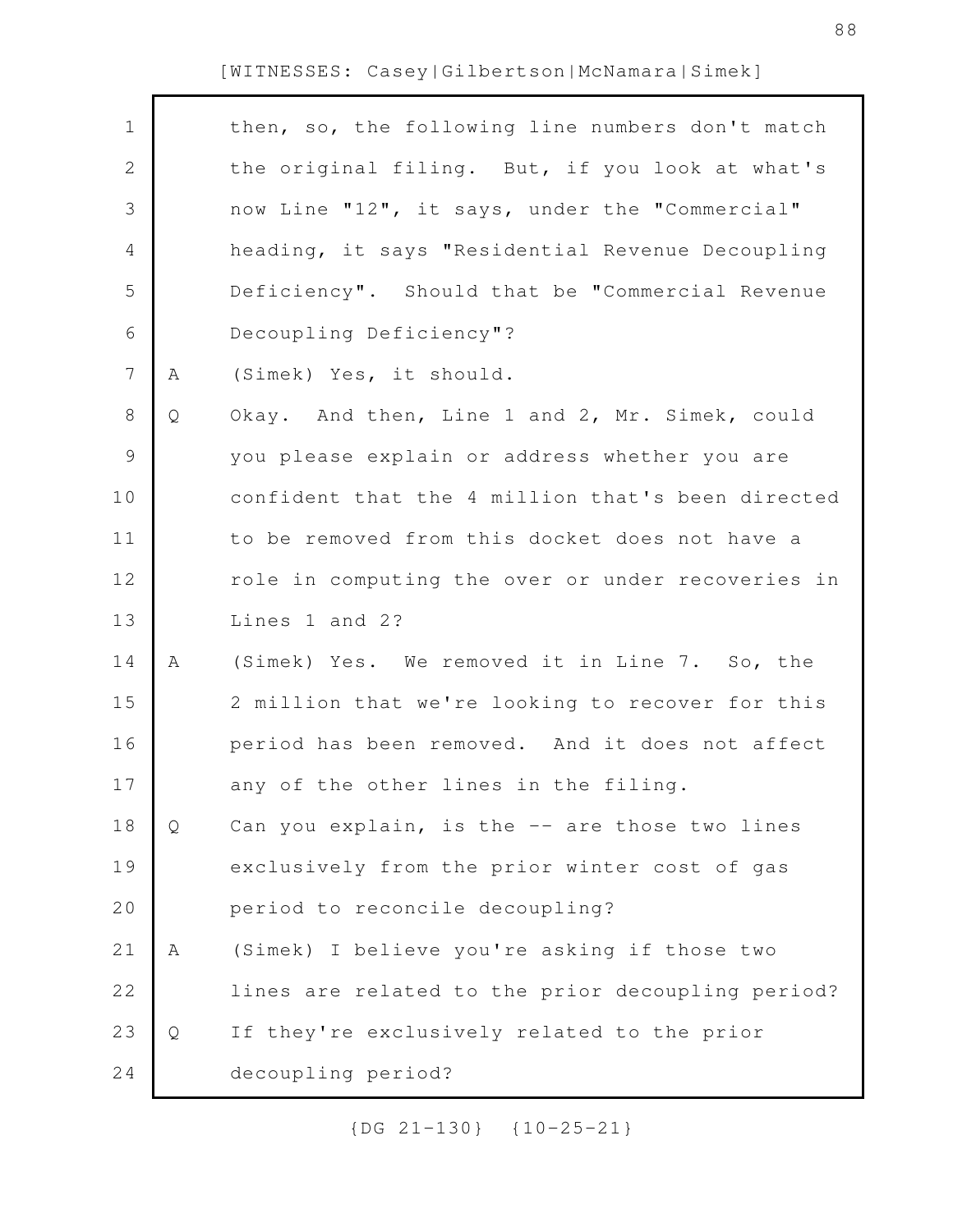| $\mathbf 1$    | Α | (Simek) I believe so, yes.                      |
|----------------|---|-------------------------------------------------|
| $\mathbf 2$    | Q | Well, as a matter -- by definition, why would   |
| 3              |   | that have to be the case?                       |
| $\overline{4}$ | A | (Simek) Well, I'm not sure of the definition. I |
| 5              |   | may need to ask to bump up one of the other     |
| 6              |   | participants to just be able to answer this     |
| $\overline{7}$ |   | question, if possible.                          |
| 8              | Q | Of course. Who would be helpful to you?         |
| $\mathcal{G}$  | Α | (Simek) It would be Erin.                       |
| 10             |   | CHAIRWOMAN MARTIN: Mr. Sheehan.                 |
| 11             |   | MR. SHEEHAN: Ms. O'Brien is from                |
| 12             |   | Accounting. And I'm not sure this was the       |
| 13             |   | question that she was initially flagged to      |
| 14             |   | testify on. But I suppose we could put her on   |
| 15             |   | the spot, and promote her and see if she can    |
| 16             |   | help.                                           |
| 17             |   | CHAIRWOMAN MARTIN: Okay. If we do               |
| 18             |   | that, we will need to have her sworn in.        |
| 19             |   | Mr. Patnaude, could you swear in Ms.            |
| 20             |   | O'Brien please. And then, Mr. Sheehan, if you   |
| 21             |   | can just do a quick laying the groundwork for   |
| 22             |   | this witness.                                   |
| 23             |   | (Whereupon Erin O'Brien was duly sworn          |
| 24             |   | by the Court Reporter and added to the          |
|                |   |                                                 |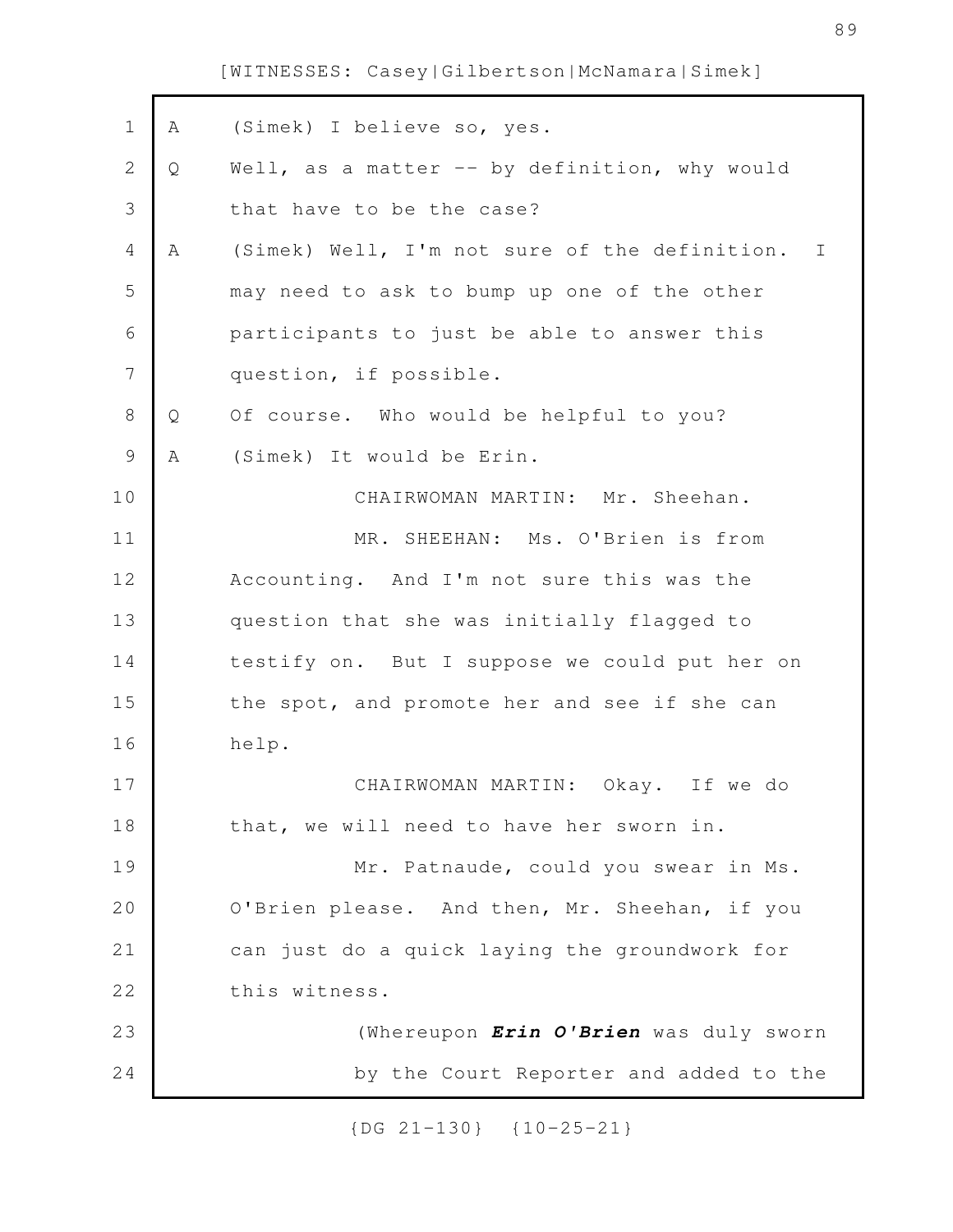Witness Panel.) MS. SCHWARZER: I believe you're on mute. WITNESS O'BRIEN: Is that any better? Oh, good. Sorry. I think my -- I can hear you through my computer, but the mike must be on here. MR. SHEEHAN: So, I think you have to say "I do". WITNESS O'BRIEN: Right. I do. Apologies. MR. SHEEHAN: Thank you. **ERIN O'BRIEN, SWORN DIRECT EXAMINATION** BY MR. SHEEHAN: Q Ms. O'Brien, could you please introduce yourself and tell us your position with the Company? A (O'Brien) I am Erin O'Brien. I am the Director of Accounting. Q And have you been listening to the conversation in the last few minutes between Ms. Schwarzer and Mr. Simek? A (O'Brien) I have. Q And do you think you have knowledge or experience 1 2 3 4 5 6 7 8 9 10 11 12 13 14 15 16 17 18 19 20 21 22 23 24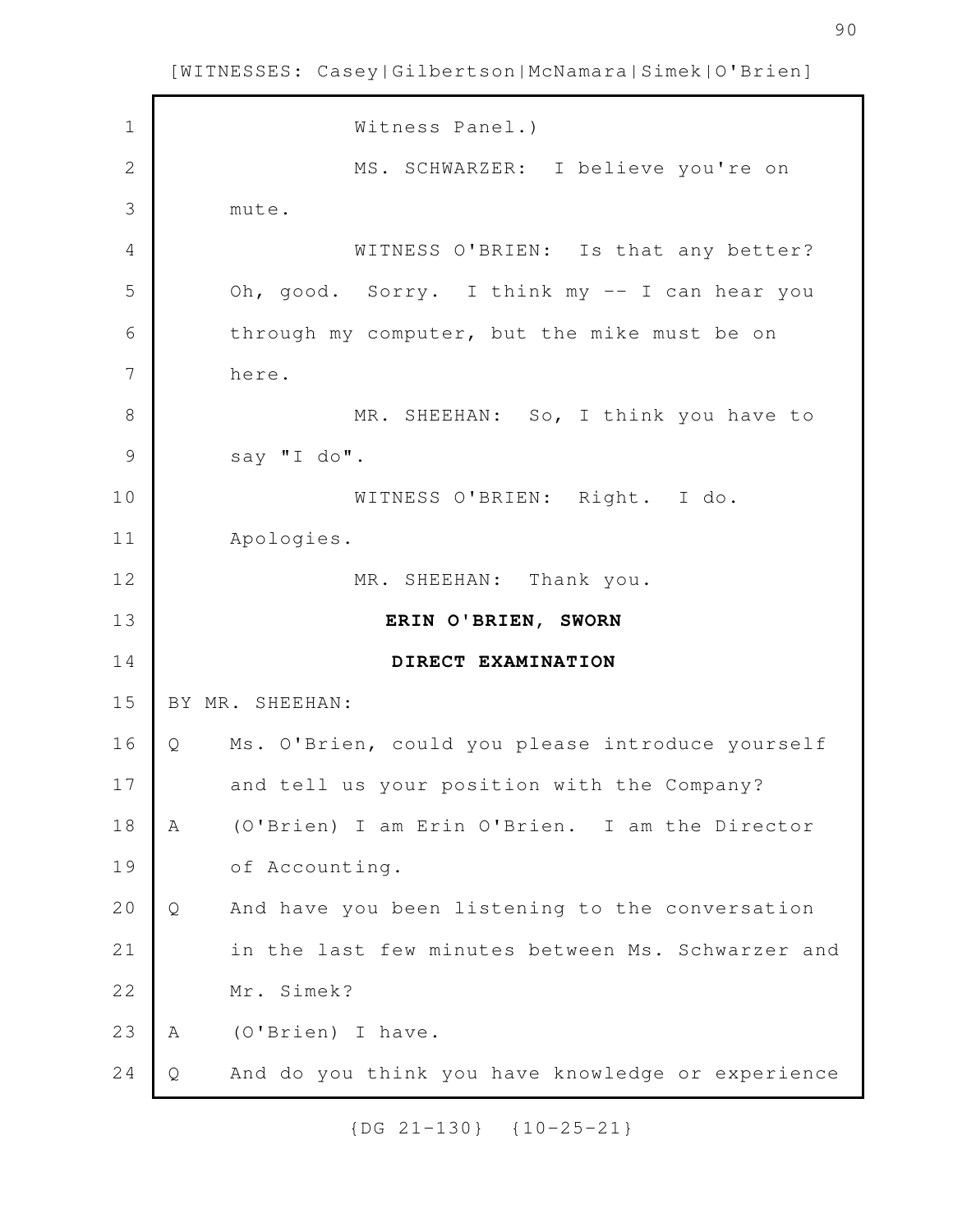| $\mathbf 1$   |   | that could provide some answers to Ms. Schwarzer? |
|---------------|---|---------------------------------------------------|
| $\sqrt{2}$    | Α | (O'Brien) I may be able to help. I just am not    |
| 3             |   | certain that I fully understand the question.     |
| 4             |   | MR. SHEEHAN: Okay. We'll give it our              |
| 5             |   | best try. Thank you.                              |
| 6             |   | CHAIRWOMAN MARTIN: Go ahead,                      |
| 7             |   | Ms. Schwarzer.                                    |
| 8             |   | MS. SCHWARZER: Thank you, Madam                   |
| $\mathcal{G}$ |   | Chairwoman.                                       |
| 10            |   | BY MS. SCHWARZER:                                 |
| 11            | Q | Ms. O'Brien, let me just ask, are you familiar    |
| 12            |   | with the Audit, Exhibit 18?                       |
| 13            | Α | (O'Brien) Yes.                                    |
| 14            | Q | And are you familiar with the addendum?           |
| 15            | Α | (O'Brien) Yes.                                    |
| 16            | Q | Then, do you have Bates Page 128 before you?      |
| 17            | Α | (O'Brien) I do.                                   |
| 18            | Q | Looking at Page [Line?] 1 and 2, do you believe   |
| 19            |   | those numbers are impacted in any way by the      |
| 20            |   | 4 million at issue that's been removed from this  |
| 21            |   | docket?                                           |
| 22            | A | (O'Brien) I am comfortable that, as Dave stated,  |
| 23            |   | the 4 million, which, in the filing for the       |
| 24            |   | current year is 2 million, as Mr. Simek has       |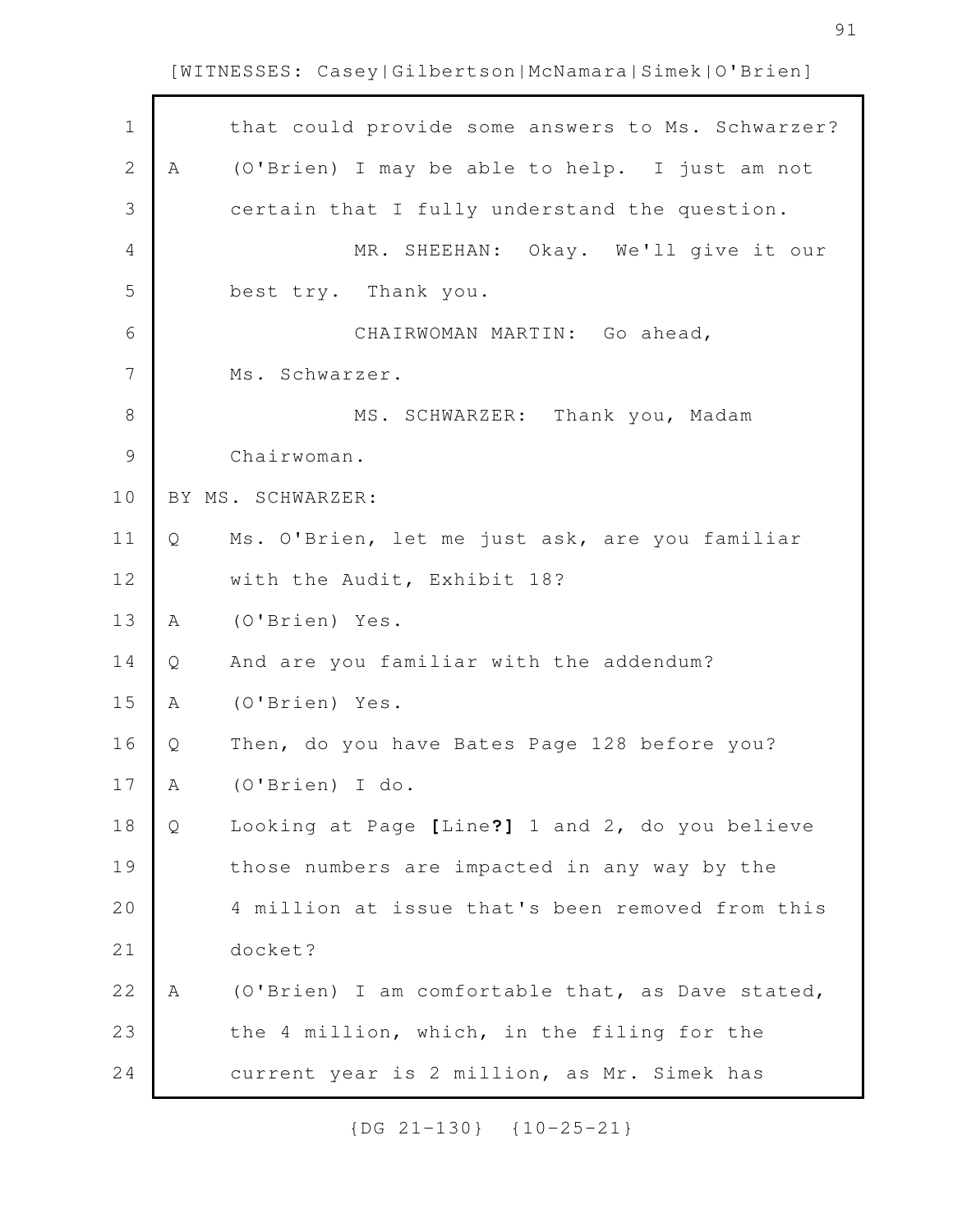| $\mathbf 1$   |   | mentioned, is appropriately removed from the      |
|---------------|---|---------------------------------------------------|
| $\mathbf{2}$  |   | updated filing.                                   |
| 3             | Q | And when you say "appropriately removed", are you |
| 4             |   | confident that the R-4 mismatch issue has no role |
| 5             |   | in the computation of over- and under-recovery    |
| 6             |   | for the decoupling formula?                       |
| 7             | A | (O'Brien) I am. And the rationale there is that   |
| 8             |   | our starting point, our beginning balance in the  |
| $\mathcal{G}$ |   | calculation for this year is last year's filing,  |
| 10            |   | which does not take this adjustment into account. |
| 11            |   | So, by removing the amounts, the                  |
| 12            |   | 2 million, related to the prior filings, that     |
| 13            |   | would effectively take that out of the filing for |
| 14            |   | this year.                                        |
| 15            | Q | When you say "last year's filing did not take the |
| 16            |   | amount into account", is that because the         |
| 17            |   | 4 million at issue was not on the general ledger? |
| 18            | A | (O'Brien) That is because the 4 million was not   |
| 19            |   | in the filing.                                    |
| 20            | Q | Was it on the general ledger?                     |
| 21            | Α | (O'Brien) Not in that, not that balance, but a    |
| 22            |   | piece of it was recorded through the general      |
| 23            |   | ledger. And that's why you see the difference     |
| 24            |   | in -- that we show in the Audit Report.           |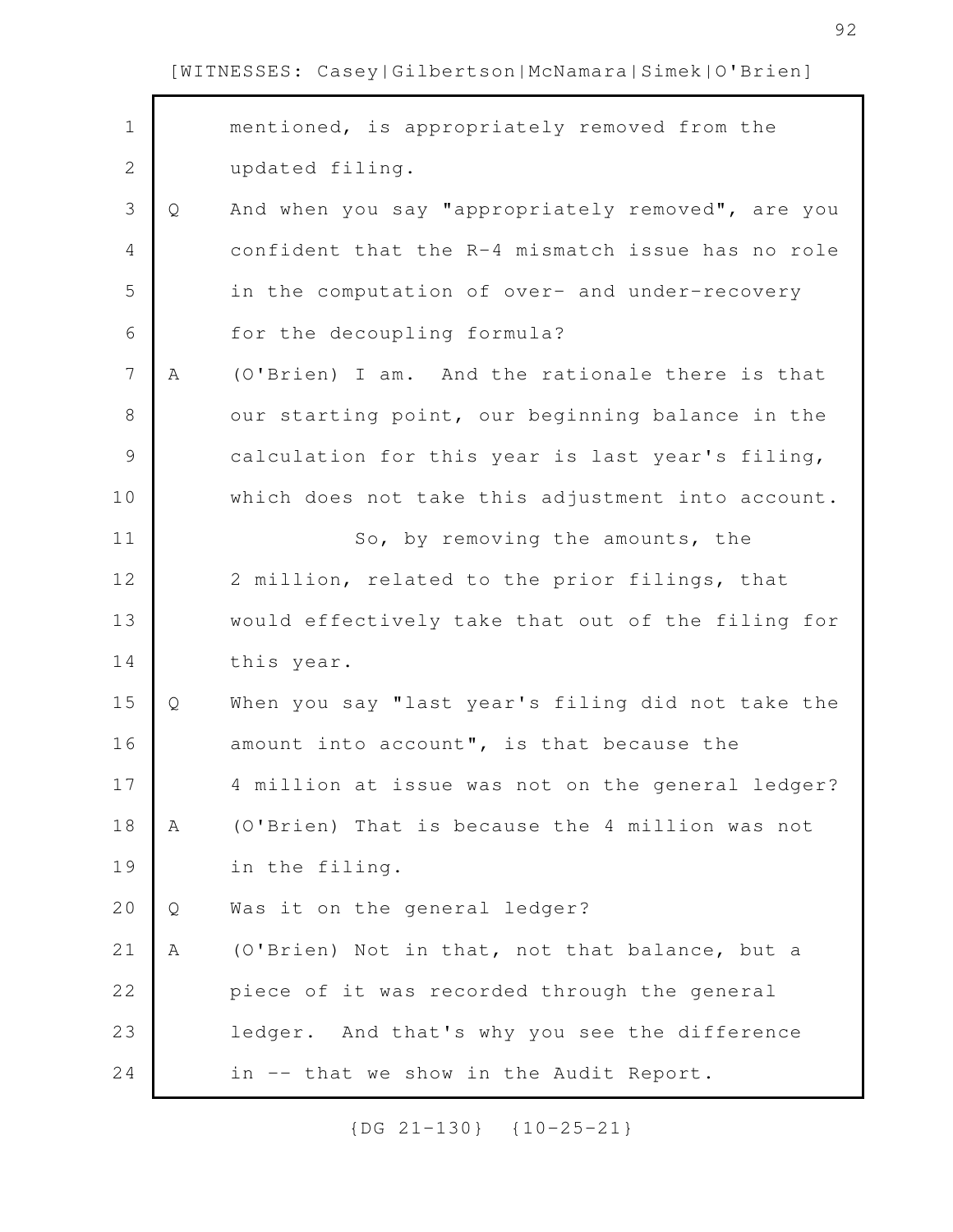| $\mathbf 1$    | Q | What piece of the 4 million balance had been       |
|----------------|---|----------------------------------------------------|
| $\overline{2}$ |   | recorded in the general ledger last -- in the      |
| 3              |   | prior year?                                        |
| $\overline{4}$ | Α | (O'Brien) I cannot tell you off the top of my      |
| 5              |   | head the exact figure.                             |
| 6              | Q | But last year it was not identified in the         |
| 7              |   | filing?                                            |
| 8              | Α | (O'Brien) That piece was not included in last      |
| $\mathcal{G}$  |   | year's filing, no.                                 |
| 10             | Q | And, when you say that accounts for the            |
| 11             |   | difference on Bates Page 128, what difference are  |
| 12             |   | you referencing?                                   |
| 13             | Α | (O'Brien) So, on Bates Page 128, I'm looking at    |
| 14             |   | Lines 5 and 6. So, in removing those two           |
| 15             |   | adjustments related to the prior year filing,      |
| 16             |   | that would effectively take out the two million,   |
| 17             |   | which is the piece of the 4 million, for the $R-4$ |
| 18             |   | error.                                             |
| 19             | Q | I apologize. I think I'm confused. Is it your      |
| 20             |   | position that the 2 million, roughly, the          |
| 21             |   | 2 million figure identified as being removed on    |
| 22             |   | Bates Page 128 was included in the Winter          |
| 23             |   | 2020-2021 Cost of Gas?                             |
| 24             | Α | (O'Brien) It is not included in this filing once   |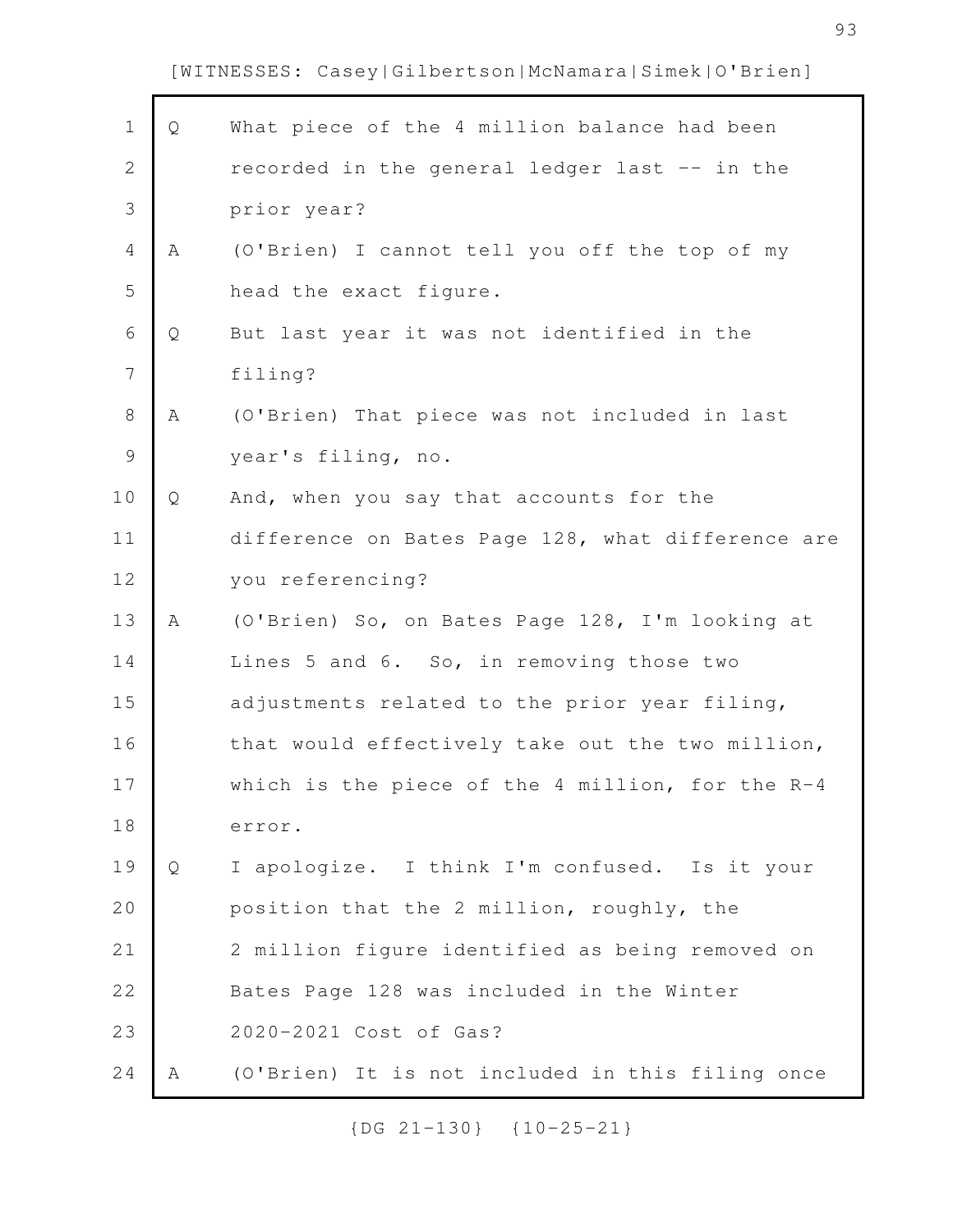| $\mathbf 1$      |   | those figures are removed.                        |
|------------------|---|---------------------------------------------------|
| $\sqrt{2}$       | Q | No, I understand. But had it been included in     |
| $\mathsf 3$      |   | the prior year's filing?                          |
| $\overline{4}$   | Α | (O'Brien) Not in the prior year's filing, no.     |
| 5                | Q | So, was it on the general ledger in the prior     |
| 6                |   | year, but simply not identified?                  |
| $\boldsymbol{7}$ | Α | (O'Brien) A piece of it was in the general        |
| $\,8\,$          |   | ledger, yes.                                      |
| $\mathcal{G}$    | Q | And which piece, what piece of it was in the      |
| 10               |   | general ledger?                                   |
| 11               | Α | (O'Brien) And that's what, I'm sorry, I don't     |
| 12               |   | have off the top of my head what the exact amount |
| 13               |   | was. And you'll see that's why we land at the     |
| 14               |   | general ledger difference of the -- between the   |
| 15               |   | GL and the filing, is that this is the            |
| 16               |   | reconciliation that we are doing between the two. |
| 17               | Q | So, if -- whatever the number was that indicated  |
| 18               |   | a difference in the addendum between the general  |
| 19               |   | ledger and the filing, is it your position that,  |
| 20               |   | of the 2 million or the 4 million -- 4 million or |
| 21               |   | 2 million, I appreciation your clarification, all |
| 22               |   | but that difference had been included in the      |
| 23               |   | prior year?                                       |
| 24               | Α | (O'Brien) In the prior year filing, yes.<br>I'm   |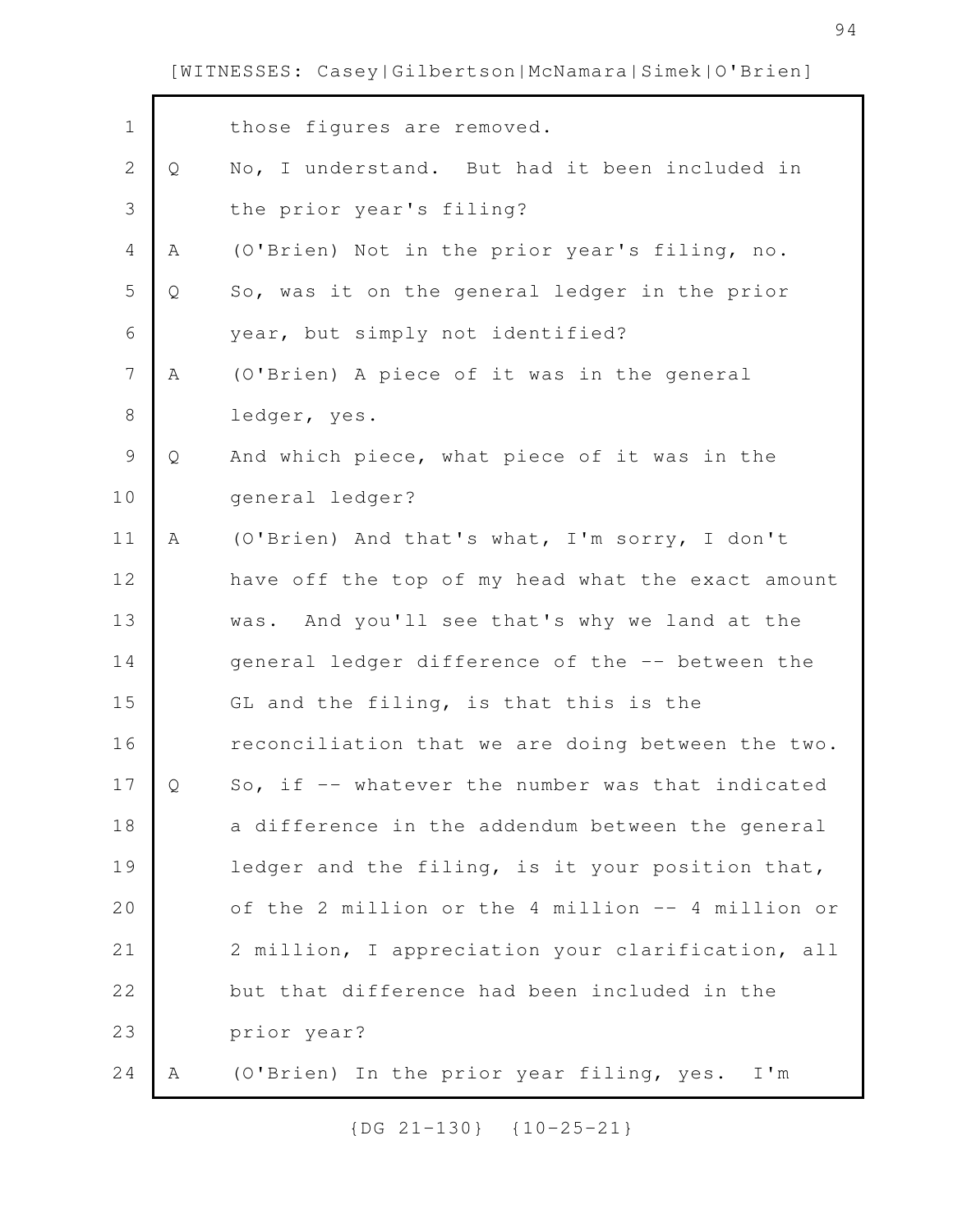| $\mathbf 1$   |   | sorry, I know that we're talking filing versus    |
|---------------|---|---------------------------------------------------|
| $\mathbf{2}$  |   | GL, and that that could be confusing, especially  |
| 3             |   | in this instance.                                 |
| 4             | Q | I think one of the consequences of an expedited   |
| 5             |   | docket and a complicated issue is that there's    |
| 6             |   | not sufficient time for tech sessions or          |
| 7             |   | discovery or a clarification on issues that are   |
| 8             |   | of significant importance.                        |
| $\mathcal{G}$ |   | Do you agree that there was no                    |
| 10            |   | reconciliation -- excuse me. To the best of your  |
| 11            |   | knowledge, the 2 million at issue here has not    |
| 12            |   | been approved for payment to Liberty, is that     |
| 13            |   | correct?                                          |
| 14            | Α | (O'Brien) That is -- that is my understanding. I  |
| 15            |   | would leave it to our legal and regulatory team   |
| 16            |   | to confirm.                                       |
| 17            | A | (Simek) That is correct.                          |
| 18            | Q | I would like to ask about the application of a    |
| 19            |   | decoupling formula to computing the               |
| 20            |   | over-/under-recovery in this docket.              |
| 21            |   | Ms. O'Brien, do you know what formula was applied |
| 22            |   | to calculate the under- or over-recovery?         |
| 23            | Α | (O'Brien) In the current year? In the current     |
| 24            |   | filing?                                           |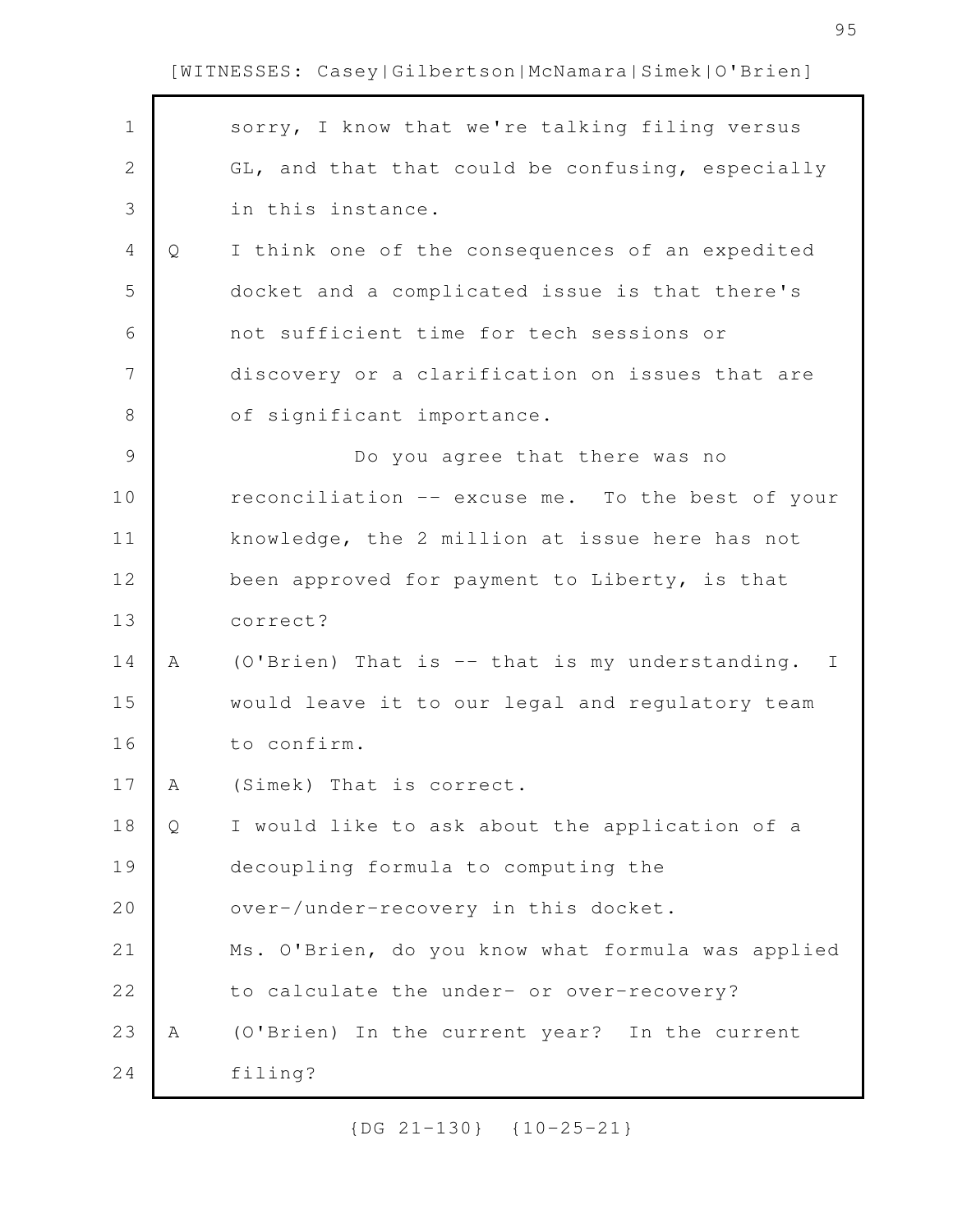$\mathsf{r}$ 

| $\mathbf 1$    | Q | Yes.                                             |
|----------------|---|--------------------------------------------------|
| $\mathbf{2}$   | Α | (O'Brien) Yes.                                   |
| 3              | Q | And what formula was that?                       |
| 4              | Α | (O'Brien) The formula that was approved through  |
| 5              |   | the rate case this summer.                       |
| $\sqrt{6}$     | Q | I'm just going to refer to that as the "new      |
| $\overline{7}$ |   | formula" for shorthand, okay?                    |
| $8\,$          | Α | (Witness O'Brien nodding in the affirmative).    |
| $\mathcal{G}$  | Q | Do you know when the new formula was first       |
| 10             |   | applied?                                         |
| 11             | Α | (O'Brien) In the current filing, it was applied  |
| 12             |   | for the full year, for September 1st, 2020       |
| 13             |   | through August 31st, 2021.                       |
| 14             | Q | Okay. If the new formula were applied for that   |
| 15             |   | period of time, does the 1.5 million decoupling  |
| 16             |   | excess collection seem large to you?             |
| 17             | Α | (O'Brien) It does not. This is following what    |
| 18             |   | the formula requires.                            |
| 19             | Q | Well, that's something -- Bates Page 128 shows   |
| 20             |   | that Liberty seeks to recover \$1.5 million, is  |
| 21             |   | that correct?                                    |
| 22             | Α | (O'Brien) So, you would take the -- yes. So,     |
| 23             |   | yes, it is 1.5, when you net the residential and |
| 24             |   | commercial, yes.                                 |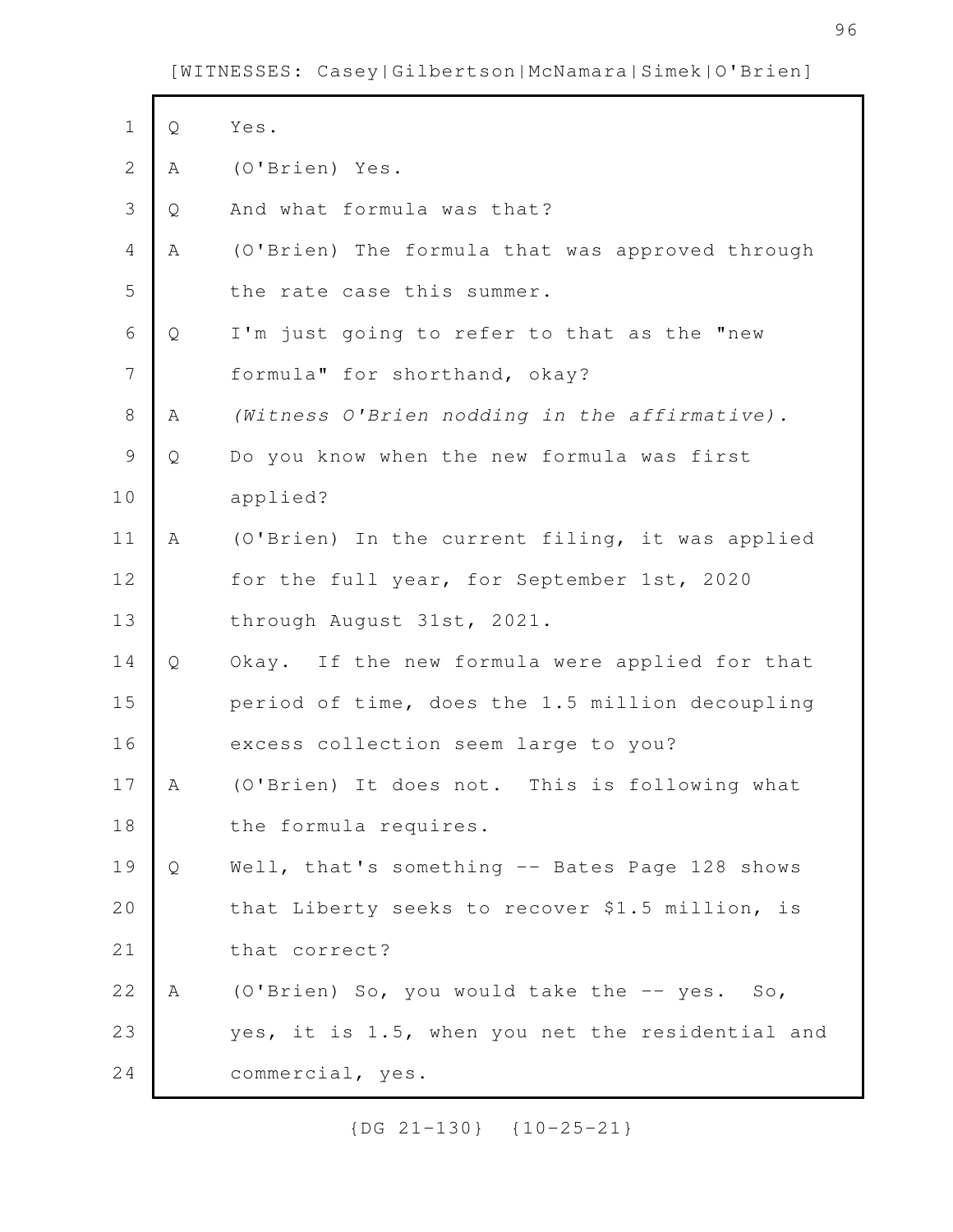Q For Winter of 2020-2021? A (O'Brien) Yes. Q In Line 2? A (O'Brien) So, I believe you need to take the net balance of Line 3, and then also the -- yes, for residential, the net of the two. Q Okay. And on just a very high level, I'm trying to understand why Liberty describes a reimbursement of \$2 million as "excessive", and yet here, in this period, a request for additional money related to decoupling of 1.5 million just for residential on Line 2 is seen as appropriate? MR. SHEEHAN: Objection. The phrase "excessive" has never been applied as either the right number or the wrong number. We think the 2 million was the correct number, and that's why we were seeking it. And it's taken out of this case. And what we have in this case is a calculation of the RDAF, which results in the numbers on this page. CHAIRWOMAN MARTIN: Ms. Schwarzer, can you clarify where you came up with that word? MS. SCHWARZER: I believe it's in the 1 2 3 4 5 6 7 8 9 10 11 12 13 14 15 16 17 18 19 20 21 22 23 24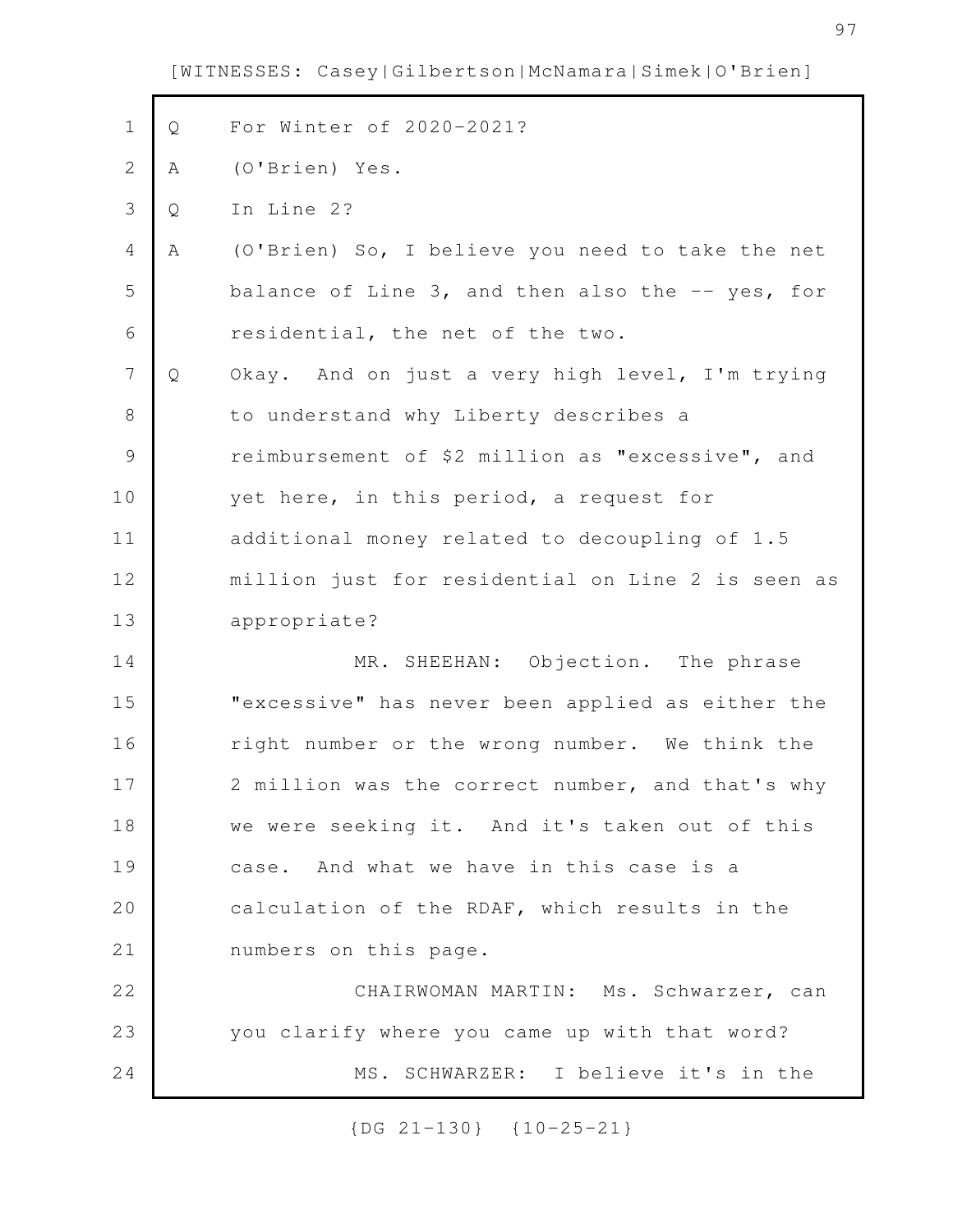$\mathbf{r}$ 

| $\mathbf 1$   | Company's responses to tech session data            |
|---------------|-----------------------------------------------------|
| $\mathbf{2}$  | requests. But I can't pinpoint it at this time.     |
| 3             | CHAIRWOMAN MARTIN: Can you rephrase                 |
| 4             | your question, since you can't point to the         |
| 5             | source?                                             |
| 6             | MS. SCHWARZER: Sure.                                |
| 7             | CHAIRWOMAN MARTIN: All right. Thank                 |
| 8             | you.                                                |
| $\mathcal{G}$ | MS. SCHWARZER: May I have a moment?                 |
| 10            | [Short pause.]                                      |
| 11            | MS. SCHWARZER: Madam Chairwoman, I'm                |
| 12            | looking at Exhibit 14, and the Company's response   |
| 13            | to (b), which is describing the 2 million each      |
| 14            | year as -- I'll just read the sentence: "When       |
| 15            | the Company submitted its first cost of gas         |
| 16            | filing following the implementation of the          |
| 17            | Revenue Decoupling Mechanism, it recognized that    |
| 18            | a relatively big refund was calculated using the    |
| 19            | approved tariff language."                          |
| 20            | BY MS. SCHWARZER:                                   |
| 21            | So, taking that reference to a "relatively big<br>Q |
| 22            | refund", I will rephrase my question with regard    |
| 23            | to Bates 128, and ask whether there is a concern    |
| 24            | that 1.5 million purportedly due to the Company,    |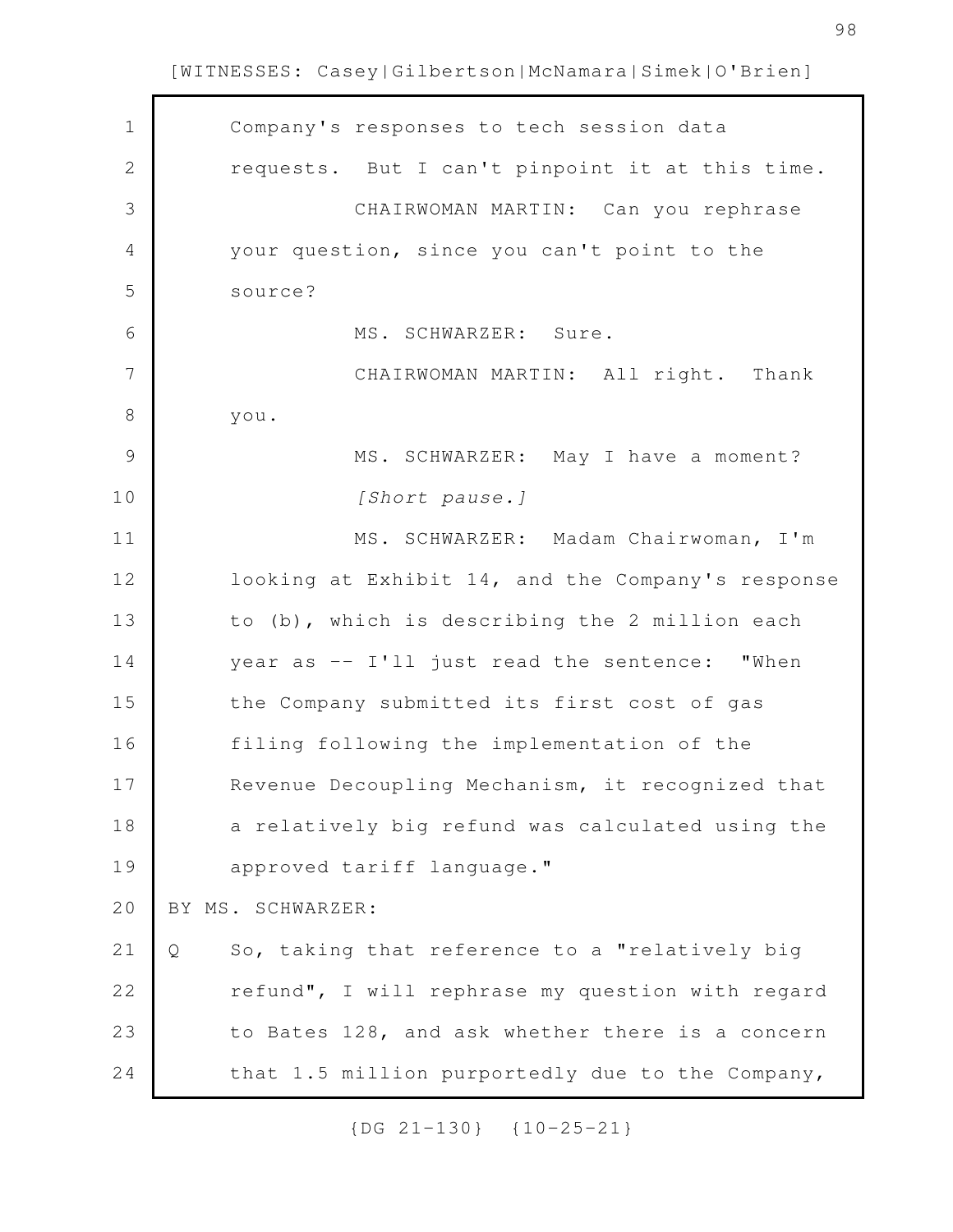| $\mathbf 1$    |   | as a result of the decoupling adjustment, is      |
|----------------|---|---------------------------------------------------|
| $\mathbf{2}$   |   | "relatively big"?                                 |
| 3              | Α | (Simek) I can answer that question. So, taking    |
| 4              |   | this into context, the first decoupling year we   |
| 5              |   | gave back to customers approximately \$7 million, |
| 6              |   | which 2 million is what's at issue here that we   |
| $\overline{7}$ |   | keep talking about. In the second year of         |
| 8              |   | decoupling, I believe it was about \$5 million    |
| 9              |   | that we gave back to customers, that included the |
| 10             |   | additional 2 million that we're talking about in  |
| 11             |   | this issue.                                       |
| 12             |   | So, "relatively big", if you remove the           |
| 13             |   | 2 million from the first year, we still gave back |
| 14             |   | 5 million. And, if we remove the 2 million from   |
| 15             |   | the second year, we still gave back 3 million.    |
| 16             |   | So, now we're looking at, with the new formula,   |
| 17             |   | we're collecting 1.5 million, and that's still    |
| 18             |   | lower than what was given back the last two       |
| 19             |   | years.                                            |
| 20             | Q | I will ask this as a general question with regard |
| 21             |   | to Exhibit 16, Bates Page 002 of that exhibit.    |
| 22             |   | In the middle of the page, the red ink is an      |
| 23             |   | answer from Liberty counsel. It says "Remember    |
| 24             |   | that the new formula is not being applied in this |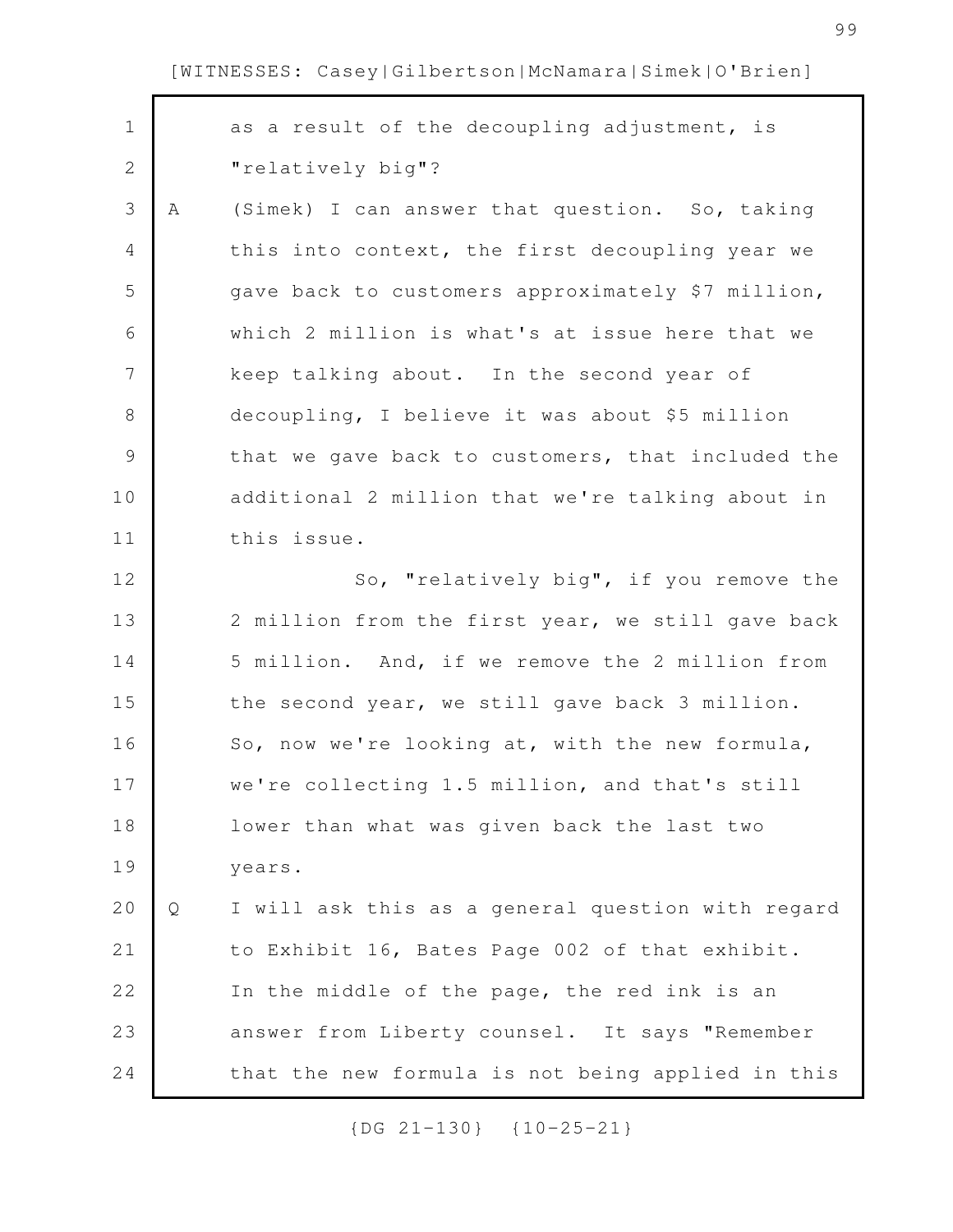| $\mathbf 1$ |   | docket, because it only goes into effect November |
|-------------|---|---------------------------------------------------|
| 2           |   | 1, 2021, and will be applied in next year's       |
| 3           |   | reconciliation." Does the panel disagree with     |
| 4           |   | that statement?                                   |
| 5           |   | MR. SHEEHAN: And, if I may, that's my             |
| 6           |   | words. And I have been corrected since then.      |
| 7           |   | That is an incorrect statement.                   |
| $8\,$       |   | MS. SCHWARZER: Okay.                              |
| 9           |   | BY MS. SCHWARZER:                                 |
| 10          | Q | Let me ask, in the interest of clarity, if it's   |
| 11          |   | possible that, in Liberty's most recent rate      |
| 12          |   | case, Docket 20-105, the temporary rate order     |
| 13          |   | included a settlement agreement that the RDAF     |
| 14          |   | formula described in the final settlement be      |
| 15          |   | applied as of October 2020 forward?               |
| 16          | Α | (Simek) I don't know. I'd have to see what        |
| 17          |   | you're referencing.                               |
| 18          | Q | Ms. O'Brien, do you know?                         |
| 19          | A | (O'Brien) I don't.                                |
| 20          |   | MS. SCHWARZER: Madam Chairwoman, may I            |
| 21          |   | have a moment to confer with my co-counsel?       |
| 22          |   | CHAIRWOMAN MARTIN: You may. Do you                |
| 23          |   | need just a moment or should we take a break?     |
| 24          |   | MS. SCHWARZER: If we could take a five            |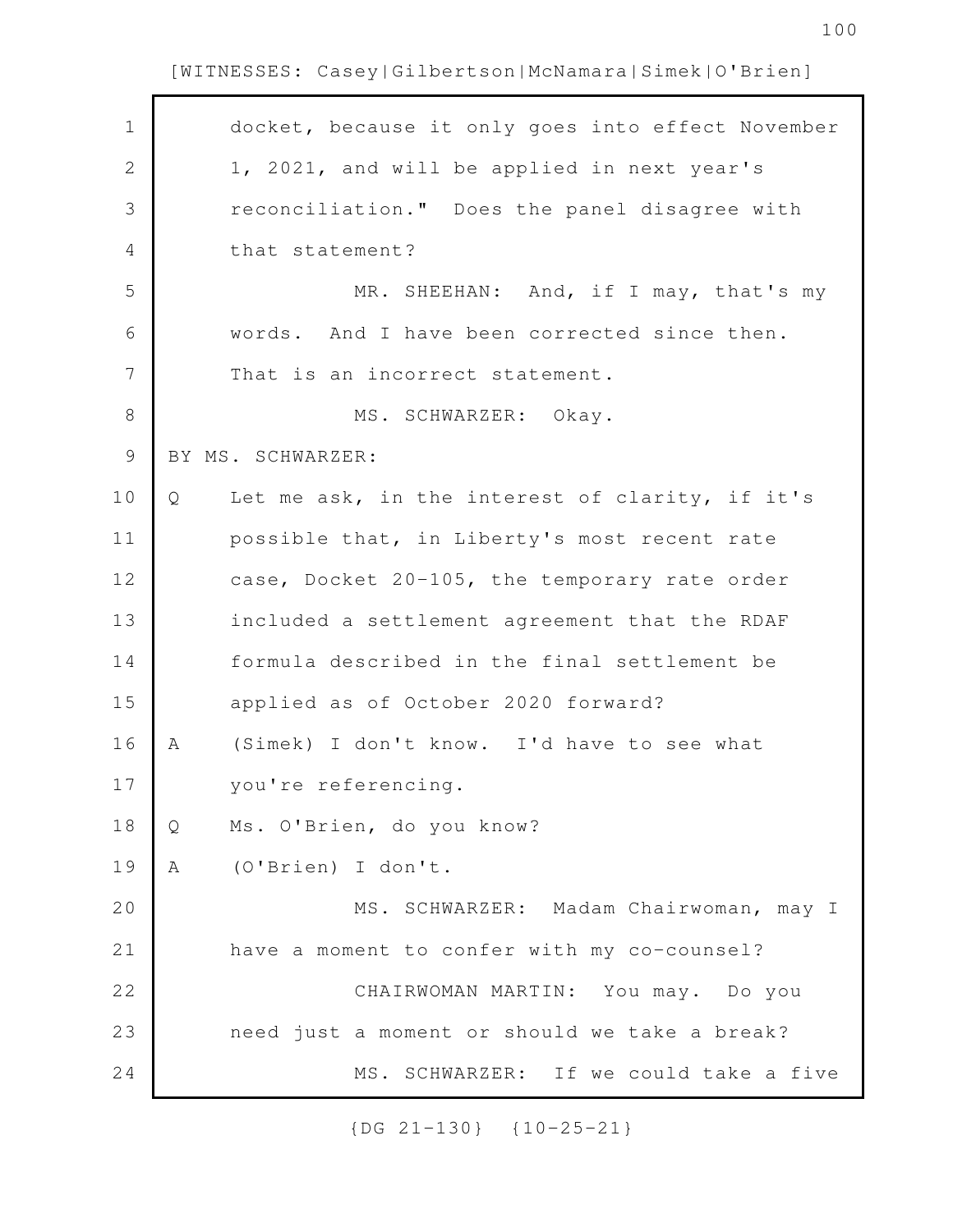r

| $\mathbf 1$   | or ten -- what time is it? Five minutes?               |
|---------------|--------------------------------------------------------|
| $\mathbf{2}$  | CHAIRWOMAN MARTIN: Five minutes.                       |
| 3             | We'll be back at 11:36.                                |
| 4             | MS. SCHWARZER: Thank you very much.                    |
| 5             | CHAIRWOMAN MARTIN: Yes. Bye-bye.                       |
| 6             | (Recess taken at 11:30 a.m. and the                    |
| 7             | hearing resumed at 11:40 a.m.)                         |
| 8             | CHAIRWOMAN MARTIN: All right. Let's                    |
| $\mathcal{G}$ | go back on the record please.                          |
| 10            | MS. SCHWARZER: Thank you, Madam                        |
| 11            | Chairwoman. Some general questions for the             |
| 12            | panel.                                                 |
|               |                                                        |
| 13            | BY MS. SCHWARZER:                                      |
| 14            | With regard to the FPO rate, has the Company ever<br>Q |
| 15            | assessed -- reassessed the FPO rate to be offered      |
| 16            | between the August calculation and the October 1       |
| 17            | mail date?                                             |
| 18            | (Simek) Has it ever assessed, as far as what the<br>Α  |
| 19            | rate would change to, if we had waited the few         |
| 20            | weeks to recalculate?                                  |
| 21            | I'm just wondering if there's a process in place<br>Q  |
| 22            | to hold up the FPO rate calculated based on an         |
| 23            | August NYMEX before it's issued?                       |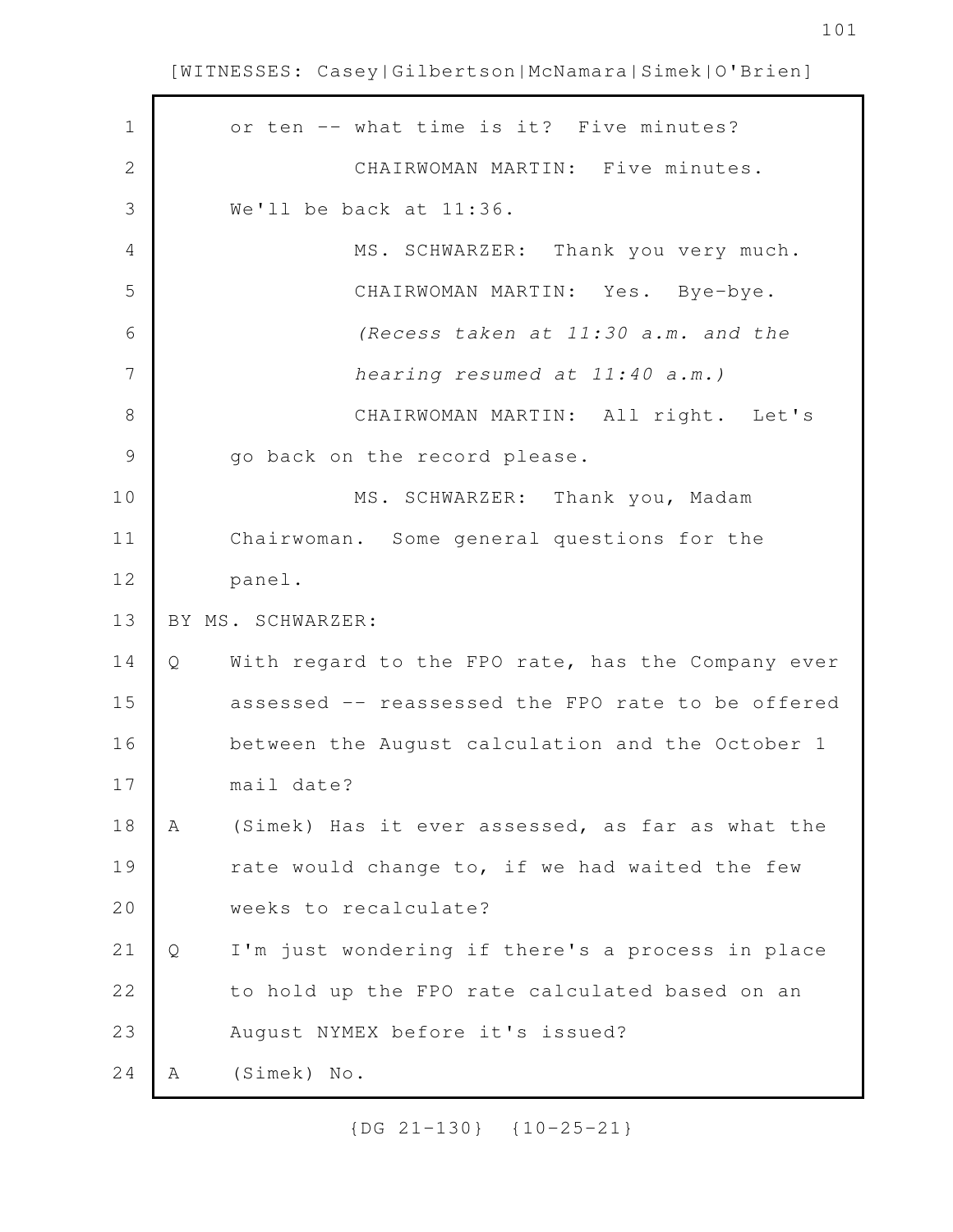r

| $\mathbf 1$    | Q | And I wanted to ask about the "swing of 50 cents" |
|----------------|---|---------------------------------------------------|
| 2              |   | that was identified by Ms. Gilbertson. I believe  |
| 3              |   | I understood correctly, but I think you're saying |
| 4              |   | the NYMEX rates are fairly volatile right now,    |
| 5              |   | and a "swing of 50 cents", meaning it could go up |
| 6              |   | or down by 50 cents on any given day?             |
| $\overline{7}$ | Α | (Gilbertson) Yes. That's correct.                 |
| $8\,$          | Q | And, if it were to, say, go down 50 cents         |
| $\mathsf 9$    |   | tomorrow, what would the impact on the requested  |
| 10             |   | rate be?                                          |
| 11             | Α | (Gilbertson) Well, I'm talking the forward        |
| 12             |   | market, which would be November. So, the way      |
| 13             |   | this is -- the way it's calculated is based on    |
| 14             |   | six months. So, it would depend on what all the   |
| 15             |   | other months did as well.                         |
| 16             | Q | But, if, for example, instead of the change that  |
| 17             |   | you're requesting based on an increase in the     |
| 18             |   | NYMEX, if it had gone down 50 cents, I'm just     |
| 19             |   | wondering, hypothetically, how would that have    |
| 20             |   | impacted the rate requested?                      |
| 21             | Α | (Gilbertson) I don't know off the top of my head  |
| 22             |   | how that would affect it. But I know that,        |
| 23             |   | during the trigger filings, we would lower the    |
| 24             |   | rate.                                             |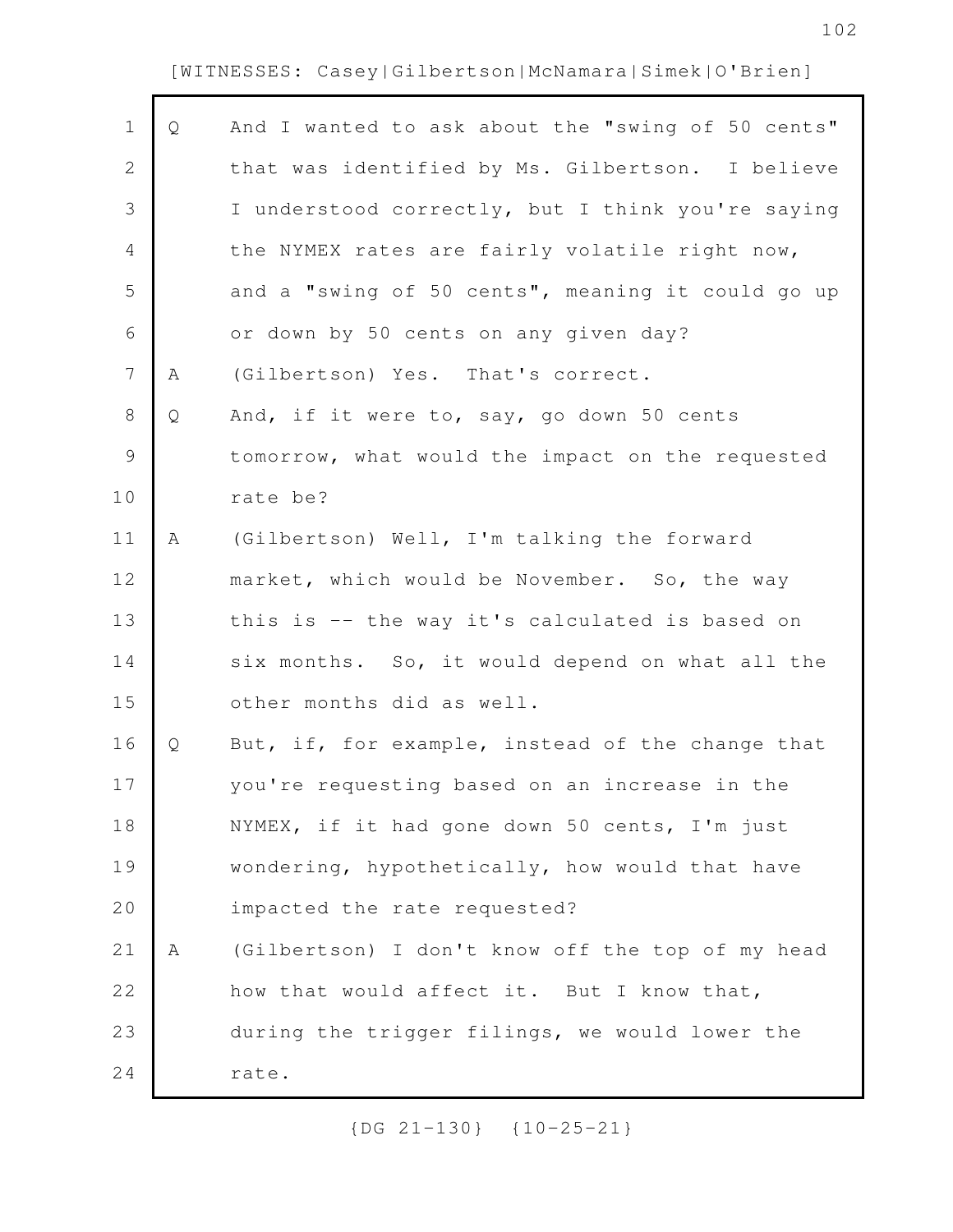г

| $\mathbf 1$    | Q | Is the NYMEX rate reflected on Bates Page I think |
|----------------|---|---------------------------------------------------|
| $\mathbf{2}$   |   | it's 103?                                         |
| 3              | Α | (Simek) I think I know where this question is     |
| 4              |   | going, and I may be able to help.                 |
| 5              | Q | Great.                                            |
| 6              | Α | (Simek) We typically do a updated filing, for     |
| $\overline{7}$ |   | these cost of gas filings, based on the market    |
| $8\,$          |   | changes from when we filed closer to the          |
| $\mathsf 9$    |   | November 1 date. And, if the rates go up or       |
| 10             |   | down, we, of course, update the proposed rate     |
| 11             |   | accordingly. So, there have been times that       |
| 12             |   | we've done the calculations and it was rather     |
| 13             |   | small, and in the discussions with -- previously  |
| 14             |   | with Staff and OCA, if they ask us not to make    |
| 15             |   | any changes, and we'll just do it in the first    |
| 16             |   | month of the monthly adjustment trigger filing.   |
| 17             |   | But we will -- we typically do do these updated   |
| 18             |   | filings for each cost of gas.                     |
| 19             | Q | I understand. Is the NYMEX rate in terms of       |
| 20             |   | dekatherms or some other unit?                    |
| 21             | Α | (Gilbertson) Dekatherms.                          |
| 22             | Q | Dekatherms. Thank you. Would the panel agree      |
| 23             |   | that, with regard to the reconciliation audit and |
| 24             |   | the environmental audit, Energy's Audit Division  |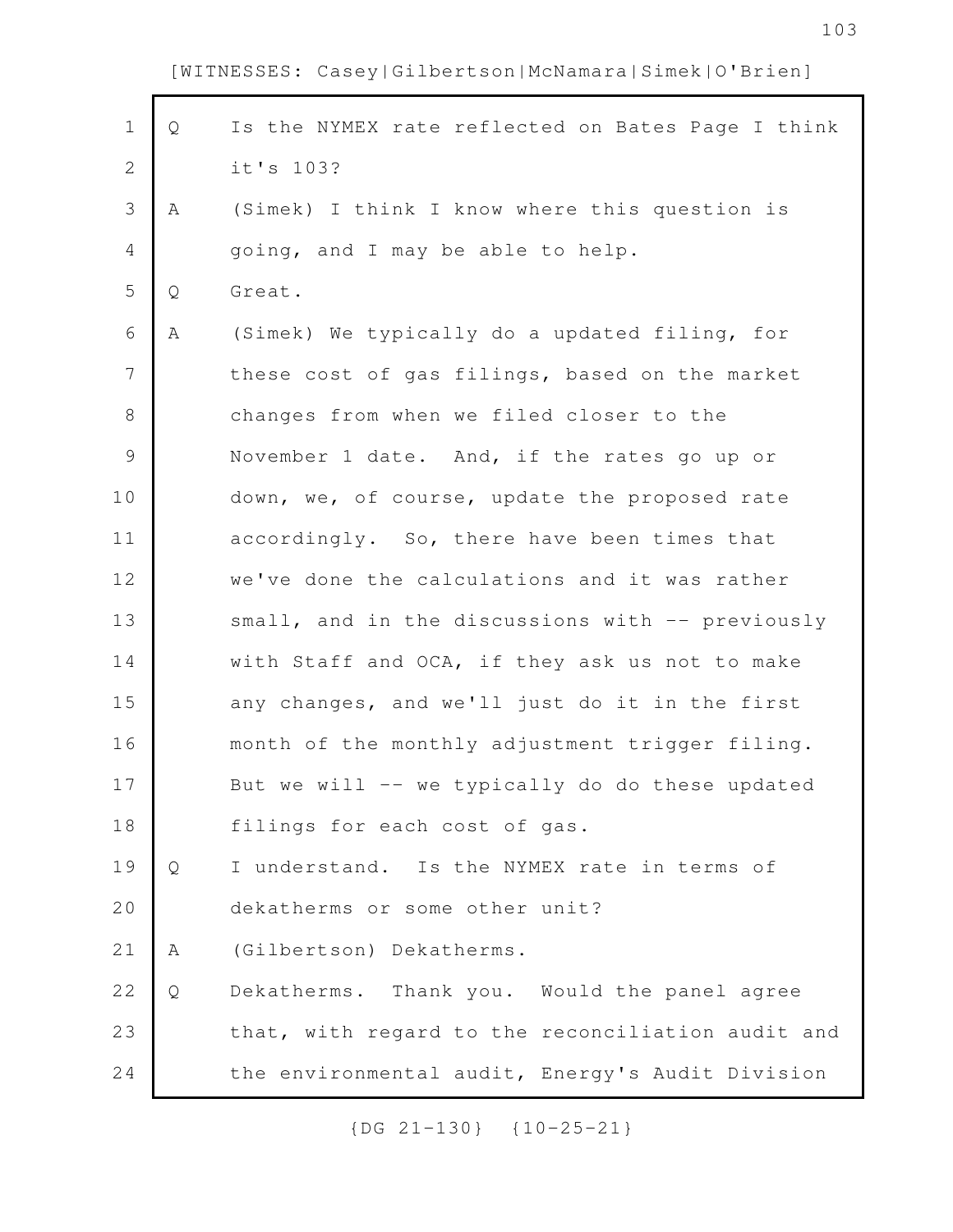| $\mathbf 1$   |   | has not been able to review the updated filing?   |
|---------------|---|---------------------------------------------------|
| $\mathbf{2}$  | Α | (Simek) I'm sorry, that they "have not been able  |
| 3             |   | to review the updated filing"?                    |
| 4             | Q | Let me just -- I'll strike the question.<br>The   |
| 5             |   | audits, as issued by Energy's Audit Division, do  |
| 6             |   | not consider the updated filings, is that         |
| 7             |   | correct?                                          |
| $8\,$         | Α | (Simek) Correct.                                  |
| $\mathcal{G}$ | Q | I have a question about the environmental audit.  |
| 10            |   | Did the Company receive an audit report from      |
| 11            |   | Energy Staff on the environmental remediation     |
| 12            |   | reconciliation for the last year?                 |
| 13            | Α | (Casey) Yes.                                      |
| 14            | Α | (Simek) Yes.                                      |
| 15            | Q | And is that Ms. Casey? I'm lost. There you are.   |
| 16            | Α | (Casey) This is Ms. Casey.                        |
| 17            | Q | Can you summarize what the results of that audit  |
| 18            |   | were please?                                      |
| 19            | Α | (Casey) The results of the audit was that we were |
| 20            |   | to put money back in for the website hosting.     |
| 21            |   | And it was never completed last year. So, I       |
| 22            |   | believe that's going to be done currently.        |
| 23            | Q | Was that the only audit result?                   |
| 24            | Α | (Casey) That was the only audit result.           |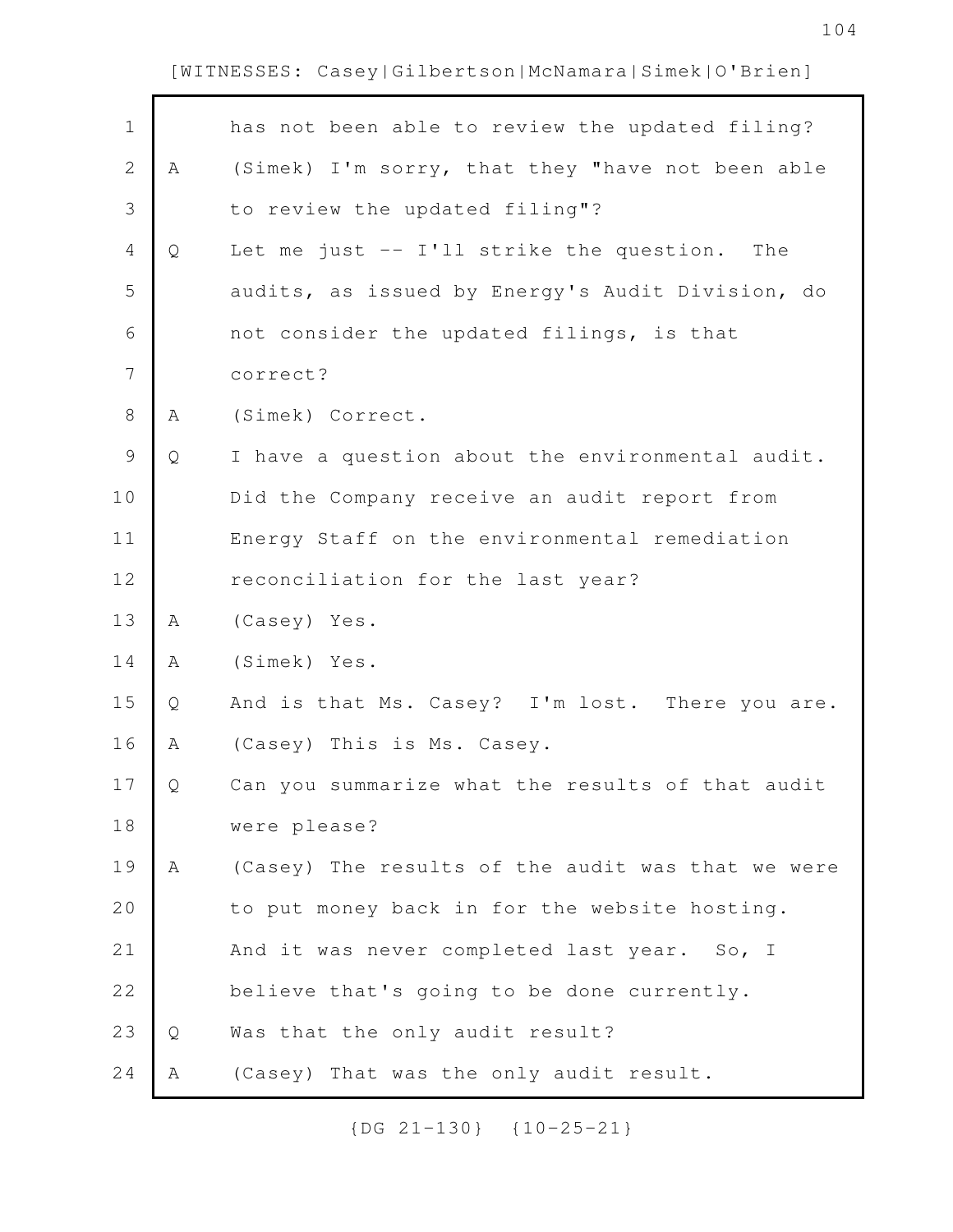| $\mathbf 1$    | Q | And what percentage of bad debt was used this    |
|----------------|---|--------------------------------------------------|
| $\overline{2}$ |   | year, the panel?                                 |
| 3              | Α | (Simek) Yes. Well, I'll let -- Ms. McNamara can  |
| 4              |   | answer that in a minute. She just probably needs |
| 5              |   | to find it.                                      |
| 6              |   | But I can confirm that that \$1,000 web          |
| 7              |   | hosting issue from the environmental audit was   |
| $\,8\,$        |   | removed from this updated filing.                |
| $\mathcal{G}$  | Q | While we're waiting for the "bad debt" question, |
| 10             |   | with regard to hedging, were the volumes Liberty |
| 11             |   | purchased this year for hedging higher or lower  |
| 12             |   | than the volumes purchased in the prior year?    |
| 13             | Α | (Gilbertson) The volumes are the same.           |
| 14             | Q | And, in light of the volatile market, was there  |
| 15             |   | consideration given to possibly increasing those |
| 16             |   | quantities?                                      |
| 17             | Α | (Gilbertson) No.                                 |
| 18             | Q | Why? Why or why not?                             |
| 19             | Α | (Gilbertson) Well, you don't want to hedge too   |
| 20             |   | much of your portfolio, if the market dips low.  |
| 21             |   | We stick to the methodology that, you know, has  |
| 22             |   | worked in the past. And, again, the storages are |
| 23             |   | also a hedge. So, most of the portfolio or more  |
| 24             |   | than half of the portfolio is hedged.            |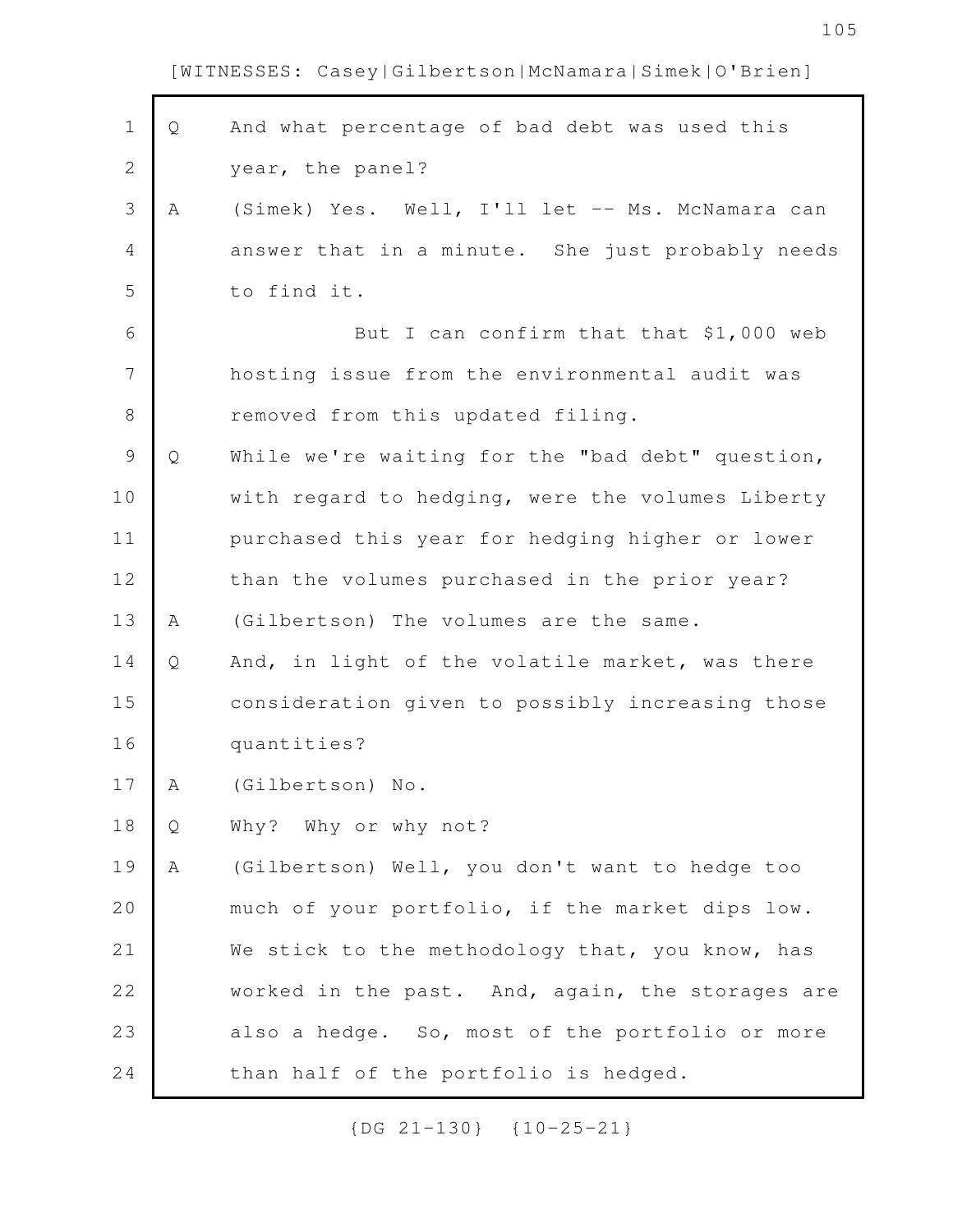| $\mathbf 1$   | Q | Ms. Gilbertson, you identified some of the        |
|---------------|---|---------------------------------------------------|
| $\mathbf{2}$  |   | factors that led to a volatile market. Did the    |
| 3             |   | COVID pandemic have any role in creating          |
| 4             |   | volatility in these prices?                       |
| 5             | Α | (Gilbertson) Not to my knowledge.                 |
| 6             | Q | Is there an answer on the bad debt?               |
| 7             |   | [No verbal response.]                             |
| $8\,$         |   | BY MS. SCHWARZER:                                 |
| $\mathcal{G}$ | Q | Let me ask -- well, I guess that's related to the |
| 10            |   | -- never mind. It's been excluded.                |
| 11            |   | CHAIRWOMAN MARTIN: Ms. McNamara,                  |
| 12            |   | you're on mute.                                   |
|               |   |                                                   |
| 13            |   | BY THE WITNESS:                                   |
| 14            | Α | (McNamara) I'm just wondering if Mr. Simek        |
| 15            |   | recalls what schedule has the bad debt in it?     |
| 16            | Α | (Simek) I do not recall off the top of my head.   |
| 17            |   | I am trying to look it up as we speak.            |
| 18            | Α | (McNamara) Okay. I'm doing the same.              |
| 19            | Α | (Simek) So, the bad debt from this filing, which  |
| 20            |   | was calculated within the reconciliation, is 0.7  |
| 21            |   | percent.                                          |
| 22            |   | BY MS. SCHWARZER:                                 |
| 23            | Q | And how did that compare to last year's bad debt? |
| 24            | Α | (Simek) Give me a minute. This may take me a      |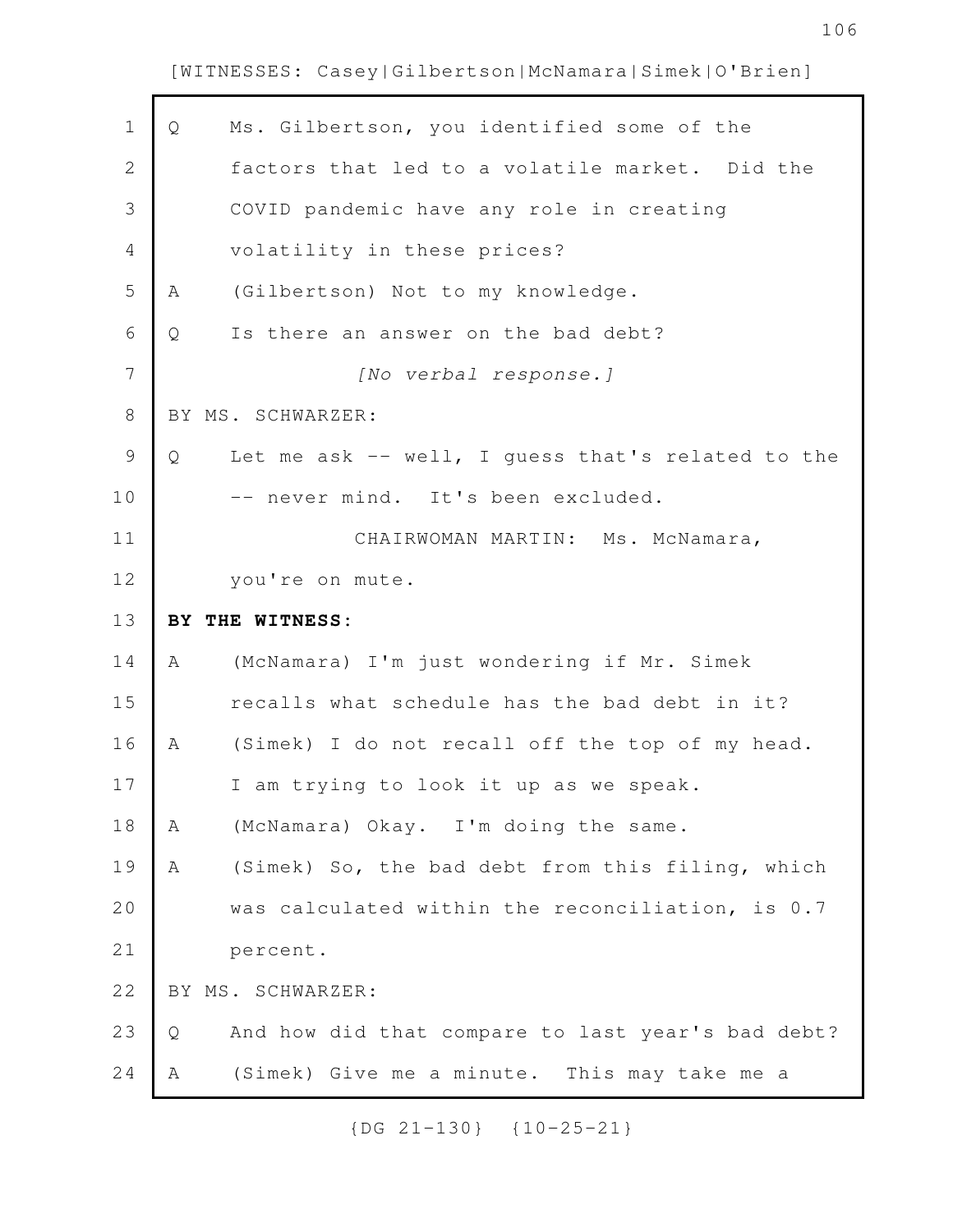moment, sorry. Last year's model is opening up right now. So, the bad debt percentage had done down. Last year, it was 1.11 percent, and this year it was 0.7 percent. MS. SCHWARZER: Thank you. I do not have further questions for this panel. CHAIRWOMAN MARTIN: Okay. Thank you, Ms. Schwarzer. Commissioner Goldner. BY COMMISSIONER GOLDNER: Q First, a question for the panel. Does Liberty take any actions to reduce cost in times of rising prices? And I'm talking about, you know, cutting travel, slowing down capital, freezing headcount, these kinds of activities. Is there anything done to lower the cost to ratepayers in times of rising commodity prices? A (Simek) Yes. I'm sure the Company does. I'm just not in the position to really answer that question. I'm not involved in those decisions. COMMISSIONER GOLDNER: Would counsel have any advice, in terms of how to get an answer to that question? 1 2 3 4 5 6 7 8 9 10 11 12 13 14 15 16 17 18 19 20 21 22 23 24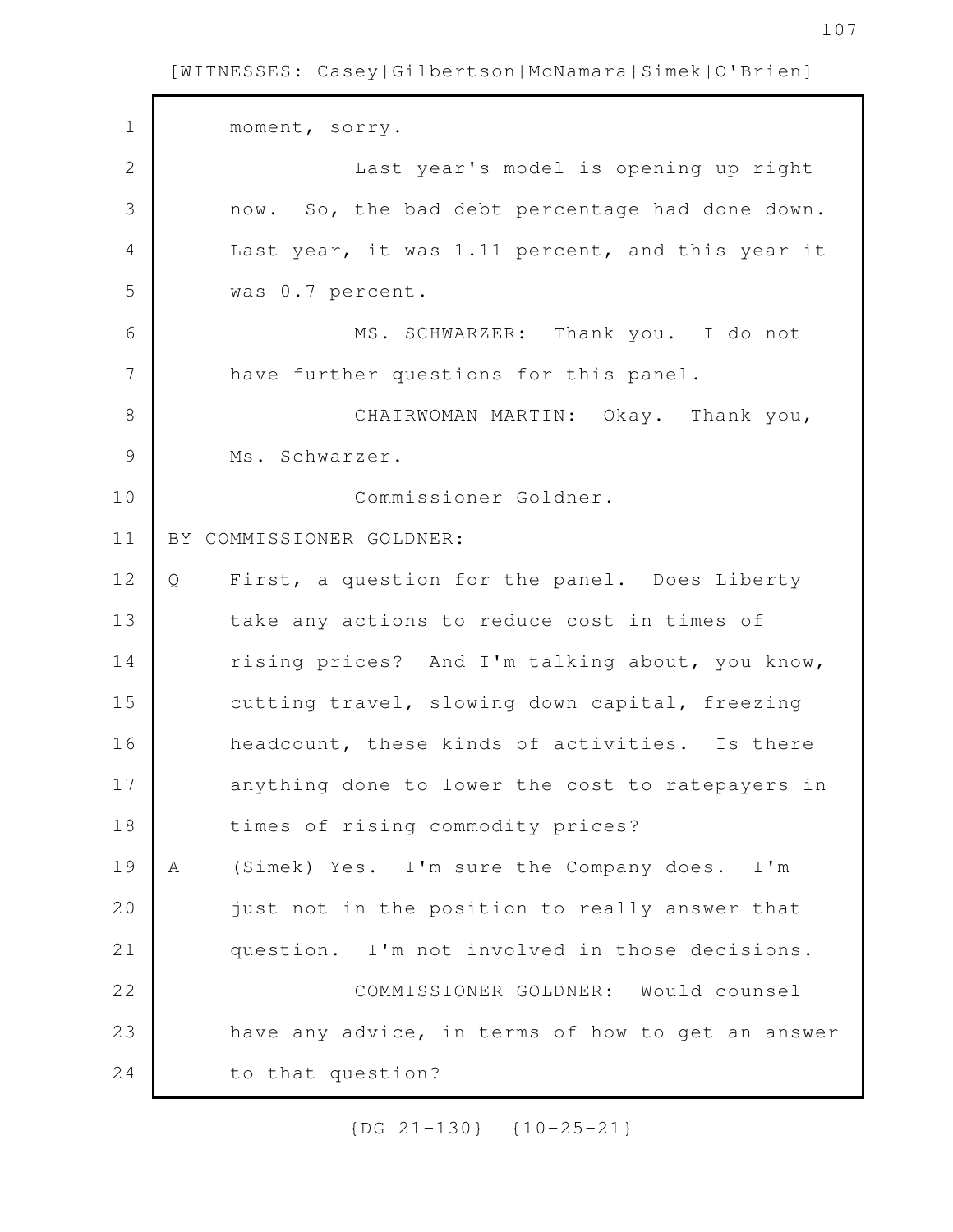| $\mathbf 1$    | MR. SHEEHAN: Similarly, I'm not --                    |
|----------------|-------------------------------------------------------|
| $\mathbf{2}$   | wouldn't be part of those conversations. But I        |
| 3              | suppose a record request, we could certainly          |
| 4              | confer, and give you a statement of what kinds of     |
| 5              | things we do do, because, of course, customer         |
| 6              | bills are foremost in every decision we make.         |
| $\overline{7}$ | COMMISSIONER GOLDNER: Okay. Thank                     |
| $8\,$          | you. I would like to make that a record request.      |
| $\mathcal{G}$  | Should I repeat the question or do you have it?       |
| 10             | MR. SHEEHAN: "What efforts does the                   |
| 11             | Company undertake to try to reduce customer           |
| 12             | impacts in times of rising commodity prices?"         |
| 13             | COMMISSIONER GOLDNER: Thank you.                      |
| 14             | MR. SHEEHAN: Is that right?                           |
| 15             | COMMISSIONER GOLDNER: Yes. Thank you.                 |
| 16             | Well done. Well done. And just as examples, you       |
| 17             | know, cutting travel, slowing down capital,           |
| 18             | freezing headcount, just to sort of frame the         |
| 19             | question in terms of what I mean. Thank you.          |
| 20             | BY COMMISSIONER GOLDNER:                              |
| 21             | I think, Mr. Simek, you said earlier that, as an<br>Q |
| 22             | example of one of the LDAC rates, the energy          |
| 23             | efficiency portion of the LDAC would move from        |
| 24             | 0.0831 to 0.0861, based on the Company's books.       |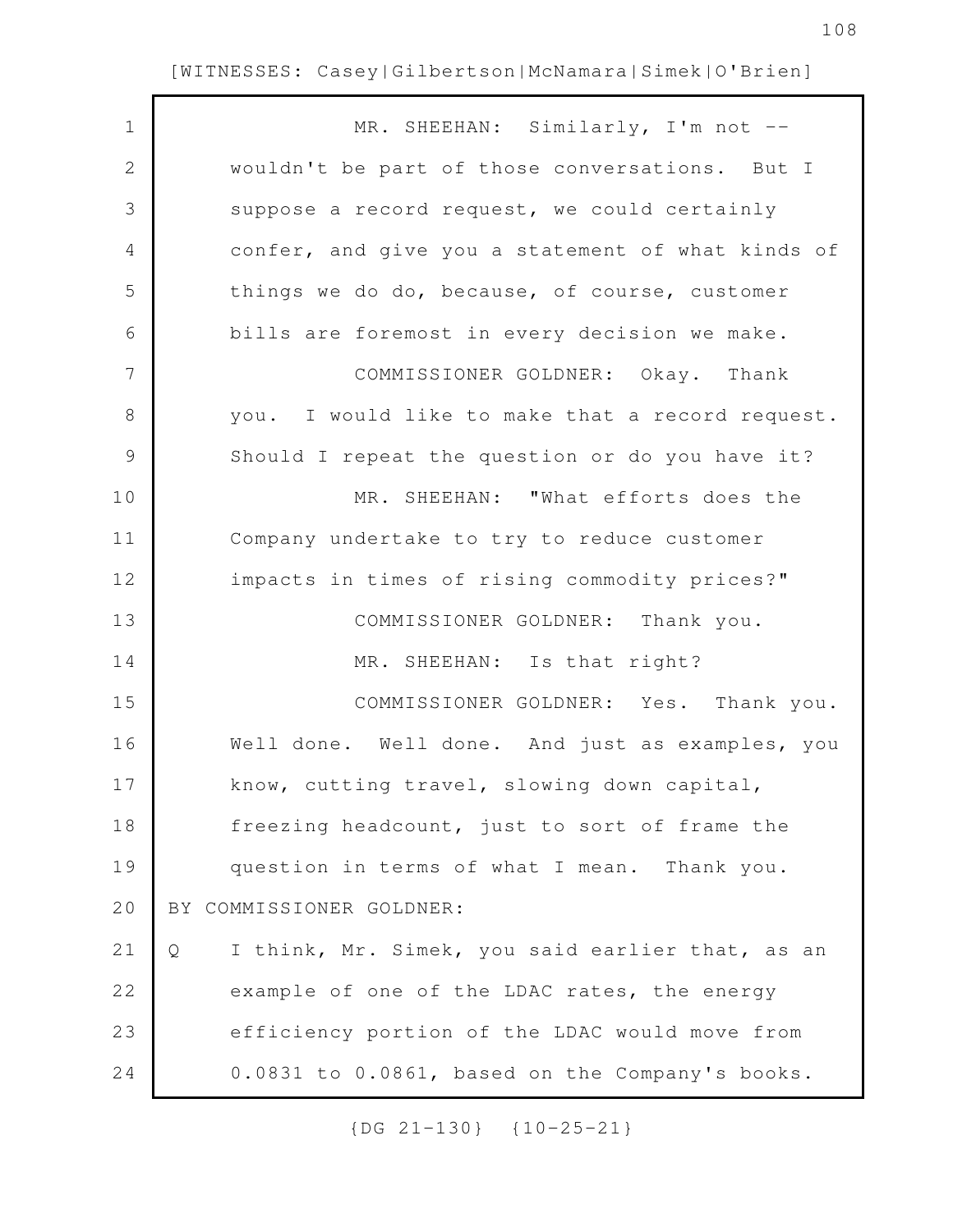| $\mathbf 1$  |   | I was surprised by that, because I thought that  |
|--------------|---|--------------------------------------------------|
| $\mathbf{2}$ |   | the rate being frozen by the Commission back, I  |
| 3            |   | think, in February would -- the Commission       |
| 4            |   | stipulated that that rate wouldn't change. So, I |
| 5            |   | was surprised to see the rate change.            |
| 6            |   | Can you maybe walk us through why                |
| 7            |   | the -- that Liberty would expect the Commission  |
| 8            |   | to change that, change that rate?                |
| $\mathsf 9$  | Α | (Simek) Well, I believe that that order back in  |
| 10           |   | February, my understanding was that that was     |
| 11           |   | meant more for distribution rates. But, again,   |
| 12           |   | this is an LDAC rate. And the budget, I believe, |
| 13           |   | did not change from year over year. But, for all |
| 14           |   | of the LDAC components and the cost of gas       |
| 15           |   | components, we typically go back and tie it to   |
| 16           |   | the books. And, if there is any period over $--$ |
| 17           |   | under/over balance that was included when we     |
| 18           |   | calculated that rate, it may have had a frozen   |
| 19           |   | budget, but the balance, that could fluctuate    |
| 20           |   | from the beginning, and gets carried over into   |
| 21           |   | the calculation.                                 |
| 22           | Q | Is there a reconciliation in the record to show  |
| 23           |   | the change in those rates and the carryforward?  |
| 24           |   | Do we have a record of that?                     |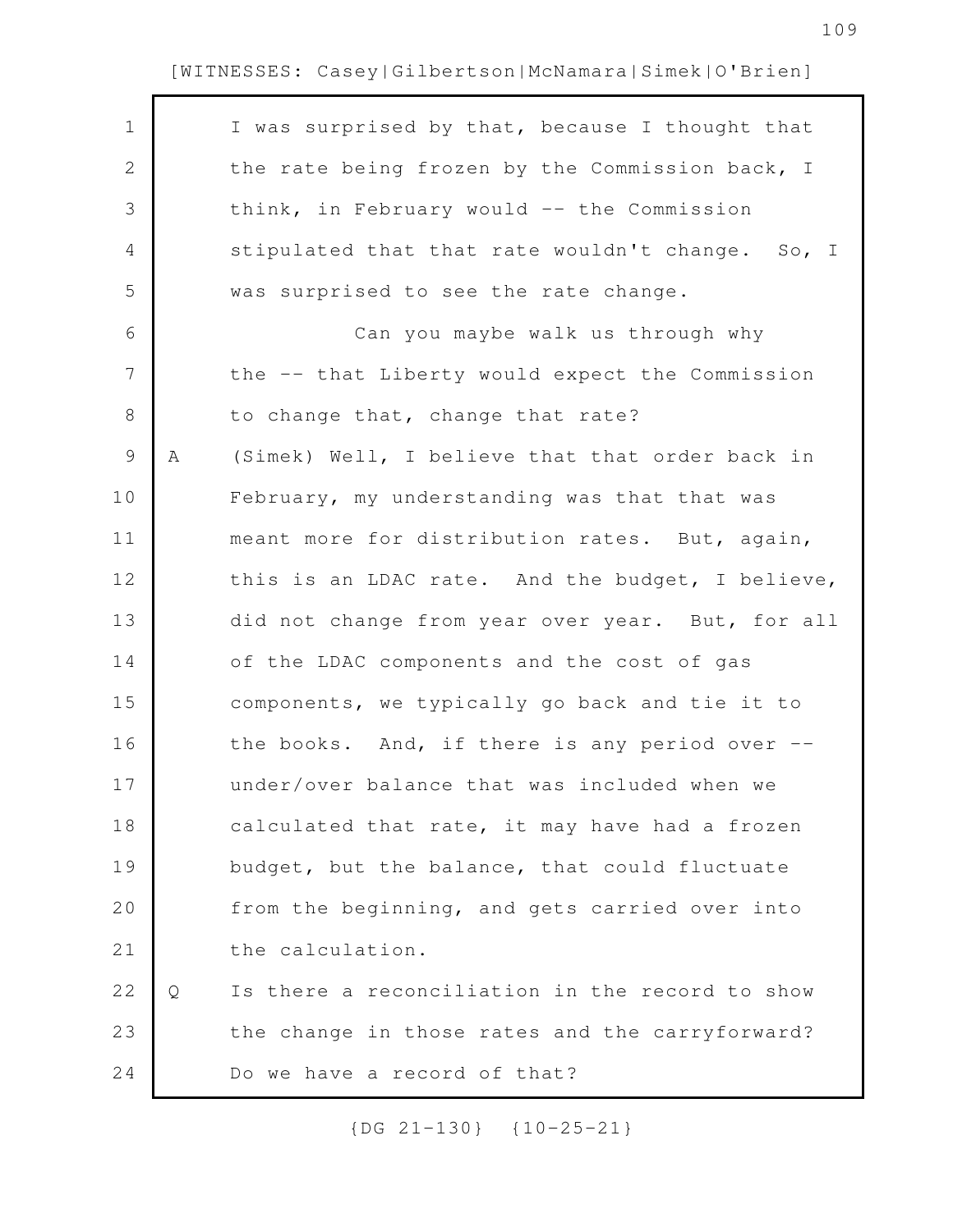r

| $\mathbf 1$    | Α | (Simek) No, I don't believe we have a record in   |
|----------------|---|---------------------------------------------------|
| $\overline{2}$ |   | this case. But we do have Audit Staff --          |
| 3              |   | Energy's Audit Staff does review these LDAC       |
| 4              |   | accounts and perform their review during the      |
| 5              |   | reconciliation process.                           |
| 6              | Q | Okay. Yes, I quess my comment would be, if        |
| $\overline{7}$ |   | Liberty expects the Commission to change the      |
| $8\,$          |   | rate, then I would expect there to be a           |
| $\mathcal{G}$  |   | reconciliation in the record to show us why we    |
| 10             |   | should change that rate. So, okay. Thank you.     |
| 11             |   | CHAIRWOMAN MARTIN: Do you want to make            |
| 12             |   | that a record request?                            |
|                |   |                                                   |
|                |   | BY THE WITNESS:                                   |
| 14             | A | (Simek) The calculation of the energy efficiency  |
| 13<br>15       |   | rate is included in this filing, under Schedule   |
| 16             |   | 19.                                               |
| 17             |   | BY COMMISSIONER GOLDNER:                          |
| 18             | Q | Yes. I guess what I'm asking, Mr. Simek, is if    |
| 19             |   | there is a place where you can point me to where  |
| 20             |   | the reconciliation is from 0.0831 to 0.0861, that |
| 21             |   | reconciliation in the filing? If you can point    |
| 22             |   | me to that, that would allow the Commission to    |
| 23             |   | consider the request. But, if there's no          |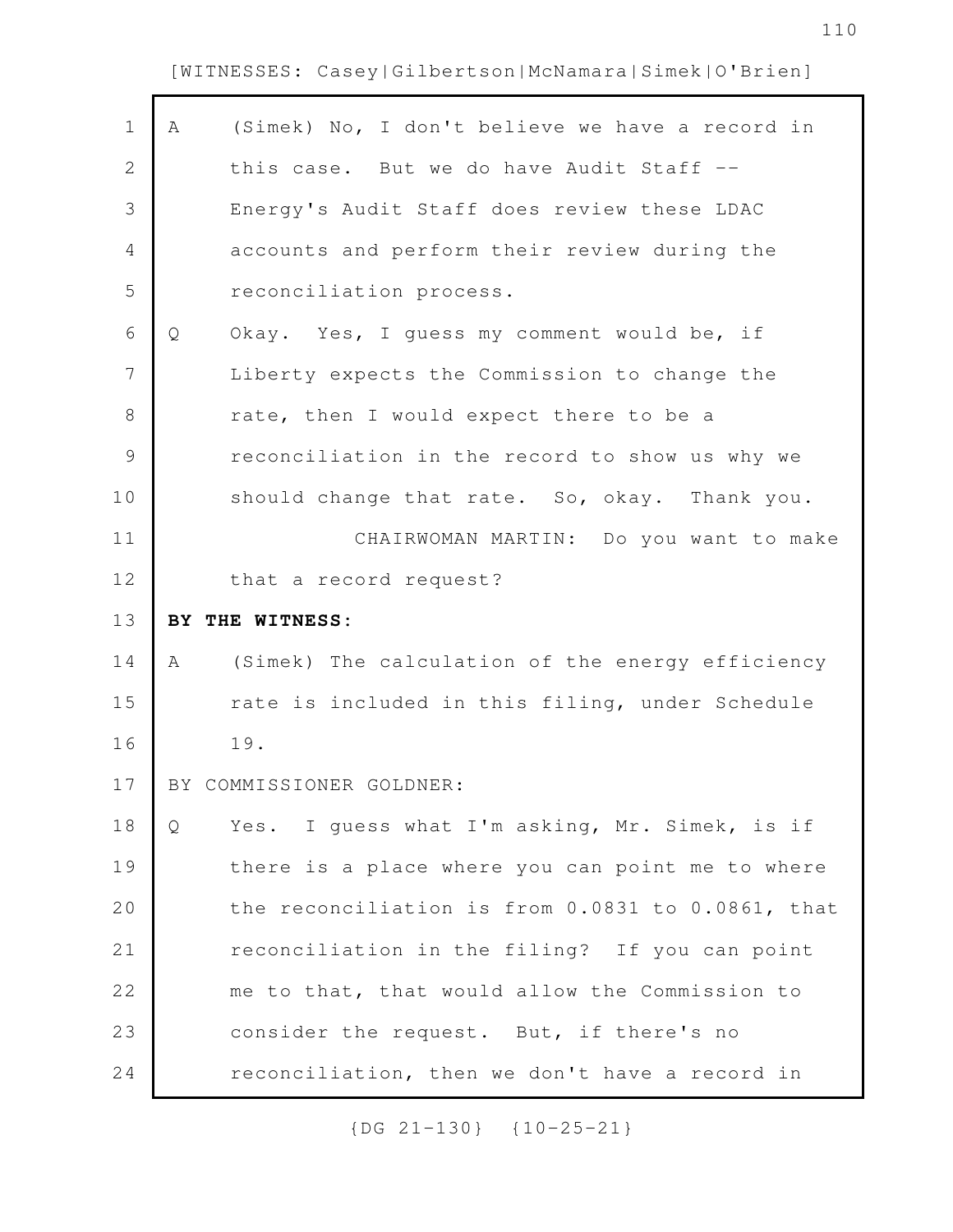| $\mathbf{1}$  | which to change the request.                        |
|---------------|-----------------------------------------------------|
| $\mathbf{2}$  | (Simek) Okay. Yes. Then, unfortunately, we<br>Α     |
| 3             | probably need a record request for that.            |
| 4             | COMMISSIONER GOLDNER: Okay. Would                   |
| 5             | Liberty like me to make a record request?           |
| 6             | WITNESS SIMEK: Please.                              |
| 7             | MR. SHEEHAN: Yes, please. "For a                    |
| 8             | reconciliation of the change in the EE rate",       |
| $\mathcal{G}$ | correct?                                            |
| 10            | COMMISSIONER GOLDNER: Yes. That's                   |
| 11            | right, the energy efficiency portion of the LDAC.   |
| 12            | Okay, thank you.                                    |
| 13            | CHAIRWOMAN MARTIN: And, Ms. Borden, if              |
| 14            | you have any questions about the record requests    |
| 15            | as we go through, please feel free to speak up.     |
| 16            | BY COMMISSIONER GOLDNER:                            |
| 17            | Okay. Next question relates to this "twice per<br>Q |
| 18            | year" versus "once per year" process for cost of    |
| 19            | gas. A question for the panel. If we went to a      |
| 20            | twice per year process, would that equal less       |
| 21            | uncertainty for Liberty? And, if there is less      |
| 22            | uncertainty, would that equal less risk? And, if    |
| 23            | there is less risk, would that equal lower cost?    |
| 24            | So, just a question from the Commission, a "once    |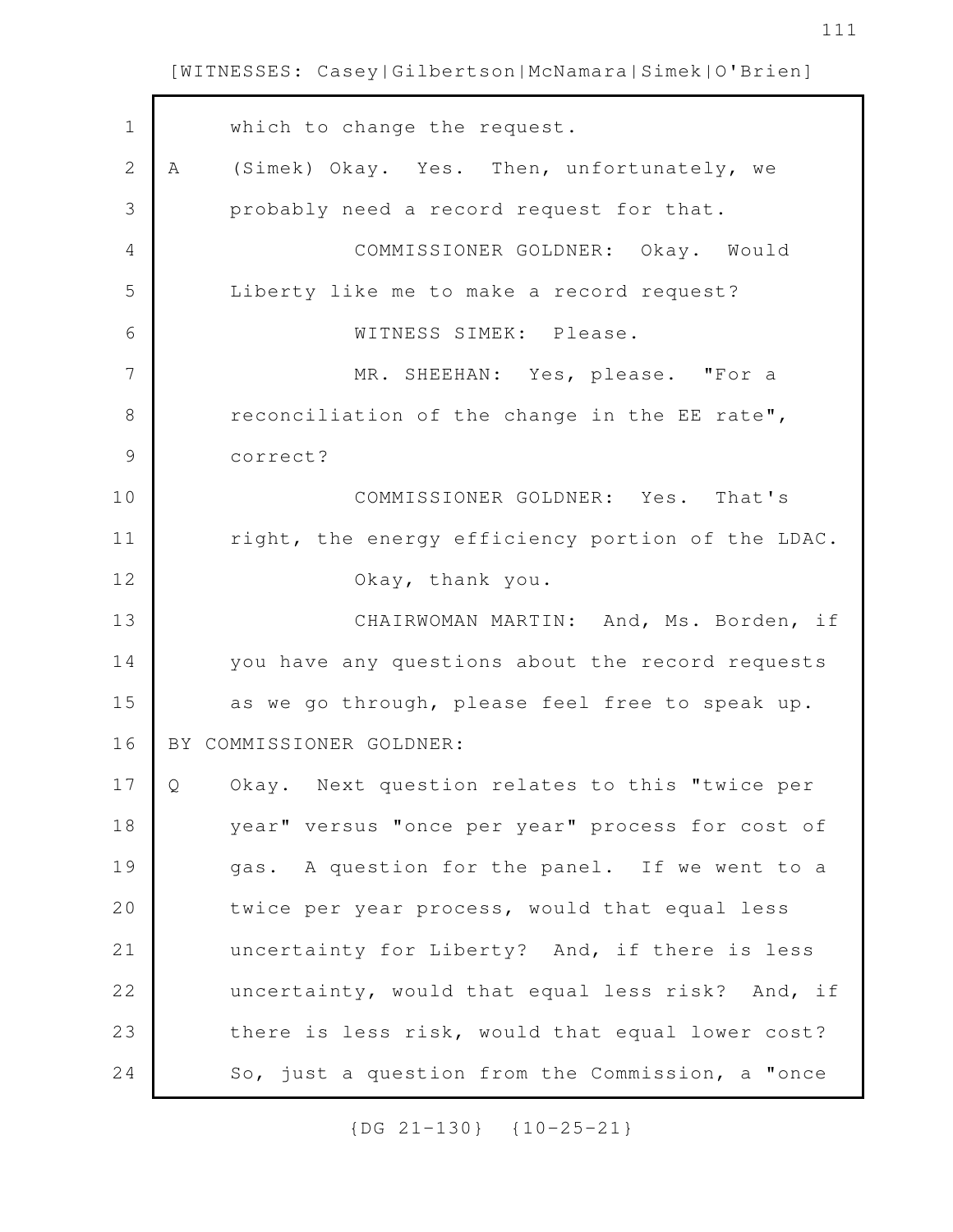|   | per year" versus "twice per year" process?        |
|---|---------------------------------------------------|
| Α | (Simek) Well, when we initially switched from the |
|   | twice-a-year to once-a-year, it was more based on |
|   | administrative efficiency. As far as being able   |
|   | to project out the summer months, you know, based |
|   | on a mid August futures look, it is -- I don't    |
|   | believe it's necessarily risky. It's just that    |
|   | there could be more volatility in the rates.      |
|   | And, unfortunately, over the past three years,    |
|   | we've seen that the volatility has been higher,   |
|   | with rates going up, and we've been capped at     |
|   | that 25 percent potential increase to the rate.   |
|   | So, again, our request here was to                |
|   | avoid having to go back to a twice-a-year filing, |
|   | but to adjust that 25 percent cap for the summer  |
|   | period to a 40 percent cap. So, that's -- that    |
|   | would just allow the Company more flexibility,    |
|   | you know, again, the cost of gas is made whole,   |
|   | it is a complete pass-through to the customer.    |
|   | So, it would just kind of help                    |
|   | eliminate some of that timing difference, and the |
|   | amounts that would get carried over in the        |
|   | beginning balance for the next calculation.       |
| Q | So, and maybe there's something in the cost of    |
|   |                                                   |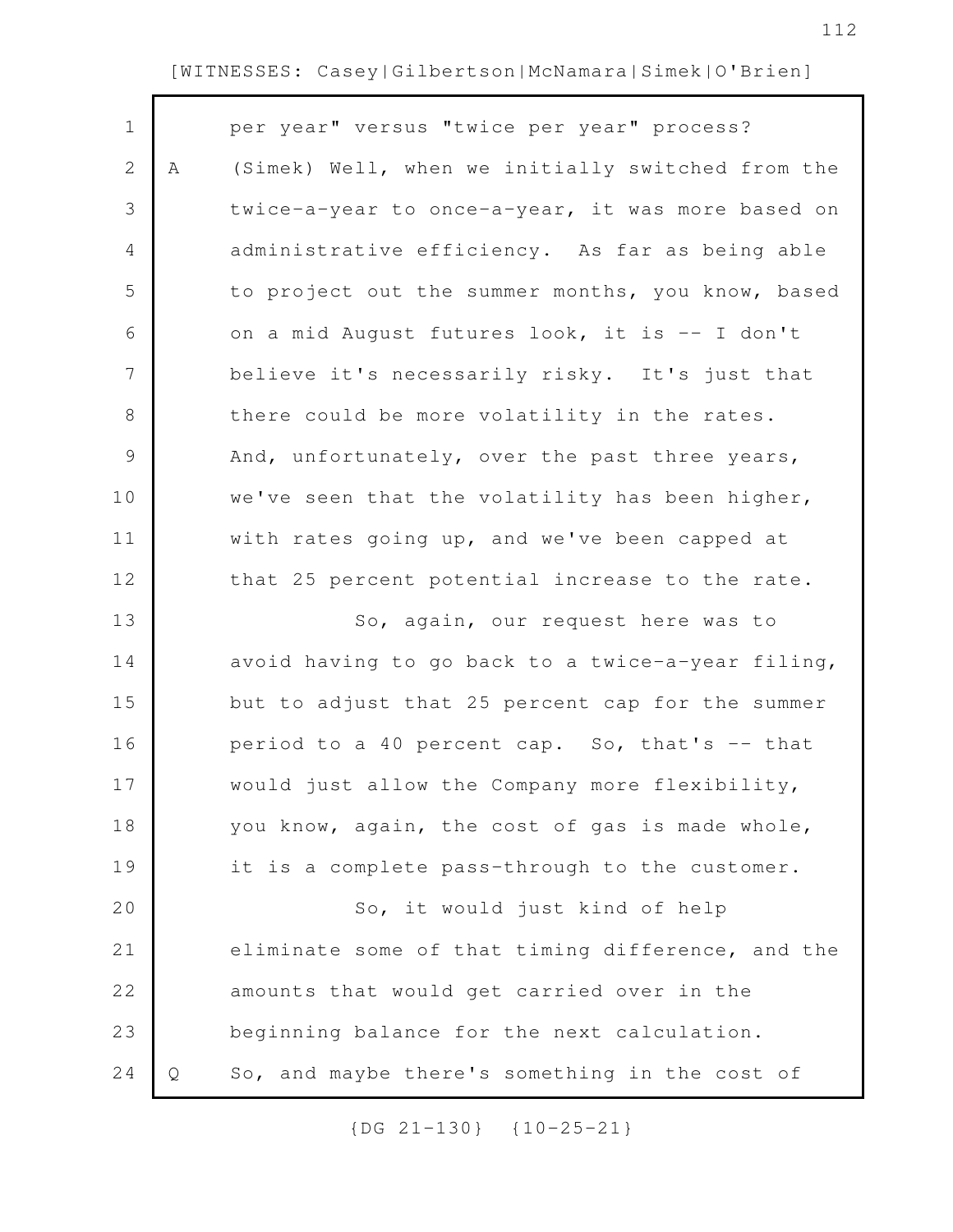| $\mathbf 1$    |   | gas that I don't understand, but I think that     |
|----------------|---|---------------------------------------------------|
| $\mathbf{2}$   |   | you're negotiating rates or you're getting rates  |
| 3              |   | for both the winter and summer periods. So, for   |
| 4              |   | the summer period, that's farther out in time,    |
| 5              |   | and there's more risk the farther out in time you |
| 6              |   | go. Do I have that right?                         |
| $\overline{7}$ | Α | (Simek) Yes. I'll leave this question, I          |
| 8              |   | believe, to Ms. Gilbertson. But what I believe    |
| $\mathsf 9$    |   | is that the summer period we're just buying       |
| 10             |   | basically on the spot market. And, so, when we    |
| 11             |   | set the rates in the fall, we're only just        |
| 12             |   | looking at the futures market just for the        |
| 13             |   | summer, nothing is getting locked in or anything  |
| 14             |   | with that volatility, until the time comes.       |
| 15             |   | Did you want to add to that response?             |
| 16             | Α | (Gilbertson) Yes. Well, you know, and I think     |
| 17             |   | maybe you already said it. It really is, it's so  |
| 18             |   | far in advance that, if there, you know, we're    |
| 19             |   | setting the summer rate so far in advance that,   |
| 20             |   | if there is a trend, you know, that occurs closer |
| 21             |   | to the period, we're not going to capture it, we  |
| 22             |   | won't be able to capture it.                      |
| 23             |   | So, you know, I understand that it can            |
| 24             |   | go down as much as, you know, as low as possible, |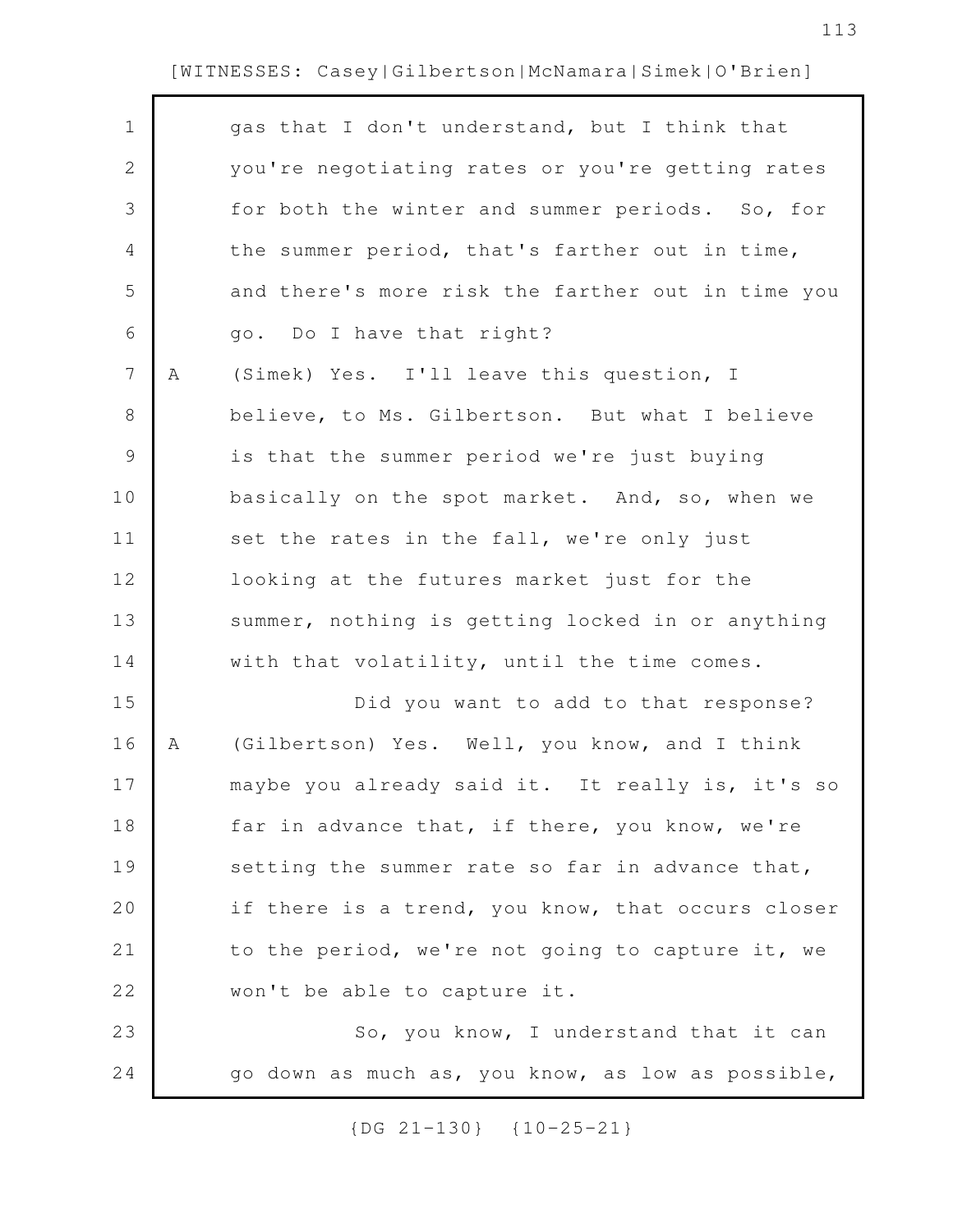$\Gamma$ 

| $\mathbf 1$ |   | and whatever the rate actually is, the actual.   |
|-------------|---|--------------------------------------------------|
| 2           |   | But, being capped at the 25 percent, if there is |
| 3           |   | a trend where, you know, costs are going to      |
| 4           |   | increase, we're not going to be counted [sic] in |
| 5           |   | close enough to the period to capture that.      |
| 6           |   | So, I think the cap would be helpful to          |
| 7           |   | kind of mitigate that time difference with the   |
| 8           |   | increased cap.                                   |
| $\mathsf 9$ | Q | Okay. Thank you. On Bates 039, I think it says   |
| 10          |   | that the hedging program costs 1.5 million. Does |
| 11          |   | that seem right?                                 |
| 12          | Α | (Gilbertson) I'm sorry, where are we?            |
| 13          | Q | I'm showing it on Bates 039. I'm showing a       |
| 14          |   | hedging program cost of about "1.5 million", I   |
| 15          |   | believe that's annually. Does that --            |
| 16          | Α | (Gilbertson) Yes. That's right. That was from    |
| 17          |   | last year.                                       |
| 18          | Q | Okay. Is that kind of your annual cost? Is that  |
| 19          |   | normal?                                          |
| 20          | Α | (Gilbertson) Well, it can go either way.         |
| 21          |   | Depending on what, you know, how the market is.  |
| 22          |   | Last year was unfavorable. I believe the prior   |
| 23          |   | year was favorable.                              |
| 24          | Q | Okay. So, when you -- when you're recording a    |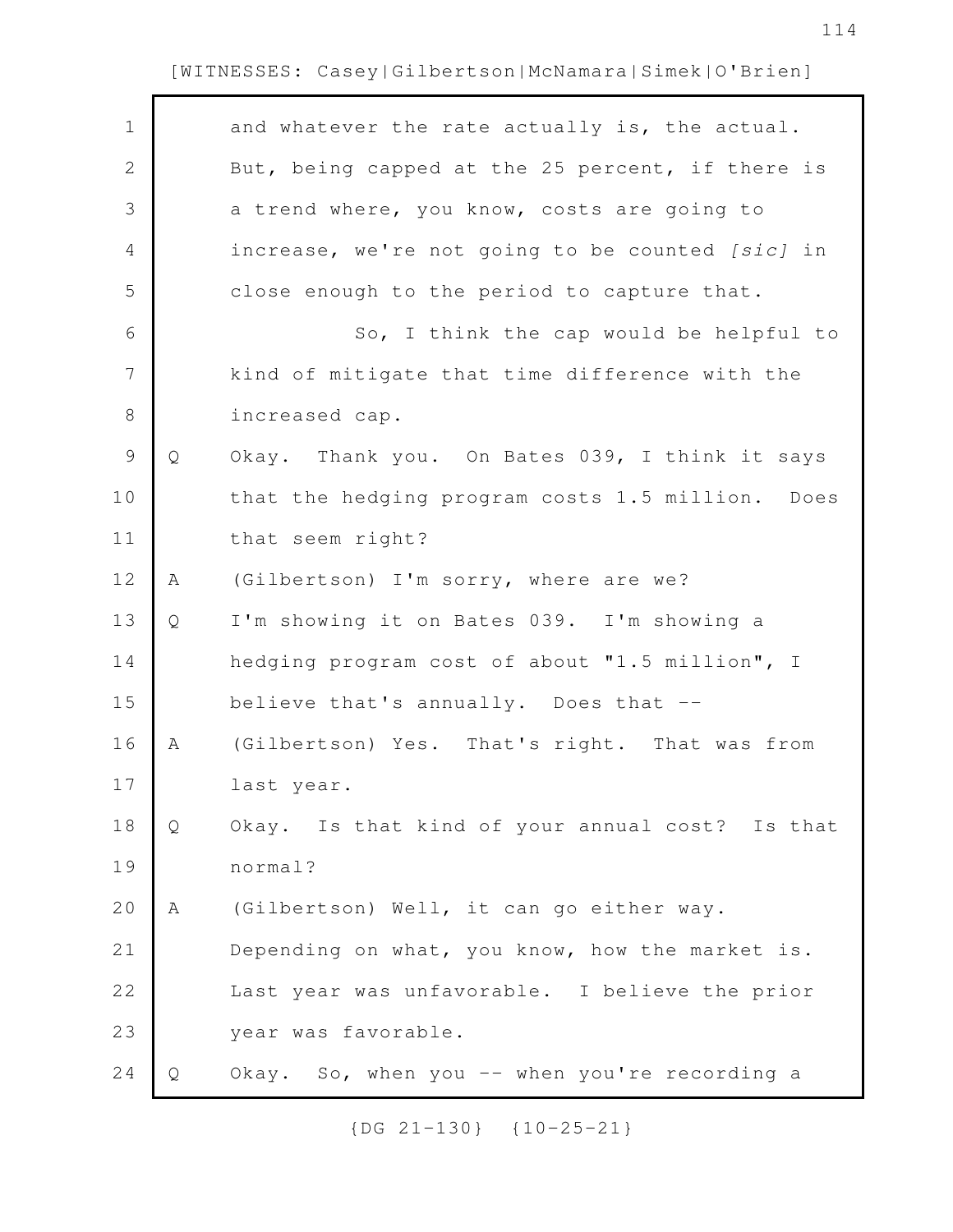г

| $\mathbf 1$  |   | cost, you're saying, "okay, we've" -- I think you |
|--------------|---|---------------------------------------------------|
| $\mathbf{2}$ |   | said in testimony that "the units are constant",  |
| 3            |   | the dekatherm units are constant. So, you're      |
| 4            |   | negotiating the same amount, you're hedging the   |
| 5            |   | same amount there per year. And you're recording  |
| 6            |   | either the benefit or the deficit each year as    |
| 7            |   | you go through time? Is that -- is that right?    |
| 8            | Α | (Gilbertson) That's correct.                      |
| $\mathsf 9$  | Q | Okay. Can you, and if you don't know this off     |
| 10           |   | the top of your head, I can make this a record    |
| 11           |   | request. But, if we look at, say, the last four   |
| 12           |   | years of the hedging costs being beneficial to    |
| 13           |   | ratepayers or, you know, not beneficial to        |
| 14           |   | ratepayers, do you have anywhere handy the last,  |
| 15           |   | you know, say, three years of benefits or costs   |
| 16           |   | to the hedging program?                           |
| 17           | Α | (Gilbertson) I do. I don't have it -- well, I     |
| 18           |   | don't have it in front of me right now the exact  |
| 19           |   | cost. But it was not -- I don't believe it was a  |
| 20           |   | savings over the three years, it was likely a     |
| 21           |   | cost. We consider that basis hedge to be more of  |
| 22           |   | a stabilization mechanism, rather than a savings, |
| 23           |   | because, like I said, it could go either way.     |
| 24           | Q | Okay. So, I'll make that a record request, just   |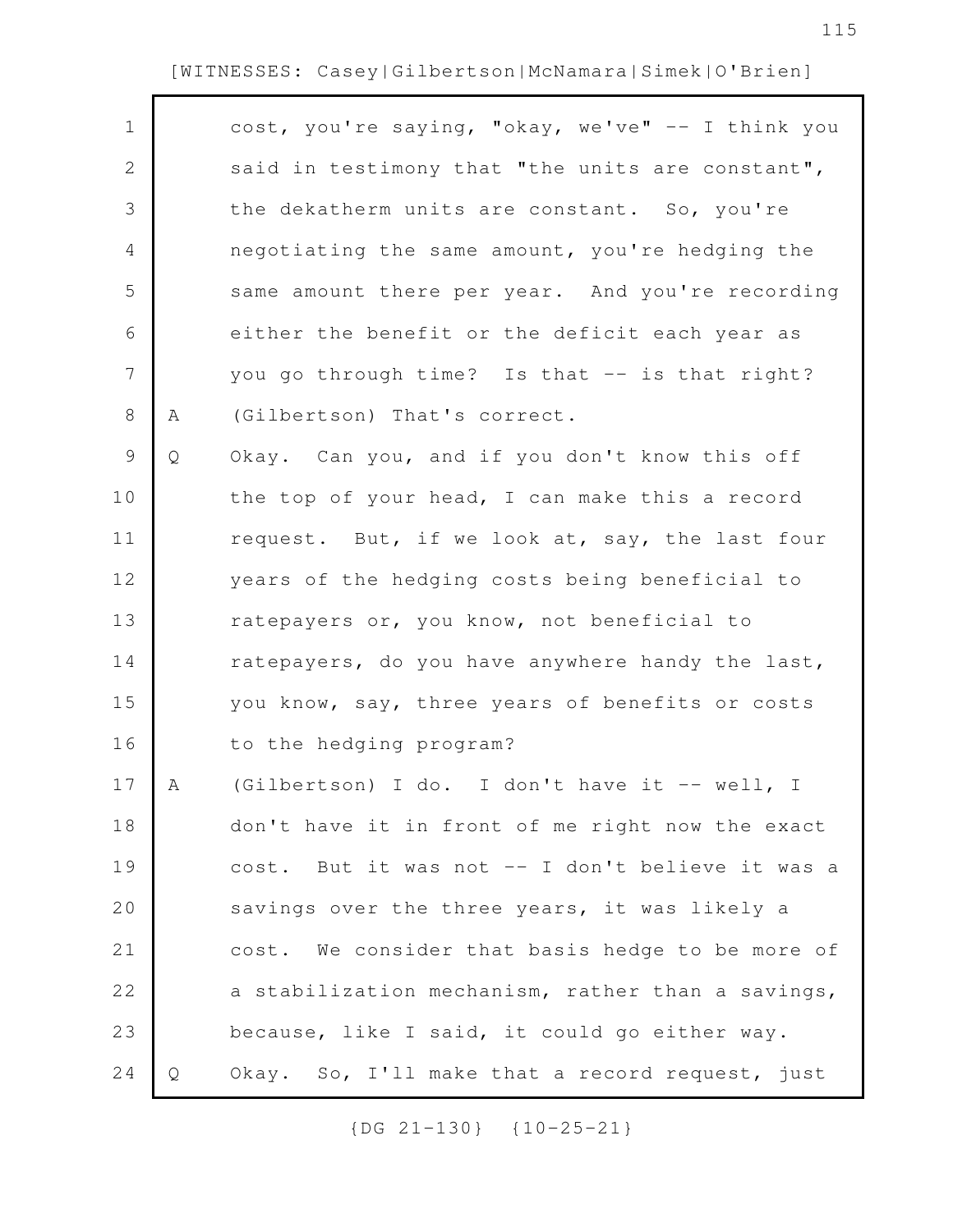so we have it in the record. The last three years of hedging, whether that was a cost or a benefit? And maybe another question that would be helpful to me is, when you say the "stabilization is helpful", can you walk me through that? Because, in my simple mind, it's either a cost or a benefit. And I'm not appreciating the "stability" piece of it. So, can you walk me through how the ratepayer or the shareholders would benefit from the stability? A (Gilbertson) Yes. So, what it does is it takes out the volatility in the market. It's a mechanism used to, you know, ward off against price spikes. But, on the flip side, if things go down, it would be a cost. So, you're really just fixing a price, so that you're not subject to, in the event that the market, you know, went way, way up, you'd fix that so that you wouldn't be  $$ it's like an insurance policy, that you wouldn't, you know, customers won't be at risk for that. Q Okay. So, if I'm a ratepayer, I benefit from the hedging program from the standpoint of my costs 1 2 3 4 5 6 7 8 9 10 11 12 13 14 15 16 17 18 19 20 21 22 23 24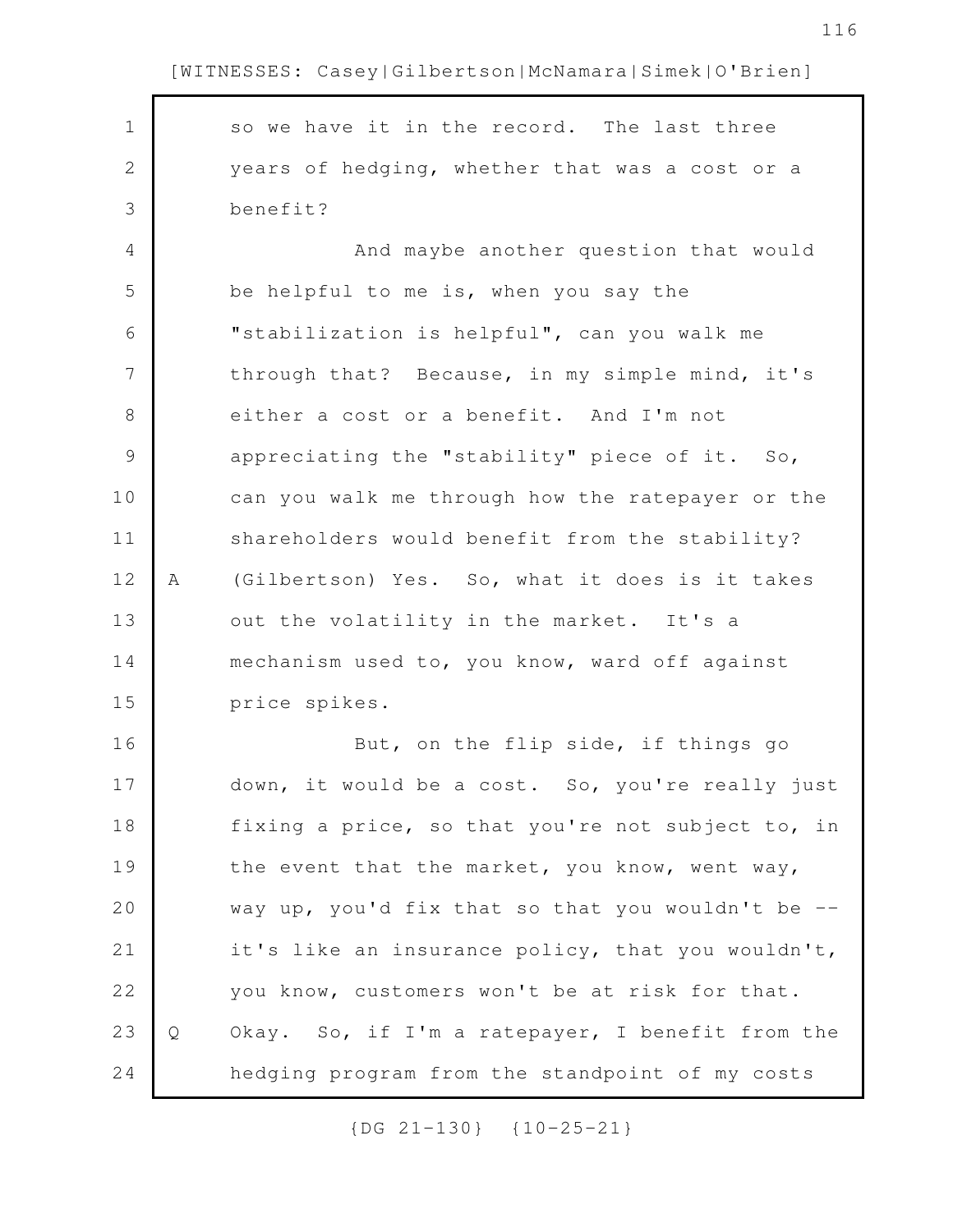| $\mathbf 1$ |   |                                                   |
|-------------|---|---------------------------------------------------|
|             |   | aren't jumping up and down a lot. You've hedged   |
| $\mathbf 2$ |   | me, so I don't pay more than a particular rate,   |
| 3           |   | though, I don't get the benefit if rates go down? |
| 4           | Α | (Gilbertson) That's correct.                      |
| 5           |   | COMMISSIONER GOLDNER: Okay. Thank                 |
| 6           |   | you.                                              |
| 7           |   | Okay. So, I have no more questions. I             |
| 8           |   | do have a record -- a final record request. I'll  |
| $\mathsf 9$ |   | try to describe this, in sort of spreadsheet      |
| 10          |   | form. So, what I -- the record request is for a   |
| 11          |   | summary table of the LDAC, with all of its        |
| 12          |   | components in a column, with, you know, with its  |
| 13          |   | description, a column for the percentage, a       |
| 14          |   | column for the total dollar impact, and a column  |
| 15          |   | with the order in which the charge was approved.  |
| 16          |   | Just a simple one-page document. I think that     |
| 17          |   | would be very handy to have in the record, not    |
| 18          |   | only now, but I think in the future, so that we   |
| 19          |   | can easily visualize in this expedited process    |
| 20          |   | what we're being asked to approve.                |
| 21          |   | MR. SHEEHAN: So I understand, for                 |
| 22          |   | example, just picking three items, we have rate   |
| 23          |   | case expense, RDAF, and EE, you want to see those |
| 24          |   | itemized. And as far as percentage and dollars,   |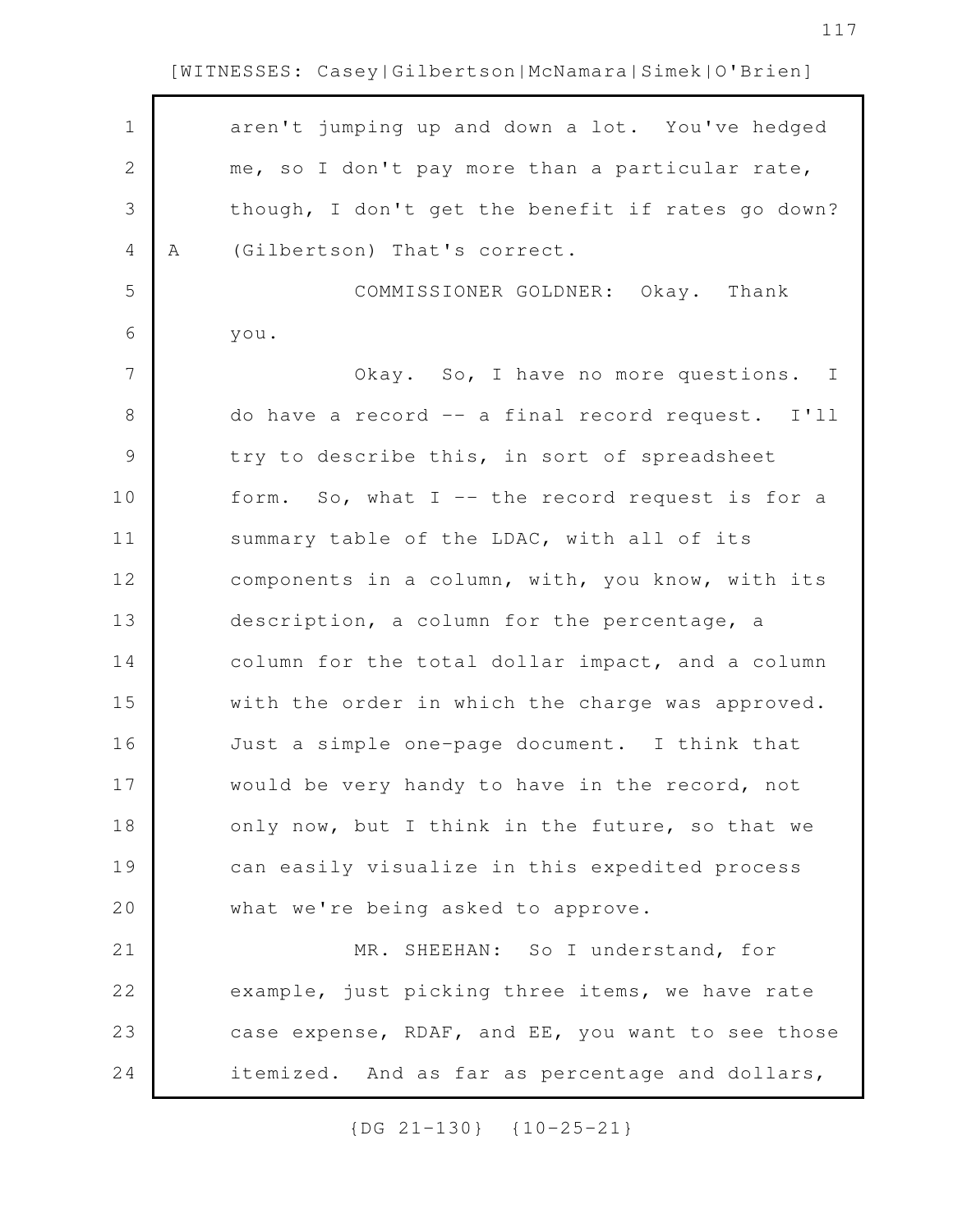$\mathbf{r}$ 

| $\mathbf 1$    | is the percent of the total LDAC that this        |
|----------------|---------------------------------------------------|
| $\mathbf{2}$   | particular filing has and the dollar. Okay.       |
| 3              | COMMISSIONER GOLDNER: The consequent              |
| 4              | dollars, yes.                                     |
| 5              | MR. SHEEHAN: So, \$10, \$14, \$11, for            |
| 6              | those categories?                                 |
| $\overline{7}$ | COMMISSIONER GOLDNER: Right.                      |
| $8\,$          | MR. SHEEHAN: Okay.                                |
| $\mathcal{G}$  | COMMISSIONER GOLDNER: Exactly. Thank              |
| 10             | you. And if there's more, I just don't            |
| 11             | appreciate all the different LDAC components.     |
| 12             | So, I might be not understanding something.       |
| 13             | And, if you could, too, maybe just, I             |
| 14             | don't want to go back too far in time and make it |
| 15             | burdensome, but maybe just go back a couple of    |
| 16             | years, so we can see how those charges have       |
| 17             | changed in the LDAC. So that, when we're being    |
| 18             | asked to approve the LDAC charges in this         |
| 19             | expedited hearing, we can have an easy transition |
| 20             | year on year. So, thank you.                      |
| 21             | CHAIRWOMAN MARTIN: So, this filing and            |
| 22             | two prior or two years prior?                     |
| 23             | COMMISSIONER GOLDNER: This filing and             |
| 24             | two prior.                                        |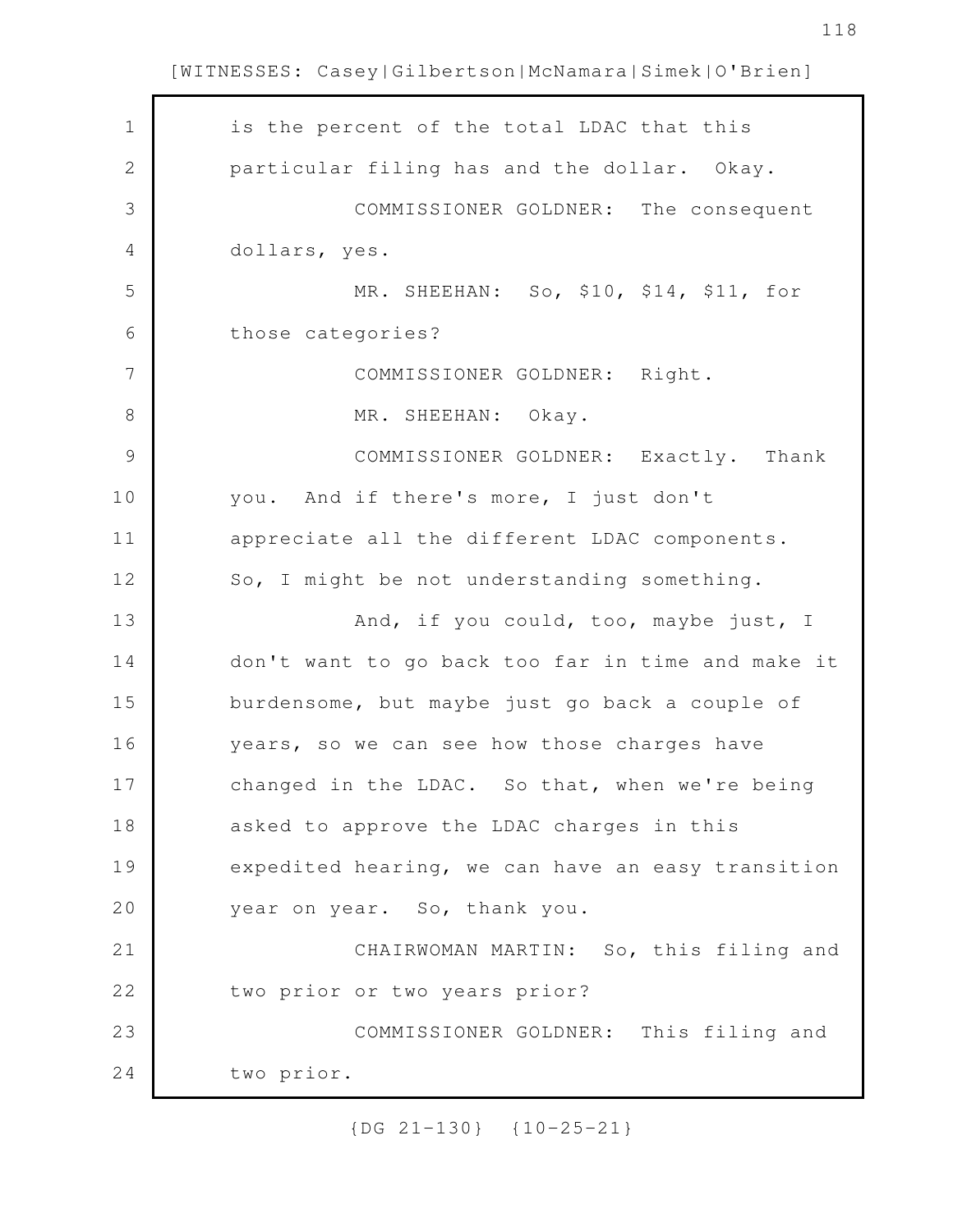CHAIRWOMAN MARTIN: Okay. COMMISSIONER GOLDNER: Yes. CHAIRWOMAN MARTIN: Ms. Borden, did you get all of that? *(Ms. Borden indicating in the affirmative.)* CHAIRWOMAN MARTIN: Okay. Excellent. All right. Anything else, Commissioner Goldner? COMMISSIONER GOLDNER: No. That's all. Thank you. CHAIRWOMAN MARTIN: Okay. Most of my questions were answered, but I have a couple. BY CHAIRWOMAN MARTIN: Q Can someone point me in the exhibits to where the FPO letter for this docket is contained? MR. SHEEHAN: It's in one of the marked data requests. And I will find that. CHAIRWOMAN MARTIN: And while you're looking, I'll just follow up with the question and my reasoning. I may be crossing my wires, but I recall the date that the person needed to request to participate as being October 27, and I believe Mr. Simek said "Friday", which was October 22nd. 1 2 3 4 5 6 7 8 9 10 11 12 13 14 15 16 17 18 19 20 21 22 23 24

[WITNESSES: Casey|Gilbertson|McNamara|Simek|O'Brien]

{DG 21-130} {10-25-21}

119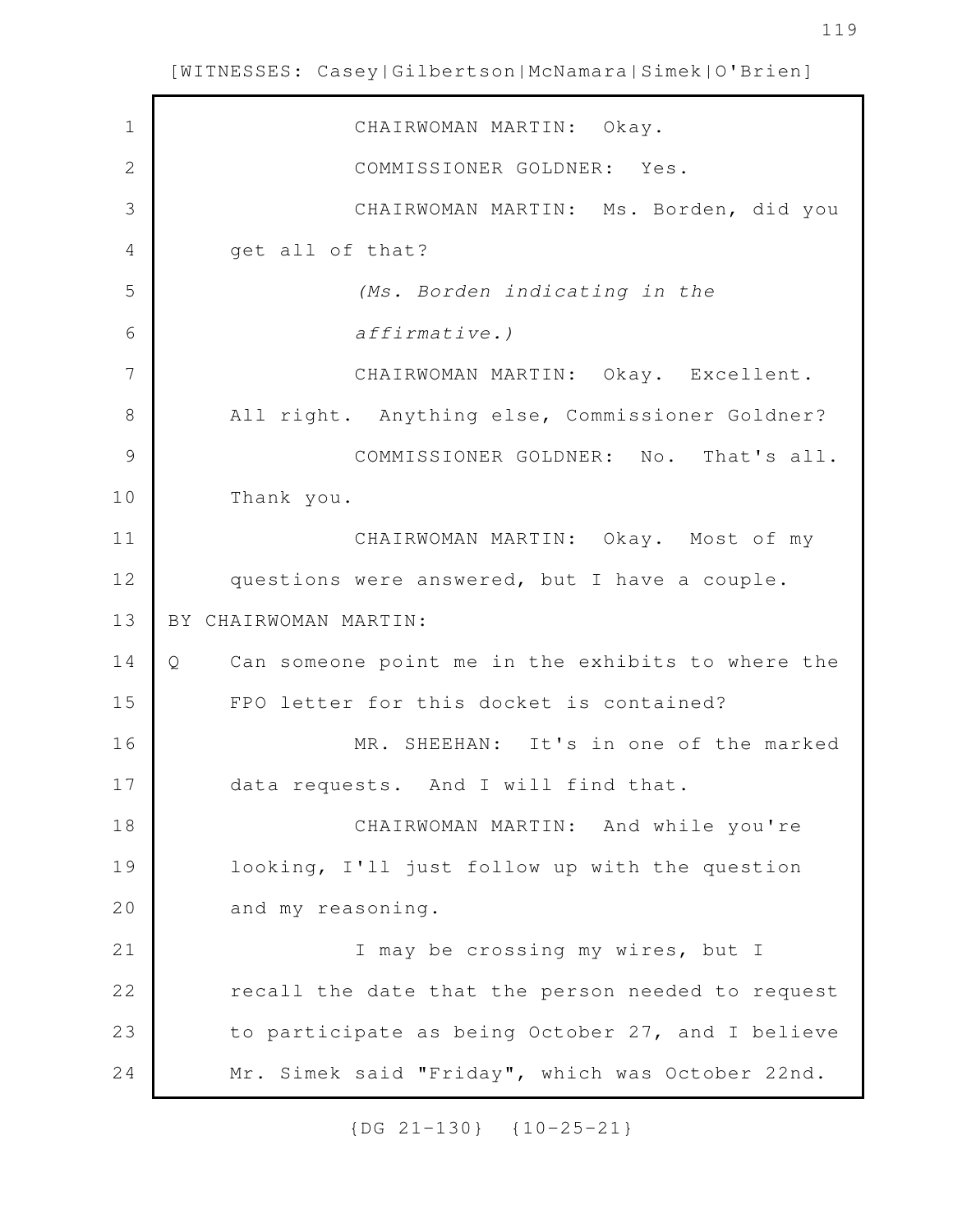| $\mathbf 1$   | So, I may have the two dockets crossed. Can you     |
|---------------|-----------------------------------------------------|
| 2             | just clarify?                                       |
| 3             | MR. SHEEHAN: Sure. Twenty-second is                 |
| 4             | this Company, EnergyNorth. Twenty-seventh is        |
| 5             | Keene.                                              |
| 6             | CHAIRWOMAN MARTIN: Okay. Thank you                  |
| 7             | for the clarification. And if you can just give     |
| 8             | me the location when you find it, that will be      |
| $\mathcal{G}$ | helpful.                                            |
| 10            | BY CHAIRWOMAN MARTIN:                               |
| 11            | And I want to confirm, I think, Mr. Simek, you<br>Q |
| 12            | may have already answered this question, but I      |
| 13            | want to make sure I understood you right.           |
| 14            | So, the futures are checked in August,              |
| 15            | in or about August for this filing. And then,       |
| 16            | the letter, the FPO letter, was issued in           |
| 17            | October. Did the Company check the futures on or    |
| 18            | about the time the FPO letter went out or were      |
| 19            | they not checked between August and the October     |
| 20            | letter?                                             |
| 21            | (Simek) Well, I guess, when we -- the checking<br>Α |
| 22            | part, Ms. Gilbertson continuously, in this rising   |
| 23            | market, was constantly updating the model,          |
| 24            | because we were getting, like, emails "the rates    |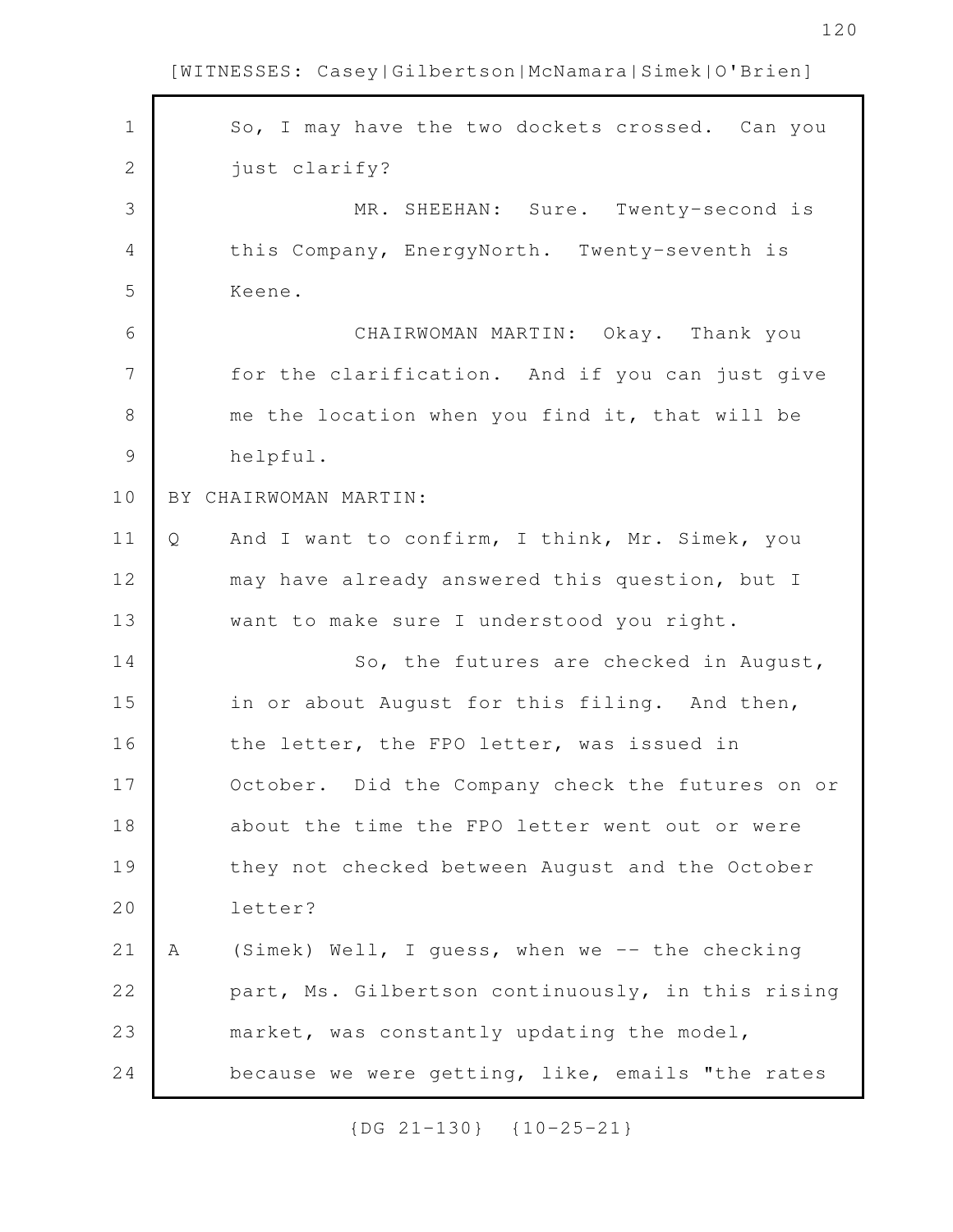$\Gamma$ 

| $\mathbf 1$   |   | keep going up", you know, "just do                |
|---------------|---|---------------------------------------------------|
| $\mathbf{2}$  |   | quick-and-dirty calculations", because, you know, |
| 3             |   | everyone was aware of this rising market.         |
| 4             |   | But, as far as, once we make that                 |
| 5             |   | filing September 1st, and state what that FPO     |
| 6             |   | rate is, that's the rate that we go forward with. |
| 7             |   | So, I'm not sure we're looking at the updated     |
| $8\,$         |   | market necessarily on the impact that it's doing  |
| $\mathcal{G}$ |   | to the FPO, because we just know off the top of   |
| 10            |   | our head that it's two cents higher than whatever |
| 11            |   | the new rates are showing.                        |
| 12            |   | But I know that our tariff does say               |
| 13            |   | that the FPO rate that we offer to customers will |
| 14            |   | be the one that was filed September 1st.          |
| 15            | Q | Okay. And, so, that has never, historically, to   |
| 16            |   | your knowledge varied, regardless of what the     |
| 17            |   | market has done in between?                       |
| 18            | Α | (Simek) I know -- I believe that there's been a   |
| 19            |   | few times that we've done these updated filings,  |
| 20            |   | and the FPO -- the rates went down, so we lowered |
| 21            |   | the FPO as well. I don't believe there's any      |
| 22            |   | instances where we've actually raised the FPO in  |
| 23            |   | the past, no.                                     |
|               |   |                                                   |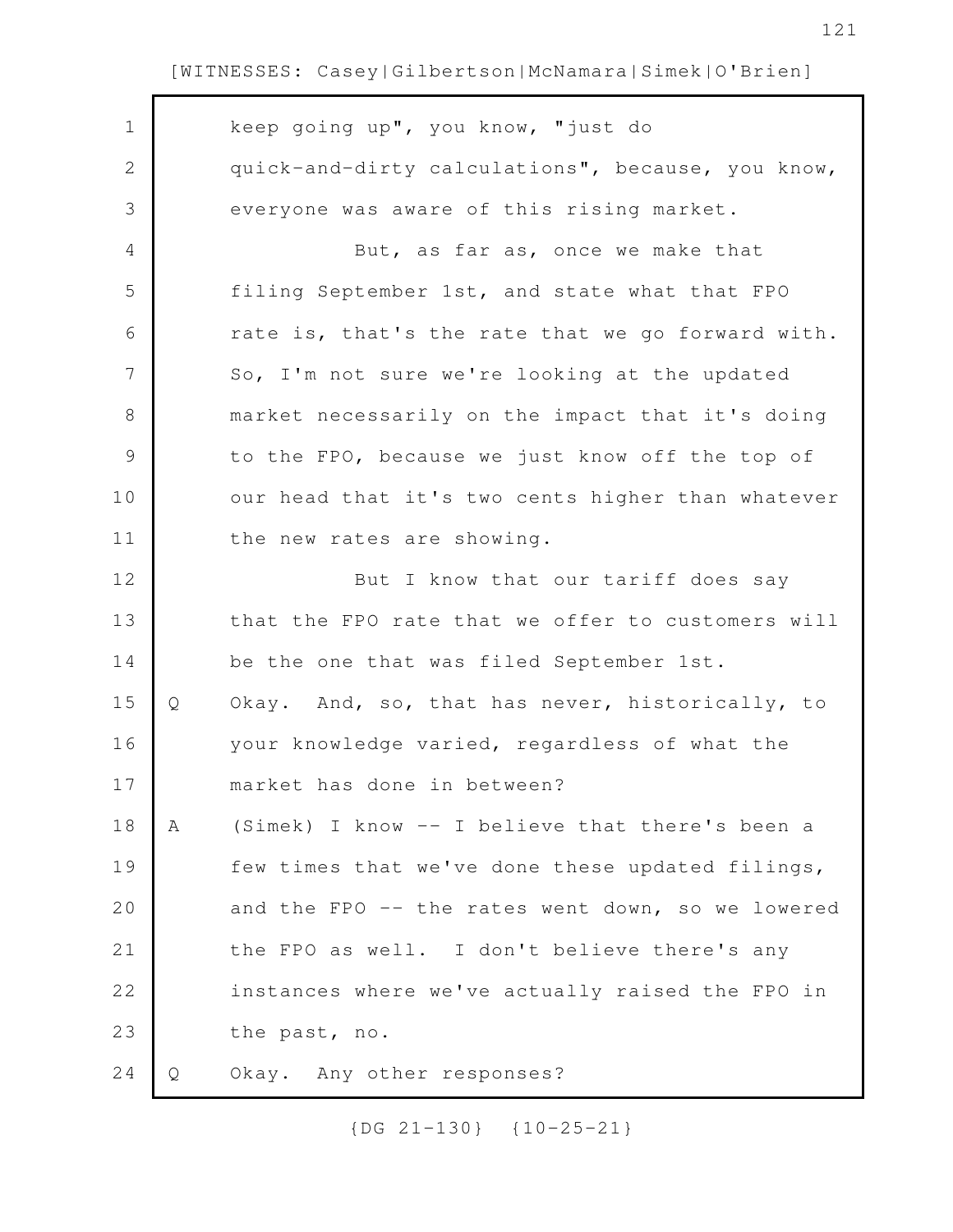| $\mathbf 1$   | [No verbal response.]                                  |
|---------------|--------------------------------------------------------|
| 2             | CHAIRWOMAN MARTIN: All right.                          |
| 3             | Ms. O'Brien testified, when we were speaking           |
| 4             | about the \$4 million, that a piece was recorded       |
| 5             | in the general ledger at the time of the prior         |
| 6             | filing, but she didn't know what piece.                |
| 7             | Can I make a record request please,                    |
| 8             | Mr. Sheehan, that you provide that information?        |
| $\mathcal{G}$ | MR. SHEEHAN: Yes.                                      |
| 10            | CHAIRWOMAN MARTIN: Okay. And all of                    |
| 11            | my other questions have been answered.                 |
| 12            | So, Mr. Sheehan, do you have any                       |
| 13            | redirect?                                              |
| 14            | MR. SHEEHAN: I just have one question                  |
| 15            | for Ms. O'Brien and Mr. Simek.                         |
| 16            | REDIRECT EXAMINATION                                   |
| 17            | BY MR. SHEEHAN:                                        |
| 18            | Can both of you state clearly that whether any of<br>Q |
| 19            | the so-called "R-4 dollars" that have been carved      |
| 20            | out to a different docket are included in this         |
| 21            | filing?                                                |
| 22            | (Simek) There are not any included in this<br>Α        |
| 23            | filing.                                                |
| 24            | Do you agree, Ms. O'Brien?<br>Q                        |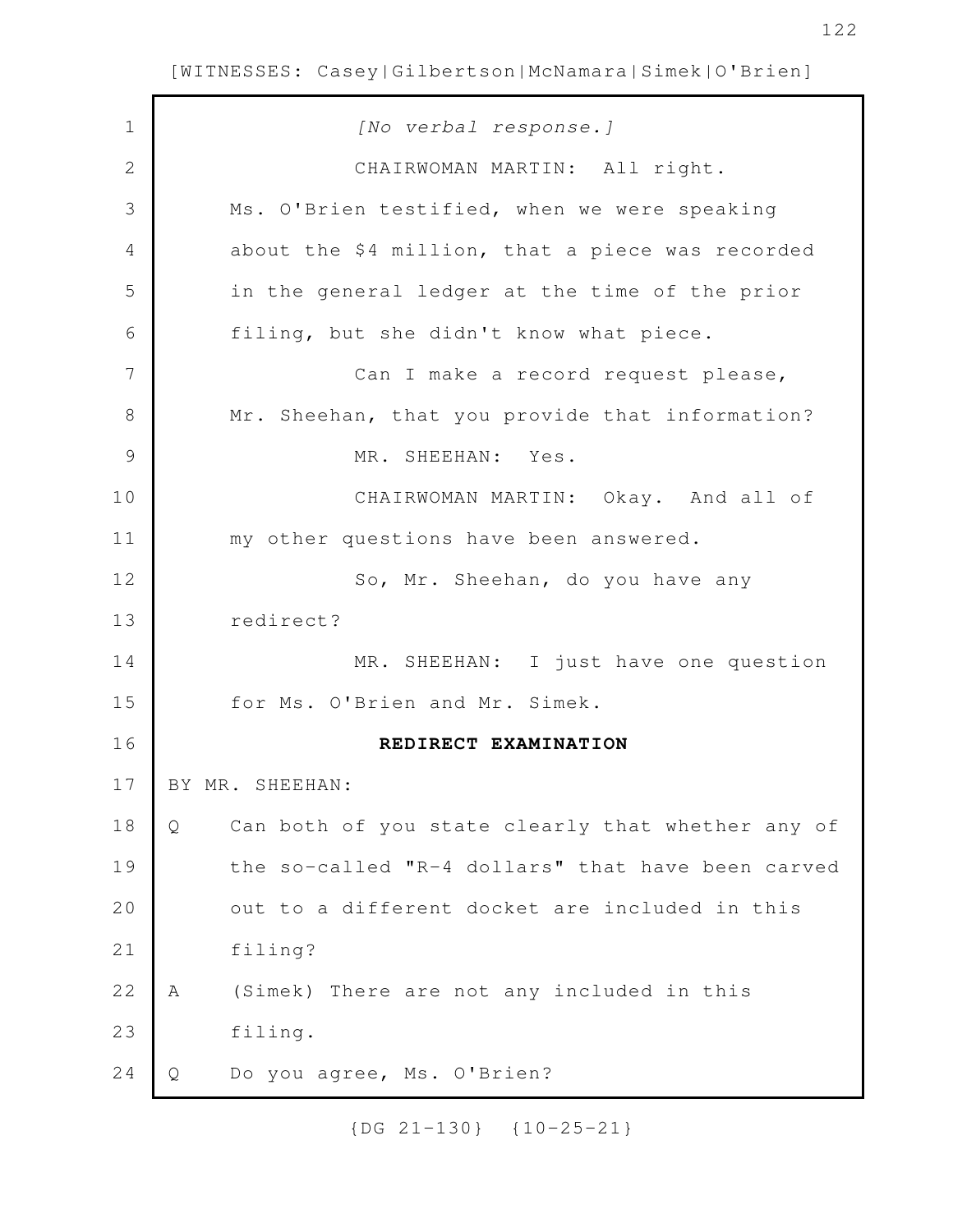A (O'Brien) I agree with Mr. Simek. MR. SHEEHAN: Thank you. That's all I have. **CONTINUED BY THE WITNESS:** A (O'Brien) They are not included. CHAIRWOMAN MARTIN: Okay. Thank you. All right. So, we are at 12:10, and we do have another proceeding coming up, but I do want to give the parties the opportunity to have closing arguments. And, if each counsel could answer the question related to the application of the new tariff, as it relates to this filing, that would be helpful. Before we do that, we have, currently, I just want to make sure we're all in agreement, we have Exhibits 1 through 14 and Exhibits 16 through 32, which up through Exhibit 30 were prefiled and premarked. And then, we have Exhibits 33, 34, 35, 36, and 37 for record requests. And I see Mr. Sheehan nodding, and no one else disagreeing. So, I'm going to take that as correct. **(Exhibits 33, 34, 35, 36,** and **37** 1 2 3 4 5 6 7 8 9 10 11 12 13 14 15 16 17 18 19 20 21 22 23 24

[WITNESSES: Casey|Gilbertson|McNamara|Simek|O'Brien]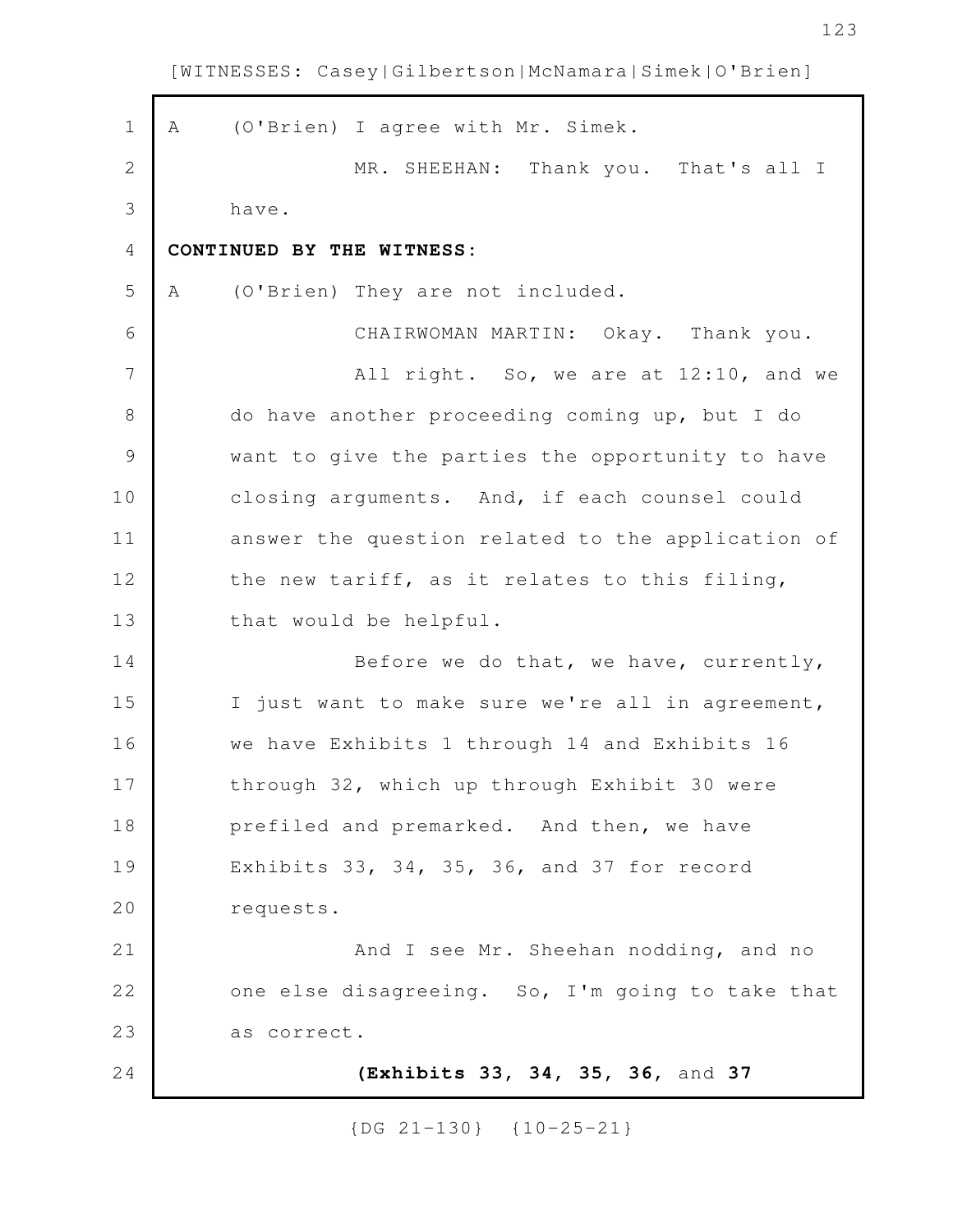reserved for record requests.) MS. SCHWARZER: Madam Chairwoman, did you mention 31 and 32? I didn't hear you say that. CHAIRWOMAN MARTIN: Yes. I said "16 through 32", and up through 30 had been prefiled and premarked". So, we will admit all of those, Exhibits 1 through 14 and 16 through 32 as full exhibits. And hold the record open for Exhibits 33 through 37 for the record requests. Anything else before we hear closing arguments? Ms. Schwarzer. MS. SCHWARZER: Just briefly, Madam Chairwoman. Thank you. If the Commission would entertain a motion for a request to keep -- to suspend any finding of prudence or finality in this docket, Energy would be interested in filing such a request. CHAIRWOMAN MARTIN: Can you restate the motion? MS. SCHWARZER: Yes. No objection to, obviously, to establishing a rate going forward. But, with regard to findings in the prior 1 2 3 4 5 6 7 8 9 10 11 12 13 14 15 16 17 18 19 20 21 22 23 24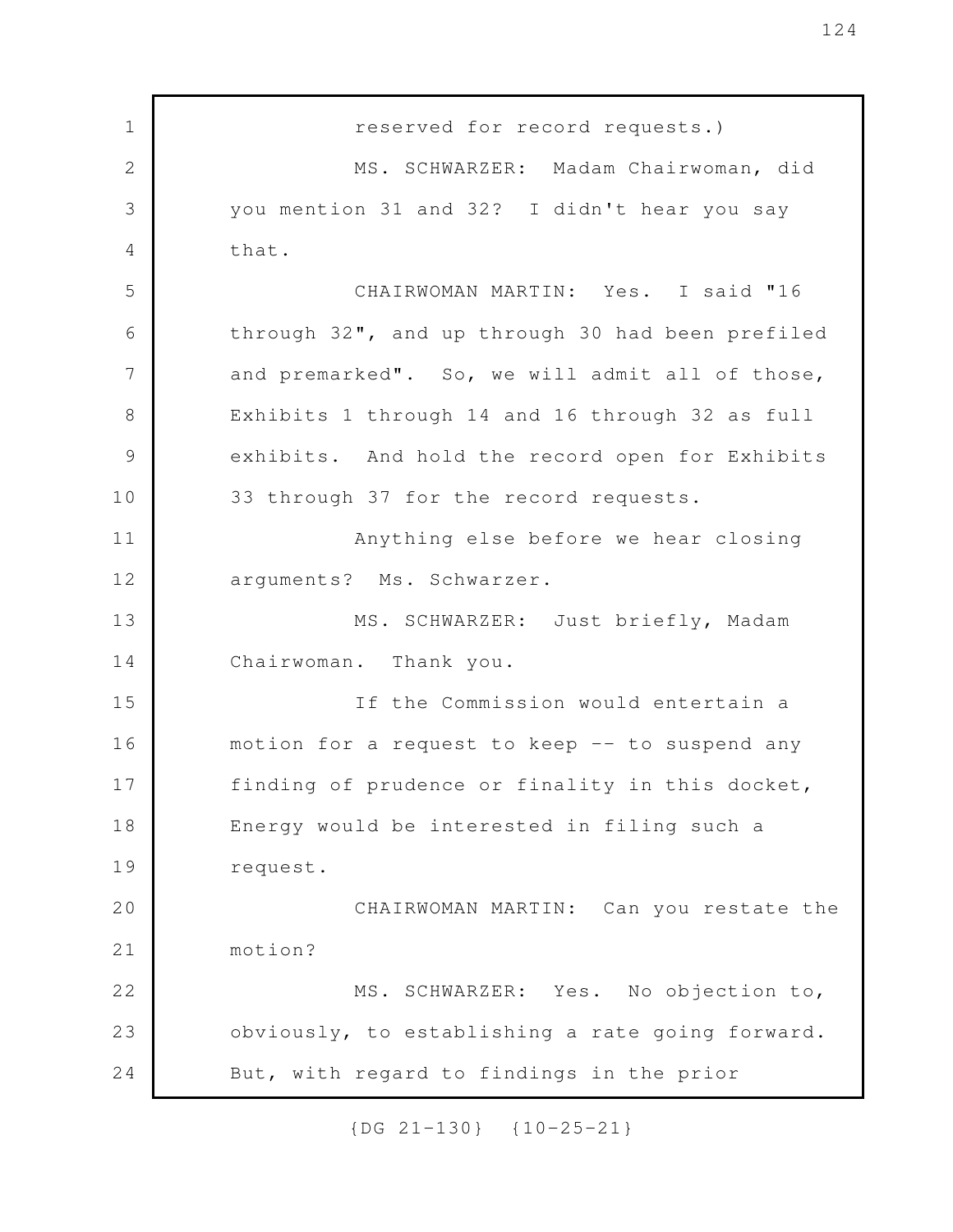Liberty-Keene cost of gas case, that once a matter is reconciled, it is final and will not be changed. Energy would like the Commission to explicitly address and state that, in this instance, due to the rushed docket and the uncertainty and lack of opportunity to inquire, that over/under reconciliations for the RDAF components and cost of gas, frankly, the bulk of the components in this document **[**docket**?]** will be held as suspended and not final, pending a further perhaps cost of gas or perhaps the 4 million, whatever the other docket becomes. CHAIRWOMAN MARTIN: Okay. Thank you. Any response to that from other counsel? MR. SHEEHAN: Yes. It's our position that the cost of gas filing and all its components are all reconcilable. So, if we find an error next year, we fix it in the next year's reconciliation. So, in that sense, I don't object to Energy's request. I don't think the Commission needs to suspend anything or hold anything. And another thought is, there's really nothing here that is subject to prudence review. 1 2 3 4 5 6 7 8 9 10 11 12 13 14 15 16 17 18 19 20 21 22 23 24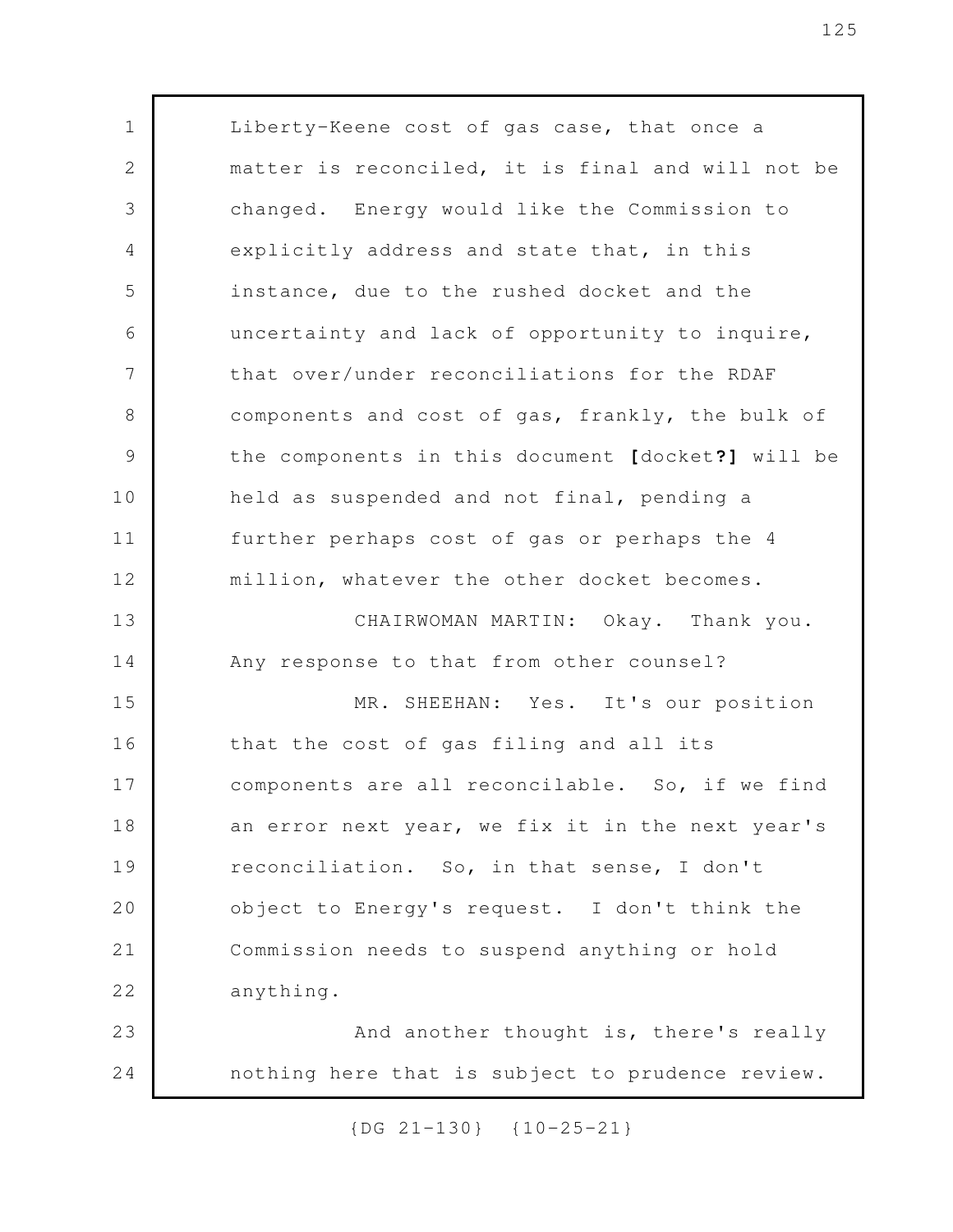These are all pass-through costs. And, again, we do a lot of math, and sometimes we make mistakes or sometimes there's an adjustment, and that can all be reconciled. Indeed, that's our argument for the R-4 costs. That was a cost that can be reconciled. The difference with the Keene matter that counsel referenced was that was an underlying contract that gave rise to costs. And there was a question of whether we should have entered that contract. That sort of did carve off an odd prudence issue that was litigated there. But we don't have that kind of issue here of a "should we have entered a contract?" kind of question. We have tariffs that were in place. We have, again, lots of formulas and math that we can always correct, if necessary. CHAIRWOMAN MARTIN: Okay. Thank you. Mr. Kreis, any response? MR. KREIS: I am almost speechless. I think I support the motion that the Department of Energy made, to hold any determinations of prudence or finality in abeyance, pending some 1 2 3 4 5 6 7 8 9 10 11 12 13 14 15 16 17 18 19 20 21 22 23 24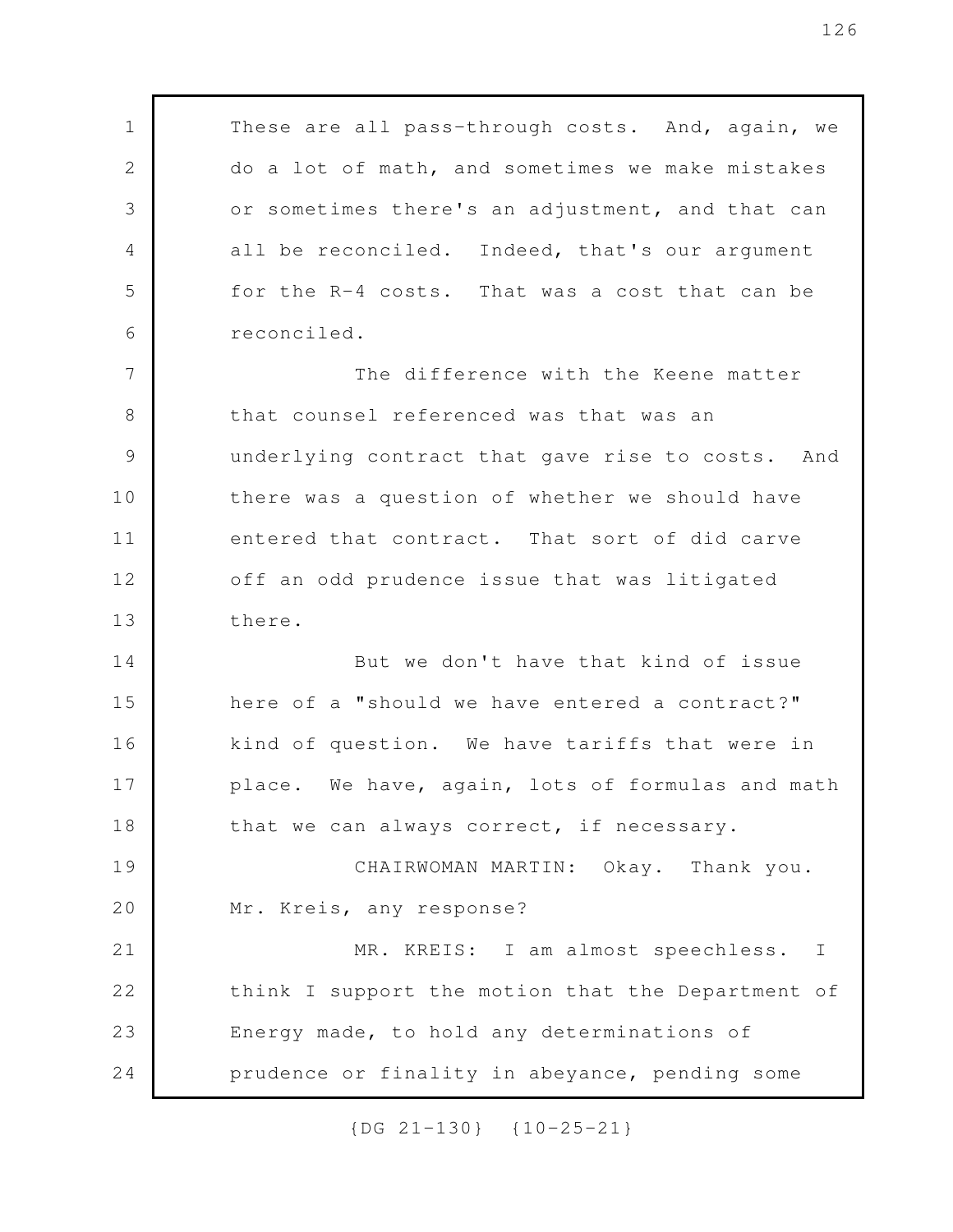kind of further inquiry about how the decoupling mechanism works, and how it should have worked, not just during the two decoupling years that relate to that 4 million bucks, but to the current decoupling year that ends on Halloween. If you look at the objection that Liberty filed recently to what I styled as a "motion in *limine*", but which the Commission, I think correctly, suggested it's really more in the order of a "motion for summary judgment". If you look at Paragraph 15 of that pleading, and you go to the middle of that paragraph, you read the following sentence: "For R-4 customers, the tariff called for the calculation of actual revenues collected using R-3 distribution rates, which did not take into account the 60 percent discount." I think that's a really important sentence, because I am a plodding literalist, and I fall back on the legal principle that says that "customers are entitled to the benefit or the costs of whatever tariff is in effect when they take service." So, the decoupling tariff was updated, but the update only took effect on 1 2 3 4 5 6 7 8 9 10 11 12 13 14 15 16 17 18 19 20 21 22 23 24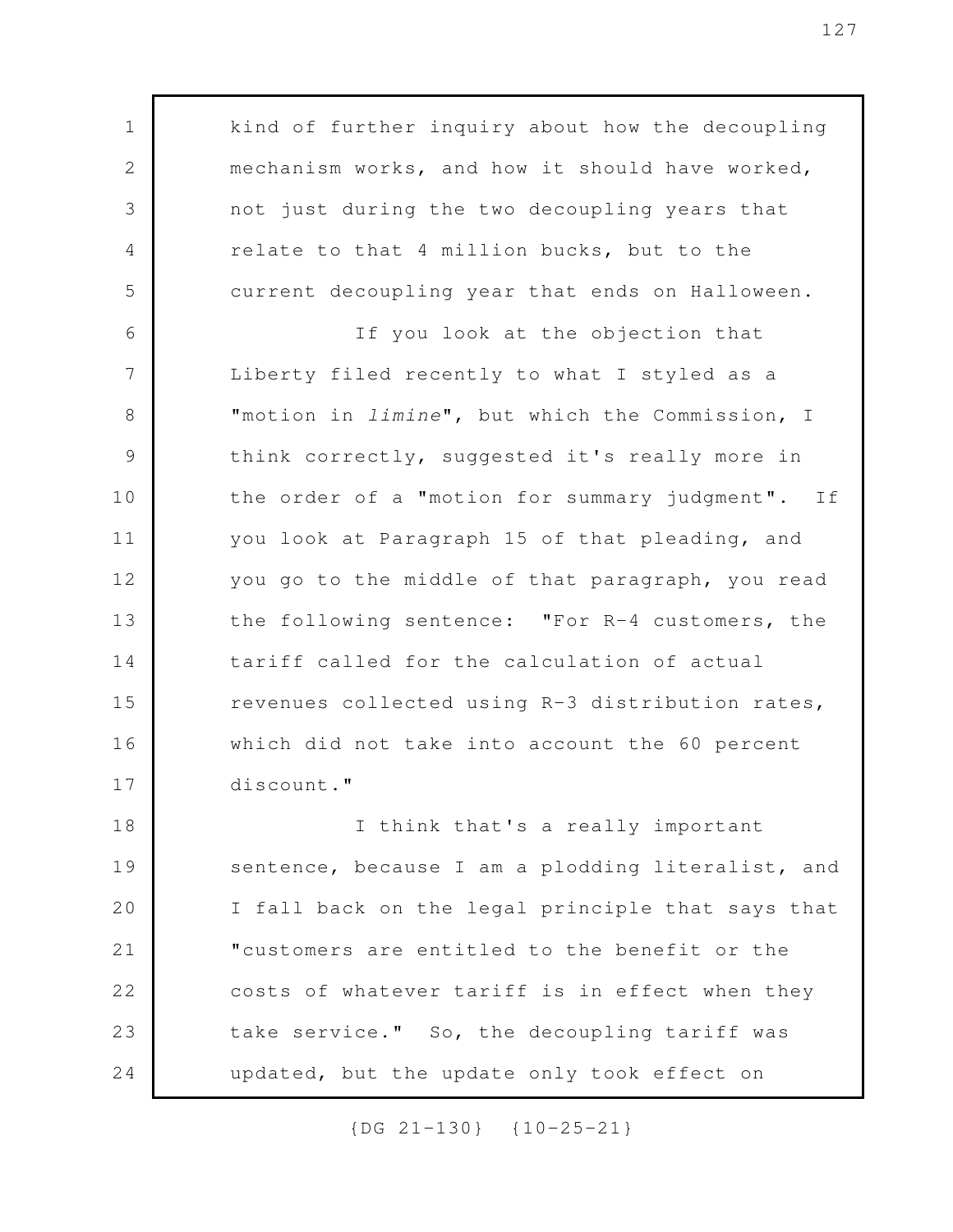August 1st. So, as to everything that preceded August 1st, I would argue that the old version of the tariff applied. 1 2 3

And, you know, Mr. Sheehan says "well, there's no prudence at issue here." But there is, because there were errors and problems with the way the decoupling tariff worked. And I contend, I mean, you can call it "prudence", you can call it "finality", you can call it whatever you want, but I contend that this Company is stuck with the tariff that was in effect until August 1st of this year. 4 5 6 7 8 9 10 11 12

Now, I heard Ms. Schwarzer allude to something that I thought was interesting. She -- I thought I heard her imply that, back during the temporary rate phase of 20-105, which was this Company's most recent rate case, there was some determination made when the Company -- or, when the Commission approved temporary rates, that somehow "the fix" that relates to this R-4 problem is retroactive to last October 1st. But that isn't what the Commission 13 14 15 16 17 18 19 20 21 22

ordered in its temporary rate order. That order simply says "current rates will be fixed"  $--$  or,

23

24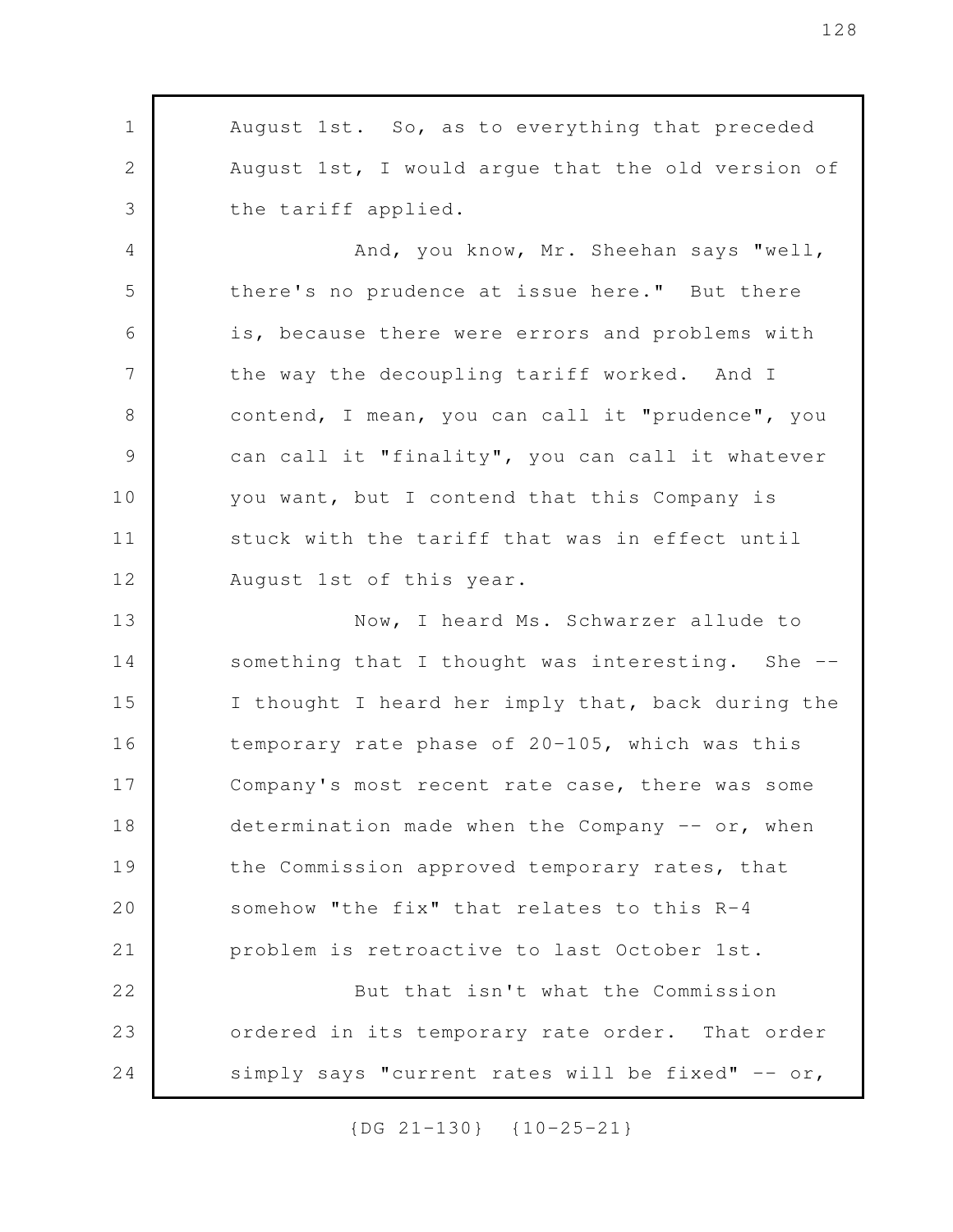"temporary rates", excuse me, "will be fixed at their current rate." And there is some allusion in, I think, Exhibit 5, in the rate case, that this was a problem that the Company knew about. There's no secret about that. So, the question is, "what would a prudent company have done?" I guess, attempted to update the tariff at that point, but it didn't happen. The tariff remained in its flawed state all the way through July 31st of this year. And I really think that, if that operates to the detriment of the Company, that's between the management of the Company and its shareholders. I just want to see if I have anything else to say about that. I don't think I do. Except that, well, Mr. Simek -- I asked Mr. Simek 1 2 3 4 5 6 7 8 9 10 11 12 13 14 15

"is this a tariff application problem or is this a problem of the tariff being worded incorrectly?" And his testimony was actually, I thought, that "it was a tariff application problem." But his testimony is at variance with the position that the Company has taken in its pleadings. And I think the Company's position, as stated in its pleadings, is what the 16 17 18 19 20 21 22 23 24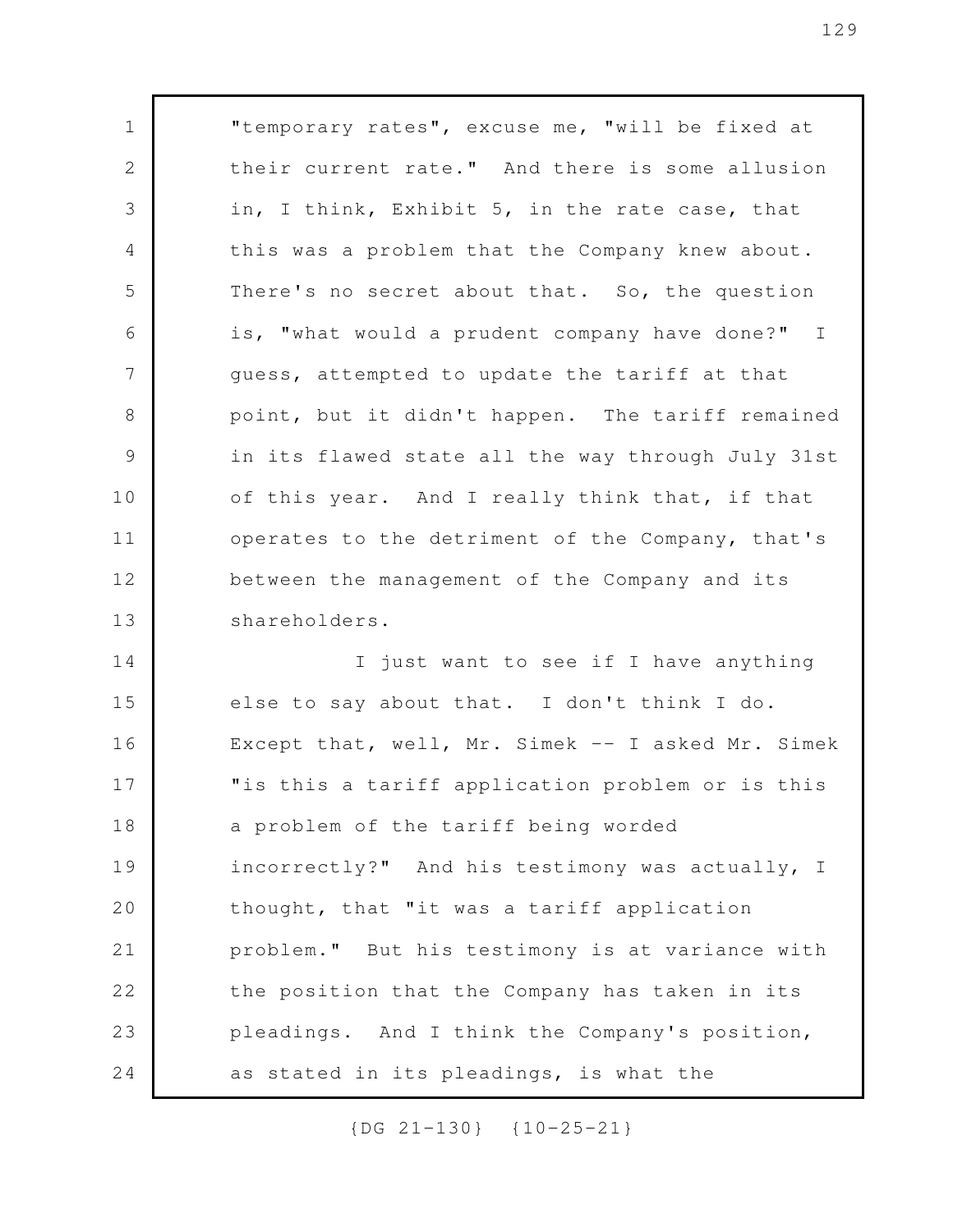Commission needs to apply. Commissioner Goldner was asking about the Energy Efficiency charge that's embedded in the LDAC. CHAIRWOMAN MARTIN: Mr. Kreis, I apologize for interjecting. I was looking to get your feedback on the motion. Are you going forward with the rest of your closing now? MR. KREIS: Yes. So, my feedback on the motion is that I support the motion, and I think the Commission should grant it. CHAIRWOMAN MARTIN: Okay. Thank you very much. I think what we're going to do is - oh, Ms. Schwarzer, did you have more on that? MS. SCHWARZER: I do, just briefly, have more on the motion. CHAIRWOMAN MARTIN: Okay. MS. SCHWARZER: In the summer cost of gas, Liberty took the position that, because a contract term -- because a contract rate was included in the cost of gas rate, the entire contract should have been found reasonable or prudent, which is a position that then PUC Staff opposed. And the position was also taken in the 1 2 3 4 5 6 7 8 9 10 11 12 13 14 15 16 17 18 19 20 21 22 23 24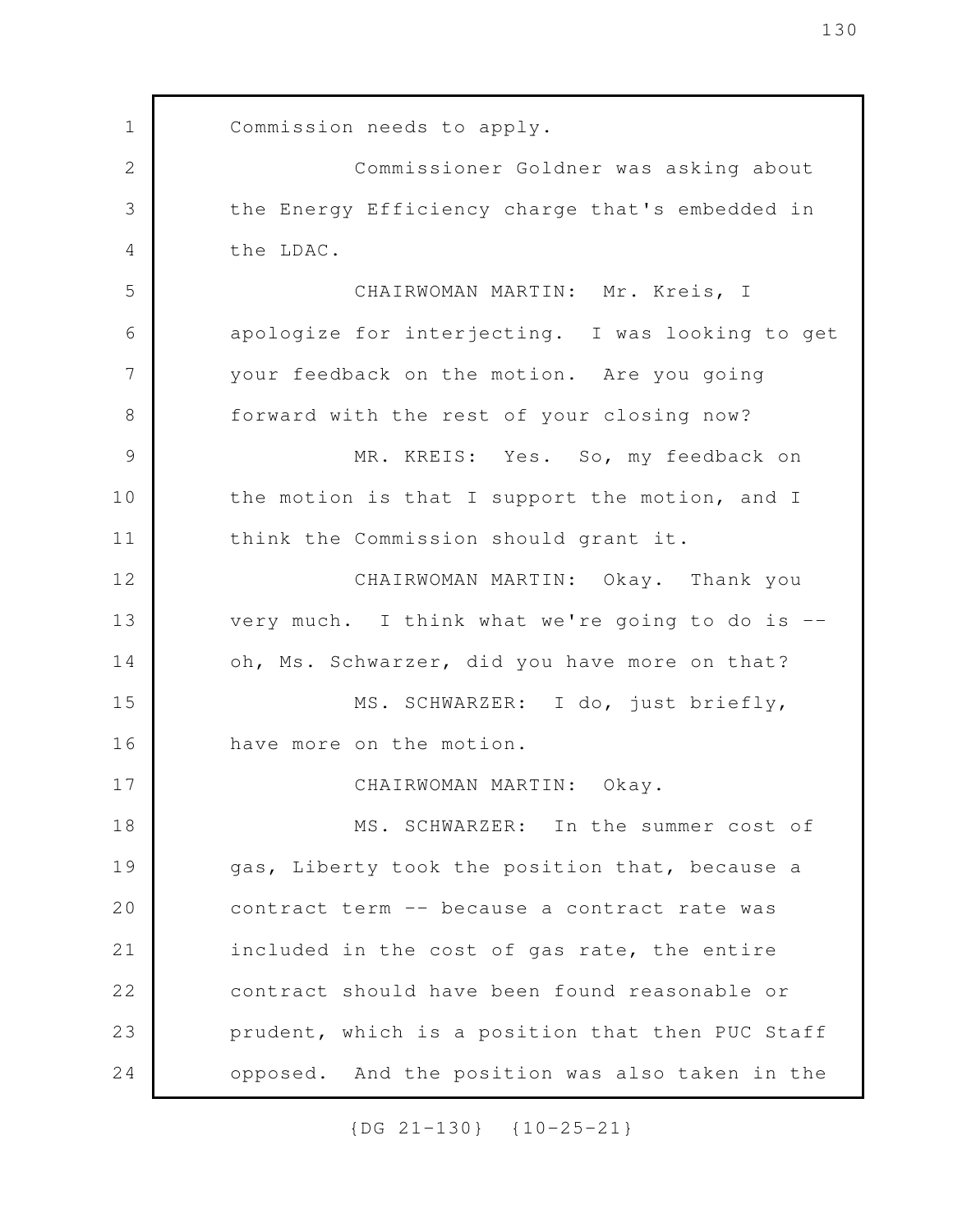Liberty summer cost of gas that the contract itself might not be prudent, but that, to the extent the rate was approved in the then pending request for a summer rate, the price in the contract would be considered by Liberty prudent. And, so, because in this docket, for the reasons eloquently summarized by the OCA, and I think demonstrated by the lack of certainty and clarity and limited hearing to inquire, the Energy Staff would ask for an explicit statement from the PUC that no rate would operate -- no prospective rate or reconciliation supporting a rate in this current period would be found to be prudent or final in and of itself at this time. CHAIRWOMAN MARTIN: Okay. Thank you, Ms. Schwarzer. We're going to take the motion under advisement. But what I would ask is, to the extent it's possible, and we may have further briefing on another issue in a moment, if parties are able to file a briefing supporting their position, that would be helpful. I know we have a short time, so, I would like it by Wednesday, if you're going to file something. 1 2 3 4 5 6 7 8 9 10 11 12 13 14 15 16 17 18 19 20 21 22 23 24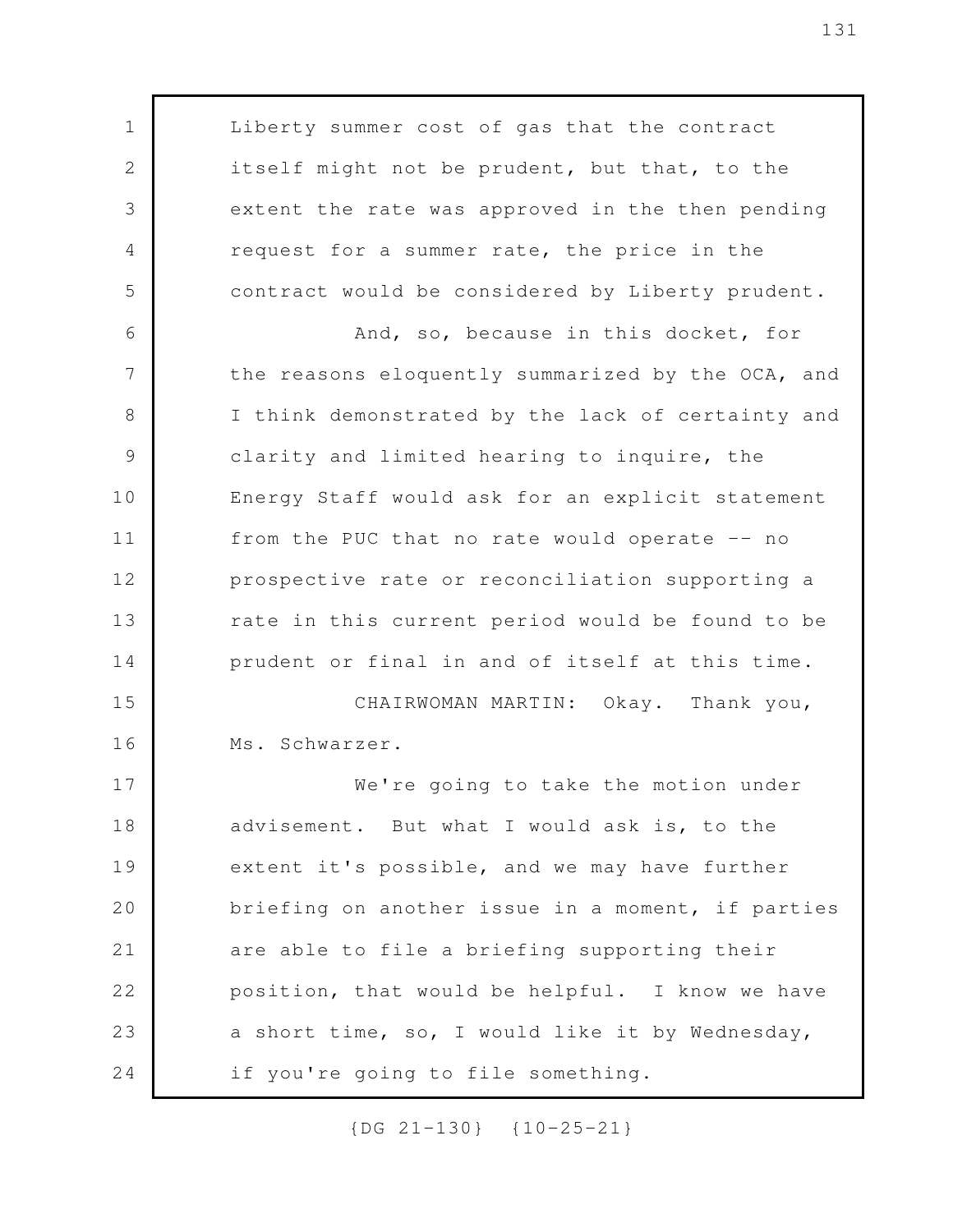COMMISSIONER GOLDNER: I think we have a similar issue on the record requests, too. We would need that by Wednesday, right, in order to issue a ruling by Friday. MS. SCHWARZER: And Wednesday, close of business? CHAIRWOMAN MARTIN: That's fine Mr. Sheehan, does that pose a problem? MR. SHEEHAN: I don't think so. I think most of the data you requested is readily available. If we run into problems, we'll file what we can and let you know what our problems were. CHAIRWOMAN MARTIN: Okay. Thank you. All right. So, let's start with Mr. Kreis, if you'd like to return to the rest of your closing. MR. KREIS: Thank you. So, that's all I have to say at this time about the revenue decoupling problem. And I'm grateful for the opportunity to state something in writing via a brief that we'll file by Wednesday, close of business. I only have two other issues that I 1 2 3 4 5 6 7 8 9 10 11 12 13 14 15 16 17 18 19 20 21 22 23 24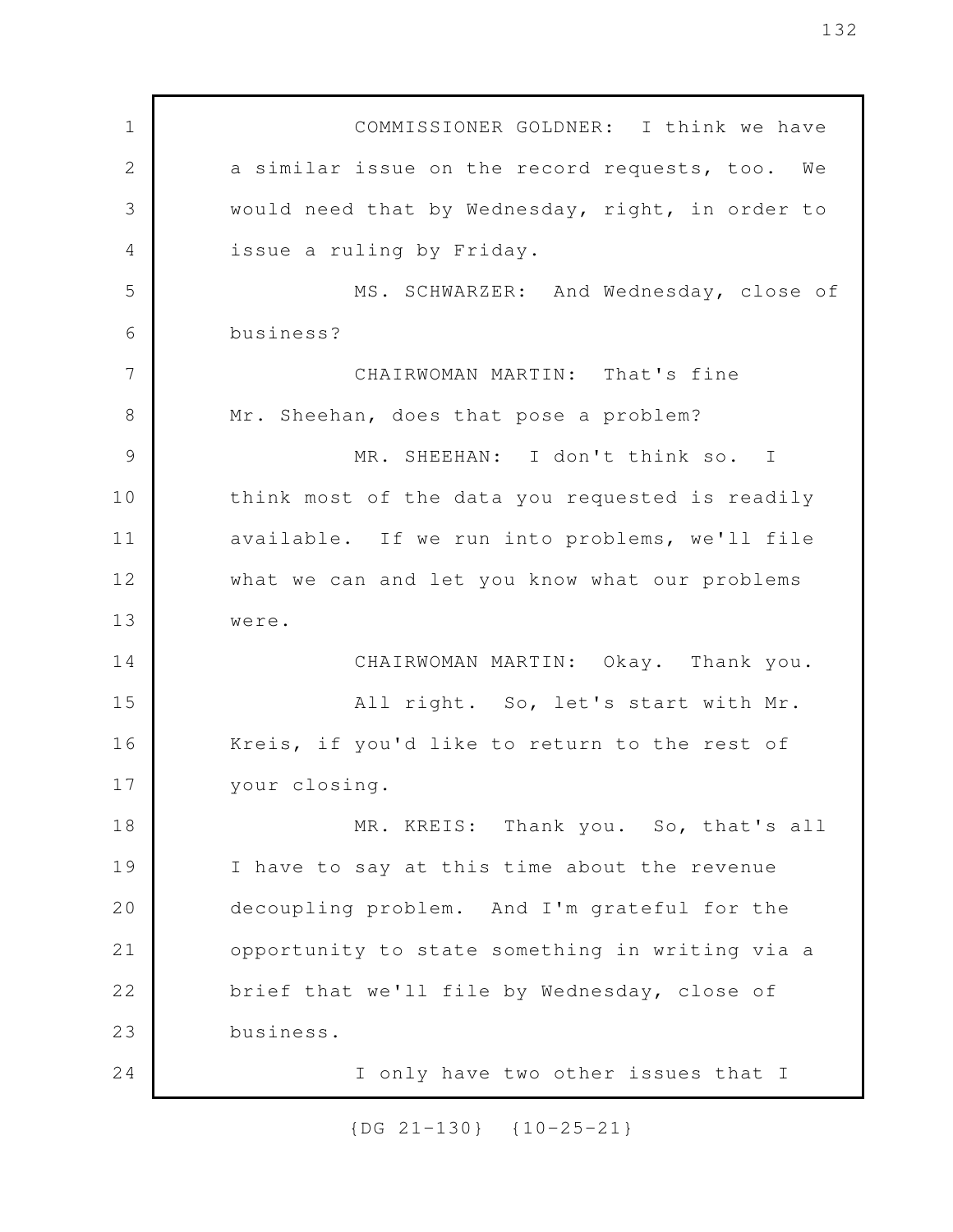want to highlight for the Commission. I suppose the good news is that I think the Commission should approve everything else in the Company's filing. So, those two issues are the Energy Efficiency charge, which is part of the LDAC, and then the Fixed Price Option.

1

2

3

4

5

6

And what I want to say about the Energy Efficiency charge, which goes up modestly in the Company's filing, I think that's actually authorized by what the Commission determined in Docket Number 20-092, at the very end of last year. Because what the Commission said in that order is "We are ordering the utilities", all the NHSaves utilities, "to continue their energy efficiency programs under their present budgets", and then the Commission also talked about the System Benefits Charge, and said "that had to remain unchanged into 2021", and I believe that's happened. 7 8 9 10 11 12 13 14 15 16 17 18 19

But we're not talking about the System Benefits Charge here, we're talking about the Energy Efficiency charge of a gas utility, which is a component of the LDAC. And the Commission did not say, in that order in December of last 20 21 22 23 24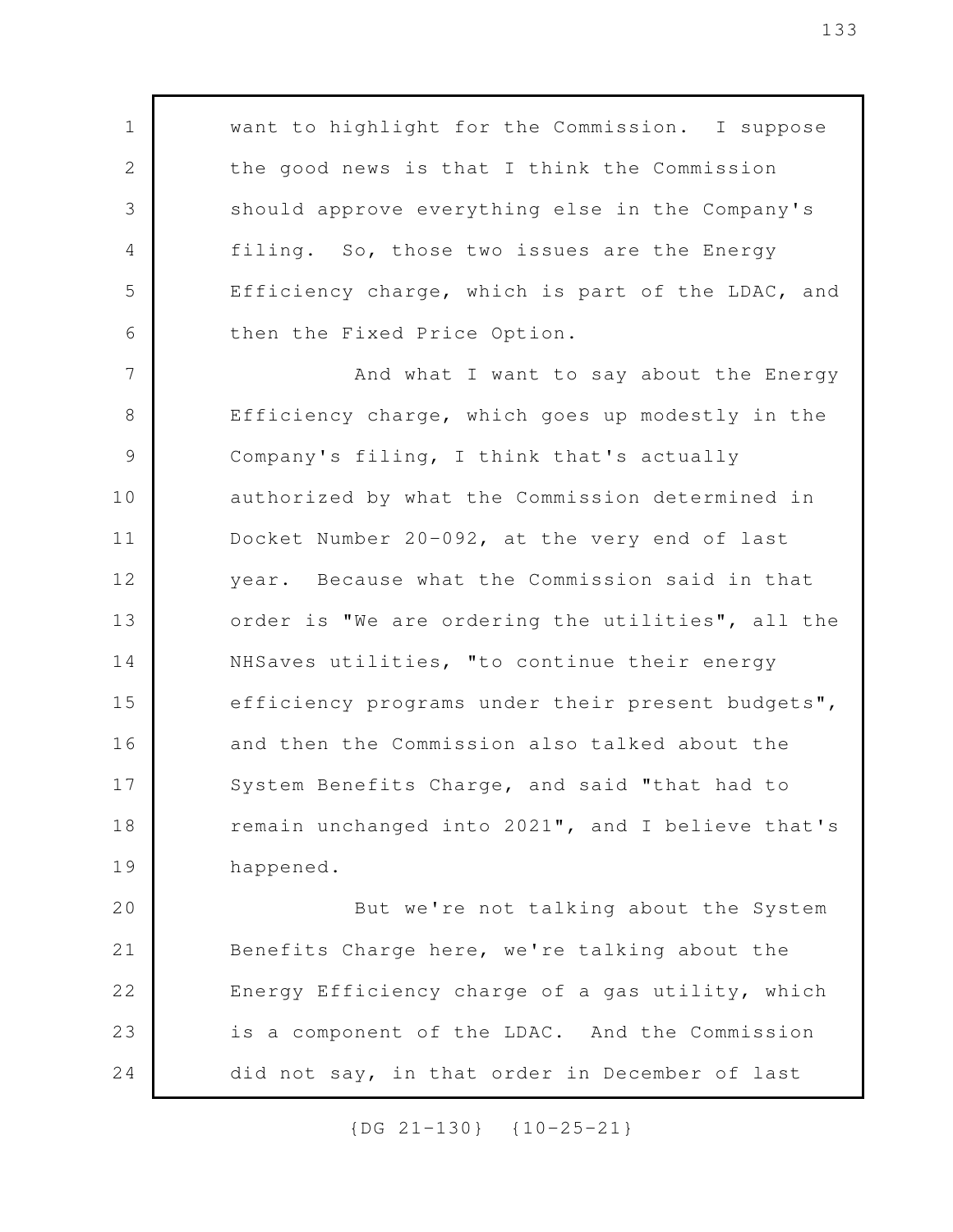year, that gas utilities couldn't raise the Energy Efficiency charge that is embedded in their LDAC. And what their testimony was here is that we've bumped up that Energy Efficiency charge slightly, because we're reconciling actual spend to real spend, pursuant to the budgets, that the Commission said were going to remain in effect from 2020 into the year we're in now, which is 2022. So, I think that's the answer with respect to the Energy Efficiency charge. And then, the Fixed Price Option, that's a problem. If you are a fuel oil customer, say, and that's an unregulated commodity, so, a fuel oil dealer can offer you a fixed price option for the winter. And what you're essentially doing is trading risk back and forth between the company that is supplying you with the commodity, and the customer, who is trading off uncertainty about future price against the possibility that the bet might not pan out, and they will end up paying more than they would have if they had gone with a variable rate. That is a perfectly legitimate thing 1 2 3 4 5 6 7 8 9 10 11 12 13 14 15 16 17 18 19 20 21 22 23 24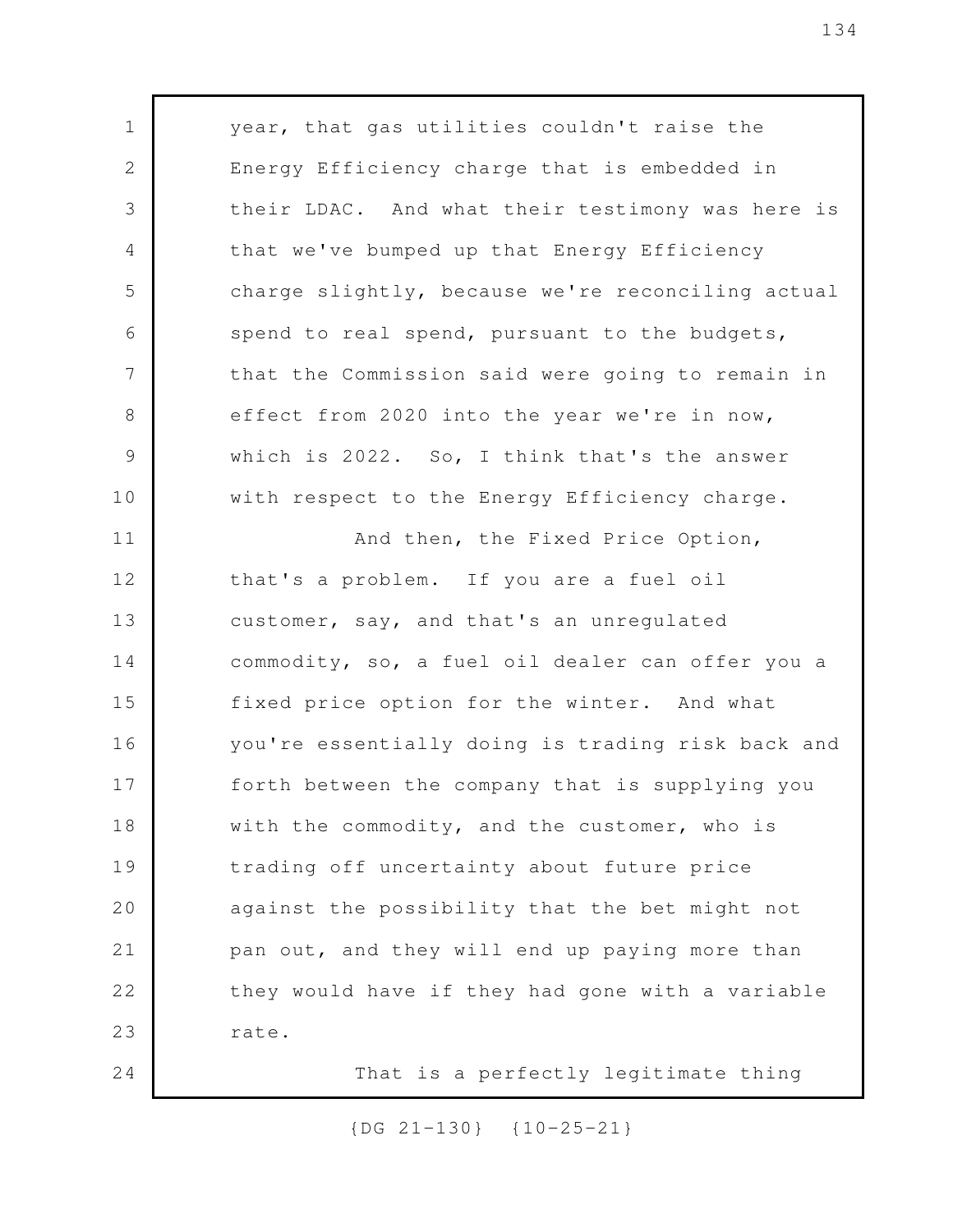for an unregulated company to do with its unregulated customers. It might be a perfectly legitimate thing to do for a utility to do with its customers, if the utility shareholders had any skin in the game, but they don't.

1

2

3

4

5

The problem here is that we know, going into this winter, that this Fixed Price Option is a good deal for the 10 or 12 percent of the customers who took it, and a bad deal for the rest of the customers who are going to make up the deficiency. That is not in the public interest. And the Commission should do something about that. 6 7 8 9 10 11 12 13

What should it do? It should either tell those customers who took the Fixed Price Option that the Fixed Price Option rate is going to have to go up, and give them a chance to change their minds. Or, it should simply say, "For this winter, there isn't going to be a Fixed Price Option, because of the price volatility." Or, a third option would be to make the shareholders of the Company liable for any deficiency that arises out of the fact that the Fixed Price Option is priced too low. 14 15 16 17 18 19 20 21 22 23 24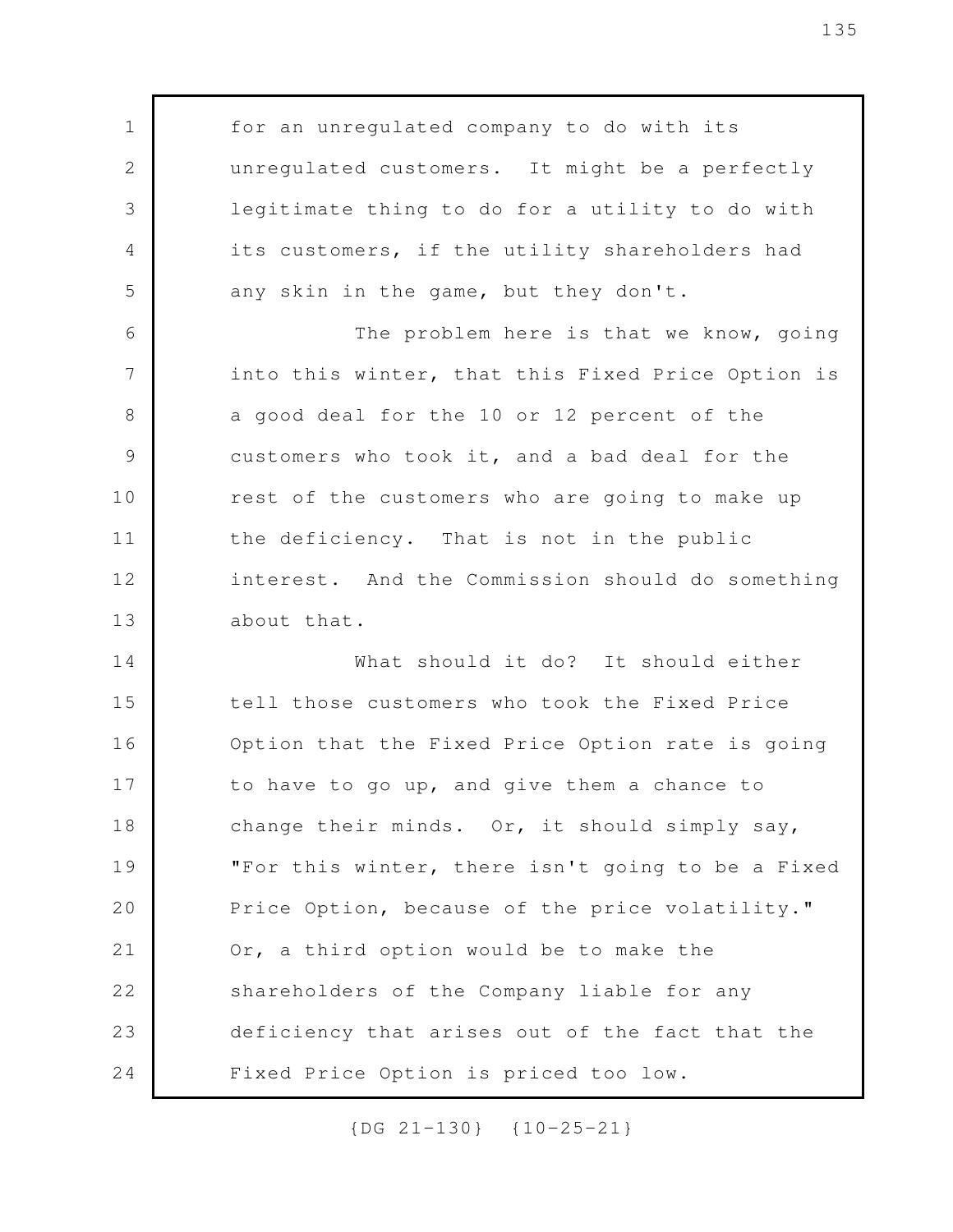But the one thing that the Commission shouldn't do is saddle the ill-effects of that bet on the customers who simply opted not to take the Fixed Price Option. That isn't fair and it's not in the public interest. So, those are my points. As to everything else, I think this is a routine cost of gas reconciliation. And the Commission should and can or can and should speedily issue an order by Friday that will allow the new cost of gas rates to go into effect. CHAIRWOMAN MARTIN: Mr. Kreis, I have a question. One of your "options", as you described them, for the FPO was to say that it would go up. But what method would the Commission have to determine how much it would go up? MR. KREIS: I would actually ask the Company to figure that out for you, by saying "you tell us what Fixed Price Option you would offer today?" And, then, use that, based on everything we know about how the market has changed since last summer. CHAIRWOMAN MARTIN: Okay. Thank you. 1 2 3 4 5 6 7 8 9 10 11 12 13 14 15 16 17 18 19 20 21 22 23 24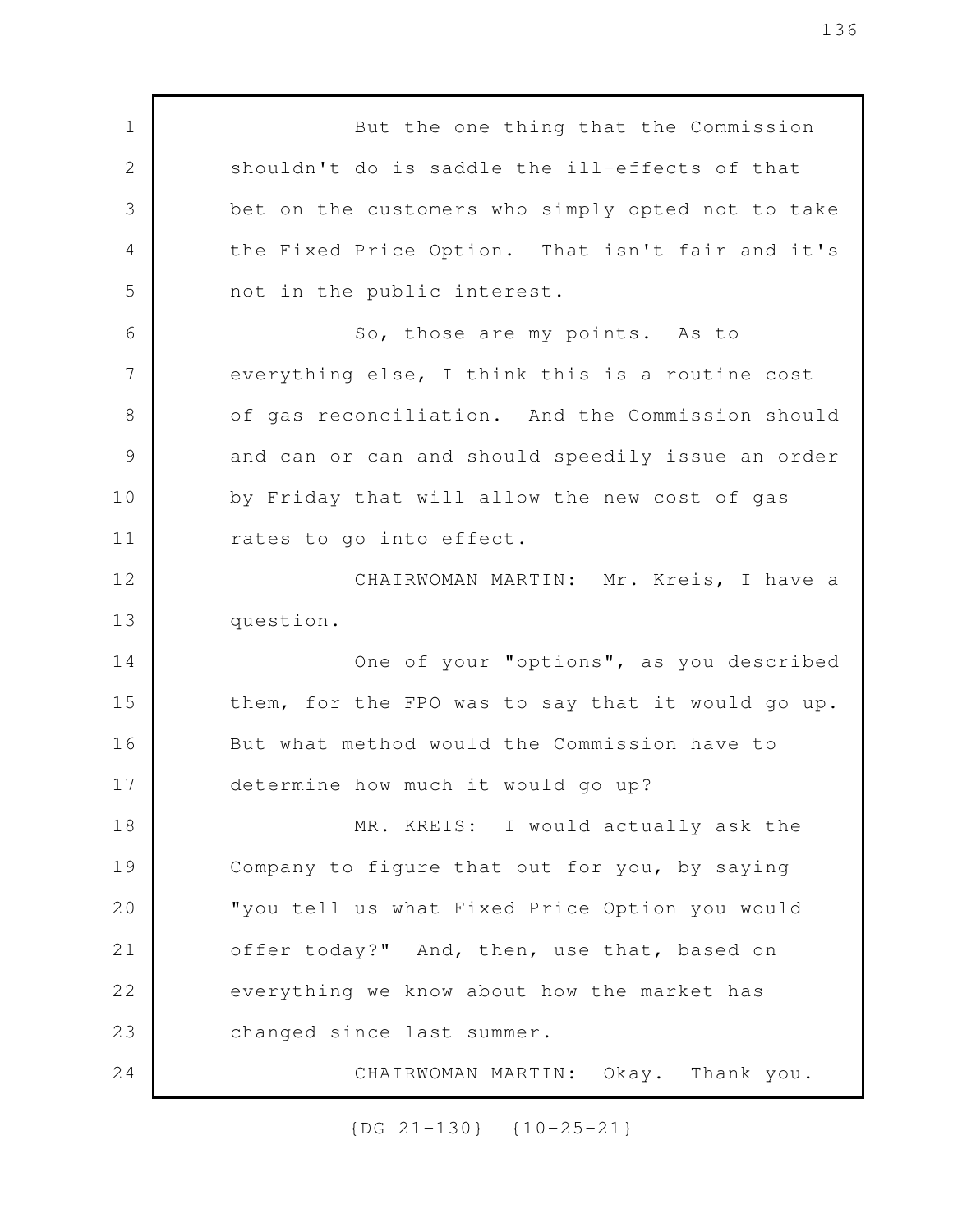Commissioner Goldner, any questions? COMMISSIONER GOLDNER: No. CHAIRWOMAN MARTIN: Okay. Ms. Schwarzer. MS. SCHWARZER: Thank you, Madam Chairwoman. And just to comment briefly on the OCA's proposal. Energy does not have an analyst or a witness. And, so, we have no opinion on the proposed updated cost of gas. But look at our position as raising legal concerns and completing a record, and asking questions for the Commission to consider at its own will. With regard to the FPO, it is my understanding that that is outlined explicitly in the controlling tariff, which is a contract between the Company and its customers. It is not clear to me that all the options that the OCA suggested are available to Liberty at this time. Although, perhaps the FPO provisions in its tariff could be changed. In other years, I believe those people who have selected the FPO option and lose money are making a better deal for the customers who 1 2 3 4 5 6 7 8 9 10 11 12 13 14 15 16 17 18 19 20 21 22 23 24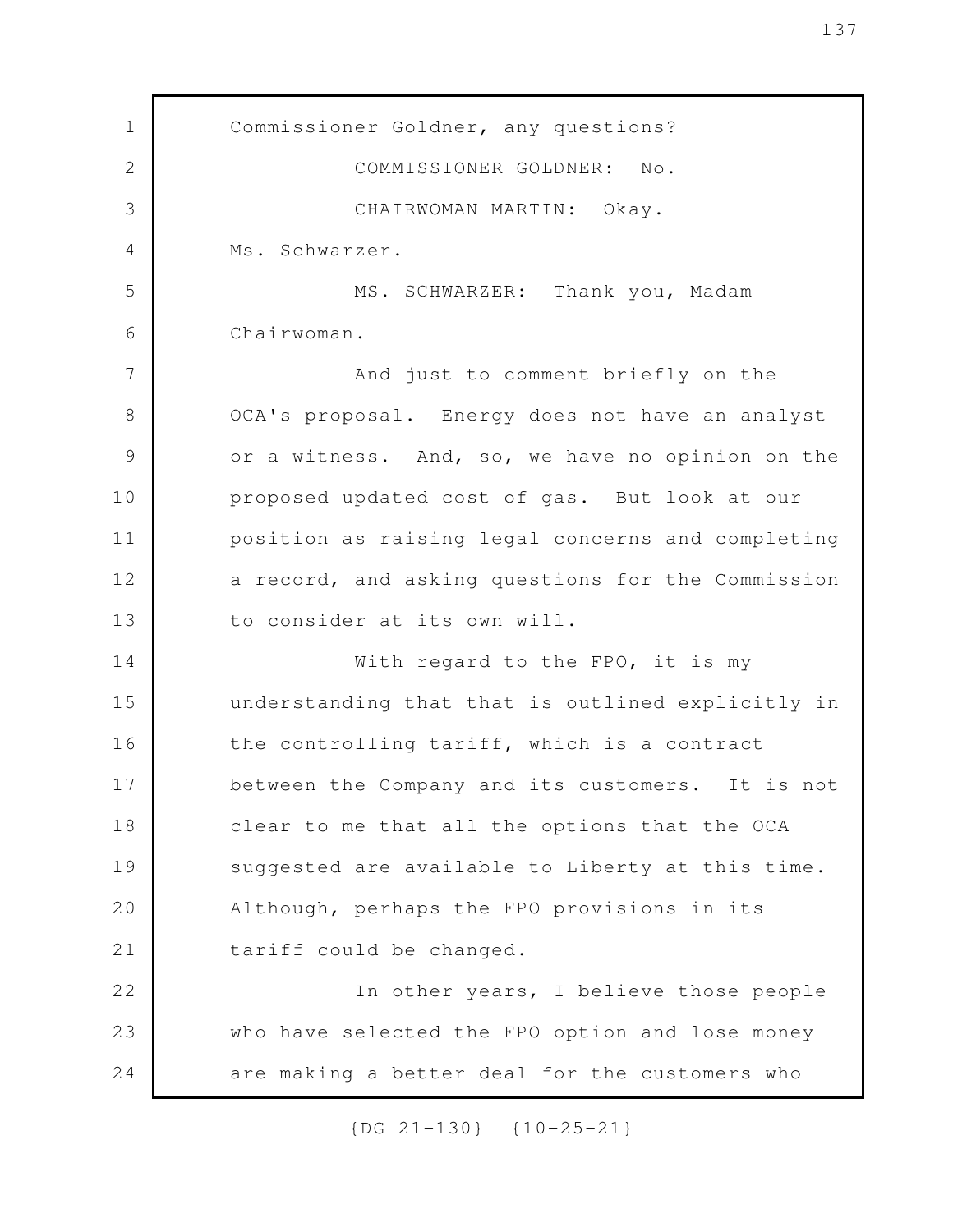don't. And, although perhaps it should be reformed, and perhaps it's not a good deal, I'm not sure there's latitude to do that in this docket. And I just raise those legal questions for the Commission to consider. I appreciate -- I have spoken to the motion, I will not speak to it again. We are  $--$  Liberty  $--$  excuse me, Energy opposes the 40 percent increase. It seems, for the summer period, it seems worth trying at least once a request from Liberty within the larger annual filing to exceed its tariff or to adjust the cap. It's not clear what sort of administrative burden that might be. It may be better than throwing the baby out with the bath water. I think this proceeding points again and again to a need for standardizing the cost of gas, or at least providing some guidelines such that initial petitions are always filed, that there be a limited timeframe in which to file updated numbers or rates, to allow all parties an opportunity to consider them, at somewhat more 1 2 3 4 5 6 7 8 9 10 11 12 13 14 15 16 17 18 19 20 21 22 23 24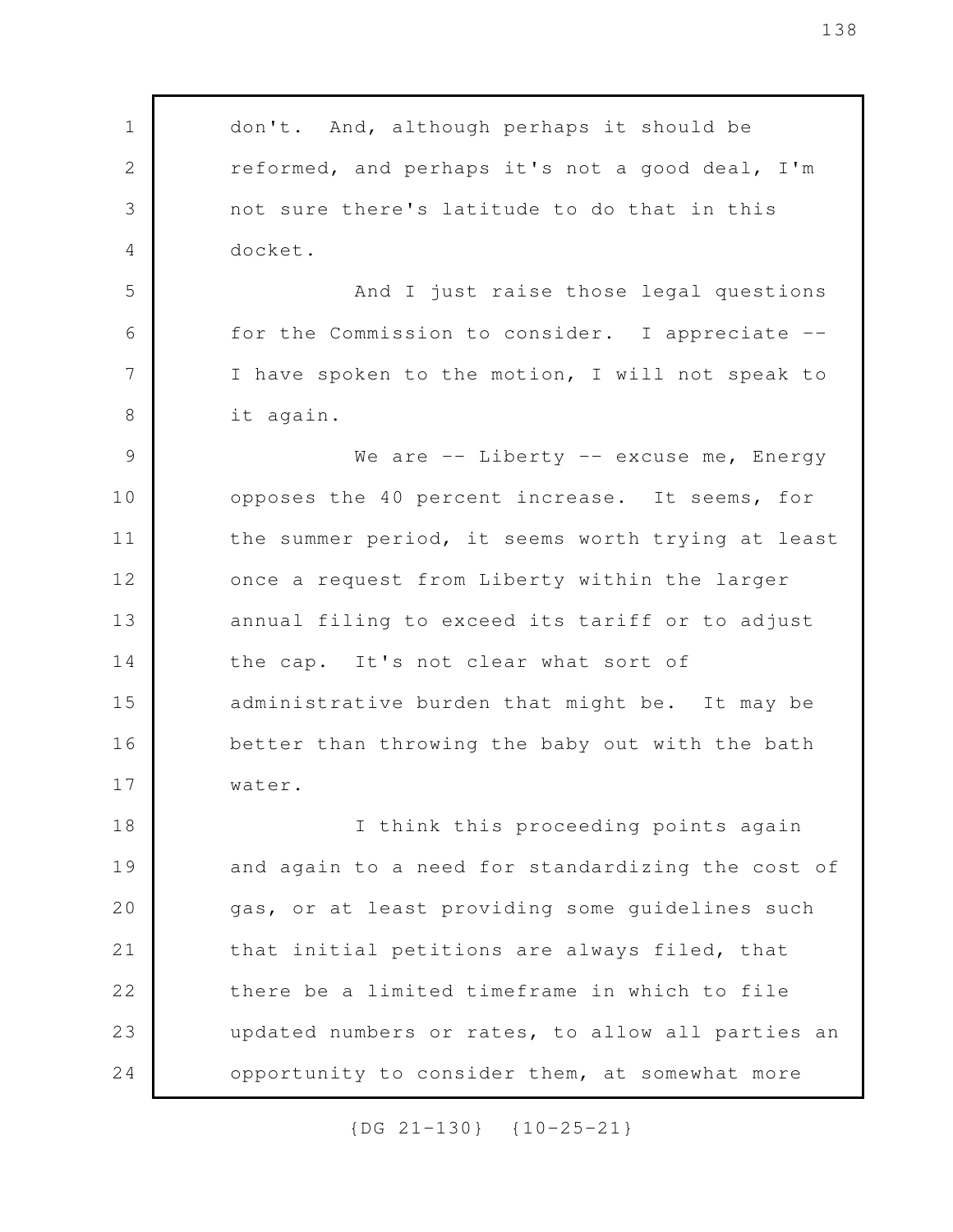leisure than two business days. That redlined or highlighted versions might reasonably be required to show changes. I believe the changes at issue here are in excess of 1,600 for schedules and in excess of 450 for testimony. And I would ask the Commission to consider providing those guidelines or perhaps providing a docket for considering those changes. Thank you very much. That is my closing. CHAIRWOMAN MARTIN: Ms. Schwarzer, can you clarify on Energy's position on the effect of the new tariff and when it was effective in this case? MS. SCHWARZER: Energy has not had sufficient time to fully outline those changes or when it was effective. I say that we agree that the new tariff was dated August 1st, 2021. I was not part of the Liberty's rate case. Perhaps my co-counsel would wish to speak to the temporary order and its intent. But there may not be time for that, and I haven't read the order. And I'm not sure the order changed the tariff language. So, I'm afraid I can't speak to it. It 1 2 3 4 5 6 7 8 9 10 11 12 13 14 15 16 17 18 19 20 21 22 23 24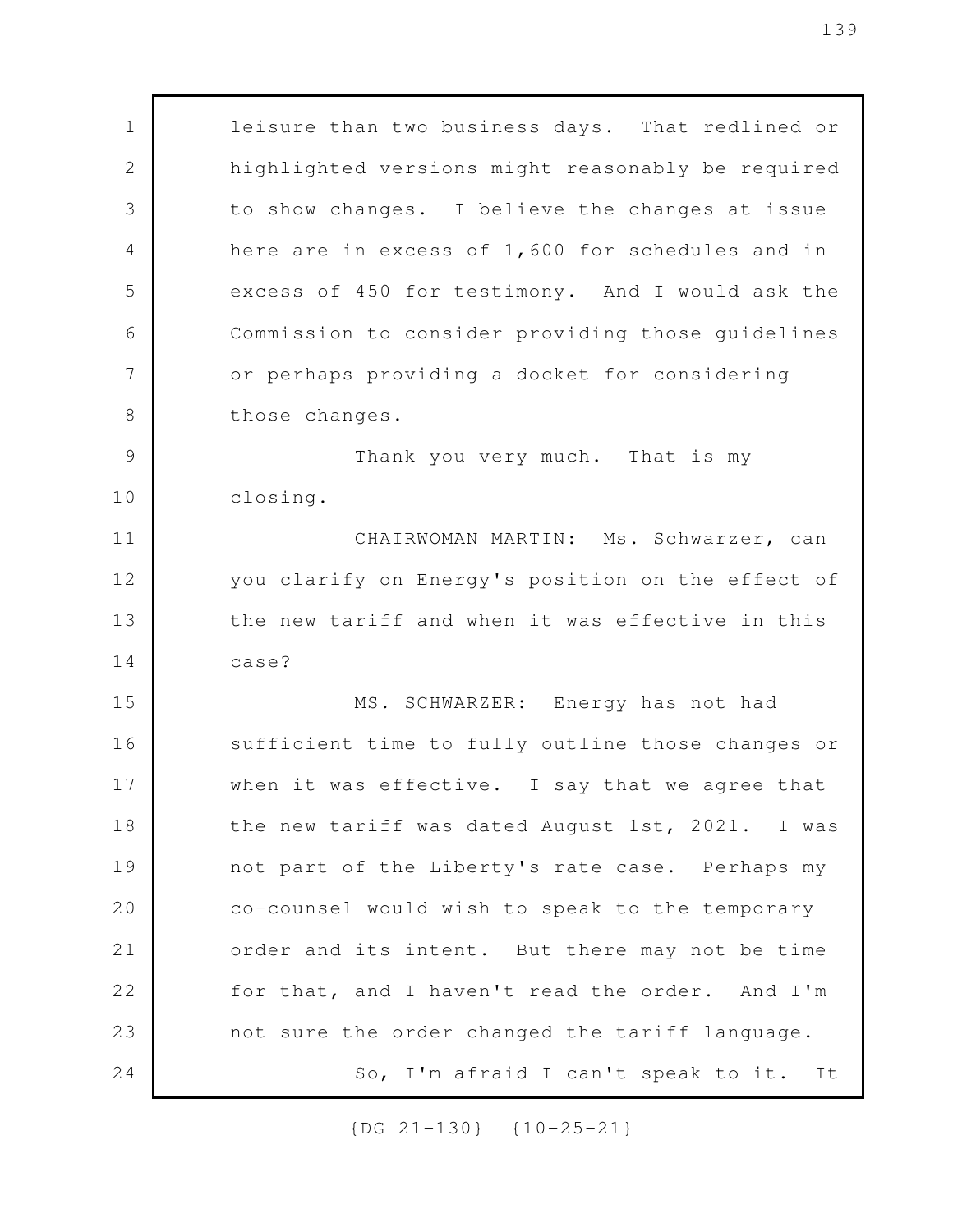was a question, no one on the panel had an answer. And I have to leave it there. CHAIRWOMAN MARTIN: Okay. Thank you, Ms. Schwarzer. All right. Mr. Sheehan. MR. SHEEHAN: Thank you. First, a couple one-off items, if I may. The FPO letters are actually attached to a discovery response that's been marked in the Keene case. Both of those are there, within Exhibit 6, and you can find them both there. Presumably, those will be admitted this afternoon. The redline filing issue, to be honest, we didn't know how to do that. I know Ms. Schwarzer and other Staff attorneys have been bugging us to do that over the last year or two. And all the experts on our end didn't know how to do a redlined Excel. And, frankly, on Friday, we figured it out, by making them pdfs and converting them. And it seems like an embarrassingly simple thing that we now know how to do easily. So, going forward, we will be able to provide these redlined testimonies and 1 2 3 4 5 6 7 8 9 10 11 12 13 14 15 16 17 18 19 20 21 22 23 24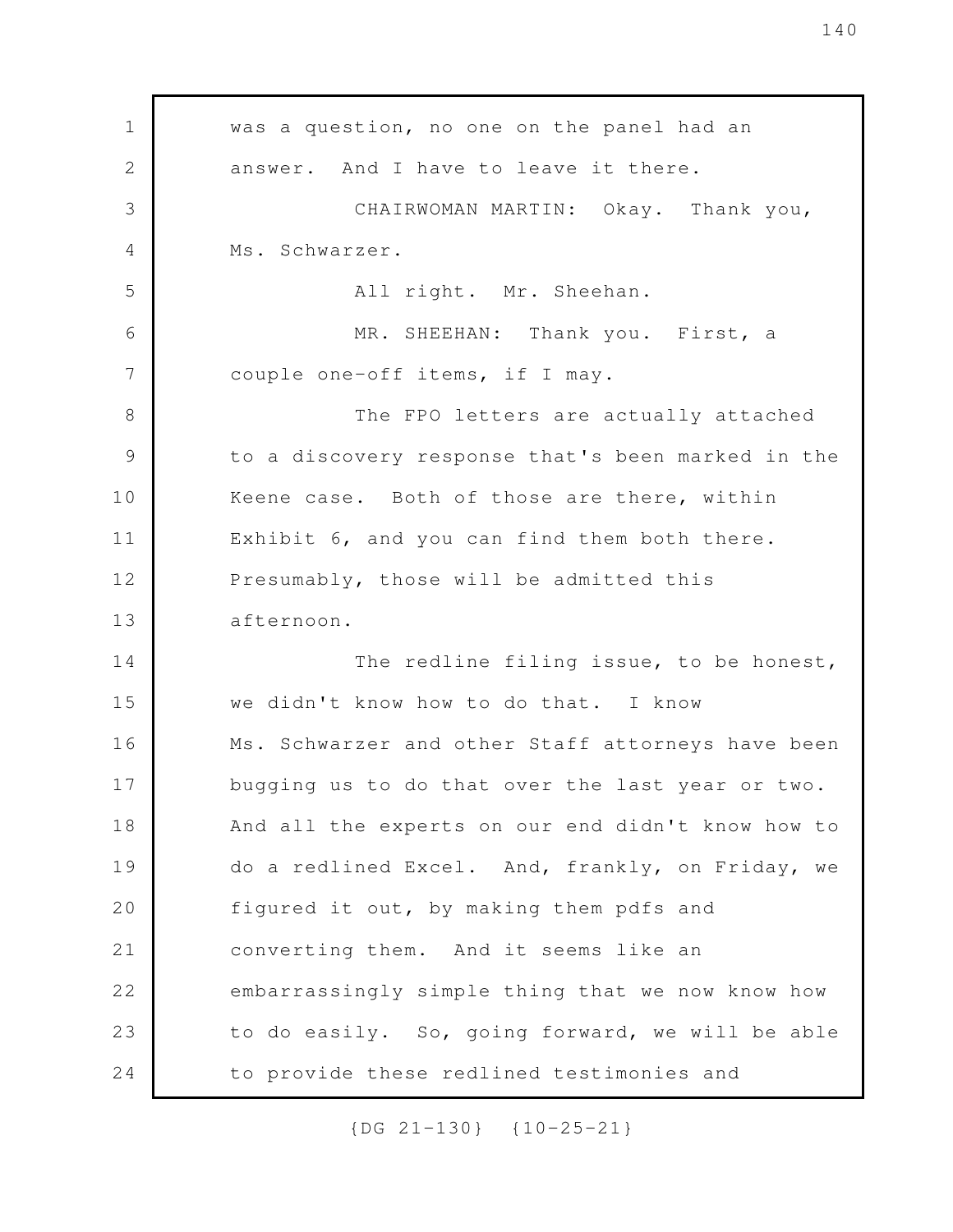schedules quickly. And I apologize for being so dense on that over the last couple of years. So, it's a fun situation where I get to agree with Staff on one thing and Mr. Kreis on the other. I think he has the EE issue correct. The order -- the 20-092 order did not specifically reference the gas rate for EE. And, so, what we are simply doing is keeping the budget flat, and there's always a little wiggle between the actuals and budgets, and that's what you see in the changed rate here. And we will provide the supporting schedules. And, on the FPO issue, we have similar concerns that Staff raised, on a couple levels. One, there are provisions in the tariff that tell us how to do the FPO. And, as Mr. Simek said, it's based on the initial filing. And, yes, there are winners some years or losers some years. Certainly, the FPO customers look like they're going to be winners this year. But, certainly, as Ms. Gilbertson said, the prediction is a warm winter. So, who knows? You know, and that's the whole nature of the beast with the FPO. So, it's our recommendation that you keep 1 2 3 4 5 6 7 8 9 10 11 12 13 14 15 16 17 18 19 20 21 22 23 24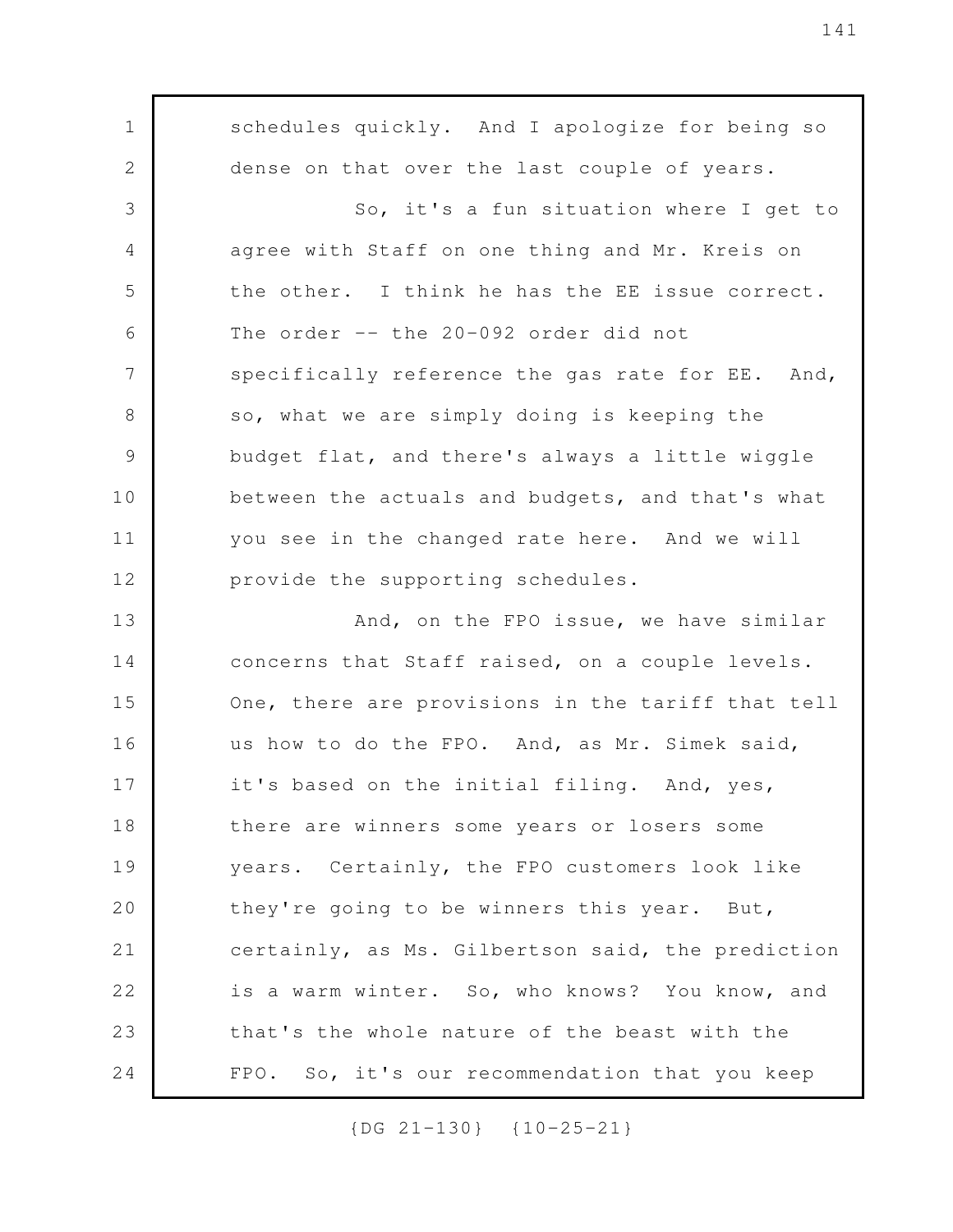the FPO as proposed in this docket. And then, a second issue of that, from our perspective is, obviously, it would be a  $$ not a good thing for us to tell 10,000 customers that we're, in their eyes, welshing on the deal. And that's not good for us or, frankly, for the other parties in the room here. So, we ask that you approve the FPO as proposed. I think the other most important thing to remember here is the entire R-4 issue is not here. Mr. Kreis gave some argument about what the tariff mismatch said or didn't say, and how it was applied or not applied. The Commission has decided we're going to address that in a different docket. Our witnesses said, unequivocally, that it is not in any of the numbers before you today. So, by approving today's rates, the proposed rates, there's been no predetermination on the R-4 issue, and we'll dive into that then. The whole issue of prudence and finality of a cost of gas order, again, as I suggested earlier, it is a reconciling -- all of these are reconciling numbers. And, again, let's 1 2 3 4 5 6 7 8 9 10 11 12 13 14 15 16 17 18 19 20 21 22 23 24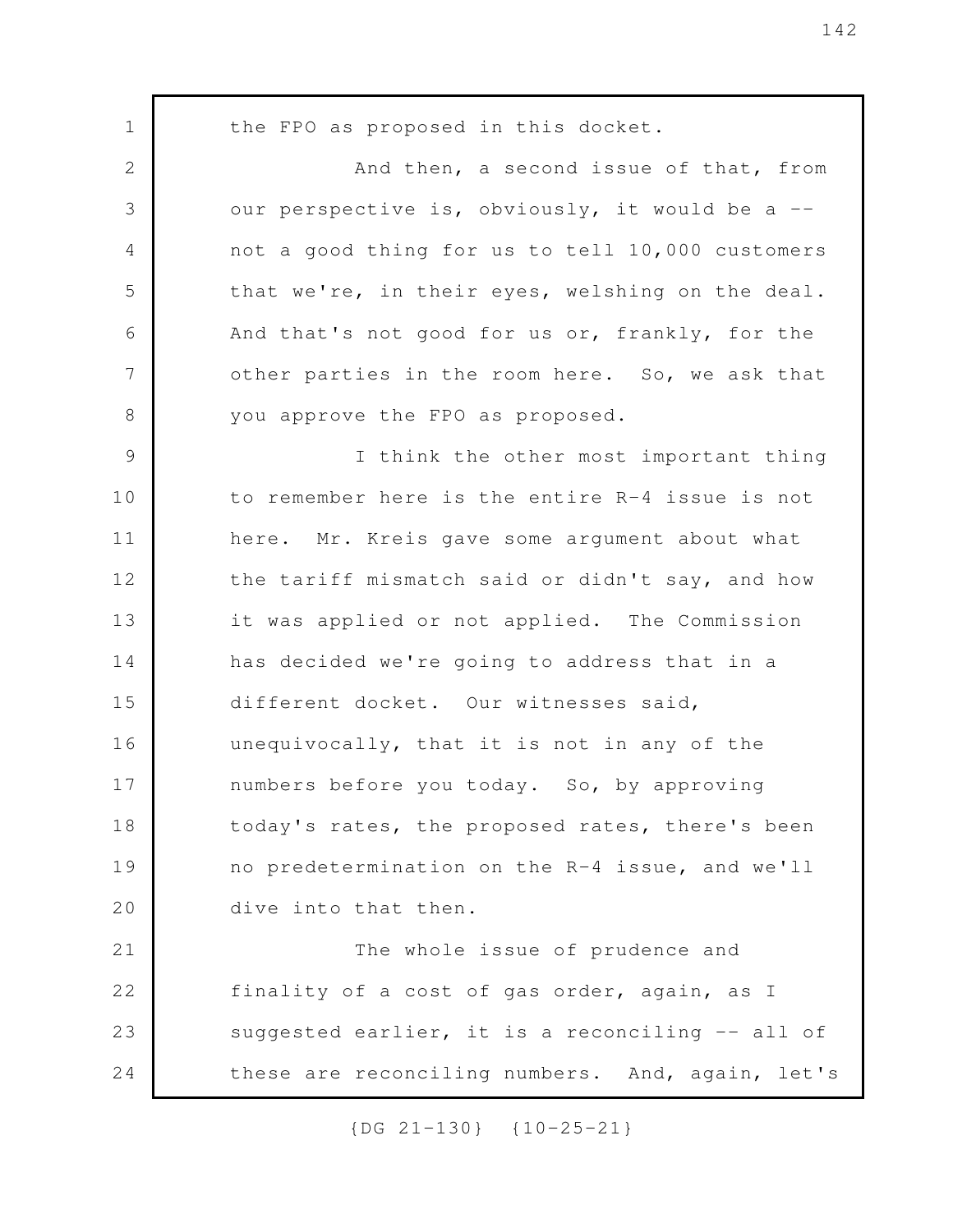assume that we get into the R-4 issue, and we do find a tentacle of that that gets into these rates here today, we'll fix them. And that's how the reconciling rates work. So, I don't think that's the case, but I don't  $-$ - I don't think it's a problem, if you will. So, I don't object to the spirit of Ms. Schwarzer's motion, that these are not final. They can all be fixed in the future. And I think that's the way they always are. It doesn't necessarily need to be specifically called out. CHAIRWOMAN MARTIN: So, could I clarify, Mr. Sheehan. Are you agreeing to the language that you proposed related to suspending? MR. SHEEHAN: I just don't think it's necessary. And I, frankly, think it might open unintended consequences. By approving these rates, and the standard language in all of the orders approving cost of gas rates says something to the effect that these are reconciling rates. So, I think it's unnecessary. And I hadn't thought through what happens if we have an order here that's suspending something, what is it suspending? 1 2 3 4 5 6 7 8 9 10 11 12 13 14 15 16 17 18 19 20 21 22 23 24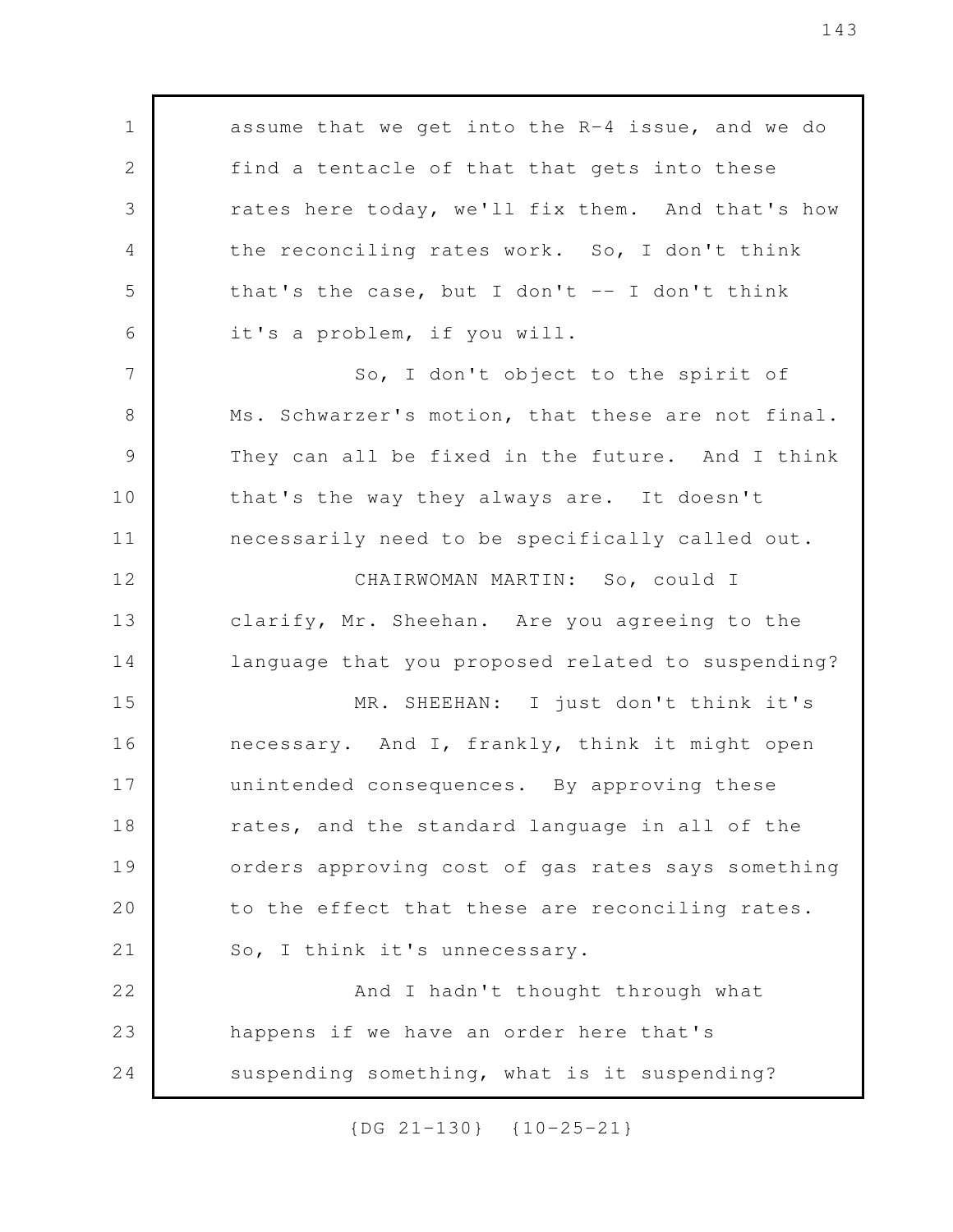What does that mean? And, again, what are the things we haven't thought of, the problems that could cause? CHAIRWOMAN MARTIN: I interrupted you. Did you have more? MR. SHEEHAN: I have a few more items. I think we've touched everything else. On the 40 percent cap issue, the whole goal of that is to avoid a large over-collection -- or, I'm sorry, a large under-collection. If rates are going up and we can't adjust the rates up enough, that under-collection gets carried to the next year. It seems like a big cap for a cost of gas rate. But, as explained in testimony, the rates are relatively low, the usage is relatively low. So, the actual impact of going from 25 to 40 is small, and, again, it avoids the under-collection. We decided, we, collectively, with the Commission approval, decided to go to once-a-year filings. I looked quickly, it looked like 2016 was the last year that we had a separate summer filing. So, it's been four years or so of a 1 2 3 4 5 6 7 8 9 10 11 12 13 14 15 16 17 18 19 20 21 22 23 24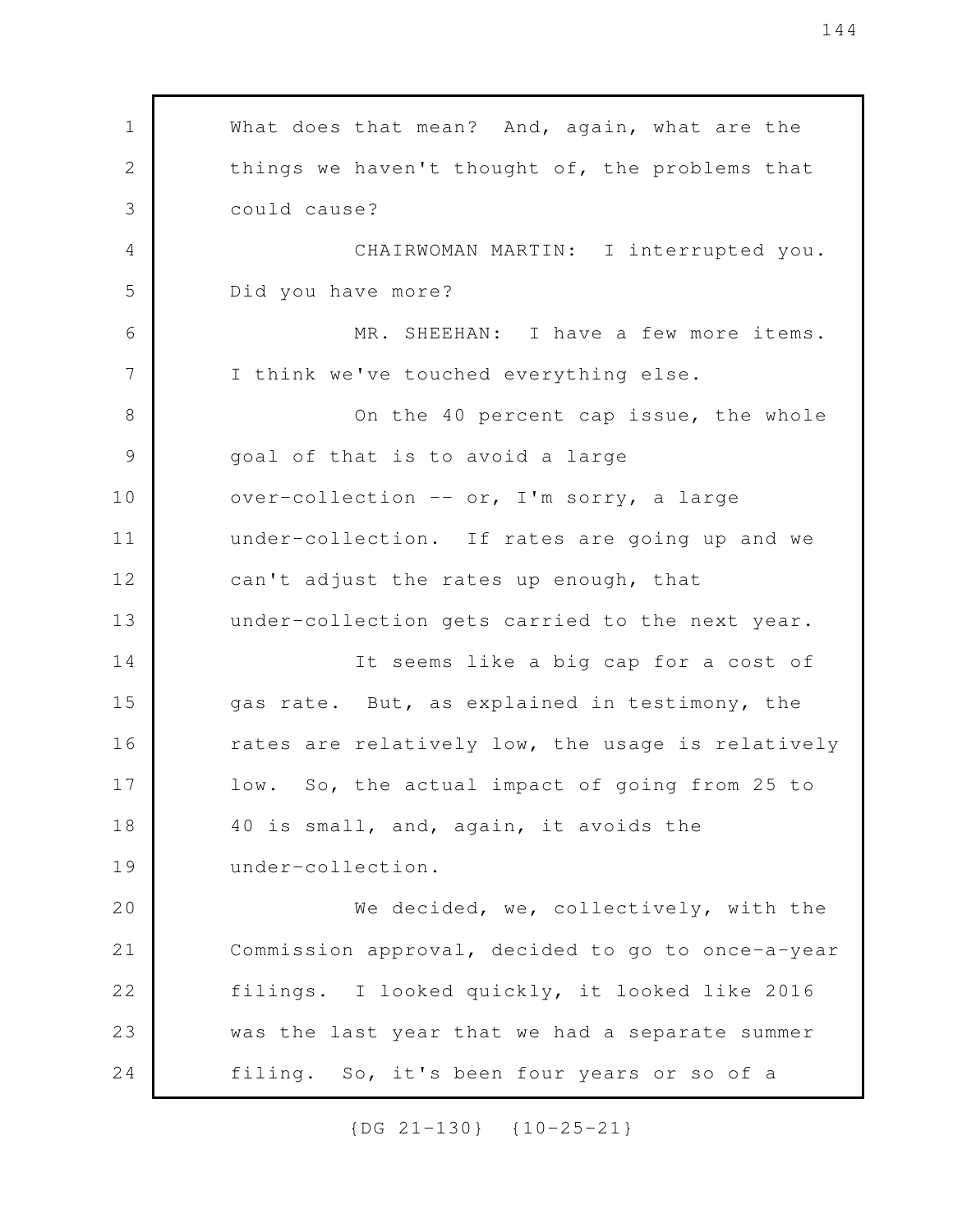single filing. And the reasons for keeping a single filing, I submit, remain, and it's mostly avoiding another hearing process. And, again, the harm that flows from a single filing is, again, the lack of certainty on futures, because we're predicting a year out. And we think the 40 percent cap is a reasonable tweak to the once-a-year filing that would ease that. Counsel suggested that maybe next year we make an interim filing to give it a chance, and that's fair. But, as Mr. Simek reported, if we know -- if we think the very first month of the summer is already bumping up past the 25 percent cap, and we start the wheels in motion for a midterm adjustment, it's not going to happen until July or August. And, by then, we will have accumulated the under-collection, and there won't be enough months left to really fix it. So, it's a timing thing. And it's neither here nor there financially for the Company. Again, these are pass-through costs. We're not harmed or benefited either way with what the Commission decides to do. We just think the 40 percent cap 1 2 3 4 5 6 7 8 9 10 11 12 13 14 15 16 17 18 19 20 21 22 23 24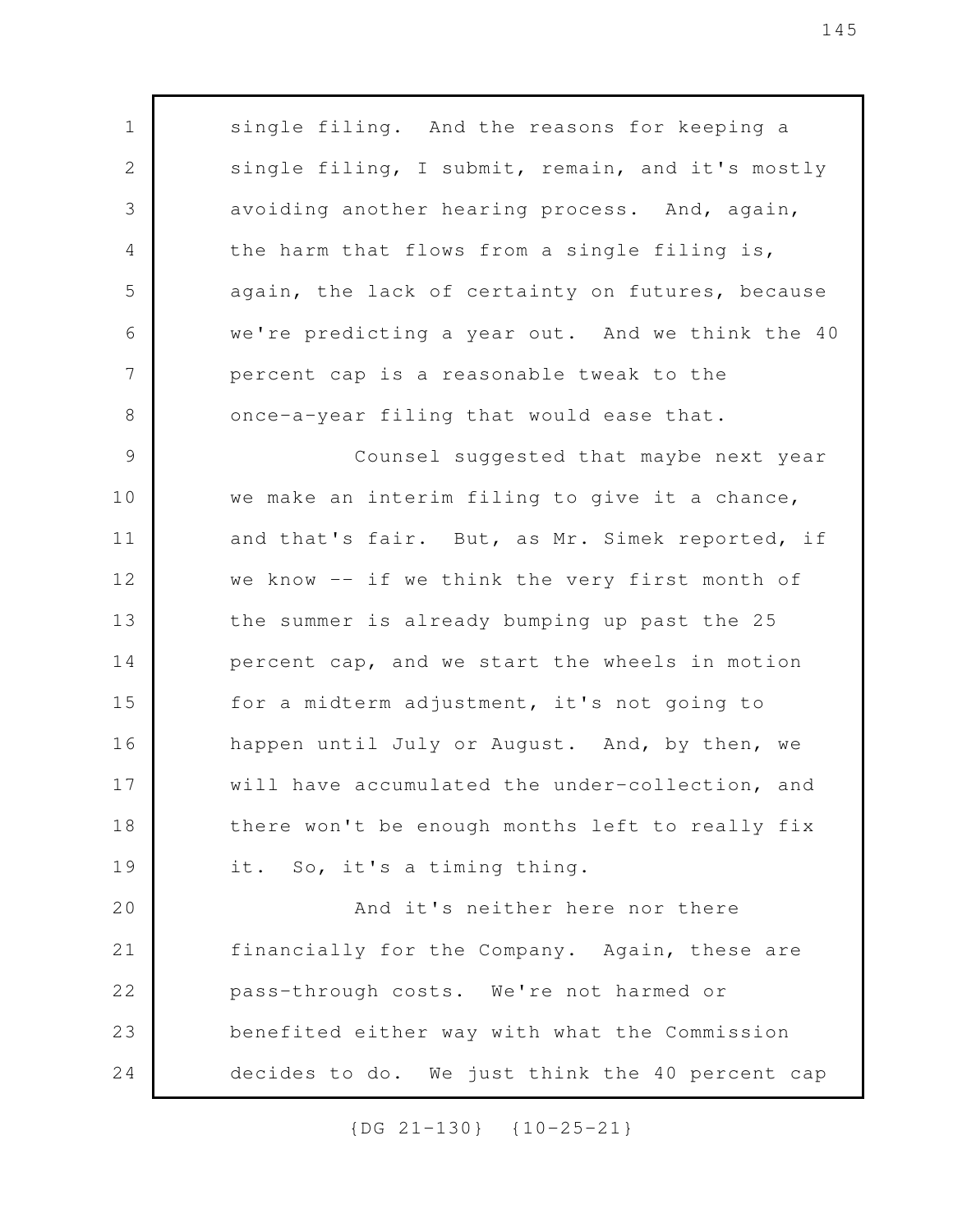is an administratively good thing to do to further refine the once-a-year filings. And I guess the last thing, subject to Ms. Kimball nudging me, is the legal issue of what tariff to apply, or what's the effect of the tariff that was approved August 1.? I'll start with the side argument, in that, if it was applied incorrectly or there is some bad number, again, it's reconcilable. But I think the legal requirement is you apply the tariff in effect at the time that you take the action. And, to me, that's black letter law. And the action we took here was making a reconciling filing on September 1. And the tariff in effect on September 1 was the new approved tariff of August 1, the month before. And that's what we do with everything. You know, you apply a rate that's in effect on the day you charge the rate. And the alternate, in this particular case, would be unworkable. So, if we somehow applied the old tariff through August  $-$ - I guess, July 30th, and we apply the new tariff and then on, then you have a reconciliation that's divided 1 2 3 4 5 6 7 8 9 10 11 12 13 14 15 16 17 18 19 20 21 22 23 24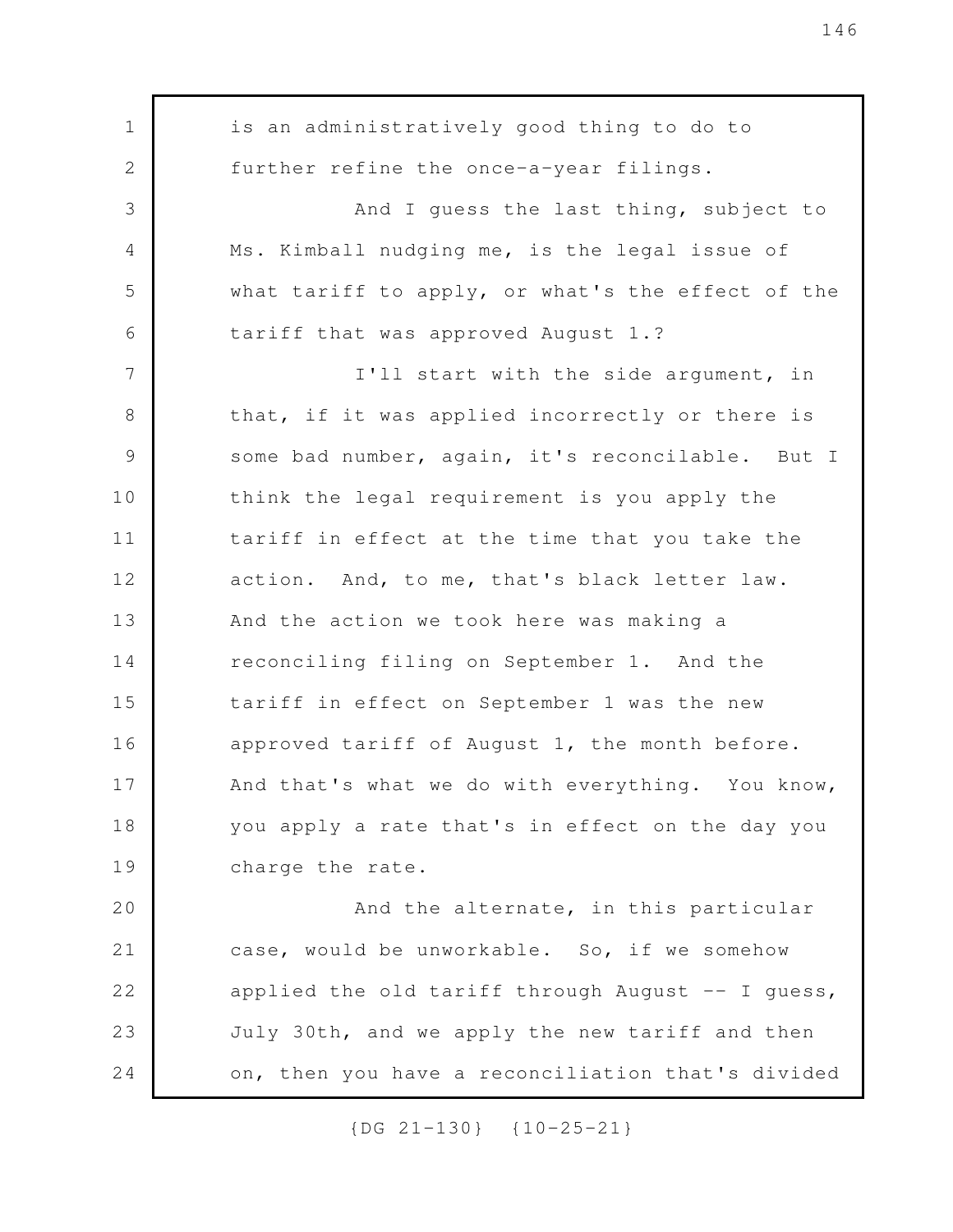in half. And it seems to me a unnecessary and burdensome process to have  $a$  -- some kind of a single reconciliation governed by two tariffs. So, the legal memo, if we file one, and we're certainly happy to do so, would say just that. You follow the tariff in effect at the day that you take the action that is in question. Right. And the other piece is the reconciliation -- the tariff language, both before and after, we talked about reconciling a decoupling year. So, the new tariff says, for a reconciliation filing, I'm paraphrasing, of course, for a reconciliation filing, after August 1, for a decoupling year, the following rules apply. Again, so, the decoupling year reaches back to a year ago. So, the tariff in effect August 1 says that reconciliation filing applies to a decoupling year, which, by definition, means from '20 to '21 -- '20 to 2021. That's all I have. Thank you. CHAIRWOMAN MARTIN: I am going to ask you to brief that, because we have a very little amount of time, and you've just referenced a number of things that I would want to be able to 1 2 3 4 5 6 7 8 9 10 11 12 13 14 15 16 17 18 19 20 21 22 23 24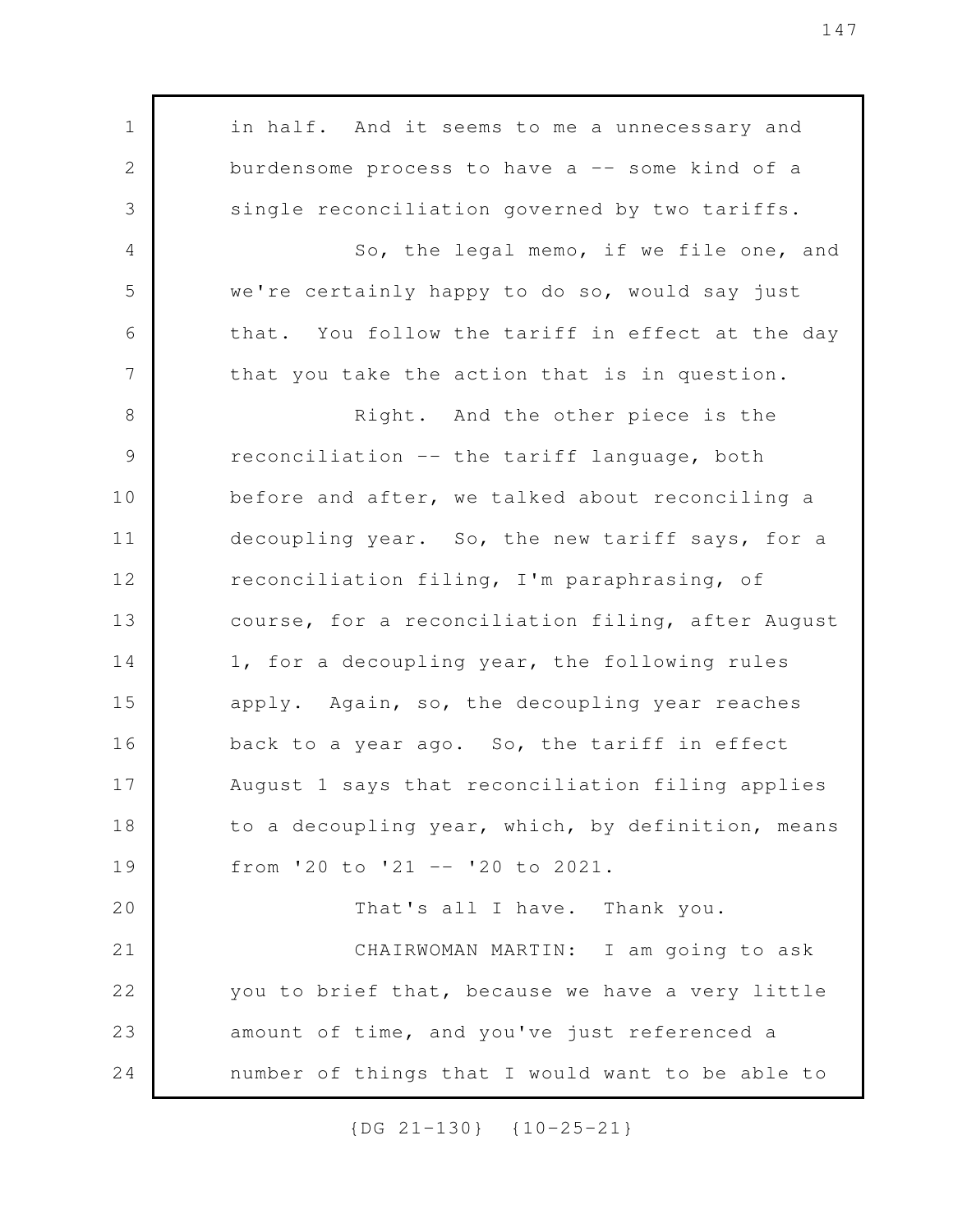go and check. And any other -- and you can include this in the same briefing that -- on the other issue, if you do file one. I think it would be very helpful to have it in writing -- MR. SHEEHAN: Okay. CHAIRWOMAN MARTIN: -- to look at. And anyone else is welcome to do the same. MR. SHEEHAN: And one other random thought we'll include in the brief, is the hedging policy we follow now was approved by Commission order in 2014. So, we are following a Commission-approved hedging, the basis that Ms. Gilbertson talked about, and that was following a docket where we considered all the options, and that's what was settled on. CHAIRWOMAN MARTIN: Okay. Thank you very much. All right. Commissioner Goldner, do you have any follow-up questions? COMMISSIONER GOLDNER: No. CHAIRWOMAN MARTIN: All right. Then, thank you, everyone. That was a long one. And I believe we'll all be -- or, most of us will be back here very shortly, at one o'clock. 1 2 3 4 5 6 7 8 9 10 11 12 13 14 15 16 17 18 19 20 21 22 23 24